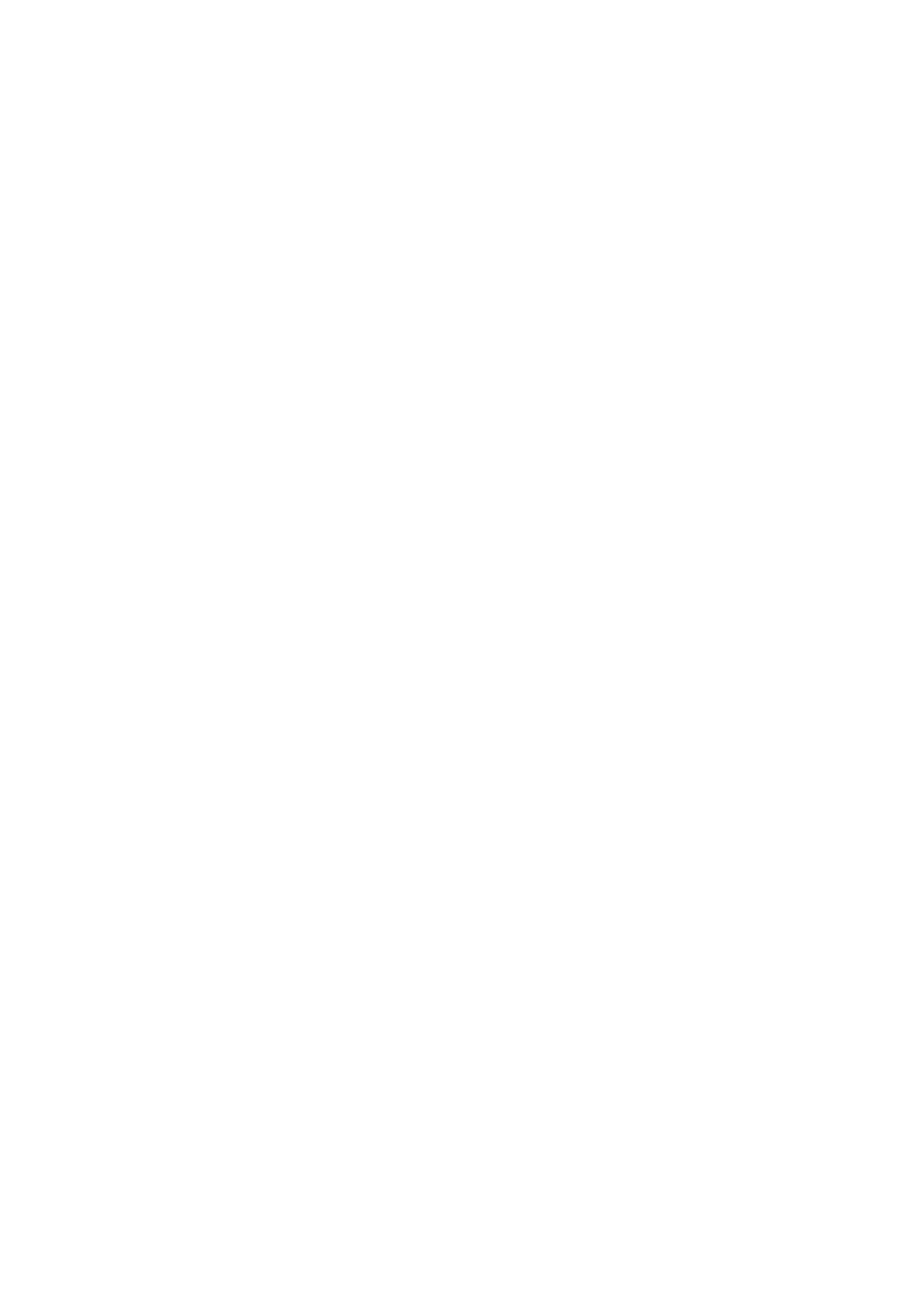

Understanding and Tackling Worklessness Volume 2: Neighbourhood Level Problems, Interventions, and **Outcomes** 

**Evidence from the New Deal for Communities Programme**

October 2009 Christina Beatty, Richard Crisp, Mike Foden, Paul Lawless and Ian Wilson Centre for Regional Economic and Social Research, Sheffield Hallam University

Department for Communities and Local Government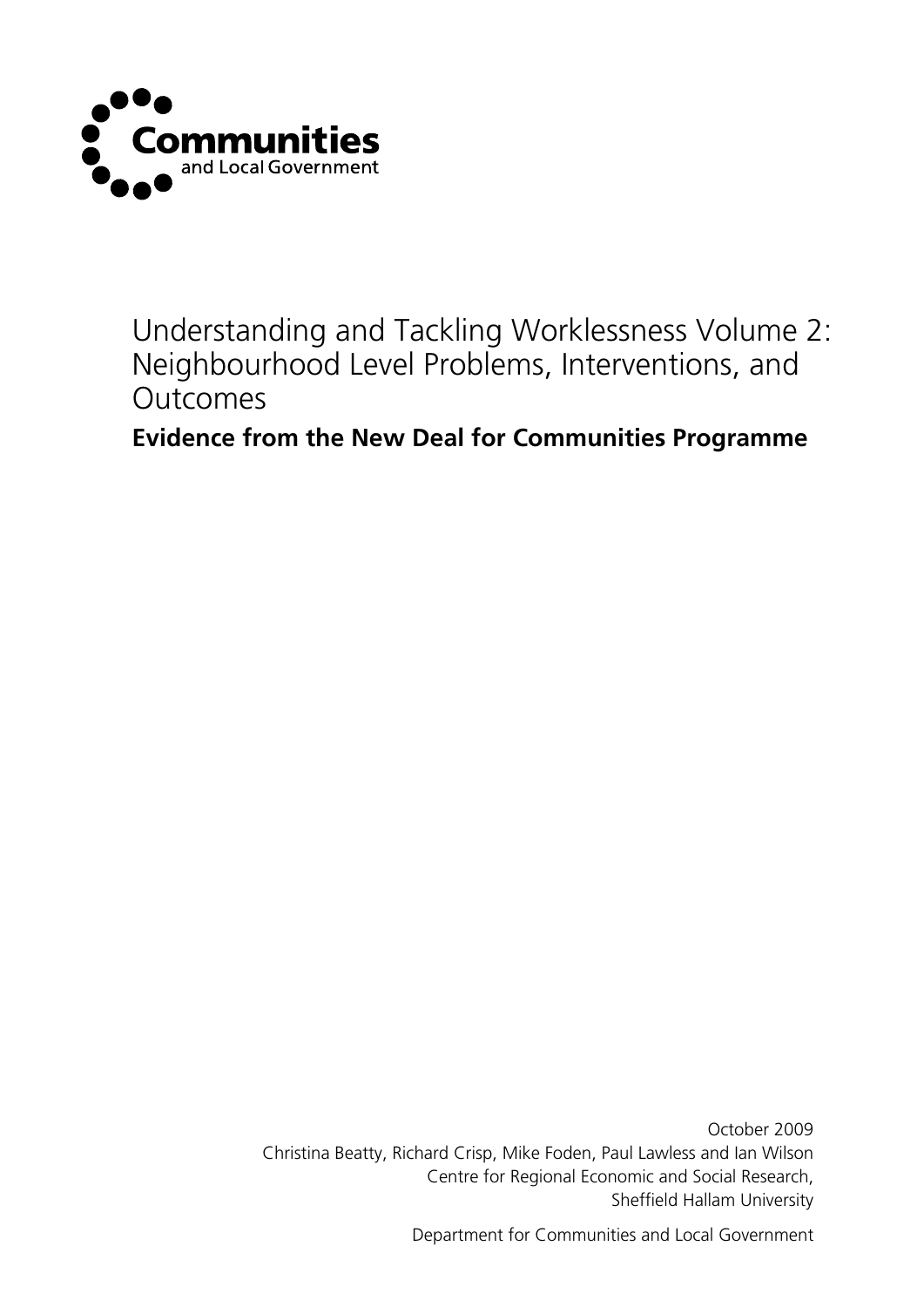The findings and recommendations in this report are those of the authors and do not necessarily represent the views of the Department for Communities and Local Government.

Department for Communities and Local Government Eland House Bressenden Place London SW1E 5DU Telephone: 020 7944 4400 Website: www.communities.gov.uk

*© Queen's Printer and Controller of Her Majesty's Stationery Office, 2009*

*Copyright in the typographical arrangement rests with the Crown.*

*This publication, excluding logos, may be reproduced free of charge in any format or medium for research, private study or for internal circulation within an organisation. This is subject to it being reproduced accurately and not used in a misleading context. The material must be acknowledged as Crown copyright and the title of the publication specified.*

Any other use of the contents of this publication would require a copyright licence. Please apply for a Click-Use Licence for core material at www.opsi.gov.uk/click-use/system/online/pLogin.asp, or by writing to the Office of Public Sector Information, Information Policy Team, Kew, Richmond, Surrey TW9 4DU

e-mail: licensing@opsi.gov.uk

If you require this publication in an alternative format please email alternativeformats@communities.gsi.gov.uk

Communities and Local Government Publications Tel: 0300 123 1124 Fax: 0300 123 1125 Email: product@communities.gsi.gov.uk Online via the Communities and Local Government website: www.communities.gov.uk

October 2009

Product Code: 09ACST05959

ISBN 978-1-4098-1528-0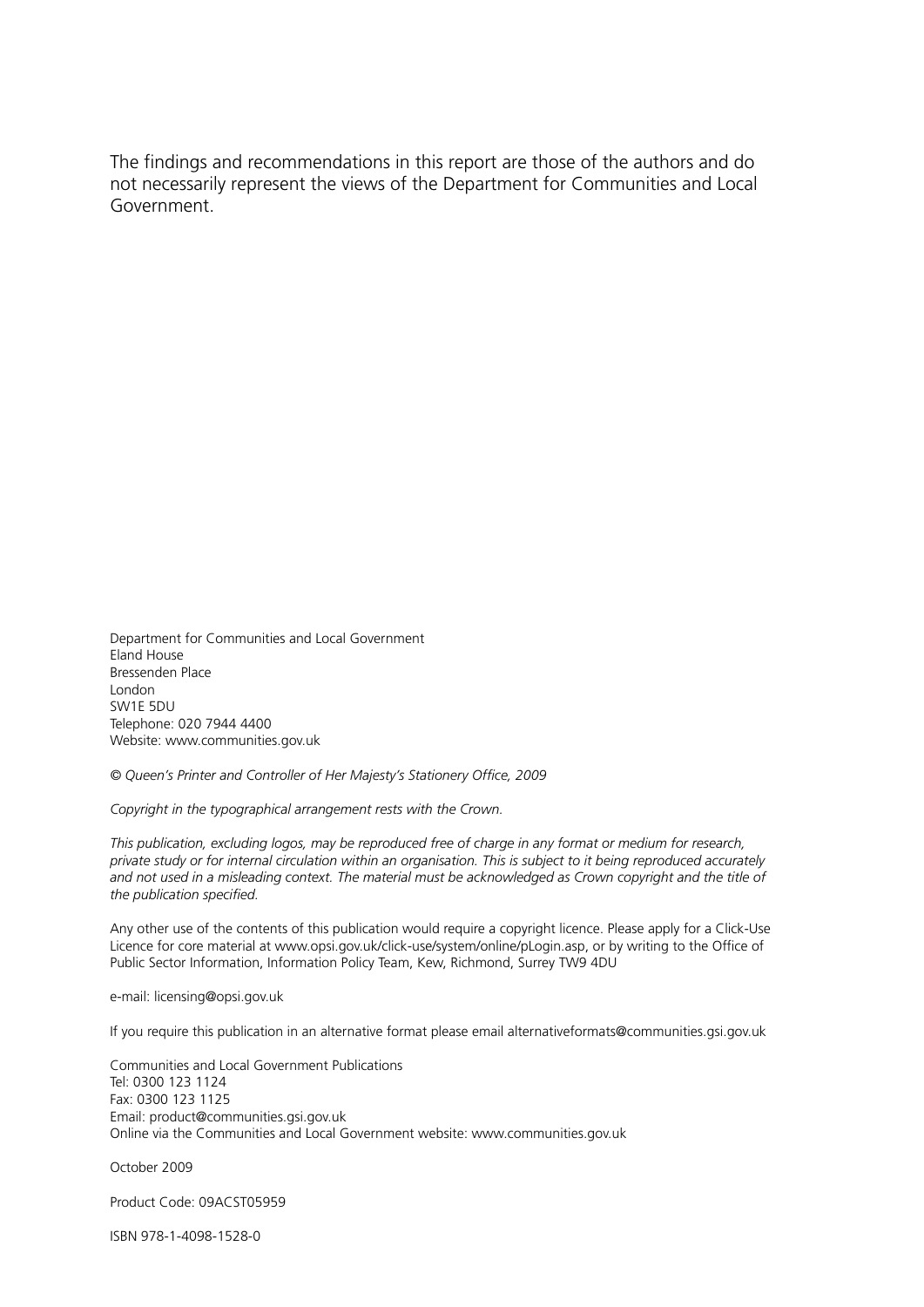# **Contents**

|    | Acknowledgements                                                                                                                                                                                                                                                                                                                                                                                                                                                                                                                                   | 6                                                                                      |
|----|----------------------------------------------------------------------------------------------------------------------------------------------------------------------------------------------------------------------------------------------------------------------------------------------------------------------------------------------------------------------------------------------------------------------------------------------------------------------------------------------------------------------------------------------------|----------------------------------------------------------------------------------------|
|    | Abbreviations                                                                                                                                                                                                                                                                                                                                                                                                                                                                                                                                      | $\overline{7}$                                                                         |
|    | <b>Executive summary</b>                                                                                                                                                                                                                                                                                                                                                                                                                                                                                                                           | 8                                                                                      |
| 1. | The NDC Programme: setting the scene<br>Worklessness, deprived areas and regeneration<br>The New Deal for Communities Programme<br>The National Evaluation                                                                                                                                                                                                                                                                                                                                                                                         | 14<br>14<br>14<br>15                                                                   |
| 2. | The scale and nature of the worklessness problem<br>The scale of the workless problem<br>Barriers to work<br>Demand-side barriers to work<br>Institutional barriers to work<br>Prospects for growth: economic development in the case study<br>areas<br>A concluding observation                                                                                                                                                                                                                                                                   | 19<br>19<br>26<br>34<br>38<br>41<br>44                                                 |
| 3. | Tackling worklessness at the local level: strategies and interventions<br>Strategies for tackling worklessness<br>Analysing needs<br>Setting strategic objectives<br>Targeting clients<br>Balancing supply and demand-led initiatives<br>Evaluating and modifying strategies<br>Partnership-level spend<br>The nature of worklessness interventions<br>Supply and demand side interventions<br>Supply-side interventions<br>Demand-side interventions<br>Connecting with other outcome areas<br>Innovations in delivery<br>Concluding observations | 46<br>46<br>46<br>47<br>48<br>50<br>52<br>52<br>54<br>54<br>55<br>59<br>61<br>62<br>66 |
| 4. | Working with partners, aligning strategies<br>Working with partners                                                                                                                                                                                                                                                                                                                                                                                                                                                                                | 68<br>68                                                                               |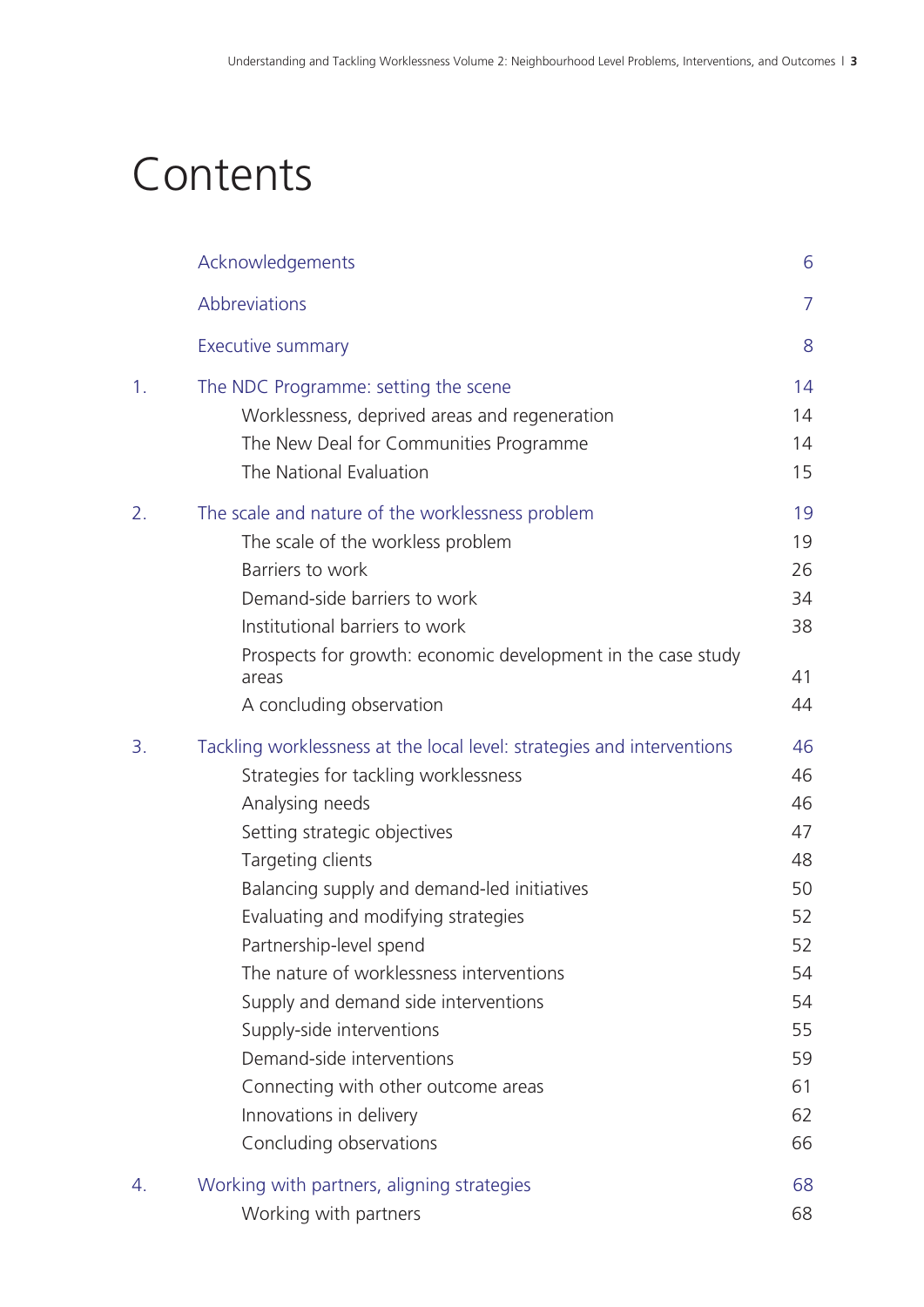|    | The nature and value of partnership working                            | 69  |
|----|------------------------------------------------------------------------|-----|
|    | Working with the private sector                                        | 72  |
|    | Working with the third sector                                          | 75  |
|    | Community engagement                                                   | 76  |
|    | Aligning NDC worklessness interventions with wider strategies          | 78  |
|    | Concluding observations                                                | 83  |
| 5. | Tackling worklessness: outputs and outcomes                            | 85  |
|    | Measuring outputs and outcomes                                         | 85  |
|    | Output indicators                                                      | 86  |
|    | Measuring outcomes                                                     | 86  |
|    | Project level outputs and outcomes                                     | 89  |
|    | The effectiveness of local interventions to tackle worklessness:       |     |
|    | views of local stakeholders                                            | 90  |
|    | Engaging the hard-to-reach                                             | 90  |
|    | Raising employability                                                  | 94  |
|    | Plugging gaps in the mainstream offer                                  | 95  |
|    | Placing clients in sustainable work                                    | 97  |
|    | A concluding comment                                                   | 98  |
| 6. | Project beneficiaries: attitudes, aspirations and change               | 99  |
|    | Contact with, and use of, projects                                     | 99  |
|    | Work status                                                            | 100 |
|    | Past experiences of worklessness and work                              | 101 |
|    | Help from, and use of, NDC projects                                    | 102 |
|    | Beneficiary perceptions of NDC projects                                | 103 |
|    | Assisting beneficiaries into work?                                     | 107 |
|    | Concluding observations                                                | 112 |
| 7. | NDC worklessness strategies and interventions: sustaining the benefits | 113 |
|    | Sustaining NDC strategies and projects                                 | 113 |
|    | Neighbourhood-based facilities                                         | 114 |
|    | Income generating assets                                               | 114 |
|    | Social enterprises                                                     | 115 |
|    | Working with mainstream agencies                                       | 115 |
|    | Sustainability: risks and uncertainties                                | 117 |
|    | A concluding comment                                                   | 120 |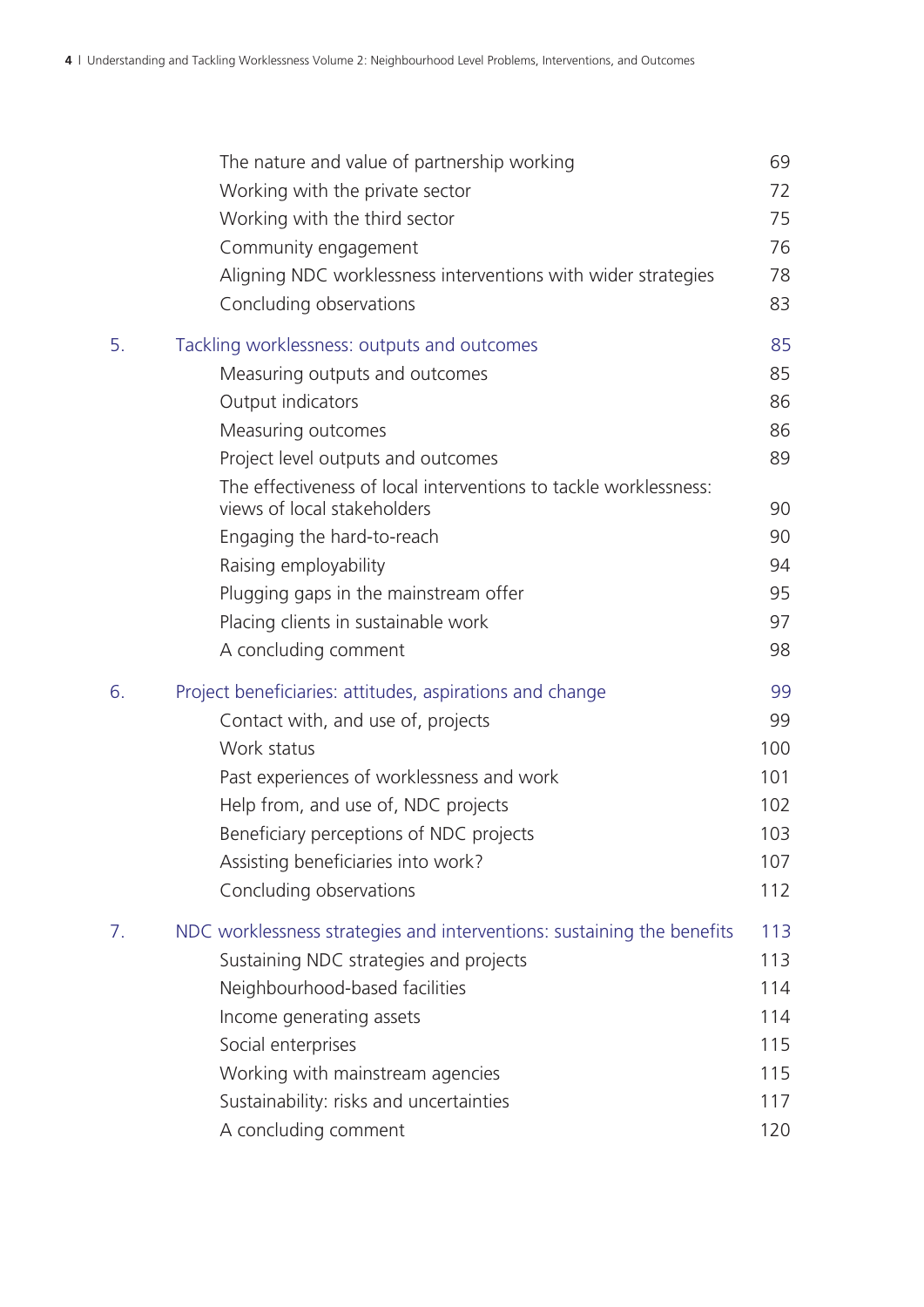| 121                                                                       |
|---------------------------------------------------------------------------|
| 122                                                                       |
| 122                                                                       |
| 123                                                                       |
| 124                                                                       |
| 125                                                                       |
| 126                                                                       |
| 128                                                                       |
| 129<br>Concluding observations: reflecting on the evolving policy context |
| The neighbourhood as a focus for worklessness interventions<br>129        |
| 132                                                                       |
| 133                                                                       |
| Appendix 1: Project beneficiary interviews: sample size, demographics     |
| 135                                                                       |
| 137                                                                       |
|                                                                           |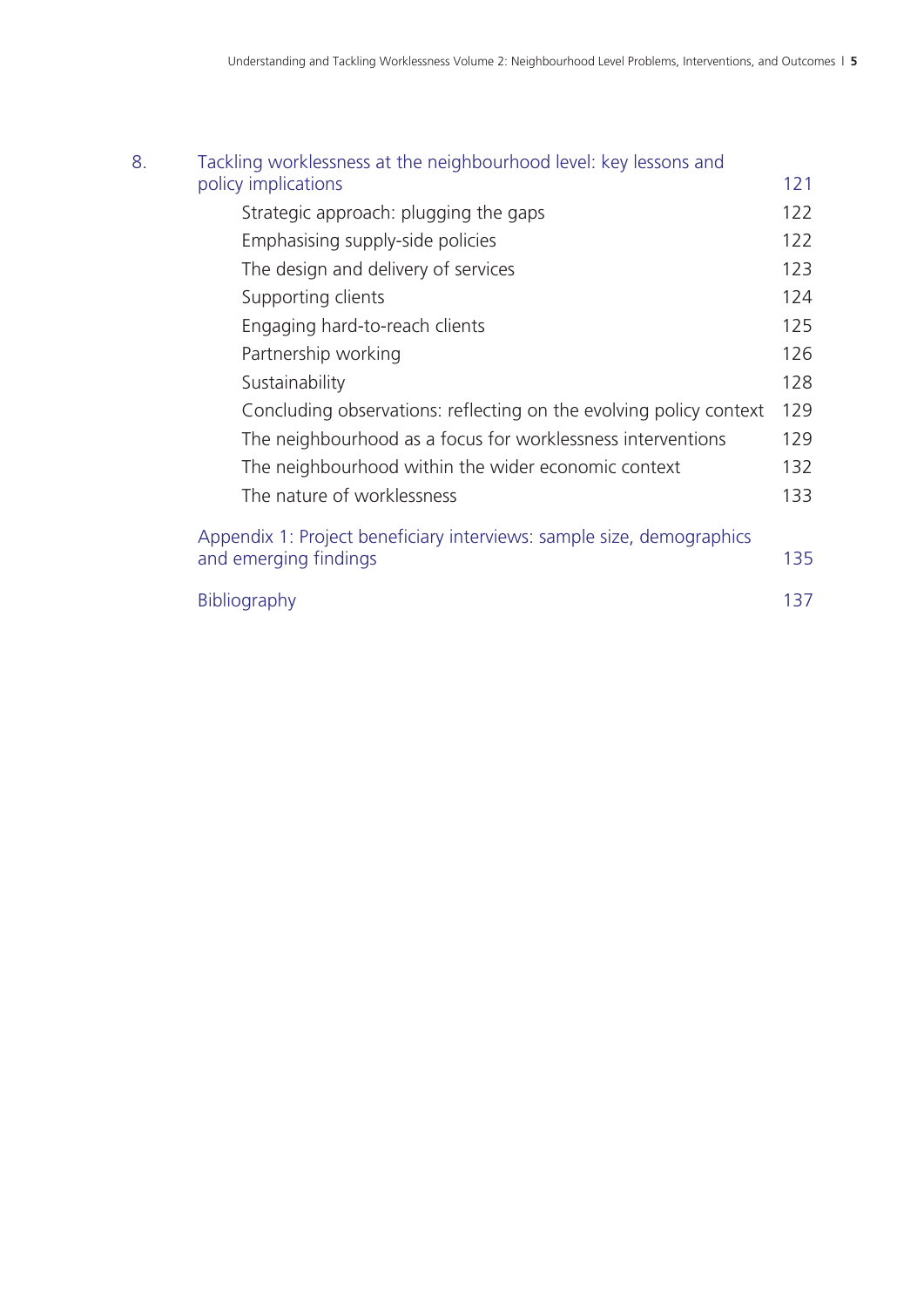# Acknowledgements

The authors of this report would like to thank their colleagues in the national evaluation team who undertook locality based work including Elaine Batty and Rose Ardron (CRESR), Geoff Fordham (GFA), Robert Turner (SQW), Crispian Fuller (University of Warwick), and Richard Meegan and Gerwyn Jones (Liverpool John Moores University).

The authors would also like to thank evaluation contacts in Communities and Local Government, notably Penny Withers, for advice and guidance.

Thanks are also due to those in the six case study NDCs and their partner agencies who contributed their time and expertise by participating in interviews and meetings and who supplied additional data and documentation to the evaluation team.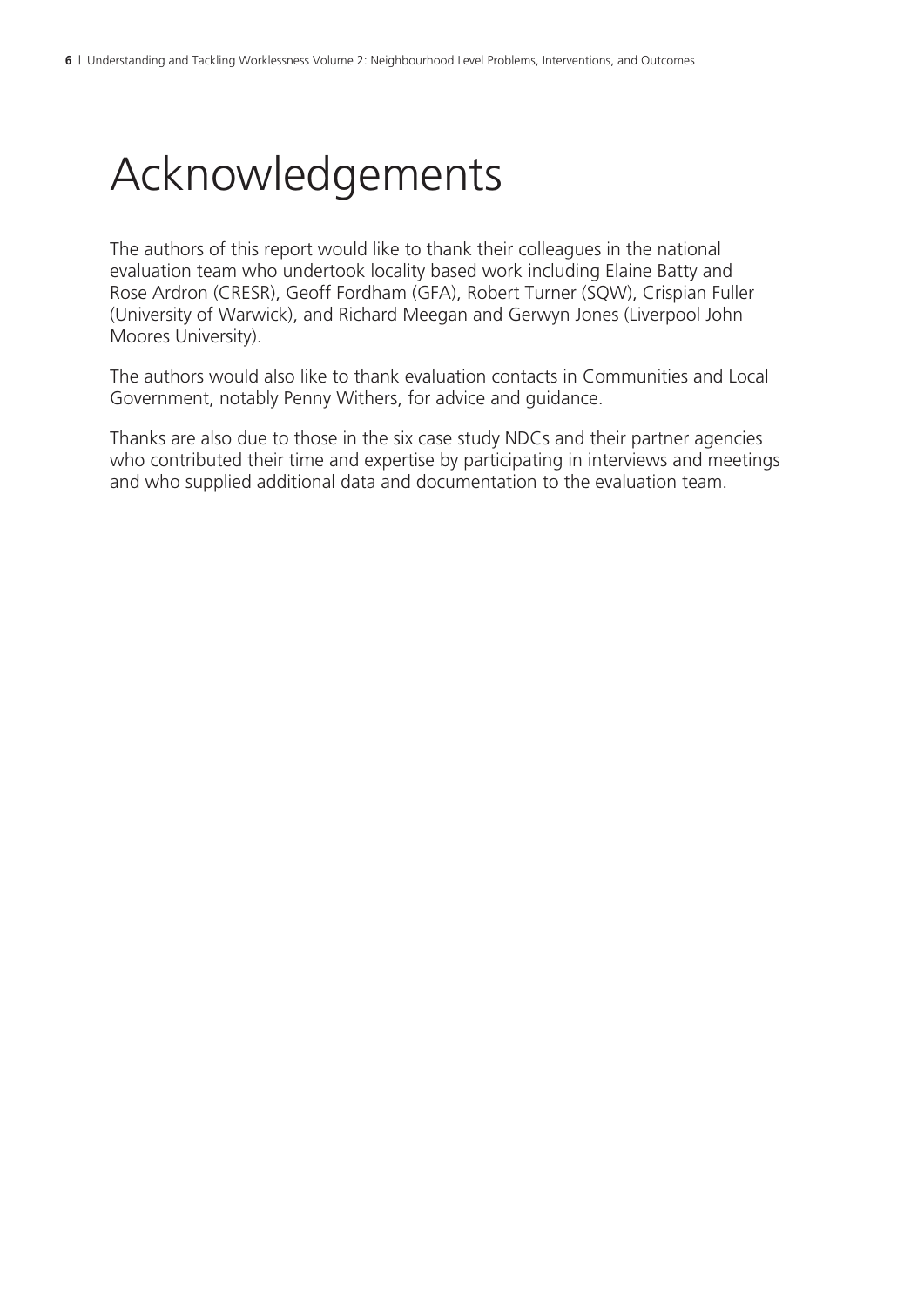# Abbreviations

| ABI          | Area-Based Initiative                                   |
|--------------|---------------------------------------------------------|
| <b>BME</b>   | <b>Black and Minority Ethnic</b>                        |
| <b>CLG</b>   | Communities and Local Government                        |
| <b>CLIO</b>  | Construction Labour Initiatives Officer                 |
| <b>CRESR</b> | Centre for Regional Economic and Social Research        |
| CSCS         | <b>Construction Skills Certification Scheme</b>         |
| <b>DBERR</b> | Department for Business, Enterprise & Regulatory Reform |
| <b>DWP</b>   | Department of Work and Pensions'                        |
| <b>ERDF</b>  | European Regional Development Fund                      |
| <b>ESF</b>   | European Social Fund                                    |
| <b>ESOL</b>  | English for Speakers of Other Languages                 |
| <b>GOR</b>   | Government Office in the Regions                        |
| IAG          | Information Advice and Guidance                         |
| IB           | Incapacity Benefit                                      |
| <b>ILM</b>   | Intermediate Labour Market                              |
| <b>JCP</b>   | Jobcentre Plus                                          |
| JET          | Jobs, Enterprise and Training                           |
| JSA          | Jobseeker's Allowance                                   |
| <b>LAA</b>   | Local Area Agreement                                    |
| <b>LEGI</b>  | Local Economic Growth Initiative                        |
| <b>LSC</b>   | Learning and Skills Council                             |
| <b>LSP</b>   | Local Strategic Partnership                             |
| <b>MBC</b>   | Metropolitan Borough Council                            |
| <b>NDC</b>   | New Deal for Communities                                |
| <b>NEET</b>  | Not in Education, Employment and Training               |
| <b>NVQ</b>   | National Vocational Qualification                       |
| <b>NWDA</b>  | North West Development Agency                           |
| PCT          | <b>Primary Care Trust</b>                               |
| <b>PMF</b>   | Performance Management Framework                        |
| <b>RDA</b>   | Regional Development Agency                             |
| <b>RES</b>   | Regional Economic Strategy                              |
| <b>SDA</b>   | Severe Disablement Allowance                            |
| <b>SRB</b>   | Single Regeneration Budget                              |
| <b>WBYI</b>  | West Bowling Youth Initiative                           |
| <b>WNF</b>   | Working Neighbourhoods Fund                             |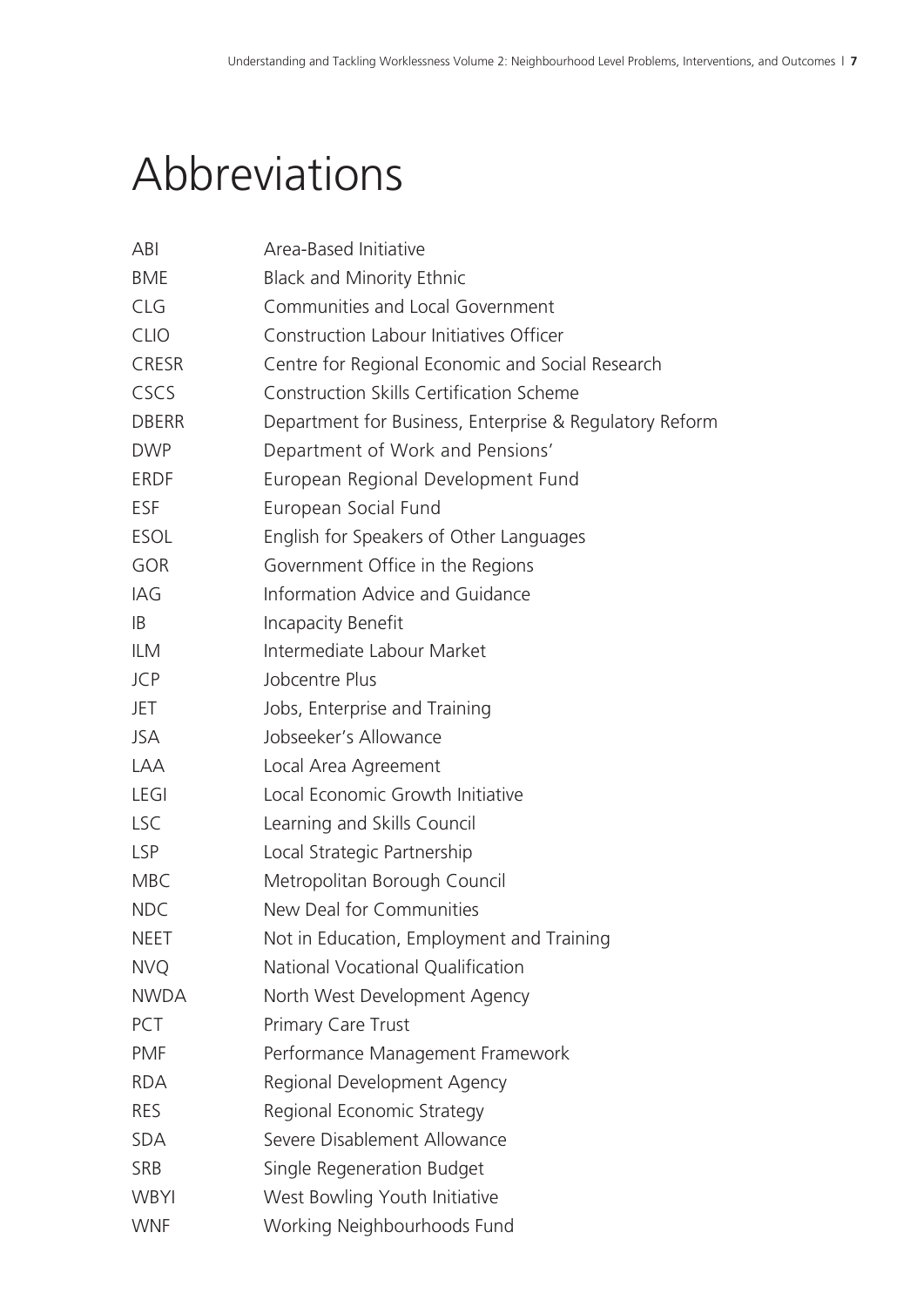# Executive summary

### Chapter 1 – The NDC Programme: setting the scene

Tackling worklessness is one of the key objectives of The New Deal for Communities (NDC) Programme – an area-based initiative (ABI) aimed at reducing the gap between 39 deprived neighbourhoods and the rest of the country across six broad themes of crime, housing and the physical environment, community, health, education and employment and finance. Using evidence from six case study NDC areas, Bradford, Knowsley, Lambeth, Newcastle, Newham, and Walsall, this report examines issues surrounding the implementation of worklessness strategies at the neighbourhood level. It draws on qualitative interviews with NDC officers, project managers, key partners, stakeholders, and project beneficiaries to consider the nature of the worklessness problem in each NDC area and the extent to which interventions have proved effective in tackling worklessness. A complementary report to this *Understanding and Tackling Worklessness Volume 1: Worklessness, employment and enterprise: patterns and change* examines quantitative data in relation to worklessness, employment and economic activity across the Programme as a whole<sup>1</sup>. The research informing this report was carried out in mid 2008 before the full scale of the economic recession became apparent.

### Chapter 2 – The scale and nature of the worklessness problem

These six NDC areas have experienced different trajectories of worklessness over the lifetime of the Programme, although all have seen a reduction in claimant unemployment<sup>2</sup> with an accompanying growth in the ratio of the economically inactive to the unemployed. Worklessness in these areas is increasingly a problem of economic inactivity. It is also disproportionately concentrated among certain groups including ethnic minorities, older and younger working-age adults, women, individuals with health problems and those with low skills.

Evidence from case study NDC areas shows how worklessness reflects the complex interplay of a number of supply-side, demand-side and institutional barriers. In terms of supply-side barriers, a lack of skills stands out as a crucial constraint. On the demand-side, job quality rather than job quantity has hitherto been the most commonly identified barrier to work. These factors are in turn underpinned by institutional barriers of which the benefits trap is the most pressing. The research finds no conclusive evidence to support the notion that an endemic 'culture of worklessness' is a key contributing factor to high levels of worklessness. Local labour

<sup>&</sup>lt;sup>1</sup> The quantitative report is referred to as the '*complementary Programme-wide data report*' in the remainder of this report.<br><sup>2</sup> Claimant unemployment refers to individuals who are out of work and claiming lobseekers Al <sup>2</sup> Claimant unemployment refers to individuals who are out of work and claiming Jobseekers Allowance. It does not include individuals who are out of work and looking for work but not claiming benefits. For more detail on the administrative data sources used to calculate worklessness rates in this report, see sections 1.14–1.27 of the complementary Programme-wide data report.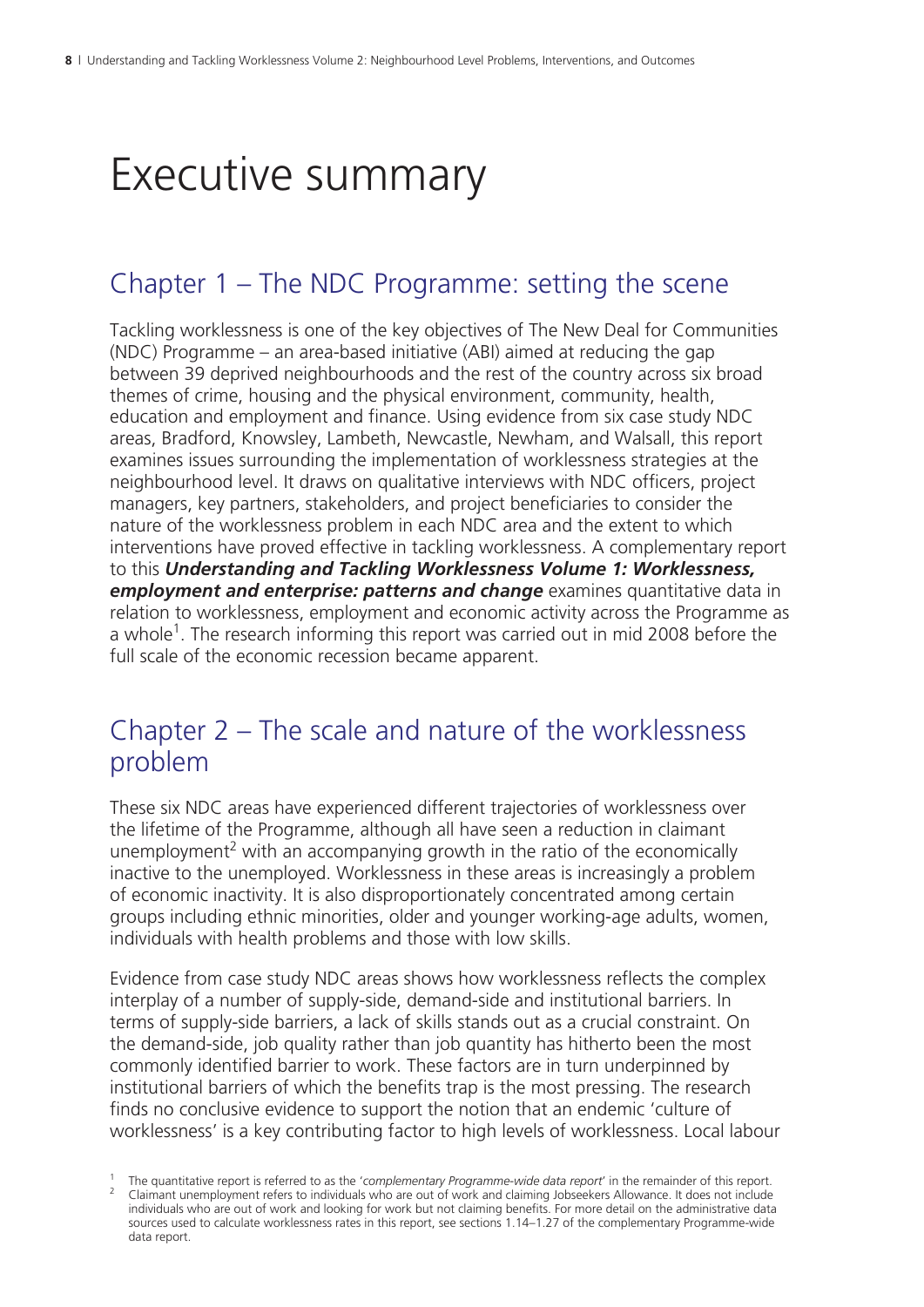markets in all NDC areas have been generating new employment opportunities, although not all of this is seen as attractive work. The scale of the current recession is likely to impose additional, possibly acute, demand-side barriers.

## Chapter 3 – Tackling worklessness at the local level: strategies and interventions

In relation to strategic approaches, NDCs have used local and national data sources as well as other local intelligence to plan strategies to tackle worklessness. This has proved to be an iterative process with Partnerships continuing to revise and plan interventions in the light of new evidence, including the growing recognition that worklessness is increasingly accounted for by economic inactivity rather than unemployment. Some NDCs, especially those in traditionally less buoyant labour markets, have tended to focus on, usually job-ready, JSA claimants. Other Partnerships especially those in London have targeted resources on those most distanced from labour markets or who fall outside the remit of existing mainstream provision. Health problems, a key factor in explaining the increase in economic inactivity, have not generally received a great deal of attention. Strategies have tended to focus on supply-side interventions aimed at improving the employability of residents rather than demand-side projects to stimulate economic growth. Spend varies considerably across NDC areas, with those areas with the highest levels of worklessness tending to allocate more to worklessness interventions.

In terms of the nature of interventions, NDCs deploy similar suites of initiatives with an emphasis being placed especially on brokerage and Information, Advice and Guidance (IAG) projects, often delivered through a 'one-stop shop' model. Projects are designed to plug gaps in mainstream provision by offering flexible, voluntary and holistic services through accessible venues within NDC neighbourhoods. One of the defining features of many NDC projects is that they do not duplicate JCP interventions: differentiation from the mainstream model is important given residual mistrust among residents of mainstream providers. Whilst NDC projects display a number of innovative features relative to their mainstream counterparts, few represent genuinely radical departures from office-based employment service models: there is little evidence that these NDCs have attempted to instigate fundamentally new interventions through which to engage workless residents.

# Chapter 4 – Working with partners, aligning strategies

Partnership working is an important component in approaches adopted by NDCs to tackle worklessness. Successful partnership working depends on good communication between committed partners through which to plan and monitor interventions. With a few exceptions, public sector agencies have proved to be the most cooperative partners for NDCs. By contrast, the private sector is not engaged to any great extent other than as a recipient of support or as a contracted provider of services. Some employers lack the time or the inclination to get involved but perhaps too NDCs have not always maximised opportunities for working with the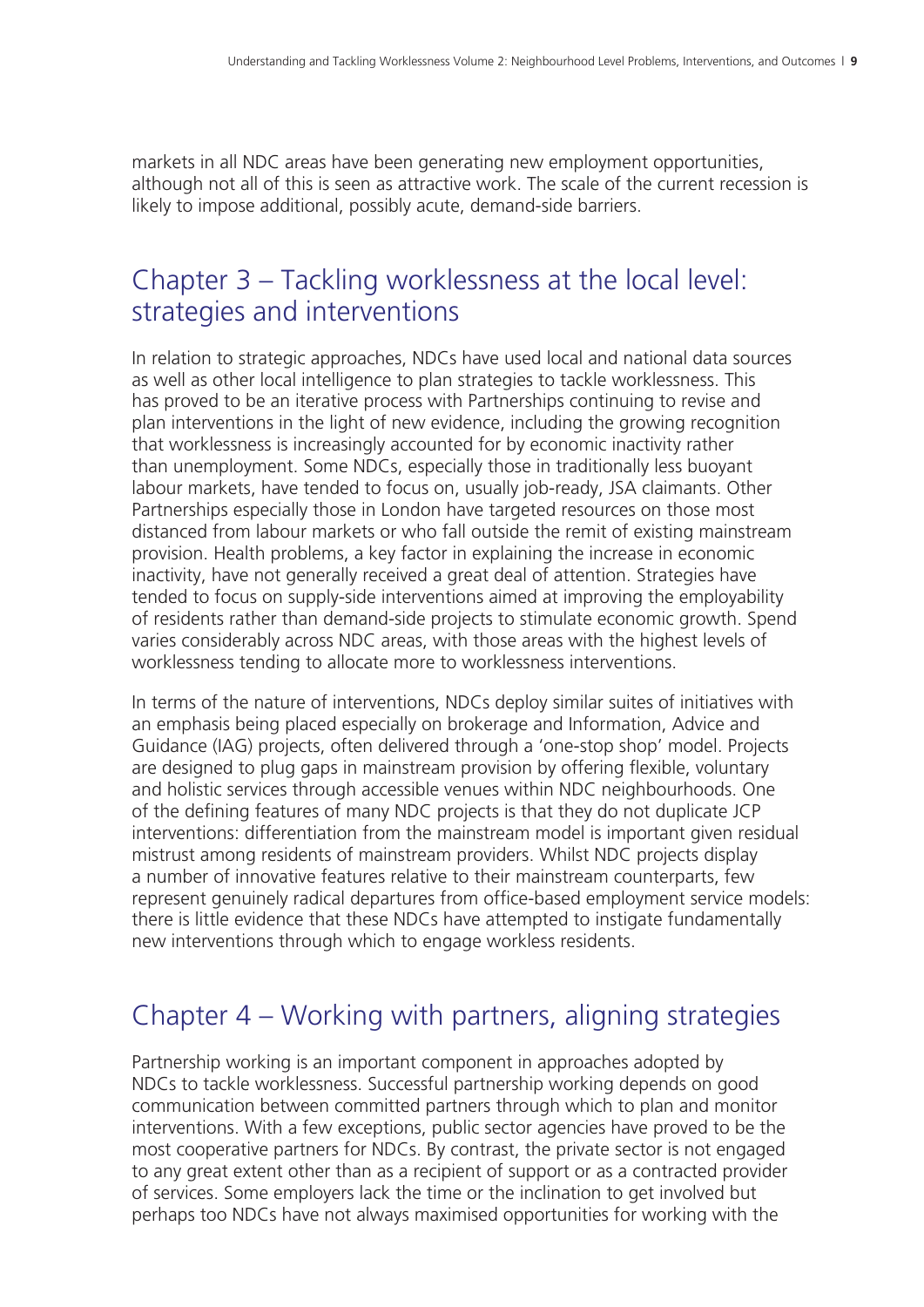private sector. There is perhaps more that could be done to understand and respond to the needs of employers. The third sector is sometimes involved in delivering services under contract or used as a channel for accessing clients but there is less evidence that it has been engaged as a strategic partner in tackling worklessness in NDC areas. This may be a missed opportunity. The local community has tended not to get involved in planning and shaping workless interventions, principally because worklessness is not generally given the same priority by local residents as are other outcomes notably crime and housing.

These NDCs share the view that it is important to work with programmes and institutions operating at wider spatial scales in order to tackle worklessness and to stimulate economic growth. This is easier to achieve at the district level: NDCs are committed to working with their parent local authorities, Local Strategic Partnerships (LSPs), and other district-level initiatives. This type of engagement can provide valuable intelligence, assist in strategic planning, avoid duplication of provision, and open up potential sources of funding through which NDC projects might be sustained in the longer term. NDC involvement in, or influence over, sub-regional, regional and national debates and initiatives is more limited.

### Chapter 5 – Tackling Worklessness: outputs and outcomes

NDCs have developed monitoring and evaluation frameworks informed by a broad range of output and outcome indicators in relation to levels of employment, worklessness and household incomes. But there have been difficulties in measuring 'soft outcomes', as well as the sustainability of employment outcomes. In terms of outputs and outcomes, local evidence suggests most NDCs are meeting their targets and there are some notable successes at the project level. Where projects have not met targets, this is often due to underestimating the challenges involved in engaging more marginalised groups.

Local informants are positive about the effectiveness of projects. Many think they deliver services that enhance the employability of clients in terms of skill levels, confidence and self-esteem. NDC projects also have a number of advantages over the mainstream including the flexibility and resources to provide personalised, neighbourhood-based services. Such services allow for a better understanding of local needs and for more tailored support mechanisms to be put in place in order to help clients through all stages of the job search process. Some of the most innovative projects have also had notable successes in accessing hard-to-reach groups. Nonetheless, many projects struggle to engage those groups most detached from the labour markets. This is partly a consequence of target-based contracts encouraging 'creaming' of clients closest to the labour market by partner agencies contracted to deliver services. It may also be due to the voluntary nature of schemes which, whilst attractive to clients, also means that it is not possible to compel clients to attend projects.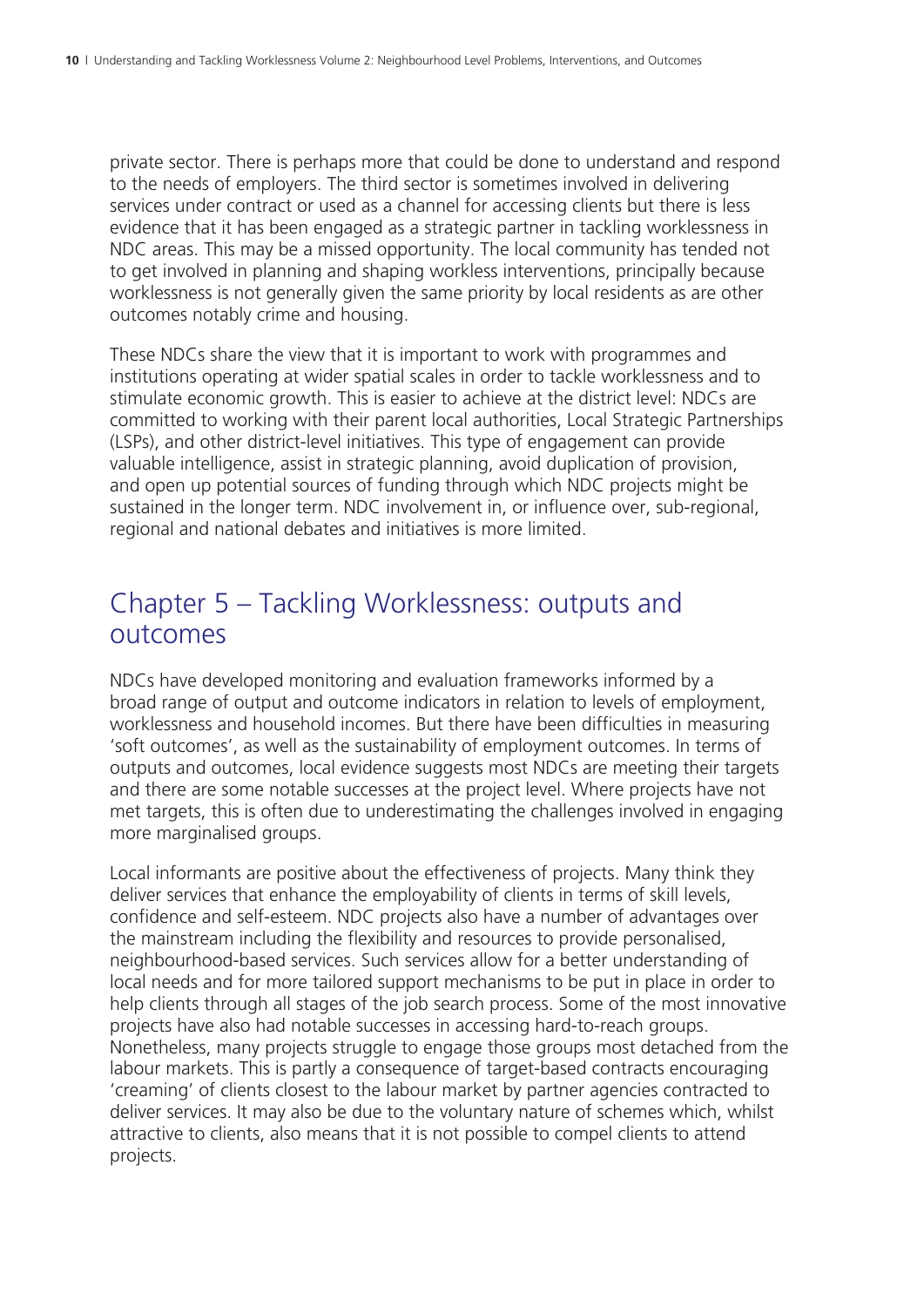# Chapter 6 – Project beneficiaries: attitudes, aspirations and change

Project beneficiaries have a variety of employment needs. Some use services to help find work after a short period of unemployment, whilst others are looking to reenter the labour market after an extensive period of full-time parenting. A handful of beneficiaries are already in work and looking to change career or find what they consider better work. They access a wide variety of services including IAG, support with job search and training or education according to their employment needs. Each beneficiary has a different story, underlining the importance of tailored support. But most respondents have a history of stable employment, albeit sometimes punctuated by occasional spells of worklessness. They are generally motivated workers with a proven ability to secure and hold down employment. With some exceptions, they also tend to have worked in low-skilled, low-paid occupations and are now seeking similar work. This leaves them vulnerable to insecurities associated with this type of employment.

Beneficiaries are overwhelmingly positive about the support they have received. NDC projects are seen as delivering friendly, accessible, personalised services which help clients become more job-ready or assist them in securing work. At times, the support received extends to a mentoring role, with project advisers providing intense and sustained emotional support in addition to employment advice and guidance. Beneficiaries also compare NDC services favourably with both mainstream providers and private recruitment agencies. Job Centre Plus (JCP) is often seen as not sufficiently interested in meeting clients' needs and aspirations when compared with similar NDC interventions. The ability to access NDC services on a voluntary basis is also valued in contrast to the mandatory requirements of attending JCP as a condition of receiving benefit. Locality-based research uncovered some notable examples of projects successfully engaging with hard-to-reach groups, particularly young people, and helping them to find sustainable work.

### Chapter 7 – NDC worklessness strategies and interventions: sustaining the benefits

The sustainability of employment and training projects is a key concern of all NDCs. Partnerships are generally keen to ensure projects continue beyond the lifetime of the Programme. Four main strategies have been adopted, or are under consideration: creating a neighbourhood-based facility that will continue to host worklessness projects; developing a portfolio of income-generating assets; transforming projects into social enterprises; and, most crucially, working with mainstream agencies to sustain projects after NDC funding ceases. Local authority district-wide strategic initiatives such as LSPs and the WNF provide frameworks which may help to sustain key projects once NDC Programme funding ends.

Whilst NDCs are largely positive about the possibilities of sustaining projects to tackle worklessness, they also face a number of challenges. These include securing long-term commitment from partners and funders; the loss of community channels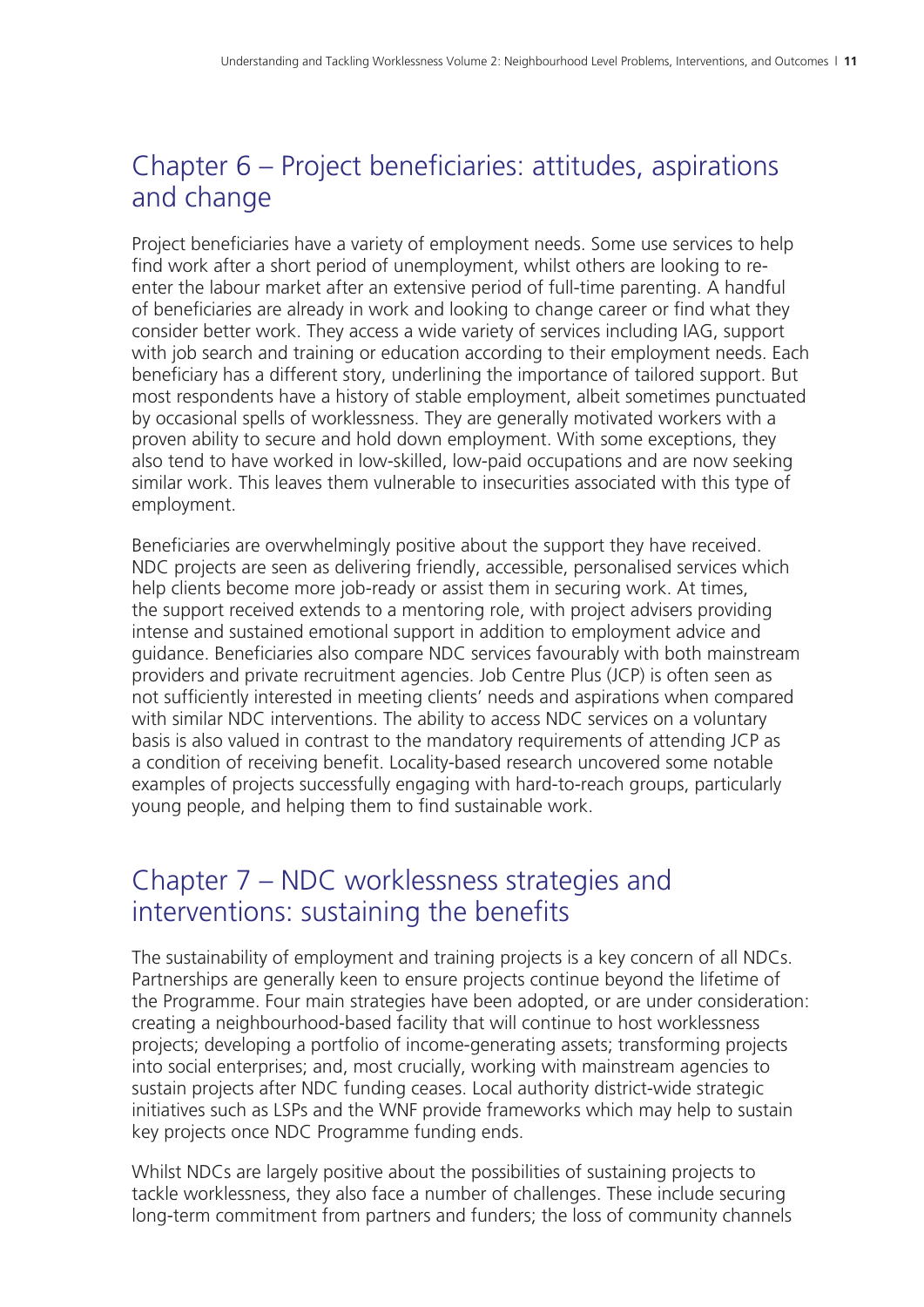through which to engage clients; the impact of new sources of target-based funding on the nature of projects; the changing policy environment; and the impact of the current economic downturn. These challenges collectively raise the more general issues of who 'will speak up' for these deprived neighbourhoods once NDCs cease to exist. It is unlikely there will be one single 'champion', responsibility instead being shared across a number of providers including local authorities, JCP and any successor regeneration bodies. Despite these uncertainties, the prospects for sustaining at least some projects remain positive. NDC may prove more successful than previous ABIs in leaving behind a long-term legacy sustained by mainstream commitment.

## Chapter 8 – Tackling worklessness at the neighbourhood level: key lessons and policy implications

Change data from the companion report, *Understanding and Tackling Worklessness Volume 1: Worklessness, Employment and Enterprise: patterns and change*, shows that NDC areas have not seen a great deal of change in levels of worklessness, when compared with similarly deprived comparator areas. There is a need to be cautious, therefore, in identifying lessons from the local experience of tackling worklessness. It may well be that local observers are justifiably positive about strategies and interventions developed at the local level. It is not possible, however, to say that the net effect of these kinds of interventions across all 39 NDC areas is culminating in identifiable change at the Programme level. Projects explored in this report may well be having positive effects on individuals and groups of people at the neighbourhood level. These effects are however relatively insignificant when compared with trends in the labour market as a whole.

Nevertheless, the NDC experience provides evidence in relation to what local stakeholders consider is working in relation to planning and implementing supply-side initiatives at the local level. Key lessons include:

- flexible, local, tailored employment services can play a valuable role in addressing gaps in mainstream provision in order to improve the employability of workless residents; but this approach can be constrained by local labour market conditions and institutional contexts
- establishing good relationships with clients based on trust and support is vital; but accessing more hard-to-reach groups continues to prove difficult
- partnership working is an essential component in the NDC approach to tackling worklessness; but NDCs have not always maximised opportunities to make links with both the private, and the third, sectors
- planning for sustainability is critical; but exit strategies must remain aware of, and be in a position to respond to, key risks.

The policy context is evolving rapidly. Welfare reform, institutional change, the 'Sub-National Review' and the 'Transforming Places' agendas will all impact upon the design and delivery of strategies to tackle worklessness in deprived neighbourhoods. Evidence from the NDC Programme shows that neighbourhood-based supplyside interventions are, unlikely of themselves, to raise levels of employment to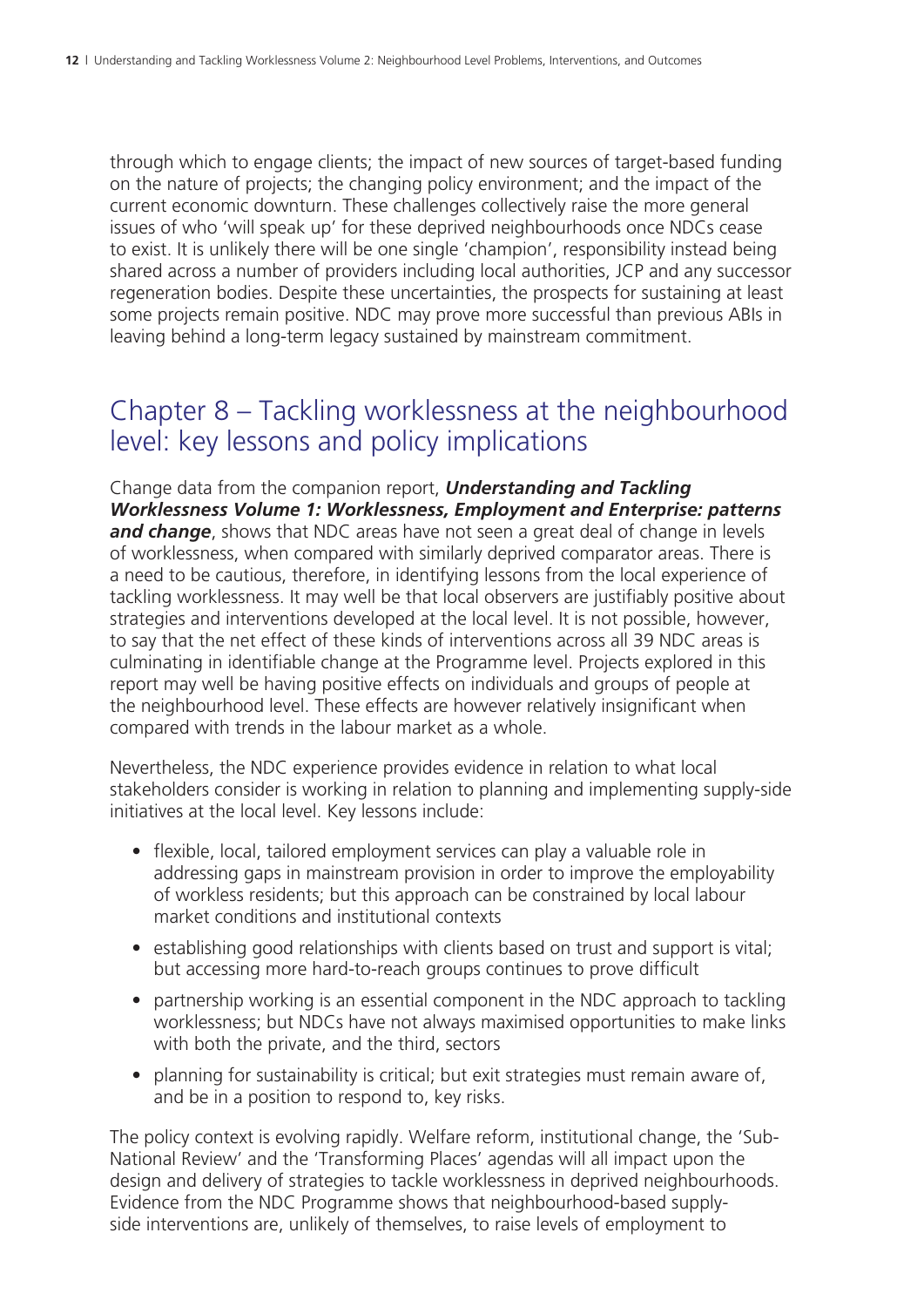any significant extent. For this reason, the shift in focus within regeneration and worklessness agendas towards emphasising the importance of addressing economic development and worklessness at different spatial scales seems appropriate. Tackling worklessness in deprived neighbourhoods such as NDCs will depend upon a continuing commitment towards aligning worklessness, skills, regeneration and economic development agendas through multi-agency, cross-thematic approaches, operating at different spatial scales. The neighbourhood level may be an entirely appropriate locale within which to implement specific projects, but these need to be informed through partnership-driven strategic planning, devised at local authority district, or even sub-regional, scales.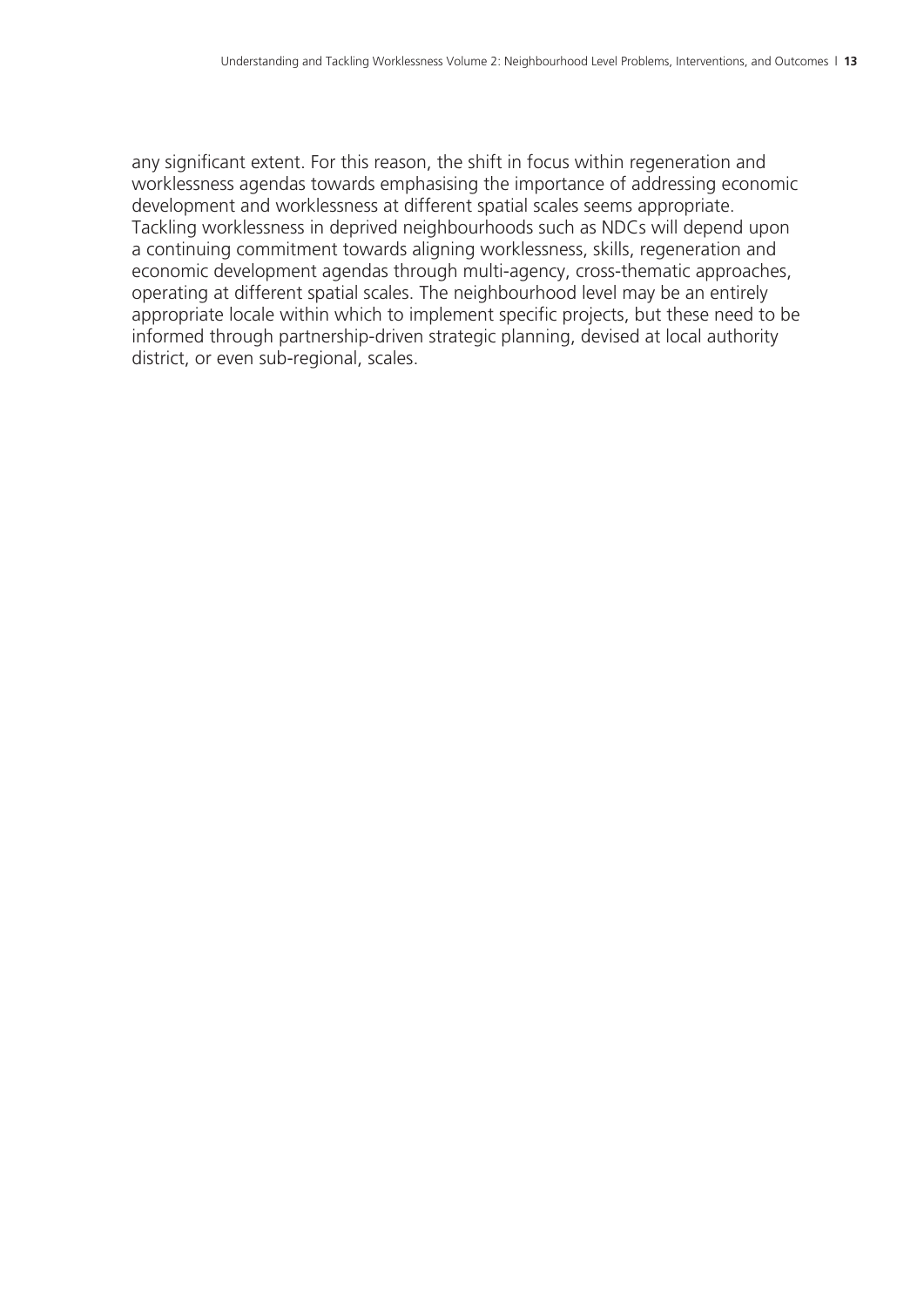# 1. The NDC Programme: setting the scene

## Worklessness, deprived areas and regeneration

- 1.1. Increasing emphasis has come to be placed on prioritising the broad worklessness agenda within regeneration. This was perhaps first flagged up in the government's 2007 'Sub-national review'<sup>3</sup> and then in turn developed in more detail in CLG's 'Transforming places; changing lives<sup>'4</sup>. This latter strategy indicated that regeneration needs to be more tightly focused on improving economic outcomes in deprived areas. To achieve this overall objective three priority outcomes have been identified: improving economic performance in deprived areas; improving rates of work and enterprise; and creating sustainable places where people want to live and can work, and businesses want to invest. The NDC narrative is of considerable interest to debates surrounding regeneration and economic policy in deprived areas, including those likely to revolve around the proposed local authority economic assessment duty<sup>5</sup>. It is not clear that any other ABI has ever been in a position to develop worklessness initiatives over such a long period of time, or that any ABI evaluation has ever had access to so much relevant change data.
- 1.2. It is also important to flag up here the broader national economic context within which the NDC Programme has evolved. In particular the ten year period up to 2007 was one of considerable, perhaps unprecedented, economic growth in the UK. This provided an extremely helpful context within which to address aspects of worklessness in deprived areas such as NDCs. Clearly as the Programme begins to wind down the wider economic environment is likely to prove much more challenging. But on the broad canvas it should be accepted that the worklessness agenda within NDCs has largely played out within an especially favourable economic context.

# The New Deal for Communities Programme

- 1.3. The New Deal for Communities (NDC) Programme is one of the most important Area-Based Initiatives (ABIs) ever launched in England. **The Programme's primary purpose is to reduce the gaps between some 39 deprived neighbourhoods and the rest of the country**. In these
- 3 HM Treasury, BERR, CLG (2007) *Review of sub-national economic development and regeneration*.
- 
- www.hm-treasury.gov.uk/d/subnational\_econ\_review170707.pdf <sup>4</sup> CLG (2008e) *Transforming places; changing lives; a framework for regeneration*. www.communities.gov.uk/documents/citiesandregions/pdf/896104.pdf

<sup>&</sup>lt;sup>5</sup> CLG, BERR (2008) Prosperous places: taking forward the review of sub-national economic development and regeneration: the government response to public consultation.

www.communities.gov.uk/documents/citiesandregions/pdf/1073344.pdf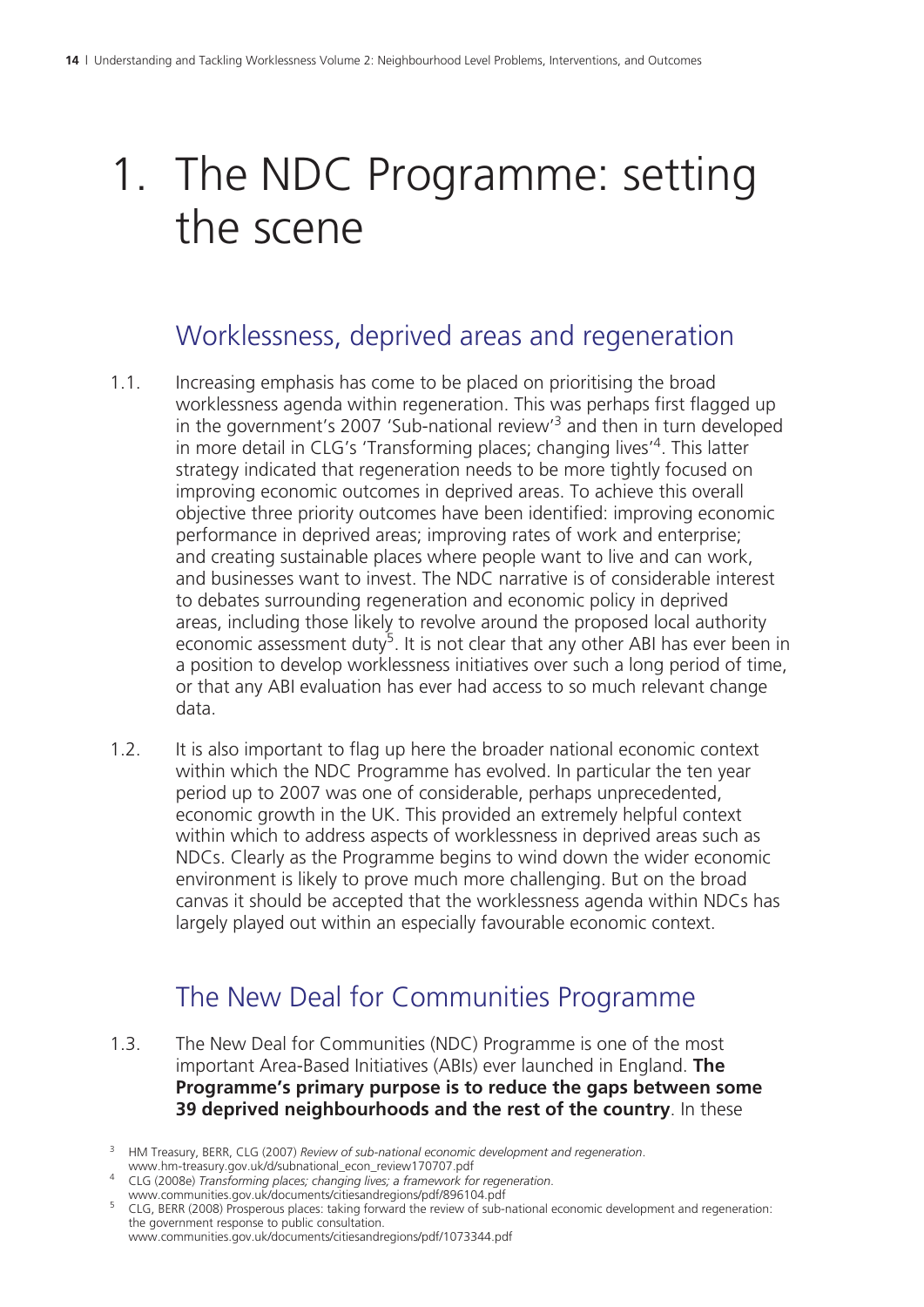39 areas, each on average accommodating about 9,800 people, NDC Partnerships are implementing approved 10 year Delivery Plans, each of which has attracted approximately £50m of Government investment. This translates to an NDC average per capita investment between 1999 and 2006 of about £400 per annum.

1.4. These 39 areas are 'relatively' deprived. On the basis of the 2007 Index of Multiple Deprivation, 26 NDC areas would fall in the most deprived decile of neighbourhoods, the remaining 13 in the second most deprived decile. Many of these areas show considerable population mobility. Overall about 23 per cent of all residents (around 89,000) moved either within, or out of, NDC areas between 2002 and 2004. In one NDC area that figure rose to about 44 per cent<sup>6</sup>. This high level of mobility is important to consider as population turnover can affect rates of worklessness if the aggregate levels of employment among those moving in differ from those moving out.

#### 1.5. **The NDC Programme is based on a number of key principles:**

- the 39 NDC Partnerships are carrying out 10 year strategic programmes designed to transform these deprived neighbourhoods and to improve the lives of those living within them
- decision-making falls within the remit of 39 Partnership Boards, consisting of agency, and community, representatives
- the community is 'at the heart' of the Programme
- in order to achieve outcomes, the 39 Partnerships are working closely with other delivery agencies such as the police and PCTs
- the Programme is designed to achieve the holistic improvement of these 39 areas by improving outcomes across six areas:
	- three **'place-based'** outcomes: crime, the community, and housing and the physical environment
	- and three **'people-based'** outcomes: education, health, and worklessness.

## The National Evaluation

1.6. In 2001 a consortium headed up by the Centre for Regional Economic and Social Research (CRESR) at Sheffield Hallam University was commissioned to undertake the 2001–2005 Phase 1 of a Programme-wide evaluation. This work culminated in the 2005 Interim Evaluation<sup>7</sup>. The first 2001–2005 phase of the evaluation also produced a large number of other public outputs which can be accessed via the national evaluation team's website<sup>8</sup>.

www.neighbourhood.gov.uk/publications.asp?did=1625. <sup>8</sup>

<sup>6</sup> The national evaluation team has recently reported on population mobility across the Programme: CLG (2009a) Residential

mobility and outcome change in deprived areas: evidence from the New Deal for Communities Programme. <sup>7</sup> NRU/ODPM (2005) *New Deal for Communities 2001–2005 An Interim Evaluation: Research Report 17*

<sup>8</sup> http://extra.shu.ac.uk/ndc/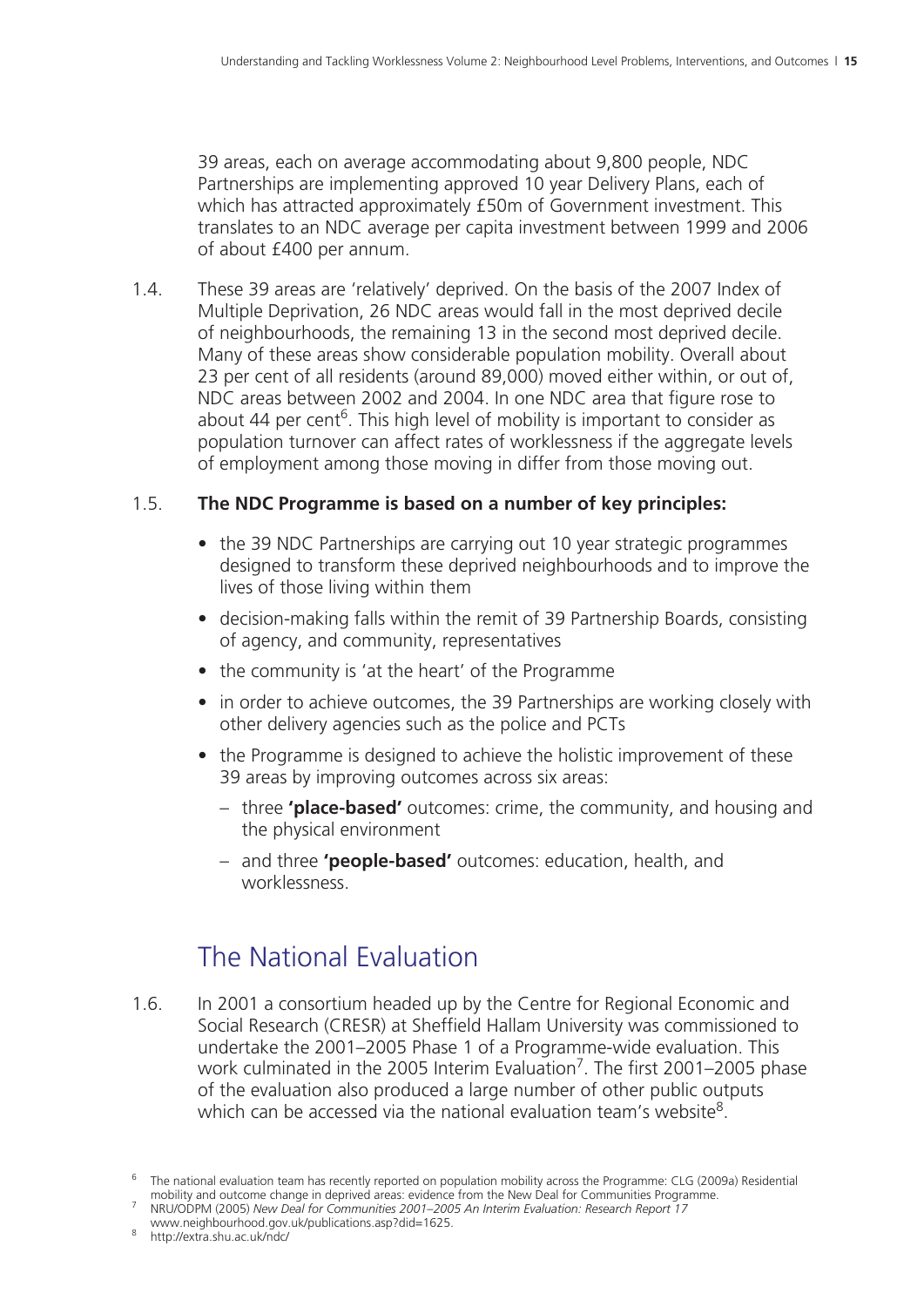- 1.7. In 2006 CRESR was commissioned to undertake Phase 2 of the national evaluation working with a similar, albeit smaller, consortium.<sup>9</sup> Key **objectives to Phase 2 of the evaluation include**:
	- identifying outcome change across the 39 NDC areas
	- assessing the Programme's overall Value for Money
	- identifying lessons to inform future approaches to neighbourhood renewal.
- 1.8. The evaluation team either has explored, or is addressing, each of the Programme's six key outcome areas referred to in 1.5 above. These studies involve a synthesis across quantitative data, complemented by qualitative evidence drawn from detailed case study work in six NDC areas (see 1.10 below). Two of these reports have already been published on community engagement<sup>10</sup> and crime<sup>11</sup>. During 2009 an overview of Housing and the Physical Environment will also be published. Work undertaken in 2009 on health and education will inform the national evaluation's final reports due to be published in 2010. The evaluation's methodology and final reports will be peer-reviewed prior to publication.
- 1.9. The sixth outcome area, worklessness, is being addressed in a slightly different way. A brief policy and practice update in relation to worklessness was published in 2008<sup>12</sup>. Two more substantial reports have now been completed. This one is designed to explore how worklessness has played out at the local level. Using evidence from six case study NDC areas, Bradford, Knowsley, Lambeth, Newcastle, Newham, and Walsall, **this report is designed to explore issues surrounding the implementation of worklessness strategies at the neighbourhood level**. How have Partnerships organised their interventions? Who have they worked with and how do they embed their activities within wider strategies? What do beneficiaries think of worklessness projects? And how do Partnerships intend to sustain activity once NDC funding dries up in the next couple of years?
- 1.10. Table 1.1 contains a brief outline of each of the NDC case study areas. A fuller description of the case study NDCs, and their comparator areas is contained in the report *Challenges, interventions ands change: an overview of neighbourhood renewal in six NDC areas*13.

- Intelligence, and Sext.<br>Intelligence, and SQW. 10 CLG (2008b) *Community Engagement: Some lessons from the NDC programme*.<br>http://extra.shu.ac.uk/ndc/downloads/general/community\_engagement\_NDC\_programme.pdf
- 
- http://extra.shu.ac.uk/ndc/downloads/engagement/downloads/engagement/communities/communities/pdf<br>www.communities.gov.uk/documents/communities/pdf/737976.pdf
- www.communities.gov.uk/documents/communities/pdf/737976.pdf 12 CLG (2008d) *Tackling worklessness in NDC areas: a policy and practice update*.

<sup>9</sup> Consortium members are: Cambridge Economic Associates, European Institute for Urban Affairs at Liverpool John Moores University, Geoff Fordham Associates, Ipsos MORI, Local Government Centre at the University of Warwick, School of Health and Related Research at the University of Sheffield, Social Disadvantage Research Centre at the University of Oxford, Shared

www.communities.gov.uk/documents/communities.com<br><sup>13</sup> For more details of case study areas see: CLG (2008a) *Challenges, interventions ands change: an overview of neighbourhood renewal in six NDC areas*. http://extra.shu.ac.uk/ndc/downloads/general/NDC\_challenges\_interventions\_change.pdf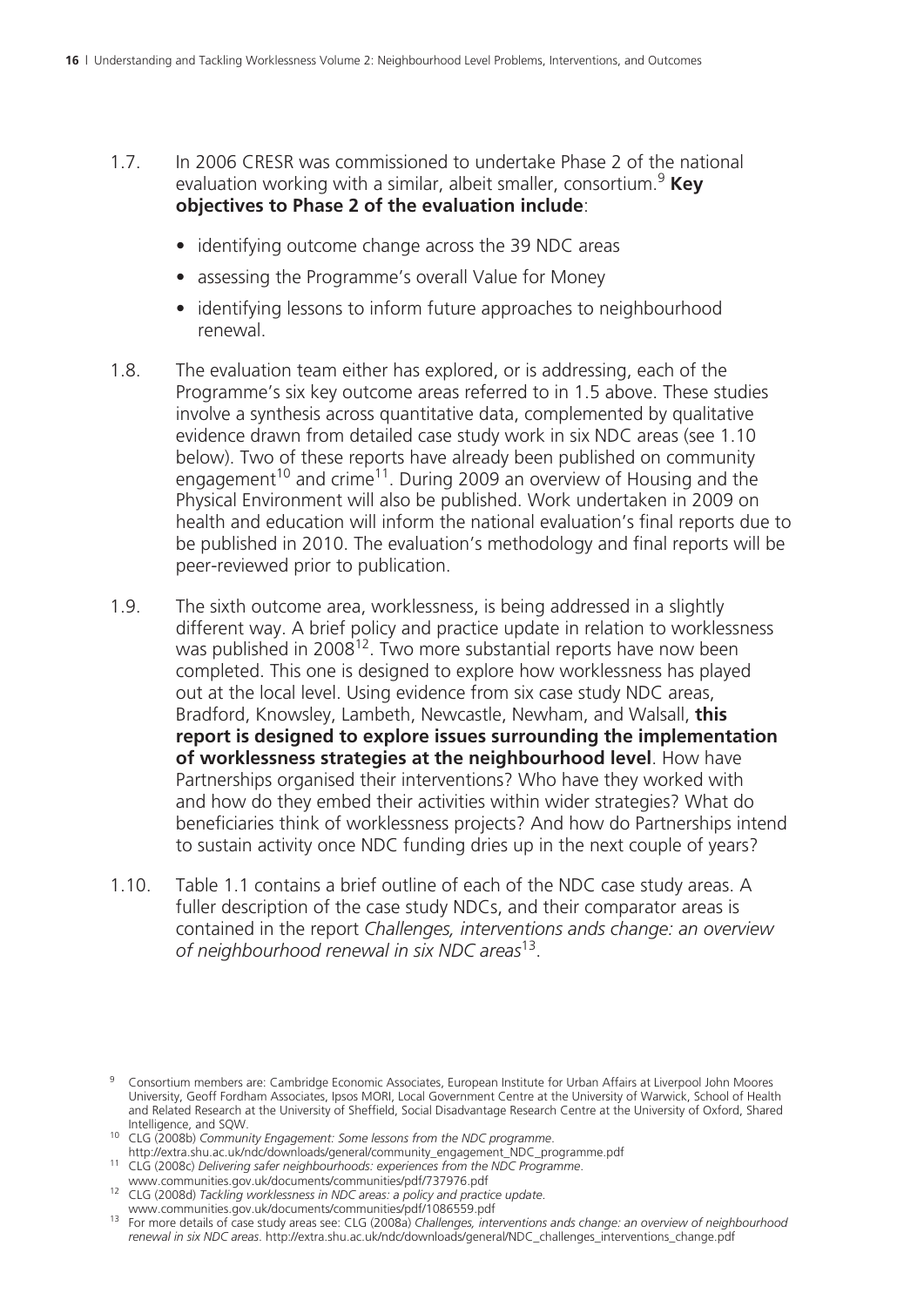| <b>Table 1.1: Case Study NDCs</b> |                                                                                                                                                                                                                                                                                                                                                                                                                                                                                                                                                                                                                     |
|-----------------------------------|---------------------------------------------------------------------------------------------------------------------------------------------------------------------------------------------------------------------------------------------------------------------------------------------------------------------------------------------------------------------------------------------------------------------------------------------------------------------------------------------------------------------------------------------------------------------------------------------------------------------|
| Case Study NDC                    | Area description                                                                                                                                                                                                                                                                                                                                                                                                                                                                                                                                                                                                    |
| <b>Bradford</b>                   | The NDC is an area of approximately one square mile on the outskirts of Bradford<br>city centre and is made up of three of the most disadvantaged neighbourhoods<br>within Bradford: Little Horton, Marshfields and West Bowling. Over 50 per cent of the<br>population from these distinct communities are of South Asian heritage. Housing stock<br>dates from the Victorian and Edwardian eras but also includes newer properties and<br>more than a third of residents live in social rented accommodation.                                                                                                     |
| Knowsley                          | The NDC is located in the centre of the Borough of Knowsley and is made up of three<br>large social housing estates. Much of its rationale can be traced back to slum clearance<br>programmes in Liverpool carried out from the 1930s onwards. Its population of around<br>9,500 is predominately white with just over 1 per cent being from black and minority<br>ethnic backgrounds. Although renewing housing is a key objective for the NDC, it is not<br>within a Housing Market Renewal Area.                                                                                                                 |
| Lambeth                           | The NDC sits at the intersection of Clapham, Streatham and Balham, a short bus ride<br>from the centre of Brixton, which has overshadowed the estate as a regeneration<br>priority in the past. The area is bisected by the South Circular and includes the largest<br>council estate in the borough. The area contains two local shopping areas and is close to<br>centres of commercial activity and employment opportunities. Almost 70 per cent of the<br>population are from black and minority ethnic communities.                                                                                            |
| Newcastle                         | The NDC is situated in a predominantly residential area west of the city centre. The area<br>consists of homes of various types and tenures in the Arthur's Hill, Cruddas Park, Elswick<br>and Rye Hill areas. The NDC area has a relatively high proportion of black and minority<br>ethnic communities, which are spatially concentrated towards the north of the area. It is<br>in a Housing Market Renewal Pathfinder area.                                                                                                                                                                                     |
| Newham                            | The NDC is situated along the western boundary of Newham, bordered by Stratford to<br>the north and Canning Town and the Royal Docks to the south. The area divides into<br>three distinct neighbourhoods, each with its own identity, and combines terraced and<br>interwar housing with blocks of social housing flats. All three areas are predominantly<br>residential with few commercial or community facilities. The area is ethnically diverse.<br>It can be anticipated that opportunities will arise in the area as a result of major<br>developments planned for east London, notably the 2012 Olympics. |
| Walsall                           | The NDC covers the Blakenall, Bloxwich East and Leamore area in north Walsall,<br>characterised by low-density local authority and former local authority ('Right to<br>Buy') housing stock in varying states of disrepair. The NDC area is overwhelmingly<br>white and has strong familial links, with many residents having extended family in the<br>immediate vicinity. The economy of the area has suffered from a decline in traditional<br>manufacturing industry, although there are employment opportunities within and<br>adjacent to the NDC area.                                                       |

#### 1.11. The evidence used in this report is drawn from:

- 53 interviews with key stakeholders in six case study NDC areas including NDC officers and board members, worklessness project managers and employees of partner organisations such as JCP, LSCs, and colleges of further education
- semi-structured interviews with some 68 beneficiaries of 15 NDC funded worklessness projects (See Appendix A for details)
- statistical data relating to each of these six areas
- evidence from other reports including evaluations of other ABIs designed to tackle worklessness including Action Teams for Jobs, Employment Zones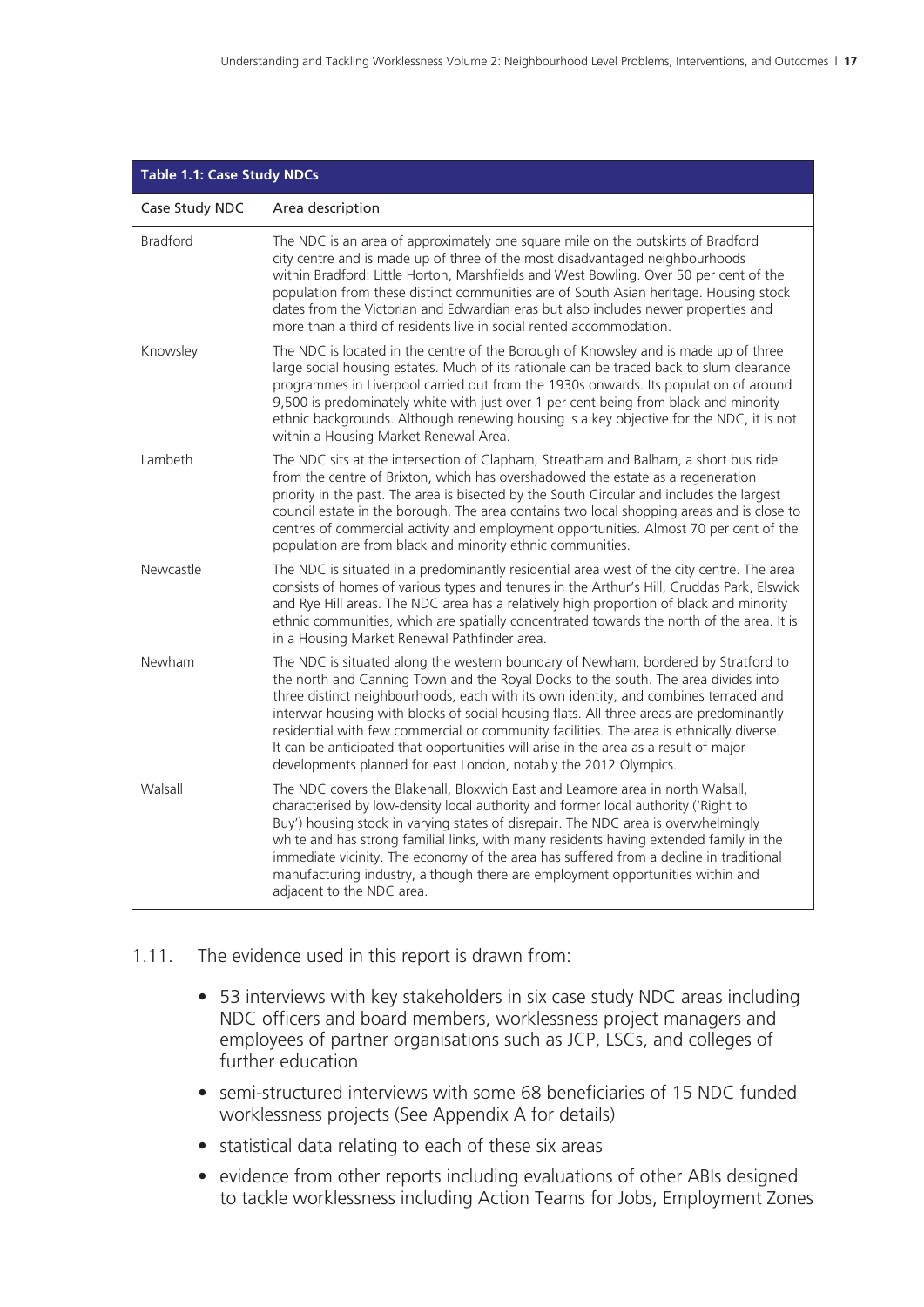and the Working Neighbourhoods Pilot as well as previous evaluations of aspects of the NDC approach towards tackling worklessness<sup>14</sup>.

- 1.12. A complementary report to this, *Worklessness, employment and enterprise: patterns and change*, examines quantitative data in relation to worklessness, employment and economic activity across the Programme as a whole<sup>15</sup>. This quantitative report is referred to as the '*complementary Programme-wide data report*' in the remainder of this report. This approach of producing two worklessness reports has been adopted for the simple reason that there is more evidence in relation to this outcome area than any of the other five.
- 1.13. The remaining chapters of this report are laid out as follows:
	- Chapter 2 looks at the scale and nature of the problem in each of the six case study NDC areas
	- Chapter 3 examines strategies, spend and interventions adopted by the six case study NDCs
	- Chapter 4 considers how these six case study NDCs work with other partners operating in the broad area of worklessness and how they align their strategies to meet those operating at wider spatial scales
	- Chapter 5 explores the apparent success of interventions according to local observers and locally collated data
	- Chapter 6 considers the views of project beneficiaries in relation to their use of, and benefits arising, from NDC interventions
	- Chapter 7 focuses on questions surrounding the sustainability of interventions and strategies
	- Chapter 8 provides a concluding overview, including a discussion of key policy implications arising from this evidence.

<sup>14</sup> Key documents include: Casebourne, J., Davis, S. and Page, R. (2006) *Review of Action Team for Jobs*; Griffiths, R. and Durkin, S. (2007) *Synthesising the Evidence on Employment Zones*; Dewson, S., Casebourne, J., Darlow, A., Bickerstaffe, T., Fletcher, D. R., Gore, T. and Krishnan, S. (2007) *Evaluation of the Working Neighbourhoods Pilot: Final Report*; several NDC reports are referred to and a full list of previous evaluations can be found on the National Evaluation website at http://extra.shu.ac.uk/ndc/ndc\_reports.htm.

http://extra.shu.ac.uk/ndc/ndc\_reports.htm. 15 CLG 2009 Understanding and Tackling Worklessness Volume 1: Worklessness, employment and enterprise: patterns and change url for worklessness report..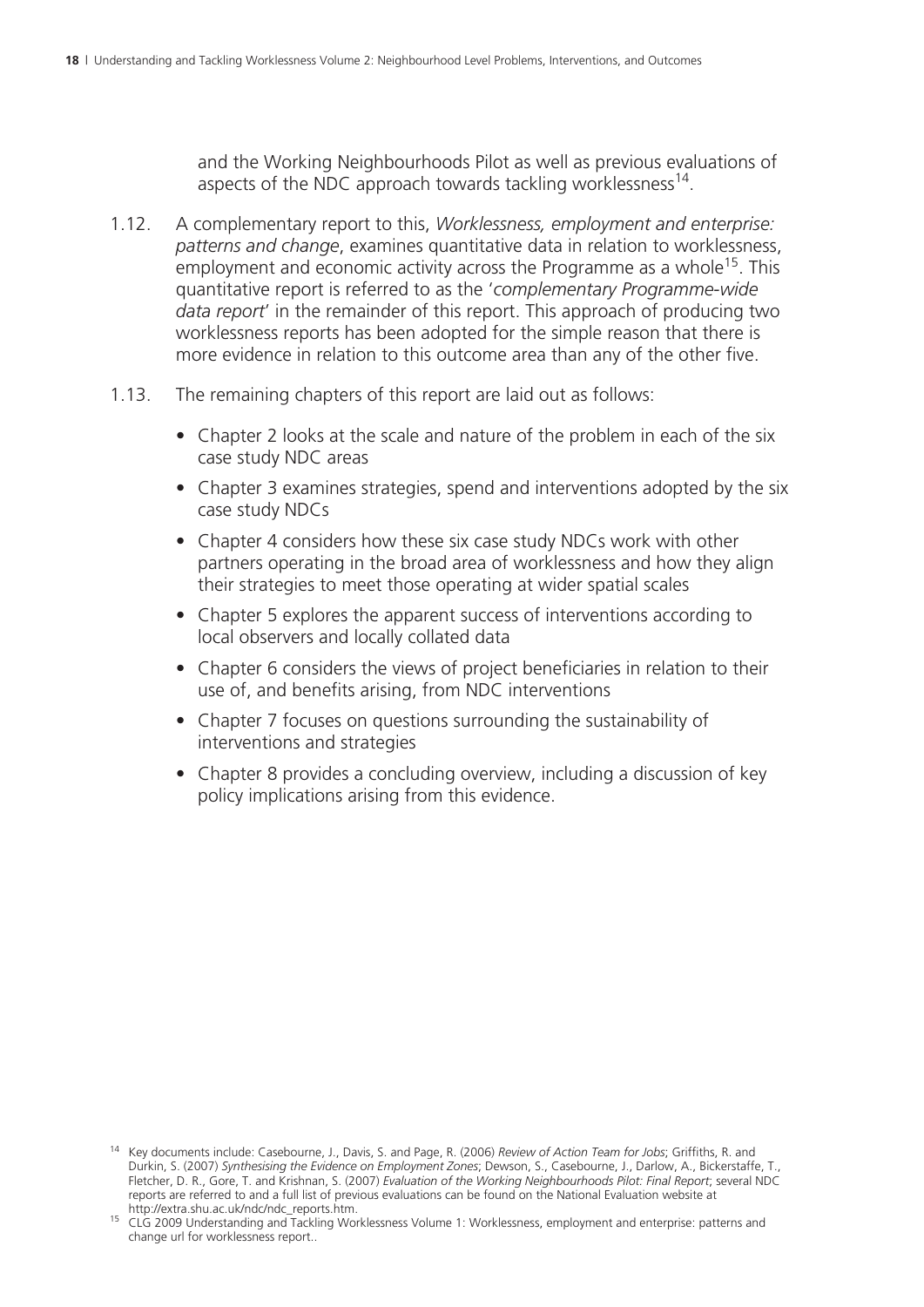# 2. The scale and nature of the worklessness problem

2.1. This chapter considers the nature of the workless problem in the six case study areas<sup>16</sup>. It begins by looking at levels of worklessness in each area, exploring change over time. It then examines the disproportionate concentration of worklessness among certain groups of working-age adults. This is followed by a discussion of barriers to work identified by interviews with stakeholders in the case study areas. The chapter concludes with reflections on prospects for economic development in each area.

## The scale of the workless problem

- 2.2. Economic restructuring, and in particular the decline of dominant industrial sectors, has left a legacy of high levels of worklessness in many of the case study areas. Tables and Figures 2.1 to 2.3 provide NDC-level administrative data in relation to worklessness as a whole and with regard to its constituent elements: JSA and IB/SDA for the period 1999 to 2008. Tables are ranked by the highest claimant rates at the end of the period. Data is provided for the six case study areas and the NDC Programme as a whole. Change is contextualised by incorporating two benchmarks:
	- national averages for England
	- an average for the 39 comparator areas: similarly deprived, but nonadjacent, neighbourhoods in the same local authorities as the 39 NDC areas.
- 2.3. **A number of key trends can be drawn from this evidence. First, the six NDC case study areas started from very different positions relative to each other in terms of overall levels of worklessness**. In 1999, the worklessness rate (Table 2.1) in the NDC case study area with the highest level of worklessness (Knowsley at 38.4 per cent) was almost 25 percentage points higher than the NDC area with the lowest rate (Lambeth at 13.8 per cent). Indeed, Knowsley had the highest rate of worklessness of all 39 NDCs in 1999. Whilst the three NDC areas with the highest levels of worklessness in 1999 (Knowsley, Newcastle and Bradford) all narrowed the gap with the area with the lowest level of worklessness (Lambeth) by 2008, their relative ranking compared with other case study areas remained unchanged: differences in levels of worklessness across the case study areas have persisted. Indeed, across all 39 NDC areas relative levels of worklessness are persistent with a very strong correlation (>0.9) between rank in terms of worklessness in 1999 with that for 2008<sup>17</sup>.

<sup>&</sup>lt;sup>16</sup> A detailed overview of the six case study areas, and the rationale for selecting these six NDC's for case study work is presented in an earlier report produced by the national evaluation team: CLG (2008a)

http://extra.shu.ac.uk/ndc/downloads/general/NDC\_challenges\_interventions\_change.pdf 17 See Worklessness vol 1 report.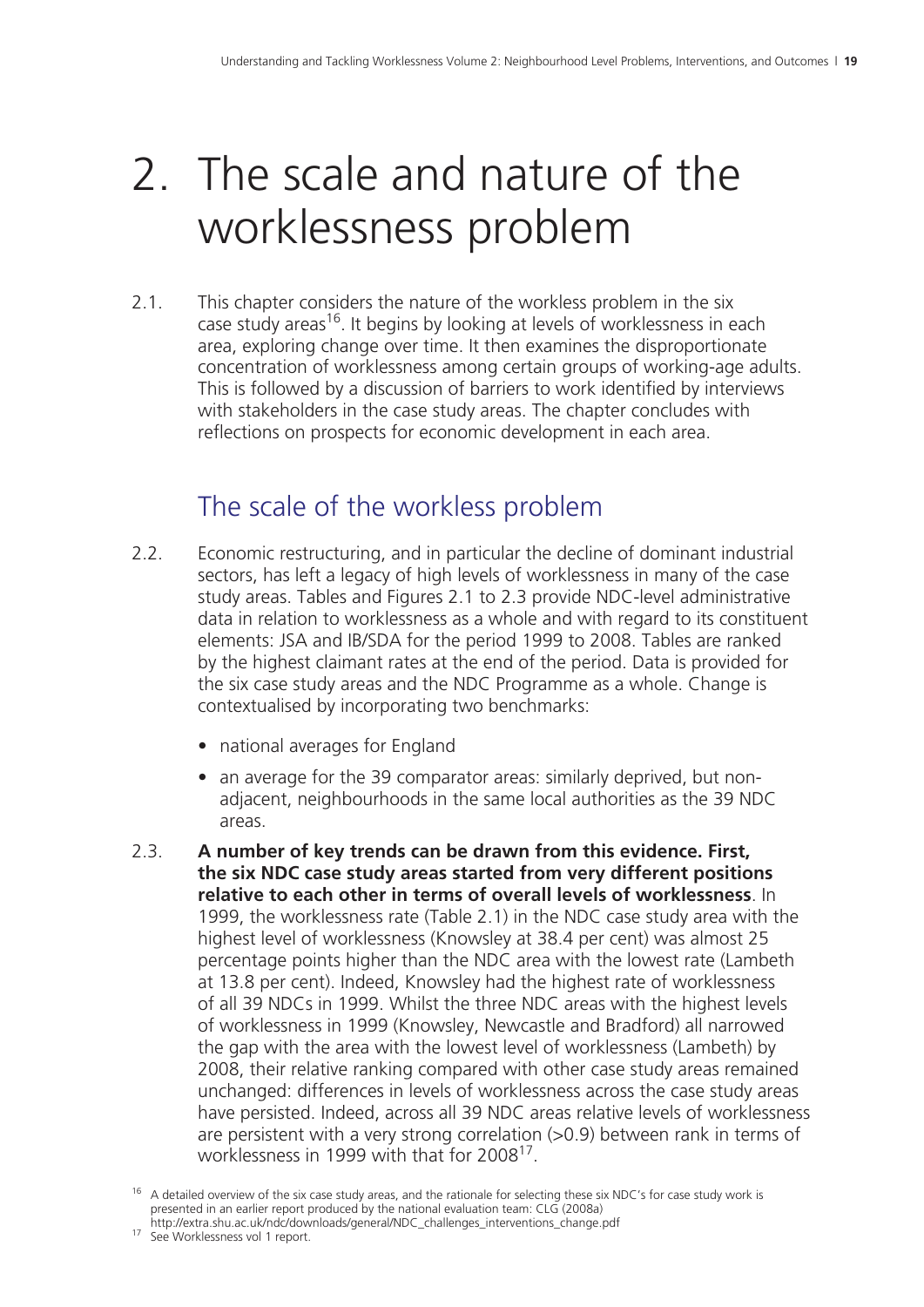

Source: SDRC, NOMIS

| Table 2.1: Worklessness rate: working-age JSA, IB or SDA claimants |                         |      |      |      |      |      |      |      |      |      |                     |  |
|--------------------------------------------------------------------|-------------------------|------|------|------|------|------|------|------|------|------|---------------------|--|
|                                                                    | Worklessness (per cent) |      |      |      |      |      |      |      |      |      |                     |  |
|                                                                    | 1999                    | 2000 | 2001 | 2002 | 2003 | 2004 | 2005 | 2006 | 2007 | 2008 | Change<br>1999-2008 |  |
| Knowsley                                                           | 38.4                    | 35.7 | 34.4 | 32.3 | 32.7 | 32.0 | 31.3 | 31.6 | 29.7 | 29.1 | $-9.3$              |  |
| Newcastle                                                          | 27.9                    | 27.6 | 26.8 | 26.5 | 24.3 | 22.4 | 22.0 | 21.8 | 20.3 | 19.7 | $-8.2$              |  |
| <b>Bradford</b>                                                    | 26.5                    | 26.4 | 24.4 | 22.6 | 22.9 | 20.6 | 19.9 | 20.0 | 18.6 | 19.0 | $-7.5$              |  |
| Walsall                                                            | 18.5                    | 18.5 | 18.2 | 18.1 | 17.7 | 17.1 | 16.9 | 17.9 | 16.5 | 16.9 | $-1.6$              |  |
| Newham                                                             | 19.0                    | 17.1 | 16.1 | 15.6 | 15.0 | 15.4 | 15.5 | 15.9 | 15.6 | 14.3 | $-4.8$              |  |
| Lambeth                                                            | 13.8                    | 12.6 | 11.7 | 12.4 | 13.1 | 11.8 | 11.6 | 11.5 | 10.6 | 10.7 | $-3.2$              |  |
| NDC average                                                        | 22.4                    | 21.7 | 20.9 | 20.4 | 20.2 | 19.4 | 19.2 | 19.5 | 18.6 | 18.4 | $-4.0$              |  |
| Comparator<br>average                                              | 22.1                    | 21.0 | 20.3 | 19.8 | 19.5 | 19.0 | 18.6 | 18.9 | 18.0 | 17.7 | $-4.4$              |  |
| National                                                           | 10.5                    | 10.0 | 9.8  | 9.7  | 9.6  | 9.3  | 9.3  | 9.4  | 8.9  | 8.9  | $-1.6$              |  |

Source: SDRC, NOMIS

\* Final column indicates 'worst improvement' and 'best improvement' achieved across the 39 Partnerships, rather than 'change in worst' and 'change in best'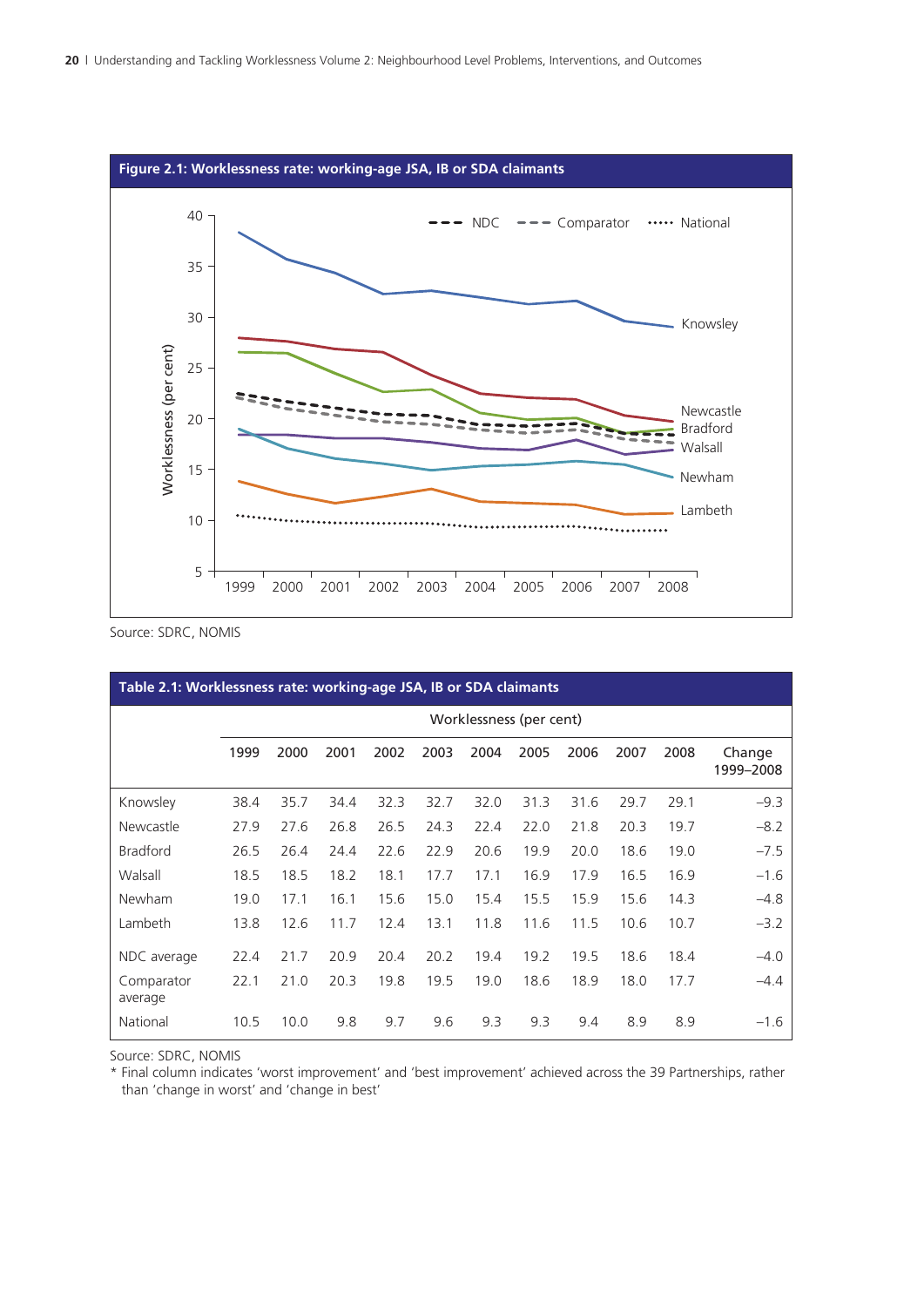

Source: SDRC, NOMIS

| Table 2.2: Unemployment rate: working age JSA claimants |                         |      |      |      |      |      |      |      |      |      |                     |  |
|---------------------------------------------------------|-------------------------|------|------|------|------|------|------|------|------|------|---------------------|--|
|                                                         | Unemployment (per cent) |      |      |      |      |      |      |      |      |      |                     |  |
|                                                         | 1999                    | 2000 | 2001 | 2002 | 2003 | 2004 | 2005 | 2006 | 2007 | 2008 | Change<br>1999-2008 |  |
| Knowsley                                                | 12.0                    | 10.7 | 10.0 | 7.5  | 6.9  | 6.3  | 7.0  | 8.3  | 7.3  | 7.6  | $-4.4$              |  |
| <b>Bradford</b>                                         | 11.0                    | 10.1 | 8.8  | 8.0  | 8.0  | 6.3  | 5.9  | 6.9  | 6.1  | 6.4  | $-4.7$              |  |
| Newcastle                                               | 11.4                    | 10.7 | 9.4  | 8.9  | 7.6  | 6.5  | 6.9  | 6.9  | 6.4  | 6.3  | $-5.2$              |  |
| Walsall                                                 | 6.9                     | 6.0  | 5.0  | 4.9  | 4.8  | 4.0  | 4.5  | 6.0  | 4.4  | 4.9  | $-2.0$              |  |
| Newham                                                  | 7.6                     | 6.2  | 5.2  | 5.1  | 4.7  | 4.7  | 4.7  | 5.5  | 5.2  | 4.3  | $-3.4$              |  |
| Lambeth                                                 | 7.1                     | 6.0  | 5.4  | 5.8  | 6.0  | 4.7  | 4.7  | 4.8  | 4.2  | 3.8  | $-3.3$              |  |
| NDC average                                             | 8.8                     | 7.8  | 6.7  | 6.3  | 6.2  | 5.5  | 5.9  | 6.5  | 5.8  | 5.7  | $-3.1$              |  |
| Comparator<br>average                                   | 8.6                     | 7.3  | 6.4  | 6.1  | 5.8  | 5.4  | 5.6  | 6.1  | 5.3  | 5.2  | $-3.4$              |  |
| National                                                | 3.3                     | 2.8  | 2.5  | 2.4  | 2.3  | 2.1  | 2.2  | 2.4  | 2.1  | 2.2  | $-1.1$              |  |

Source: SDRC

\* Final column indicates 'worst improvement' and 'best improvement' achieved across the 39 Partnerships, rather than 'change in worst' and 'change in best'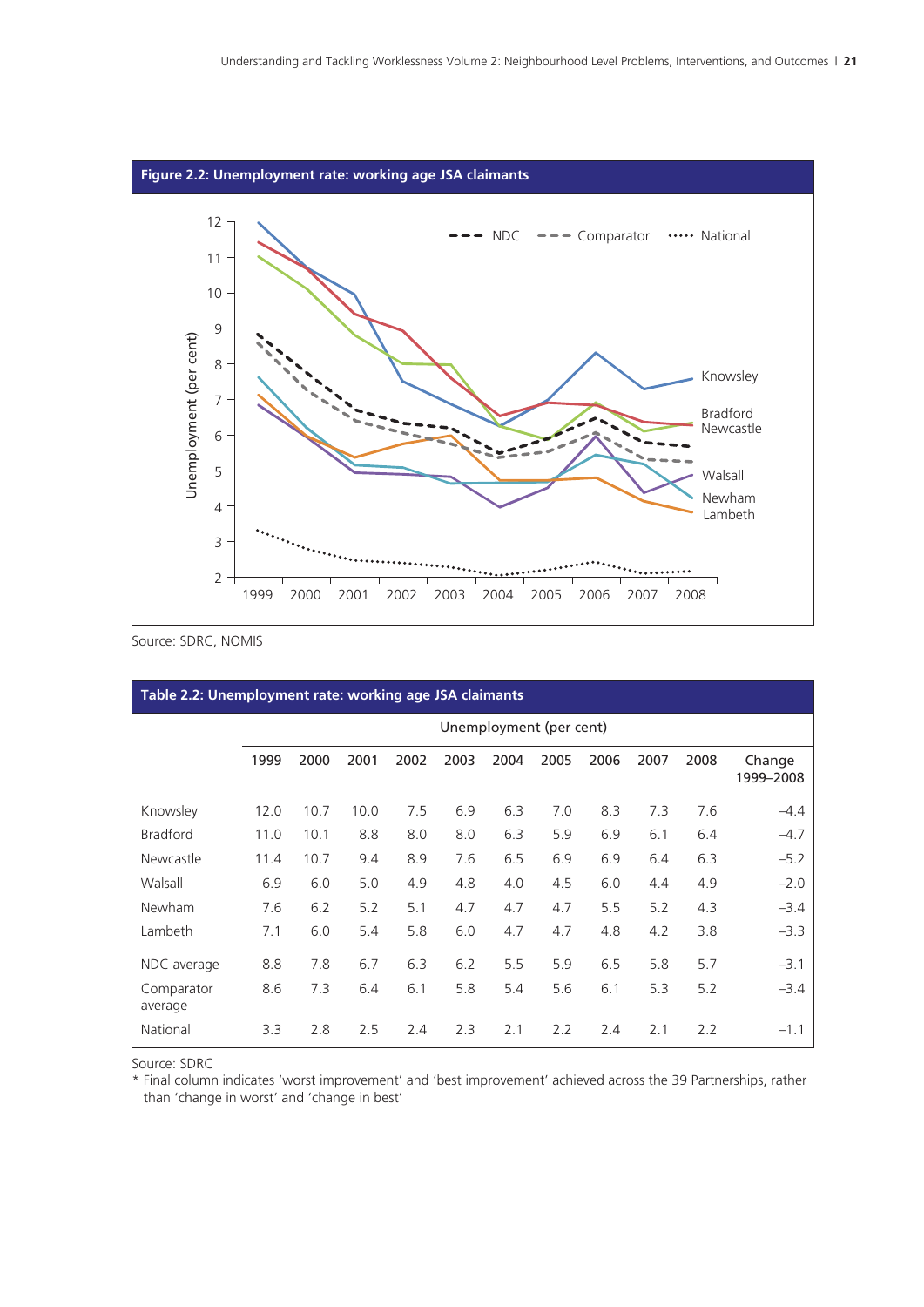

Source: SDRC, NOMIS

| Table 2.3: Incapacity benefits: working age IB or SDA claimants |                                |      |      |      |      |      |      |      |      |      |                     |  |
|-----------------------------------------------------------------|--------------------------------|------|------|------|------|------|------|------|------|------|---------------------|--|
|                                                                 | Incapacity benefits (per cent) |      |      |      |      |      |      |      |      |      |                     |  |
|                                                                 | 1999                           | 2000 | 2001 | 2002 | 2003 | 2004 | 2005 | 2006 | 2007 | 2008 | Change<br>1999-2008 |  |
| Knowsley                                                        | 26.4                           | 25.0 | 24.4 | 24.8 | 25.8 | 25.7 | 24.3 | 23.3 | 22.4 | 21.5 | $-4.9$              |  |
| Newcastle                                                       | 16.5                           | 16.9 | 17.4 | 17.6 | 16.7 | 15.9 | 15.1 | 15.0 | 14.0 | 13.4 | $-3.1$              |  |
| <b>Bradford</b>                                                 | 15.5                           | 16.3 | 15.6 | 14.6 | 14.9 | 14.3 | 14.0 | 13.1 | 12.4 | 12.6 | $-2.9$              |  |
| Walsall                                                         | 11.6                           | 12.5 | 13.2 | 13.2 | 12.9 | 13.1 | 12.4 | 12.0 | 12.1 | 12.0 | 0.4                 |  |
| Newham                                                          | 11.4                           | 10.9 | 10.9 | 10.5 | 10.3 | 10.7 | 10.8 | 10.4 | 10.4 | 10.0 | $-1.4$              |  |
| Lambeth                                                         | 6.7                            | 6.6  | 6.3  | 6.6  | 7.1  | 7.1  | 6.9  | 6.7  | 6.4  | 6.8  | 0.1                 |  |
| NDC                                                             | 13.6                           | 13.9 | 14.2 | 14.1 | 14.0 | 13.9 | 13.3 | 13.0 | 12.8 | 12.7 | $-0.9$              |  |
| Comparator<br>average                                           | 13.5                           | 13.7 | 13.9 | 13.7 | 13.7 | 13.6 | 13.0 | 12.8 | 12.6 | 12.4 | $-1.1$              |  |
| National<br>average                                             | 7.2                            | 7.2  | 7.3  | 7.3  | 7.3  | 7.3  | 7.1  | 6.9  | 6.8  | 6.8  | $-0.4$              |  |

Source: SDRC

\* Final column indicates 'worst improvement' and 'best improvement' achieved across the 39 Partnerships, rather than 'change in worst' and 'change in best'

2.4. The same pattern of persistence is observable when comparing the case study areas with the average for comparator areas. In addition, all of these NDC areas had higher rates of worklessness than the national level during the nine years for which data is available.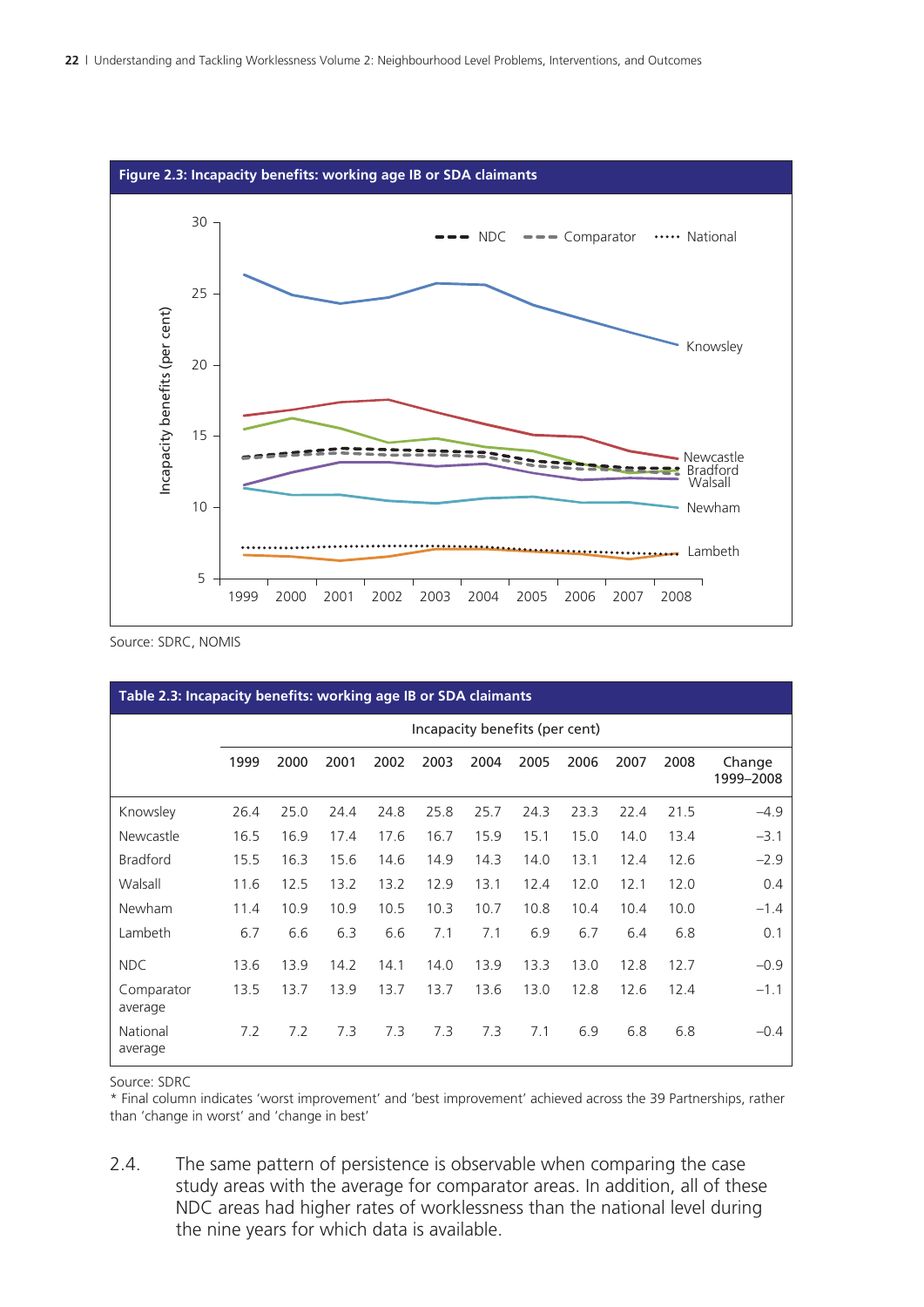- 2.5. **Second, all NDC areas had JSA claimant unemployment rates (Table 2.2) significantly above the national average in 1999**. One cluster of Walsall (6.9 per cent), Lambeth (7.1 per cent) and Newham (7.6 per cent) had rates over twice the national level (3.3 per cent). Another cluster consisting of Knowsley (12.0 per cent), Newcastle (11.4 per cent) and Bradford (11.0 per cent) experienced rates almost four times the national level. Unemployment rates fell at least two percentage points in all case study areas between 1999 and 2008 to narrow the gap with the national level, although rates still remained above the national level. The most dramatic falls occurred in NDC areas with the highest levels of unemployment in 1999. Knowsley, Newcastle and Bradford all experienced declines of more than 4.4 percentage points, although all three still remained above both the NDC Programme and comparator area averages in 2008. By contrast, Walsall, Newham and Lambeth consistently registered lower rates of unemployment than the NDC and comparator area averages.
- 2.6. **Third, all NDC areas except Lambeth had incapacity benefits (IB/SDA) claimant rates (Table 2.3) significantly above the national average in 1999**. Whilst four of the case study areas narrowed the gap with the national average by 2008, all NDCs except Lambeth continued to exhibit rates significantly above the national average. A clear North-South divide exists with Newcastle and Bradford experiencing rates nearly twice the national average (13.4 per cent and 12.6 per cent respectively), whilst in Knowsley (21.5 per cent), the rate was over three times the national average. It has consistently had the highest rate for all 39 NDC areas. Knowsley also stands out as the area that has an incapacity benefits claimant rate significantly above the NDC Programme average of 12.7 per cent and the comparator average of 12.4 per cent. By contrast, Lambeth, Newham and Walsall remain consistently below NDC and comparator average, with Lambeth having the lowest rate among all 39 NDCs. It is likely that these differences reflect the contrasting strengths of relevant regional economies, particularly in terms of their recovery from the decline of key industries and hence the ability of local economies to absorb workers with health problems. The complimentary programme-wide data report<sup>18</sup> shows that falling IB/SDA rates are associated with improving local authority employment rates between 2002 and 2006. This suggests NDCs located in stronger labour markets are more likely to see IB/SDA claimants move back into the workforce than are districts with weaker levels of labour demand.
- 2.7. **Fourth, it is notable that most of the fall in worklessness rates experienced by NDCs is accounted for by a decline in JSA claimant unemployment rates**. Incapacity benefits claimant rates are at least twice as high as the unemployment rate in all case study areas except Lambeth. Worklessness is increasingly a problem of economic inactivity among those with health problems.
- 2.8. The evidence developed above is based on individual-level benefits data. A second major source of evidence, the IPSOS MORI NDC Household Survey data illustrates patterns of employment in NDC areas (Table 2.4). This survey

<sup>&</sup>lt;sup>18</sup> See section 8.20 of complimentary programme-wide data report.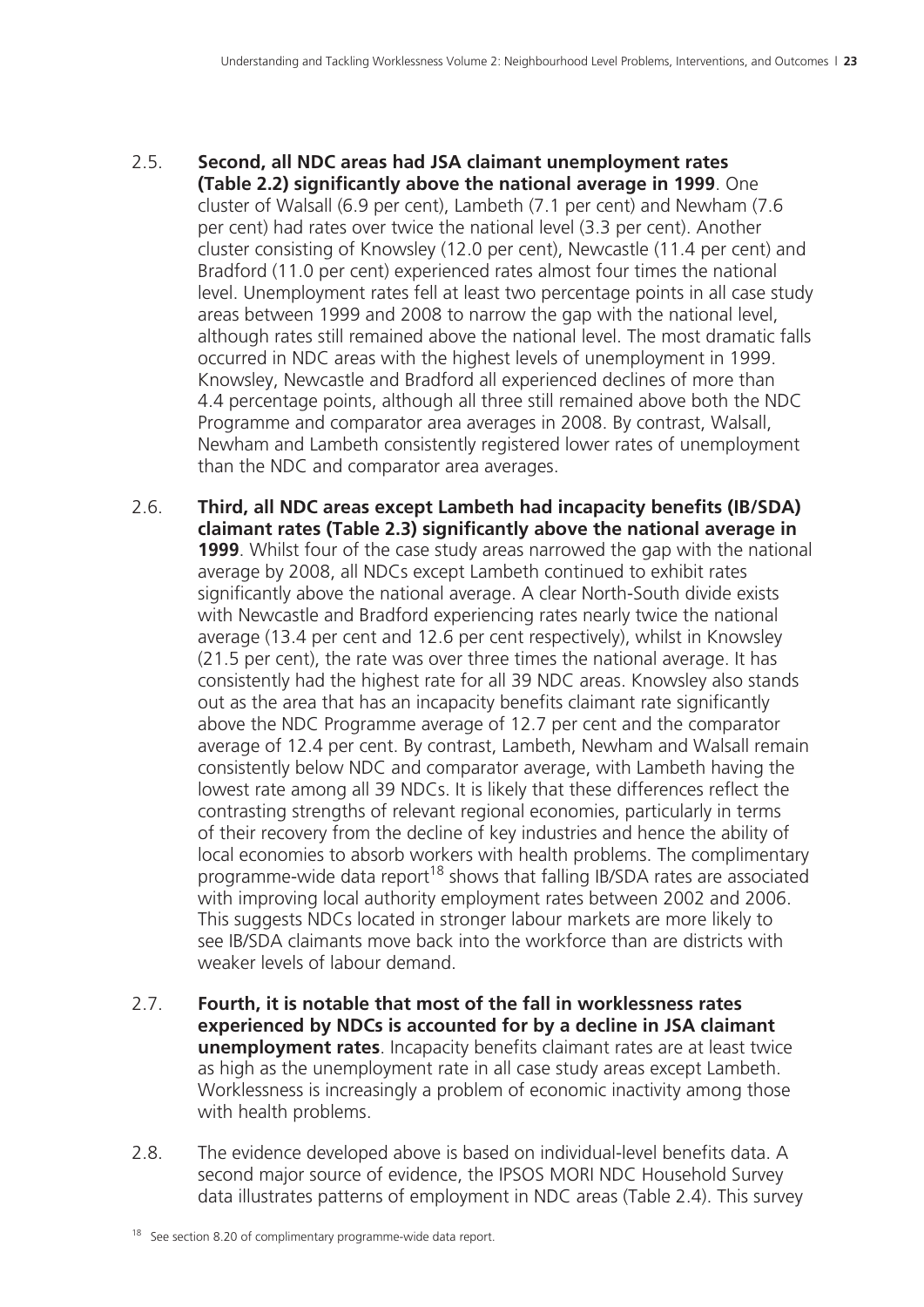is held every two years, each round of which involves at least 400 individuals being interviewed in all of the 39 NDC areas. In 2002, all of these six NDC areas had employment rates significantly below the national average. To put this in perspective, this survey evidence suggests that six out of every ten working-age adults were out of work in Knowsley, Bradford and Newcastle compared with less than three in ten nationally.

- 2.9. By 2006, all six case study NDC areas had seen a narrowing of the gap with the national rate with the greatest improvements occurring in the northern NDC areas. Differences with the national level remain stark nonetheless. In 2006 the NDC area with the highest working-age employment rate (Lambeth) still showed an employment rate 11 percentage points lower than for England as a whole. In Knowsley, this rose to 32.4 percentage points.
- 2.10. Once again, there is a clear regional divide with the three case study areas in the North registering significantly lower levels of employment than Walsall, Newham or Lambeth. By contrast, the two London NDCs had higher employment rates than both the Programme and comparator average across both waves of the survey (2002 and 2006). These differences almost certainly reflect contrasting degrees of labour market buoyancy in different regions.

| Table 2.4: Working age employment rates |                          |      |                     |  |  |  |  |  |  |  |
|-----------------------------------------|--------------------------|------|---------------------|--|--|--|--|--|--|--|
|                                         | In employment (per cent) |      |                     |  |  |  |  |  |  |  |
|                                         | 2002                     | 2006 | Change<br>2002-2006 |  |  |  |  |  |  |  |
| Knowsley                                | 33.1                     | 42.3 | 9.2                 |  |  |  |  |  |  |  |
| Newcastle                               | 36.6                     | 45.0 | 8.4                 |  |  |  |  |  |  |  |
| <b>Bradford</b>                         | 36.0                     | 47.8 | 11.8                |  |  |  |  |  |  |  |
| Walsall                                 | 49.7                     | 50.7 | 1.0                 |  |  |  |  |  |  |  |
| Newham                                  | 55.1                     | 55.8 | 0.7                 |  |  |  |  |  |  |  |
| Lambeth                                 | 61.6                     | 63.3 | 1.7                 |  |  |  |  |  |  |  |
| NDC average                             | 51.5                     | 53.6 | 2.1                 |  |  |  |  |  |  |  |
| Comparator average                      | 58.7                     | 60.3 | 1.6                 |  |  |  |  |  |  |  |
| National                                | 74.8                     | 74.6 | $-0.2$              |  |  |  |  |  |  |  |

Source: Ipsos MORI NDC Household Survey

Base: All respondents of working age

Source national: Labour Force Survey Spring 2002; Quarter 2 (April-June) 2006

\* Final column indicates 'minimum improvement' and 'maximum improvement' achieved across the 39 Partnerships, rather than 'change in minimum' and 'change in maximum'

#### **Who are the workless in these NDC areas?**

 The Ipsos MORI household survey data for working-age adults identifies those groups least likely to be working as:

• **older workers:** only 49 per cent of adults aged 50–59/64 living in all NDC areas work compared with 58.5 per cent of adults aged 25–49; in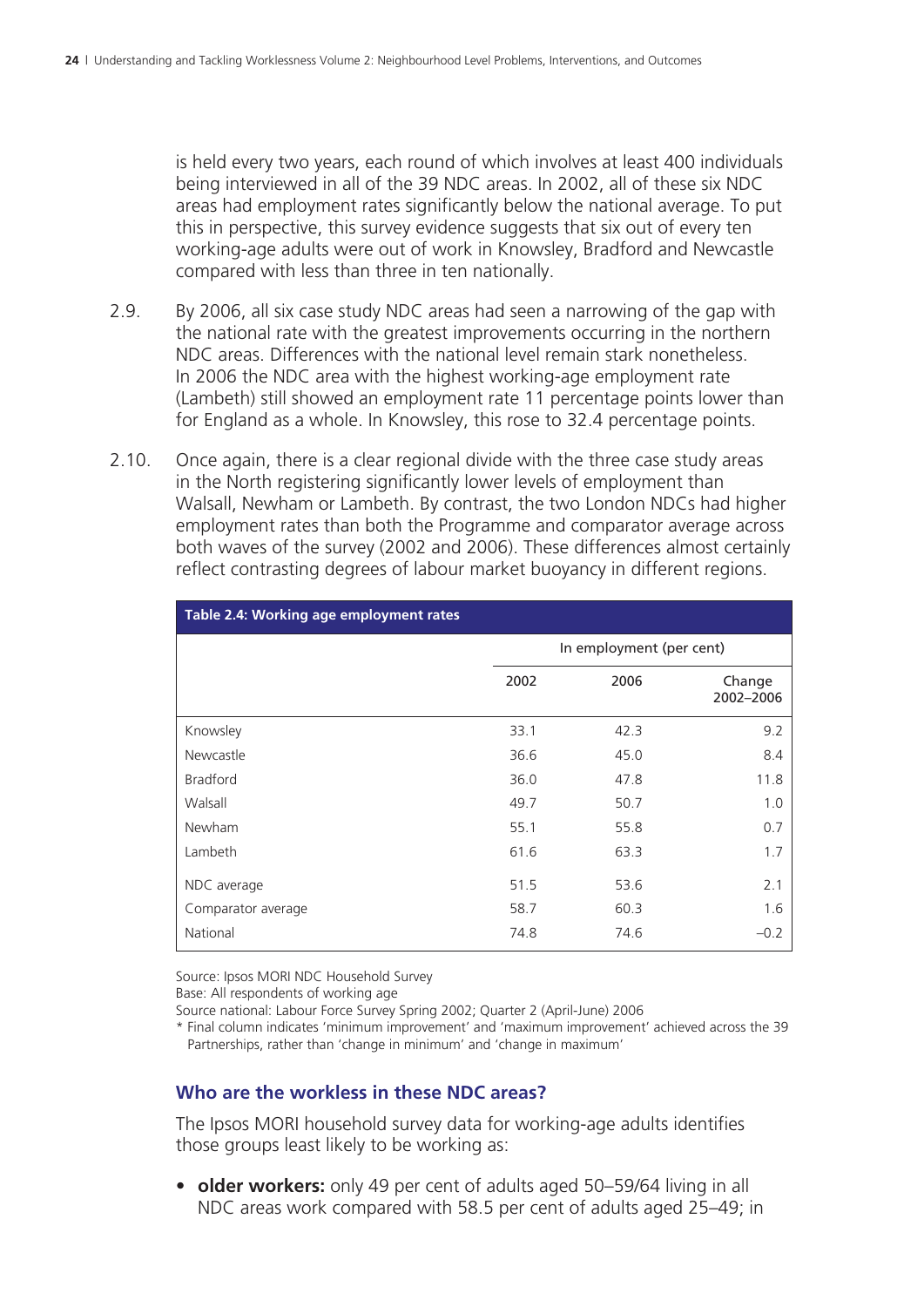Bradford and Newcastle, the employment rate for older workers is less than a third, 28.5 and 28.8 per cent respectively

- **younger workers:** the employment rate for adults aged 16–24 in all NDC areas (43.5 per cent) is 15 percentage points below the Programme average for 25–49 year olds (58.5 per cent); there are large differences across the case study NDCs with the highest employment rate for young adults (55.8 per cent in Bradford) significantly above the lowest employment rate (33.9 per cent in Newham)
- **women:** female employment rates vary considerably across case study NDC areas from 35.4 per cent in Knowsley to 59.6 per cent in Lambeth; all case study NDCs bar Lambeth have a female employment rate that is between 10 and 20 percentage points lower than for men; in Lambeth, the difference is 7.3 percentage points
- **ethnic minorities:** Programme-wide rates of employment for ethnic minority groups are generally lower for both Black and Asian residents than for white residents; in Newham, the employment rate for Asian residents (31.2 per cent) is 33.4 percentage points lower than for white residents (64.6 per cent); this pattern is reversed in Bradford, albeit less dramatically, with 52.1 per cent of Asians residents in work compared with 42.2 per cent of white residents
- **the low-skilled:** only 35.7 per cent of NDC residents without formal qualifications are in employment, compared with 61.4 per cent of those with qualifications; in Newcastle and Knowsley just over a fifth of those without qualifications are in work (20.2 and 22.4 per cent, respectively), less than half the equivalent rate for Lambeth (44.9 per cent).
- 2.11. Clearly socio-demographic characteristics affect the chances of an individual being in or out of work. But it is important too to stress that there are distinct local features to these national patterns of worklessness and employment. Bradford, for example, bucks the trend with higher levels of employment among Asian residents and young people. On the other hand, Newham, which has one of the higher overall rates of employment, fares less well in terms of worklessness among young people.
- 2.12. Informants in the case study areas are sometimes able to help explain these local patterns by identifying specific barriers impacting on certain groups in the labour market. In Knowsley, relatively large cohorts of young people have been coming onto a weak labour market. Lack of jobs has done little to encourage educational attainment or aspirations and the area has seen a corresponding growth in the number of young people not in education, employment or training. Connexions data for North Huyton, a slightly larger area than Knowsley NDC, shows it has the highest concentration in the borough. In Bradford, many older workers lost employment following the decline of older manufacturing industries such as engineering and textiles. They have consistently faced difficulties in finding work due to a lack of confidence and the 'benefits trap'. One informant working for an IAG service felt that older workers often lack functional skills but are sometimes '*culturally less happy*' to acknowledge and address this than are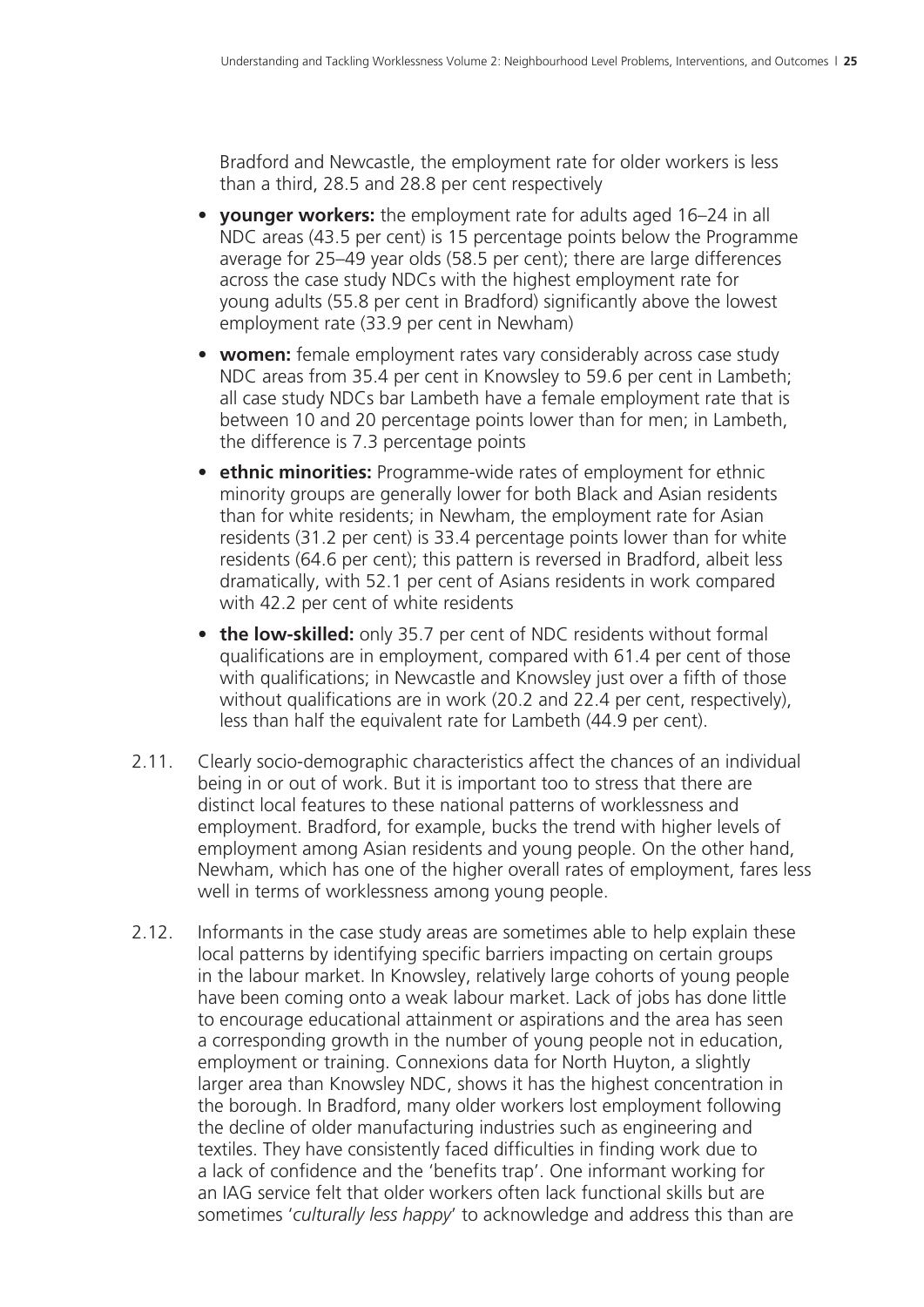younger workers. Older candidates are also seen as more difficult to place in employment due to apparent preferences on the part of some companies for younger, fitter employees.

2.13. As part of a rapid increase in the proportion of black and minority ethnic residents (an 11 percentage point rise between 2002 and 2008), Newcastle has received a number of new arrivals including migrant workers, refugees and asylum seekers. These groups can face multiple barriers to work including insufficient language skills and a lack of knowledge of processes involved in looking, and applying for, work in England. Observers in a number of NDC areas with a significant proportion of Asian residents also identify cultural norms which construct women as 'homemakers', as one factor explaining lower labour market participation among Asian women. Even though economic necessity increasingly means this group are becoming more likely to seek work, particularly if male wages prove inadequate to sustain households, the lack of work experience and skills among Asian women tends to limit their ability to compete in the local labour market. The extent to which NDCs have targeted groups most prone to worklessness, and the degree to which they have been effective in so doing, is discussed in more detail below (3.10).

## Barriers to work

- 2.14. The section immediately below lays out the key barriers to employment identified both by key stakeholders in the six NDC areas and also by project beneficiaries. Very much reflecting evidence from other research<sup>19</sup>, evidence from these case studies suggests there are three major sets of barriers, each of which is discussed below:
	- **supply-side** factors: the skills, attributes and the attitudes of the workless
	- **demand-side** factors: conditions in the labour market including the volume, type and location of jobs; recruitment practices of employers; and levels of entrepreneurship in the local economy
	- **institutional** factors: the external infrastructure which can constrain or enable the search for work including the dynamics of the housing markets, effects of the benefits system, and the availability of childcare and transport facilities.

#### **Supply-side barriers to work**

2.15. Concentrations of worklessness in deprived areas are often explained with reference to the attributes of those without work and, by extension, to the household and the communities in which they live. These supply-side barriers to work can be categorised as:

<sup>19</sup> See Syrett, S. and North, D. (2008) *Renewing neighbourhoods: Work, enterprise and governance*; and Sanderson, I. (2006) *Worklessness in Deprived Neighbourhoods: A review of Evidence, Report for the Neighbourhood Renewal Unit*.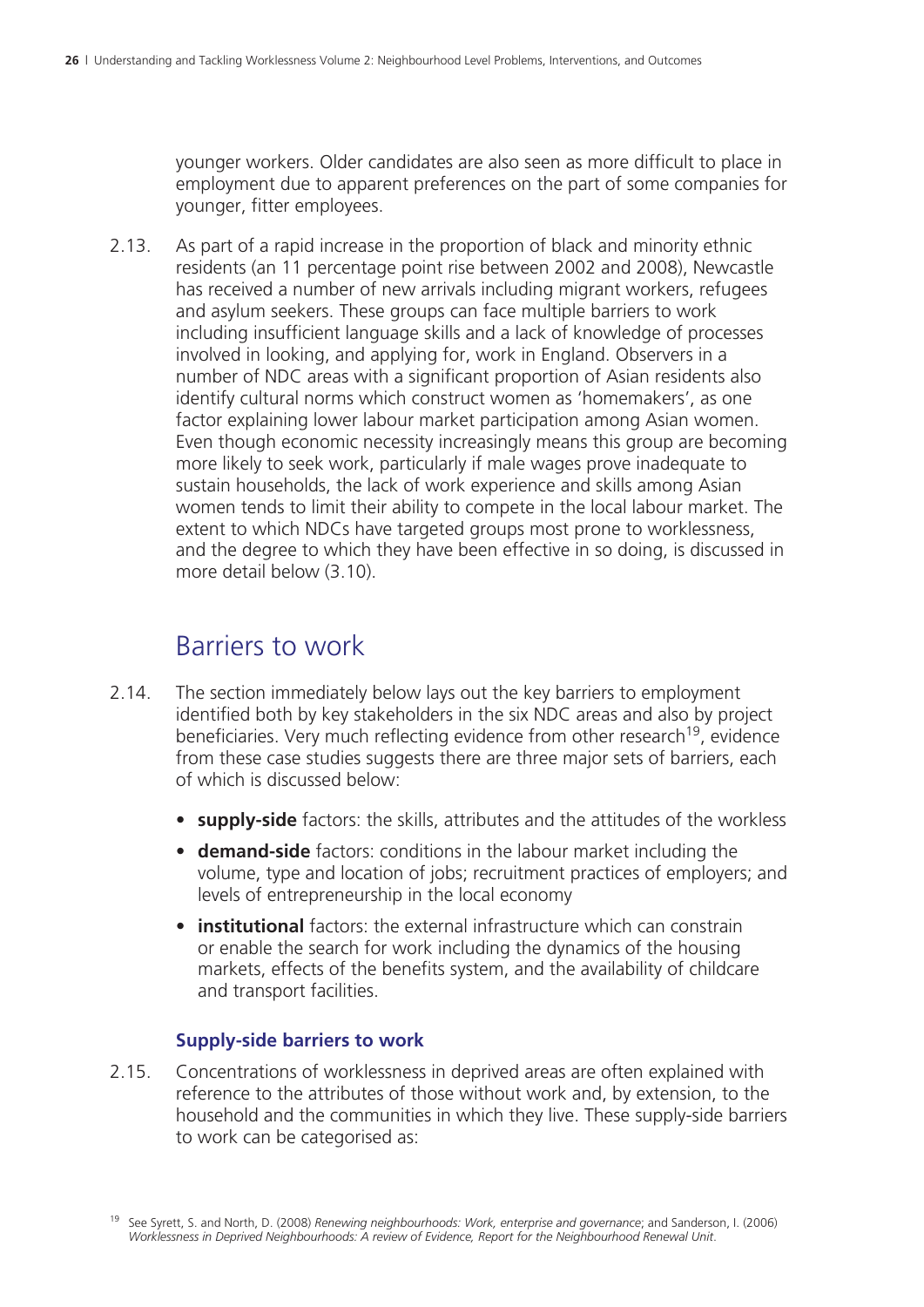- **human capital** barriers relating to a lack of skills or training, limited job search capabilities, and poor health
- or **social capital** barriers revolving around aspirations, spatial horizons and the impact of the informal economy.

#### **Human capital barriers**

- 2.16. The first of the three human capital barriers is lack of skills and training relative to the demands of employers, or what is often referred to as a 'skills mismatch'20. Issues raised include a lack of:
	- basic skills in terms of functional literacy or numeracy
	- vocational skills for certain occupations
	- language skills for residents for whom English is a second language
	- social skills seen as increasingly necessary for the workplace
	- some older workless residents were regarded as having out-of-date skills or a lack of basic skills, with many receiving little if any formal training for a number of years; as noted in 2.12 older workers may also be more averse to recognising and addressing their training needs after years of employment in manual industries which traditionally placed little emphasis on formal credentials or skills development.
- 2.17. This lack of formal skills among workless groups is a cause for concern bearing in mind the growing demand for credentials in lower level occupations such as construction. This tends to exclude individuals without skills or formal qualifications who may have been able to secure such employment in the past. One training provider in Knowsley explained how, '*we get lots of* [clients] *saying ''I just want to be a labourer on a building site; I need my CSCS Card21.'' But again, the way things are going now, just to be a labourer on a building site you still need an NVQ2'*.
- 2.18. At the same time, local observers point out that low-skilled workers can fail to recognise this growing demand for formal skills and hence have inappropriate expectations of the type of work they can secure. One IAG provider in Bradford observed that male clients often express an interest in occupations such as plumbing and gas fitting without possessing the basic skills required to access vocational courses. These findings reflect other research<sup>22</sup> into the growing difficulties that the 'long-tail' of low-skilled workers face in competing for diminishing quantities of low-skilled work.
- 2.19. Informants also highlight ways in which limited work experience means individuals sometimes lack the social skills expected in the workplace or do not have basic 'work habits' such as timekeeping or an appropriate sense

<sup>20</sup> Green, A. E. and Owen, D. (2006): p6 *The geography of poor skills and access to work*.

www.jr.uk.com/indings/social/construction Skills Certification Scheme which accredits construction workers who have completed basic health<br>and safety training. Most construction sites will not employ individuals without an

<sup>&</sup>lt;sup>22</sup> See Faggio, G. and Nickell, S. (2003) The rise in inactivity among older men, in: Dickens, R., Gregg, P. and Wadsworth, J. (eds.) *The Labour Market under New Labour: The state of working Britain*; Nickell, S. (2005): C9 *Poverty and Worklessness in Britain*.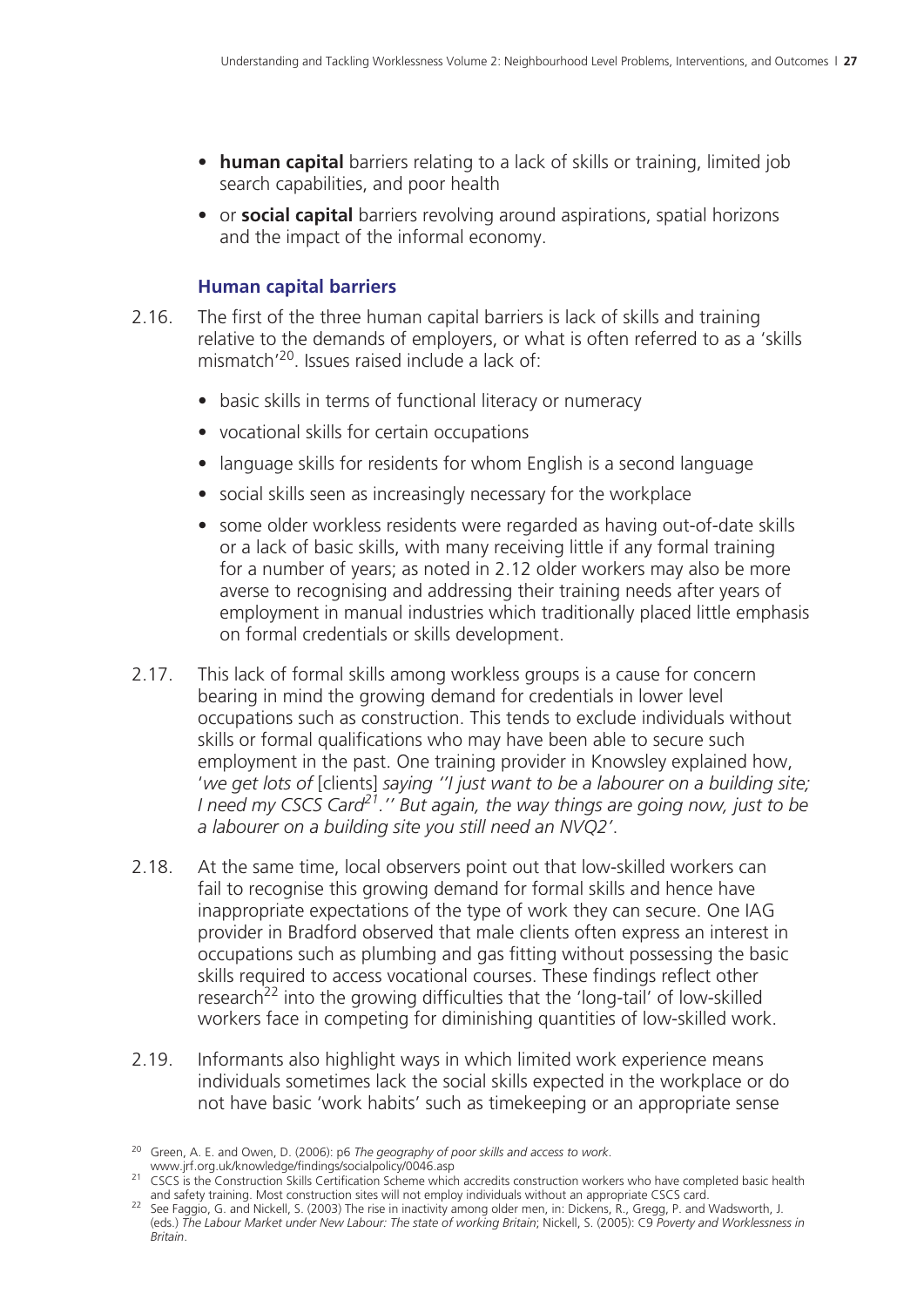of dress. This reflects both the damaging effects of long periods out of the labour market as well as difficulties individuals can face in responding to increasing demands for 'soft' skills, particularly in interactive service environments. Older male workers with past experience of manual work on the 'shopfloor', or younger workers looking to emulate the experience of their parents' generation, can find the cultural transition to customer-facing work problematic<sup>23</sup>.

- 2.20. Project beneficiaries tend to support the views of stakeholders in prioritising their apparent lack of skills, experience or qualifications. Barriers tend to be especially apparent for those without formal qualifications or work-related skills<sup>24</sup> and also for new arrivals who may face language and cultural barriers as well as problems in having their non UK qualifications recognised $^{25}$ (Box 1). Personal problems including criminal records and homelessness can accentuate these barriers. In practice supply-side issues impacting on individuals tend often to be aggravated by the inter-related impact of lack of demand in the local economy and by institutional barriers as is evident from individual narratives (Box 2).
- 2.21. A second barrier in terms of human capital relates to the job seeking skills or knowledge of opportunities of those looking for work. Informants often identify a lack of awareness and information about employment opportunities as a critical barrier to work. Many job seekers have only a limited knowledge of the labour market, often lacking an awareness of current vacancies. For many of those with low skill levels, a growing formalisation of the application process even for lower occupational levels can further constrain access to work. This can be especially true when online application forms are used which may exclude people without access to IT. One respondent working for an employment service suggested that the complexity of generic forms that are '*the same for a managing director as for a cleaner*' deter less confident and skilled applicants.
- 2.22. A third human capital barrier identified by local observers is poor physical or mental health. Problems surrounding physical health are seen as applying especially to older workers with a history of manual work which can place them at a disadvantage when competing for jobs alongside younger, healthier workers. Alcohol and substance misuse are also sometimes cited as contributing to health problems inhibiting access to the job market. Overall, however, there is comparatively little mention of physical or mental health as barriers to work. This is perhaps surprising given the considerable evidence on the role of health in explaining labour market detachment (see Table 2.3.). One possible explanation is that the labour market exclusion of those with more severe health problems is so entrenched that they remain largely invisible to service providers. Certainly, other studies on labour

<sup>23</sup> See for example McDowell, L. (2003) *Redundant masculinities: Employment change and white working class youth*.; Nickson, D., Warhurst, C., Witz, A. and Cullen, A-M. (2001) '*The Importance of Being Aesthetic: Work Employment and Service* 

*Organisation*' in Sturdy, A. *et al*. (eds) *Customer Service*. 24 See also Syrett and North (2008): p112. 25 Meadows, P. (2008): p8 *Local initiatives to help workless people find and keep paid work*.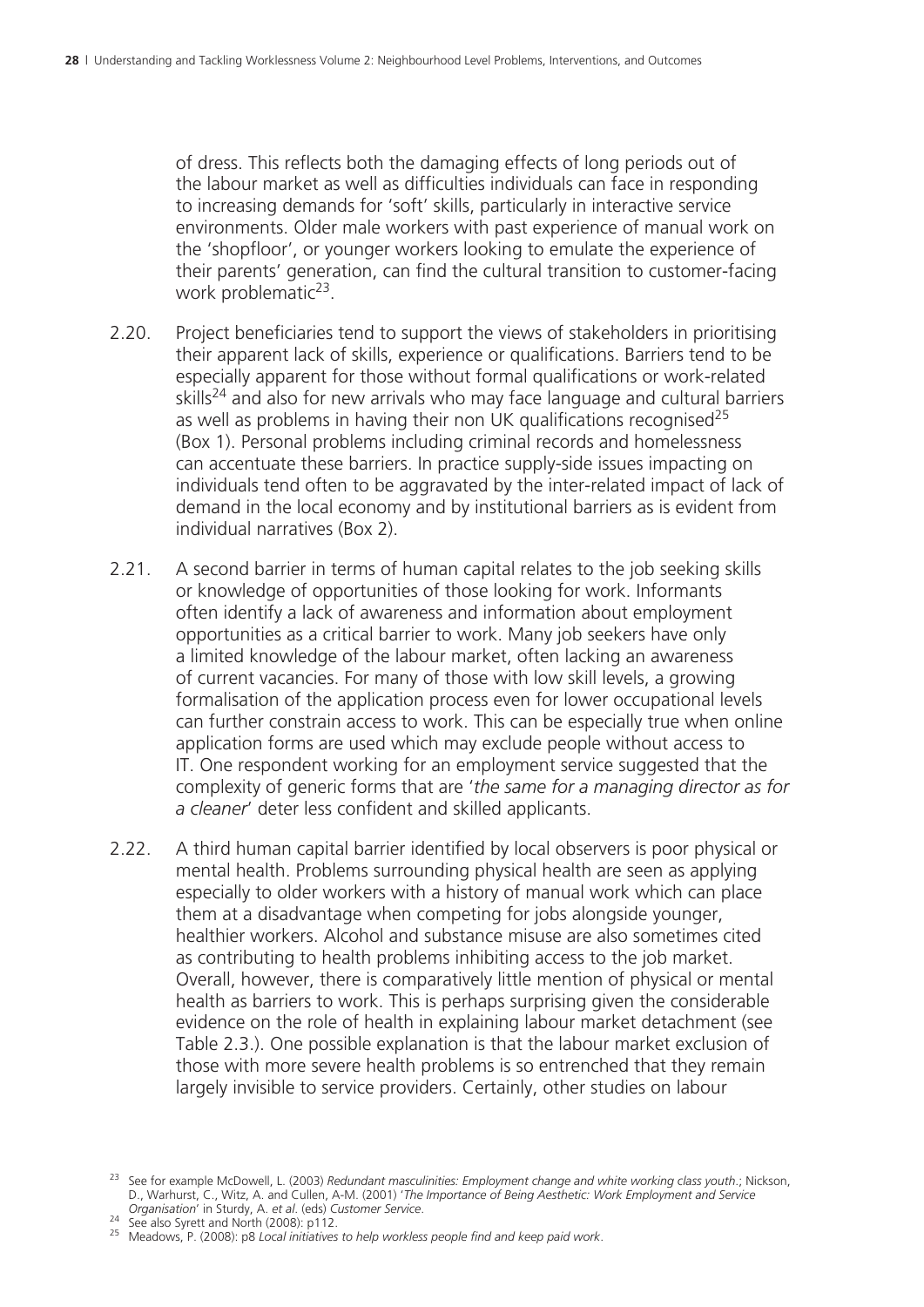market detachment suggest that this group tends not to seek work or use employment services<sup>26</sup>.

#### **Box 1: Difficulties in getting overseas qualifications recognised**

One beneficiary interviewed in Newham found her qualifications as an accountant in her home country had no currency in the UK. She went to evening classes to get NVQ qualifications in accountancy so that she would be able to work in her chosen profession but she said she "nearly died of boredom", because she already knew everything she was being taught and after ploughing through level 2 and 3 qualifications she decided not to go on with level 4. She now feels she is only qualified for a lower-paid job.

#### **Box 2: Lack of qualifications: two personal narratives**

Two interviewees in Bradford highlight the difficulties of getting work without the right skills. Nadia, a young woman in her late twenties, has not worked since leaving school at the age of 18 because of responsibilities as a full-time parent. She recently decided she wanted to start work as a hair stylist and went to Bradford College to study for an NVQ Level 2 qualification in hairdressing. She has since realised that the job market for hair stylists is highly competitive and considers it unlikely that she will find a job until she returns to college and gains a Level 3 qualification. She has not been able to gain a place at college, however, as the course is oversubscribed and the college prioritises school-leavers. Nadia is currently working on a voluntary basis at a local salon to gain experience while continuing to claim benefits. She hopes either that the voluntary work turns into a job offer or that she will be given a place at college for the next academic year. The local job brokerage, Jobs@, helped Nadia to find her voluntary work placement and is currently assisting her with another application for college although the prospects of success remain uncertain.

Paul has worked as an auditor for a local manufacturer for the last 12 years but is due to be made redundant. He wants to continue working as an auditor but learnt his skills 'on the job' and has no formal auditing qualifications. Paul believes he will struggle to get a new job on the basis of past experience alone and wants to enrol on a course that would equip him with the necessary vocational qualification. The course costs of £1,000 are prohibitive, however, so he visited the IAG service (Careers Bradford) to enquire about the possibilities for receiving financial help. Careers Bradford have put him in touch with the LSC and he is currently waiting to hear if he is eligible for any financial support.

#### **Social capital barriers**

2.23. The first of the three key social capital barriers revolves around the role of aspirations in explaining worklessness. Local opinions tend to polarise between those who subscribe to, and those uncomfortable with the concept of, a 'culture of worklessness'. This has been defined as '*a distinctive set of attitudes, norms and values to work that lies outside those of mainstream* 

<sup>26</sup> Alcock, P., Beatty, C., Fothergill, S., Macmillan, R. and Yeandle, S. (2003) *Work to Welfare: How Men Become Detached from the Labour Market*; Beatty, C., Botterill, K., Fothergill, S. and Powell, R. (2008): p5 *Knowsley's Incapacity Claimants*.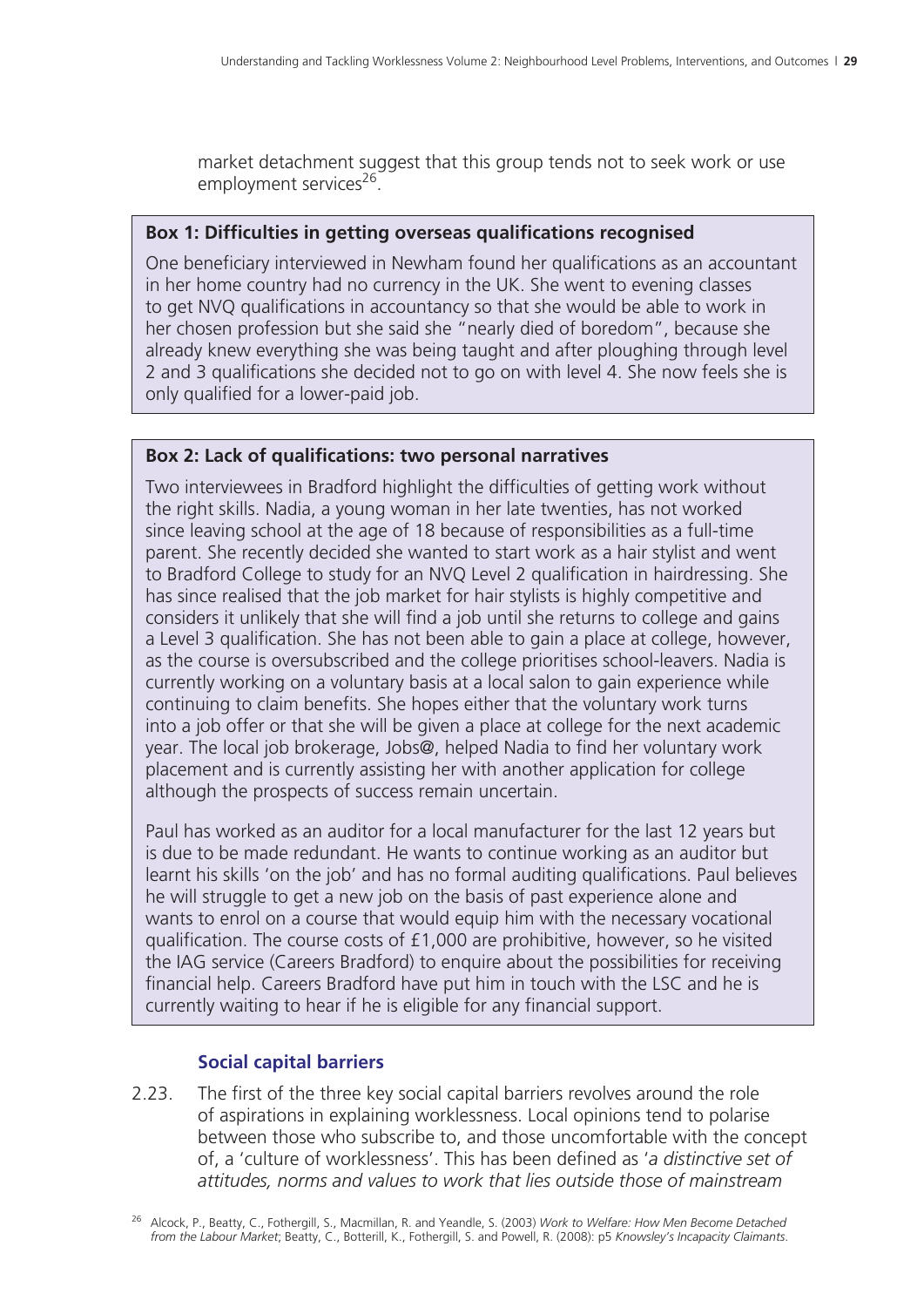*society*' 27. Among those in the six case study areas who support this idea, one informant spoke of '*sub-cultures of worklessness*' and an NDC officer of a '*hardcore*' of about a quarter of the workless population who '*sit at home*' and '**get used to a lifestyle** … [who] *don't want to work* [and are] *making do … happy with that … the cushy life*'. In some cases, this was attributed to inter-generational worklessness in families where no adult has worked for two or three generations. An Enterprise Support Manager in Knowsley observed:

*'[worklessness] is symptomatic. In certain areas communities felt they were being left, nothing was happening, big industries left … and this filters down to children "me dad doesn't work, me mum doesn't work, why do I need to work?" A lot of young people are interested in getting out of school, because they don't see the point in staying if they're not going to work'.*

2.24. Young people especially are often identified as lacking the motivation or willingness to look for work. This view tends to be held even by those who were otherwise sceptical of the notion of a culture of worklessness. In Newham, low levels of labour market participation among young men are attributed to unrealistically high expectations, particularly about the money they expect to earn. Advisers spend a lot of time talking with young people about career pathways and the relationships amongst training, experience and money. There is often little understanding about what it means to go to work. As one local authority officer put it:

> *'They don't understand that the boss does have a right to tell you what to do, that you can't take time off when you want to and that being late does have consequences. Advisers spend a lot of time on soft stuff with young people'.*

2.25. Other informants are more sceptical about the notion of a culture of worklessness. One skills provider in Bradford felt it was '*very difficult*' to say there was a culture of worklessness and noted that there '*was not a shortage of people coming through the doors*' when they had had run a recent Fair Cities<sup>28</sup> job matching initiative. In his experience, people wanted to work. Other respondents qualified their belief in the existence of a culture of worklessness by highlighting the motivation of at least some residents to work. To a training provider in Knowsley:

> *'You'll come across people who don't want to work, we've come across a number … we've had cases where at the end of the programme we've had employers lined up to give them a job and they wouldn't take that job or they've made lame excuses not to take that job. But [on the other hand] we've had people who haven't had a job for say twenty years and they've taken that job and it's turned their lives around'.*

<sup>27</sup> Syrett and North (2008): p81. <sup>28</sup> *Fair Cities* was a three year employer-led pilot programme with the aim of helping disadvantaged ethnic minority residents to gain steady work and new careers. There were three pilot sites in operation, located at: Birmingham, Brent and Bradford (http://www.faircities.org.uk/).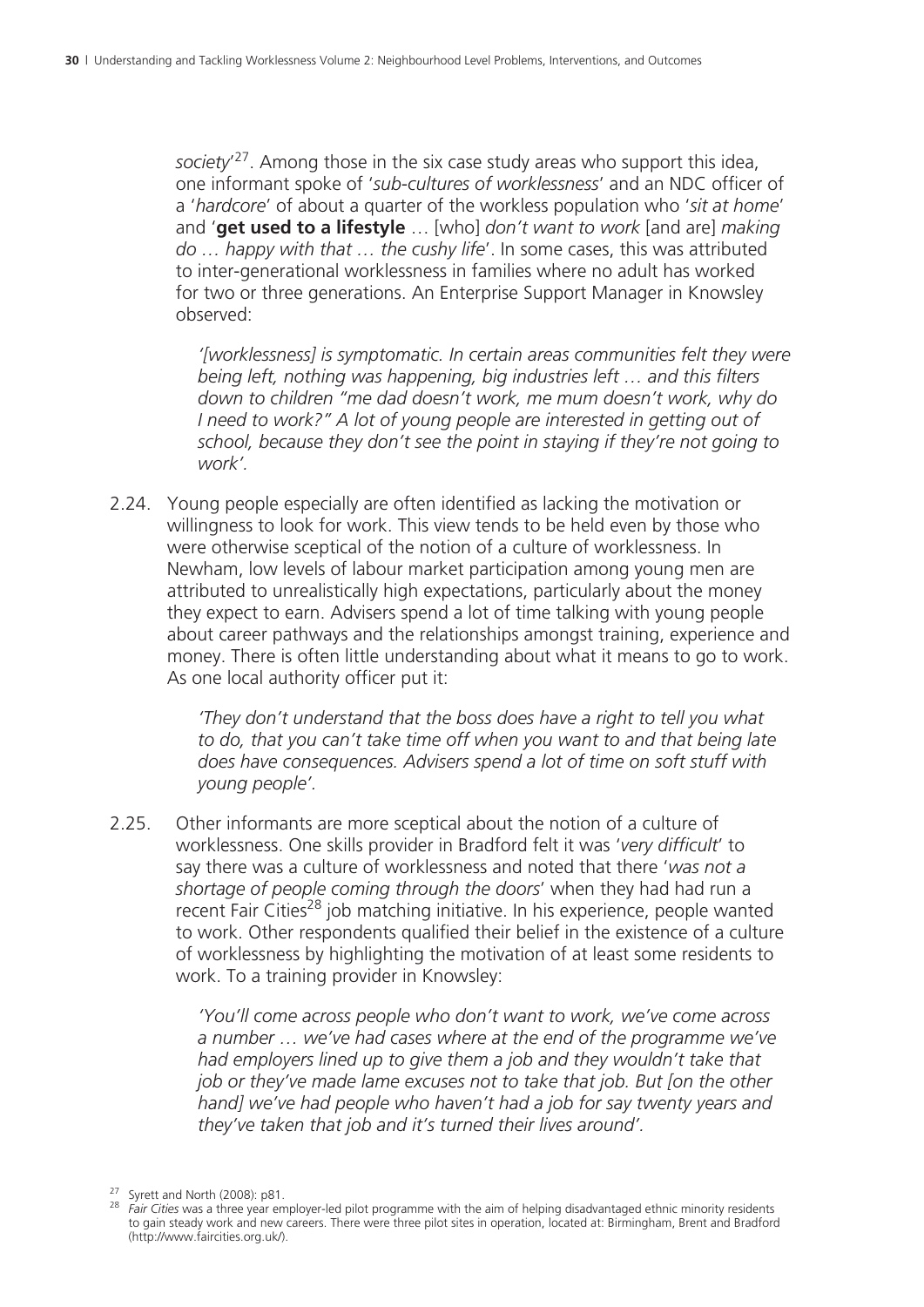2.26. Some stakeholders make the observation that a lack of aspiration in relation to jobs can arise from factors other than the existence of a prevailing culture of worklessness. For instance personal barriers such as long-term illness and the debilitating effects on motivation of long periods without work may distance individuals from the labour market. Worklessness can itself generate additional barriers if it induces a loss of confidence and self-belief. An NDC board member in Newcastle also related a lack of motivation to the quality of work on offer:

> *'Lots of people want to work. They lack experience and need a chance to get on the ladder. They are being offered un-skilled jobs as glass collectors; this puts people off – why bother? The hospitality sector often pays below the minimum wage.'*

- 2.27. In a similar vein another observer in Newcastle suggests that there is a reluctance to take up the kind of interactive service work which has emerged in the wake of deindustrialisation. Low-wage, low-skilled work is often considered unattractive by jobseekers and motivation may, therefore, be linked to a willingness to perform certain types of work rather than work per se. An informant in one agency describes how the experience of temporary, irregular work can impact negatively on clients' willingness to work. Similarly a Bradford training provider suggests that short-term or intermittent employment provides little incentive to go back to work, especially for claimants of incapacity benefits who will not give up the security of benefits for the uncertain prospect of '*three months of temporary work'*. Another employment adviser also in Bradford expressed concerns about the high level of '*churn*' among JSA claimants who go into '*transitory*' work and then are recycled back onto benefits. Unattractive and insecure work can reduce motivation and militate against progression in the labour market. In line with evidence from other research<sup>29</sup>, work in these six areas suggests that prevailing perceptions in relation to the quality of work in the lower sections of the labour market can deter jobseekers from taking up certain forms of employment.
- 2.28. Evidence from these NDC case study areas does not point to any consensus regarding the notion that worklessness has become a way of life. Some findings reaffirm Syrett and North's view that individuals do have '*reduced expectations and aspirations of work derived from socialisation into cultures with high levels of worklessness and facing limited opportunities*' 30. But this does not appear endemic and, crucially, often appears linked to other factors such as health, the experience of job loss and perceptions of employment opportunities. In effect there is as much a tendency on the part of these local observers to emphasise the willingness of some, even most, people to look for work as there is to suggest the applicability of a culture of worklessness.
- 2.29. In this context it is intriguing therefore to see that project beneficiaries are rather more inclined to the view that a proportion of those out of work are

<sup>29</sup> Fletcher, D. R., Gore, T., Reeve, K., Robinson, D., Bashir, N., Goudie, R. and O'Toole, S. (2008): p40. *Social housing and worklessness: Qualitative research findings*; TUC (2008) *Hard Work, Hidden Lives: The Short Report of the Commission on Vulnerable Employment*; Sanderson (2006): p43–45; McDowell, L. (2003): esp. Chapter 2. <sup>30</sup> Syrett and North (2008): p81.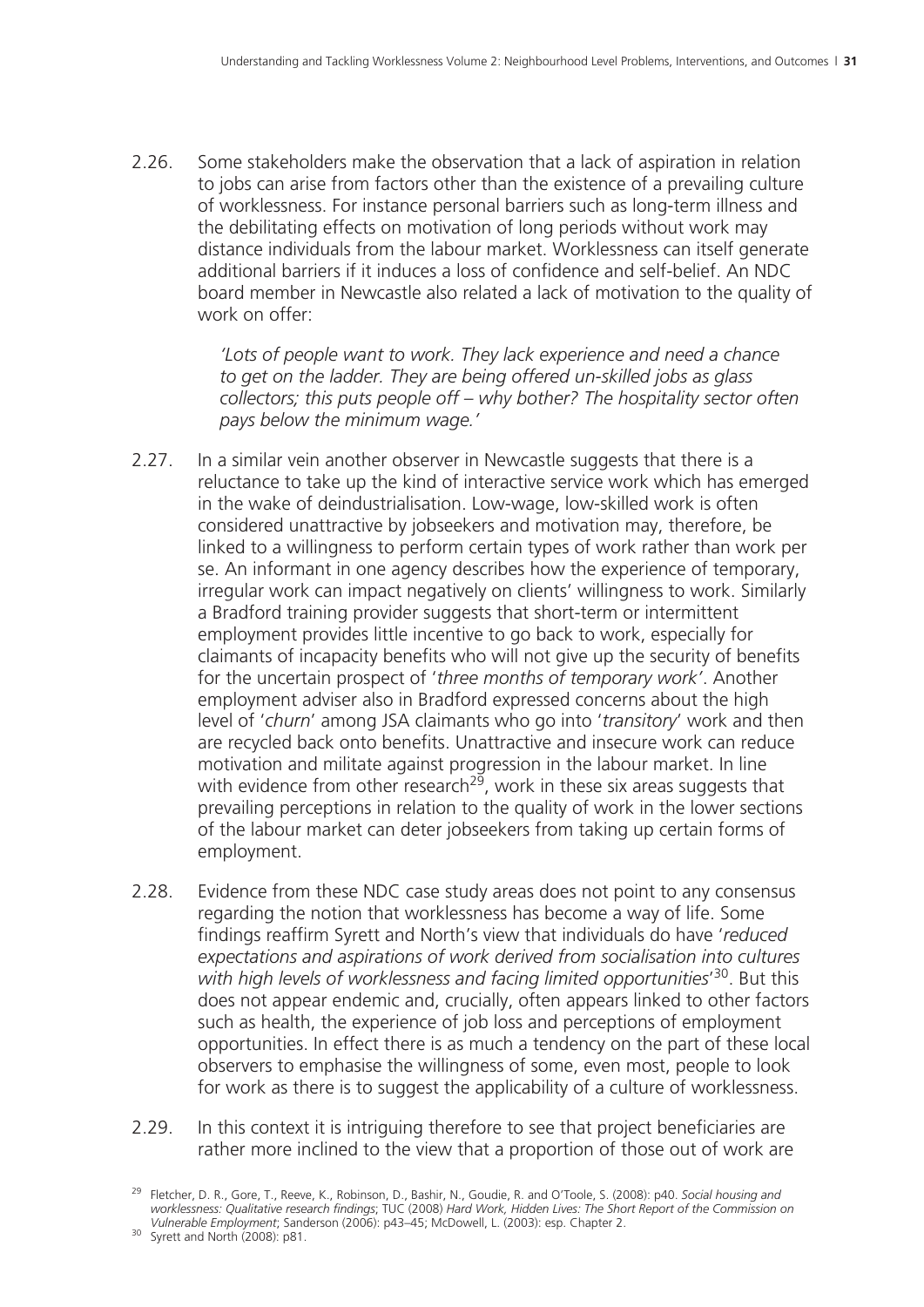reluctant to find a job and content to get by on benefits. One beneficiary from Walsall, for example, spoke of how: '*they are happy to stay at home, many have been like this for a long time, they can't see any other way of living*'. Another interviewee in Bradford commented that young peers, '*were not prepared to travel* [to find work]. *They just want to sit on cars and watch TV*. *You could tell em Jobs@* [the local job brokerage] *was just around the corner and they wouldn't want to go*.' On balance, beneficiaries seem more likely to subscribe to notions surrounding the culture of worklessness than do other local observers.

- 2.30. A second social capital barrier highlighted by local observers is the narrow spatial horizons of many workless individuals. This '*local mentality*' as one interviewee described it prevents some residents from considering vacancies outside their immediate neighbourhood. This reluctance to travel features to a degree in all six case study areas including those which are peripheral to centres of employment such as Knowsley and Walsall as well as NDCs located close to buoyant and accessible labour markets such as Newham and Lambeth. Anecdotal evidence indicates that some individuals in Lambeth, for example, are reluctant to consider working in Brixton despite it being only a ten minute bus ride away. And of course for Newham and Lambeth, central London and the wide range of employment opportunities it offers is also accessible in about 45 minutes by public transport. However, local practitioners and NDC staff suggest some residents do not consider this a realistic proposition. It is difficult to determine, however, whether this is a cultural propensity to seek work close to home, as other evidence suggests<sup>31</sup>, or a more practical concern with the cost or accessibility of public transport (see 2.51 below).
- 2.31. The third social capital barrier concerns the informal economy which is sometimes identified as a barrier in that it can divert residents away from formal employment. According to local observers, an informal economy operates in all of these six areas. Crude estimates as to the scale of the informal economy range from '*significant*' in Walsall to '*exaggerated*' in Knowsley. Those interviewed in these areas suggest that the informal economy tends to consist of two components:
	- **'cash-in-hand' work** (the 'grey economy') undertaken by those claiming benefits or 'working on the side' alongside formal employment
	- an **illegal economy** (the 'black' economy) based on the sale of drugs or stolen goods and sex work.
- 2.32. One study carried out in Newham by a community-based organisation whose services include training and employment support $32$ , interviewed 100 workers in the grey economy and found that the main motivations for getting involved were low benefit rates, low wages and benefit rules limiting hours that people can work before offsetting kicks in. These findings complement evidence from other research showing that engagement in the informal

<sup>31</sup> SEU (2004): p35 *Jobs and Enterprise in Deprived Areas*; see also Sanderson (2006): p42; Green, A. E. and White, R. J, (2007):

pix *Attachment to place: Social networks, mobility and prospects of young people*. 32 Community Links (2006) *People in low-paid informal-work: 'Need not greed'*.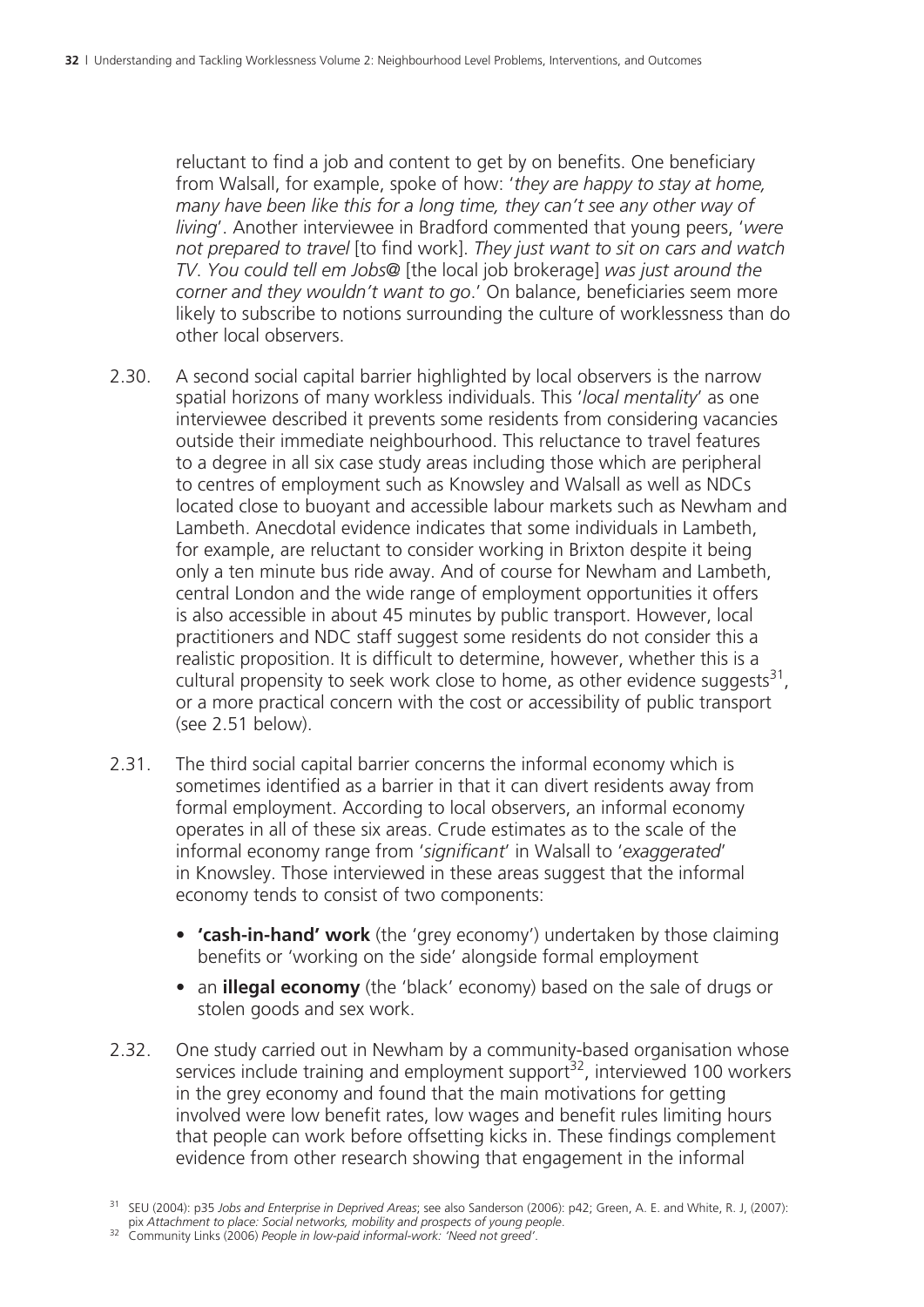economy can be used as a strategy for supplementing low incomes obtained from benefits or participation in low-paid work<sup>33</sup>. The Newham based research also points to the role of debt in motivating people to seek informal work:

*'Debt was a key reason given for taking up informal employment as some people facing financial crisis felt compelled to take up the first job that became available to them. Participants also turned to informal work in response to a sudden change in family circumstances. At times of crisis, the fear of being caught for benefit fraud seemed a less threatening prospect than the immediate risk of being without food, heating or being confronted by debt collectors.'*

- 2.33. Clearly, for some informal work can be an ad-hoc response to an immediate crisis rather than a long-term strategy to supplement household income.
- 2.34. Not all of those motivated to enter the informal economy do so because of problems associated with low incomes. In Lambeth, one respondent stated that young people were attracted to the '*get rich quick*' lifestyle promised by illegal activities such as drug dealing. In Newham, participants also spoke of a blurred line between 'employees' and 'volunteers'. Some voluntary organisations want to pay people for their contribution, but cannot afford to pay a living wage. By keeping this 'semi-employment' informal, people could carry on claiming benefits while working in a semi-voluntary capacity.
- 2.35. There is a widespread belief that those working in the informal economy are at least as likely to be employed as claiming benefits. In Bradford and Knowsley, informants make the comment that skilled activities such as building and plumbing require formal vocational training and appropriate tools. This type of work is only feasible, therefore, for those already working in the trade, thereby effectively excluding the workless from such activities. This confirms other evidence indicating that informal work is often undertaken by those who are already in employment<sup>34</sup>. One project manager of a community employment scheme in Bradford points to the case of three residents who combine formal but low-paid employment in call centres and sales jobs in the day-time, with 'top-up' cash-in-hand work as pizza delivery men in the evenings. The dividing line between formal and informal work can be hazy. The informal economy tends not to exist as a separate world outside the formal economy. Rather it often appears to be bound up with conditions in the wider labour market in that it helps individuals manage low pay and instability associated with some legitimate forms of work.
- 2.36. There is little moral condemnation of such activity. Most local observers tend to be more concerned by the potential exploitation of workers in the informal economy rather than its illegality. But there is a concern to try and formalise activities through support for self-employment as a means of maximising income for residents. As one NDC officer in Bradford noted,

<sup>33</sup> CEEDR (2006): p91 *Informal Economic Activities and Deprived Neighbourhoods*; North and Syrett (2006): p23 *The dynamics of local economies and deprived neighbourhoods*; Fletcher *et al*. (2008): p43; Smith, D. (2005): p200 *On the margins of inclusion: Changing labour markets and social exclusion in London*. 34 CEEDR (2006): p91.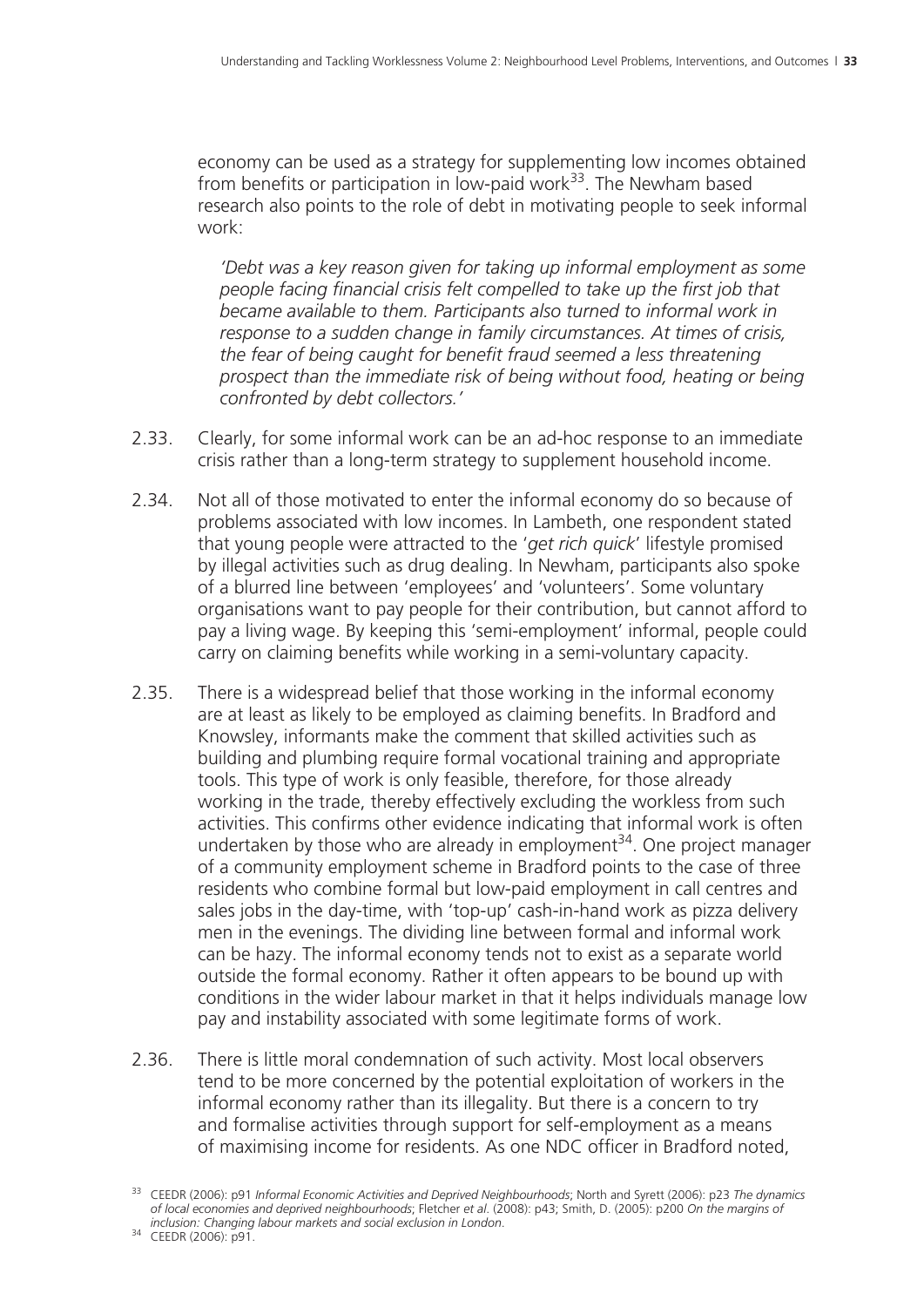despite the extra tax liabilities this would impose, many workers operating in the grey economy are vulnerable to the low wages paid by unscrupulous employers.

### Demand-side barriers to work

- 2.37. Local observers point to three key demand-side barriers:
	- lack of jobs
	- lack of appropriate jobs
	- discrimination by employers.
- 2.38. In three NDC case study areas local observers and project beneficiaries regard an absolute lack of jobs as key to understanding worklessness. In Bradford, one adviser working for a job brokerage project observed that there are insufficient unskilled jobs in occupations such as warehouse and packing work to meet the level of demand among people with low skills<sup>35</sup>. Over the last six years, he has noticed that this section of the labour market has become '*quite competitive*'. A careers adviser working in a local high school thought that young people found it '*really hard*' to find work or secure apprenticeships in the city, even for those with qualifications. A skills provider in Bradford also claimed that graduate '*underemployment*' is 'a *big problem*' with a lack of skilled work having a '*drill-down effect*' where graduates were forced to take low-skilled Level 1 or Level 2 jobs, thereby crowding lowerskilled workers out of the labour market, a '*bumping down*' process which other research has also identified<sup>36</sup>. Knowsley and Walsall were the two other NDC areas where informants regard a lack of employment in the local area as a barrier to work for workless residents.
- 2.39. The perceived barrier of a lack of jobs in Walsall, Knowsley and Bradford is likely to be a reflection of regional imbalances in demand, with the workless in the North and Midlands facing a less buoyant labour market than their counterparts in the London NDC areas<sup>37</sup>. Perceptions of a lack of jobs may also reflect deteriorating economic conditions in the wake of the credit crunch. One beneficiary in Bradford, who had lost his job as civil engineer claimed that the construction industry was making swingeing cutbacks: '*Balfour Beatty have just laid off over a quarter of their staff, all the way through to the managers, that's the way industry is going. The job market is not good*.' As a consequence, he has considered '*lowering* [his] *sights*' but is currently still holding out for work paying a similar amount to previously held employment. As all interviews were completed by September 2008, it is highly likely that a lack of jobs has become a more significant barrier as

 $35$  Information in the companion volume suggests that across the Bradford local authority district as a whole, the number of employees jobs per 1000 working age population is below average for NDC parent local authorities. The same is true for

Walsall and Knowsley. 36 Buck, N. and Gordon, I cf. Watt, P. (2003): p1770 *Urban Marginality and Labour Market Restructuring: Local Authority* 

*Tenants and Employment in an Inner London Borough*. 37 For evidence on regional imbalances in labour demand see Turok, I. and Edge, N. 1999 *The Jobs Gap in Britain's Cities: Employment Loss and Labour Market Consequence*; Martin, R. 2000 cf. from Ritchie, H., Casebourne, J. and Rick, J. 2005: p47–48 *Understanding workless people and communities: A literature review*.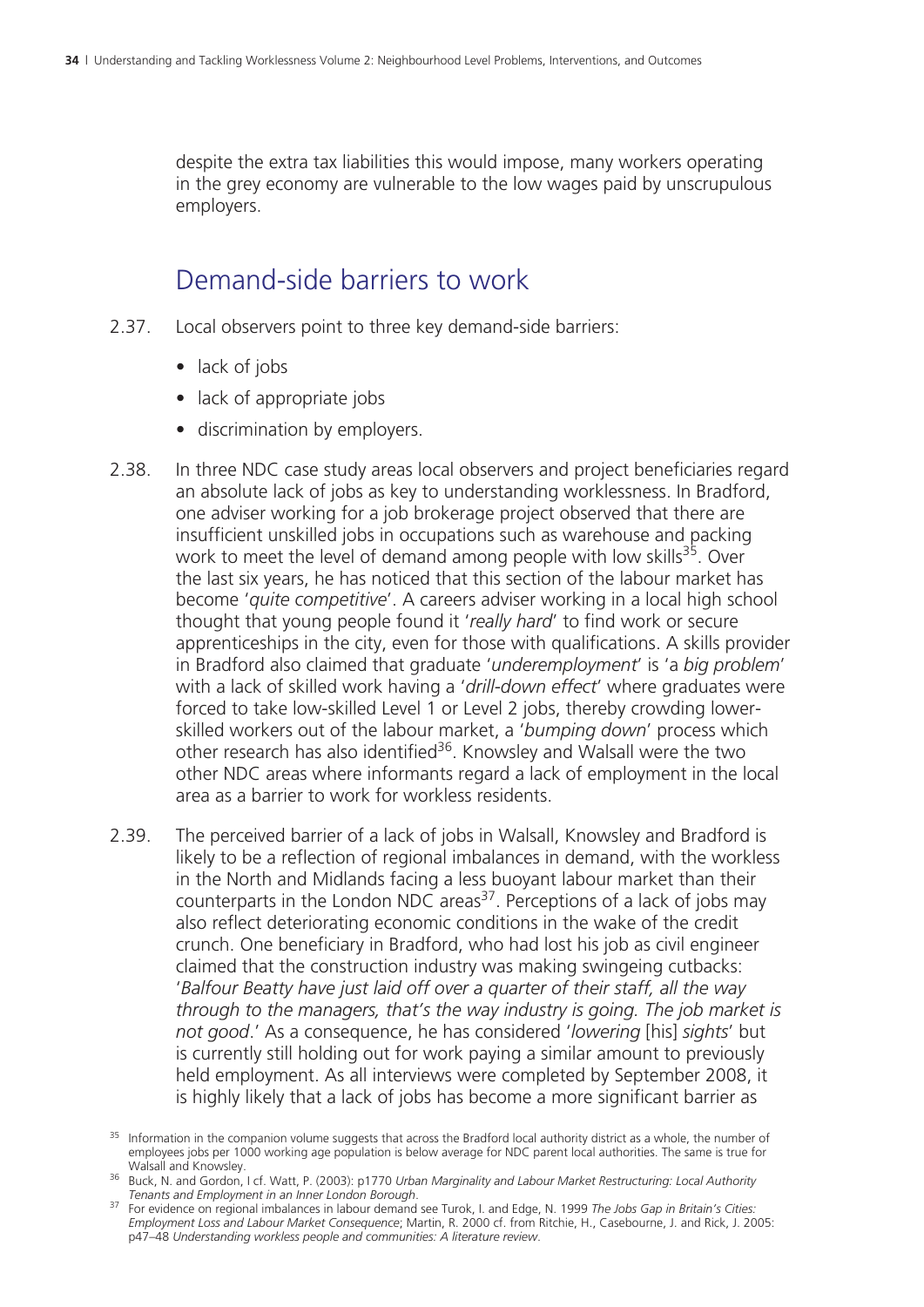labour market conditions deteriorated significantly in the final quarter of 2008.

2.40. In contrast, the local labour market in Newham is considered so strong that the NDC only focuses its resources on those regarded as most detached from the labour markets including women returners, BME groups, people with mental health problems and those receiving incapacity benefits. Jobseekers without significant barriers are expected to find work without additional support. Nonetheless, some informants in Newham believe lowskilled jobseekers face competitive pressures following the arrival of migrant workers, mainly from Eastern Europe and Africa. In Newham, 12.3 per cent of the working age population of the borough registered for National Insurance in 2007. This total of 20,510 is higher than for any of the other five NDC case study areas (Table 2.5). Clearly as would be expected more non-UK nationals appear to be seeking work in London than elsewhere. It is difficult to assess the effect of this trend on labour supply. Informants in both Newham and Bradford suggest that it has intensified competition at the lower end of the labour market, placed downward pressure on wages, and raised levels of worklessness. These perspectives need to be interpreted with caution, however. Other research suggests that the recent spike in the number of migrant workers in the UK has not impacted on wage levels or unemployment<sup>38</sup>. As the complimentary Programme-wide data report also suggests (see 6.15), it is difficult to identify the impact of rising numbers of migrant workers on labour market competition. This is because individuals may register for work within a local authority but seek or take up work elsewhere.

| A                 |         |         |                                            |         |  |
|-------------------|---------|---------|--------------------------------------------|---------|--|
|                   | Count   |         | Percentage of LA working age<br>population |         |  |
| LA                | 2002/03 | 2007/08 | 2002/03                                    | 2007/08 |  |
| Newham            | 8,750   | 20,510  | 5.3                                        | 12.3    |  |
| Lambeth           | 7,020   | 11,130  | 3.6                                        | 5.6     |  |
| Newcastle         | 1,770   | 4,400   | 1.0                                        | 2.5     |  |
| <b>Bradford</b>   | 2,790   | 6,170   | 1.0                                        | 2.0     |  |
| Walsall           | 790     | 1,300   | 0.5                                        | 0.9     |  |
| Knowsley          | 170     | 230     | 0.2                                        | 0.2     |  |
| <b>38 NDC LAs</b> | 120,900 | 233,830 | 1.8                                        | 3.3     |  |

2.41. **Table 2.5: National Insurance Number Registrations: non-UK Nationals in NDC parent Local Authorities; 2002/03 and 2007/08**

2.42. It is striking, however, that most observers in case study areas do not identify a lack of jobs as a key barrier to work. The Shop for Jobs project manager in Newcastle stated there were plenty of jobs available, highlighting the approximately 800 vacancies available through their service or JCP at the time of interview in summer 2008. In Walsall, one NDC officer expressed confidence that if a person '*has a reasonable aspiration for a job for which* 

38 Lemos, S. and Portes, J. (2008) *The impact of migration from the new European Union member States on native workers*.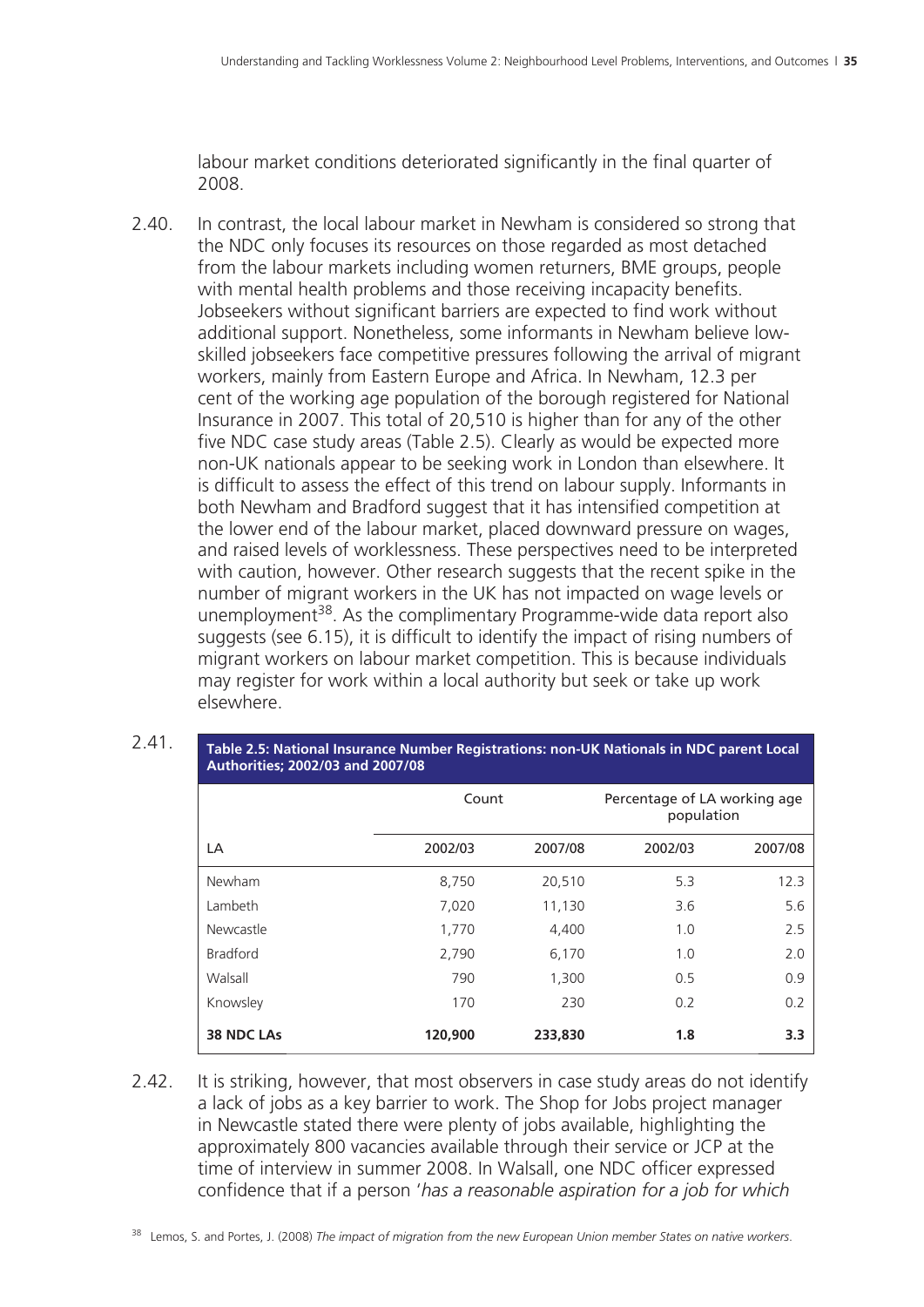*they have training or are able to absorb training relatively reasonably, then we can get them a job*.' Another stakeholder in Walsall claimed '*the number of jobs from time to time is difficult, but generally speaking there's more jobs than there are people*'. However, this picture is already changing with the downturn in the economy. Observers in Walsall for example point out that this had already started to cut off the supply of job vacancies to the local job brokerage project during 2008.

- 2.43. A second, and far more insistent demand-side barrier to employment relates to the quality of available work. This view is based on four considerations.
	- i) A considerable amount of low-paid work is seen as inherently unattractive. This can play out in various ways. According to observers in Bradford the low-paid nature of jobs on offer restricts the job search horizons of local young people. Although nearby Leeds has a more buoyant labour market, one community project manager points out that it does not make economic sense to commute to jobs paying minimum wage. Some young men he worked with had been encouraged to apply for retail jobs in Leeds by other job brokerage schemes but the costs of commuting had proved prohibitive. One caveat noted by an informant in Lambeth, however, is that workless residents sometimes underestimate the financial gains of returning to work. The complexity of the tax and benefits system means individuals do not always have a clear picture of how returning to work will affect their financial position, a point reflected in other research<sup>39</sup>. Many project beneficiaries also identify the inherent unattractiveness of many jobs because of factors such as poor pay, the temporary or part-time nature of work and poor working conditions. One respondent in Knowsley, for example, claimed that:

 *'There's factory jobs in the [local] area … but it's boring just doing the same thing all day … anything decent you need to be able to drive to.'* 

ii) There is an issue about the sustainability of availability work. In Walsall, a TK Maxx40 distribution centre has been built on a site left vacant by the recent closure of a major manufacturing plant. The jobs created by TK Maxx require different skills than those possessed by many residents and are mostly part-time, poorly-paid, and seasonal. Economic restructuring can deliver new forms of service-based employment to replace traditional industries, but such activity does not always provide secure, permanent, full-time work likely to appeal to all jobseekers. Despite a general sense that many local jobs are not especially attractive most project beneficiaries are seeking work in low-skilled occupations such as nursery nurses, drivers, the retail sector, call centre work, wholesale, cleaning, security, support worker for those with learning disabilities, administration, care work and restaurant and catering. Beneficiaries tend to seek work in precisely these occupations where low-paid, insecure work is more prevalent. This raises issues about the likely sustainability of work they are seeking, and their susceptibility to the '*low-pay, no* 

<sup>39</sup> SEU (2004): p90; Meadows (2008): p12; Fletcher *et al*. (2008): p59. 40 TK Maxx is a major clothing retailer.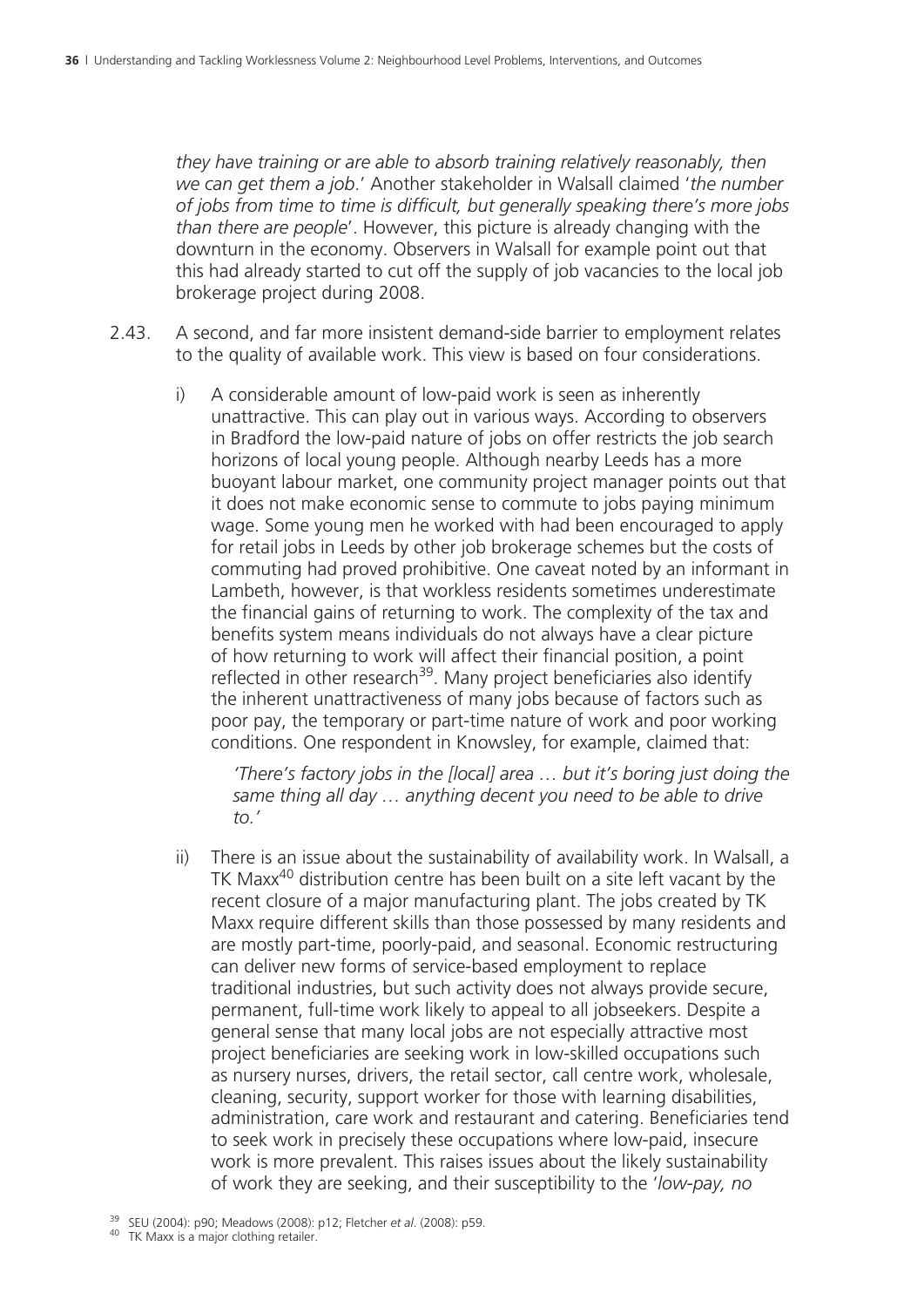*pay*' 41 cycle evident at the lower end of the labour market. Only a small minority express an intention to secure more highly-skilled occupations including teaching and mechanical engineering.

- iii) Available work often involves unsocial hours. For example, call centre work in Walsall and Bradford tends to be unpopular because it requires working weekends and evening shifts. This can prove particularly difficult for parents with young children.
- iv) Some employers fail to provide adequate in-work training. Newcastle Futures<sup>42</sup> describes a weak 'culture of learning' with people stuck in low-paid, low-skilled employment, often secured through employment agencies, with few opportunities for workforce development. Similarly, one skills provider in Bradford expressed frustration that his organisation had been unable to '*break down barriers*' to employers investing in ESOL provision despite the lack of proficiency in English constituting a key barrier to work for the area's BME population. Moreover, the failure of many employers to provide adequate training for those gaining Entry Level 1 jobs contributes to high levels of churn as employees have no opportunity to develop new skills necessary to progress.
- 2.44. These findings regarding the perceived unattractiveness of work reflect research from elsewhere on the poor pay and conditions on offer in the lower end of the labour market<sup>43</sup>. It also supports Syrett and North's observation that ,'*it is not a case of there being insufficient number of jobs in many local labour markets but rather an insufficient number of kinds of jobs that those seeking work are prepared to accept, on the one hand, or have the skills for, on the other*.'44
- 2.45. A third demand side barrier is potential discrimination by employers. This does not emerge as a major consideration on the part of most stakeholders, but is seen, not surprisingly as a larger problem by project beneficiaries. In two areas, respondents identify growing discrimination against Asians, particularly young Asian men, in the wake of the terrorist attacks. A small number of young Asian men interviewed in Bradford, for example, think it has become more difficult to secure work in the wake of the 9/11 attacks in the US and the 7/7 bombings in the UK. This appears to be more of an issue in industries such as construction where Asians tend to be underrepresented. Criminal records are also considered to present a barrier for ex-offenders looking for work in the Newham area. And 'postcode discrimination' was identified as a barrier to work in Lambeth and Bradford, with one informant in Bradford asserting that employers deliberately reject job applications from residents of the NDC area. He recalled one interview for a customer service job at a major retailer that had gone well until asked where he lived, at which point the attitude of the interviewers changed and '*they didn't want to know*'. This example aside, there was little evidence from

(2003). 44 Syrett and North (2008): p108.

<sup>41</sup> Smith, N. and Middleton, S. (2007) *A review of poverty dynamics research in the UK*.<br><sup>42</sup> Newcastle Futures is the organisation created by the local LSP to design and co-ordinate strategies for tackling worklessness<br>in

<sup>&</sup>lt;sup>43</sup> Fletcher *et al* (2008): p40; Sanderson (2006): p43–45; TUC (2008); McDowell (2003); Syrett and North (2008): p62; Watt (2003).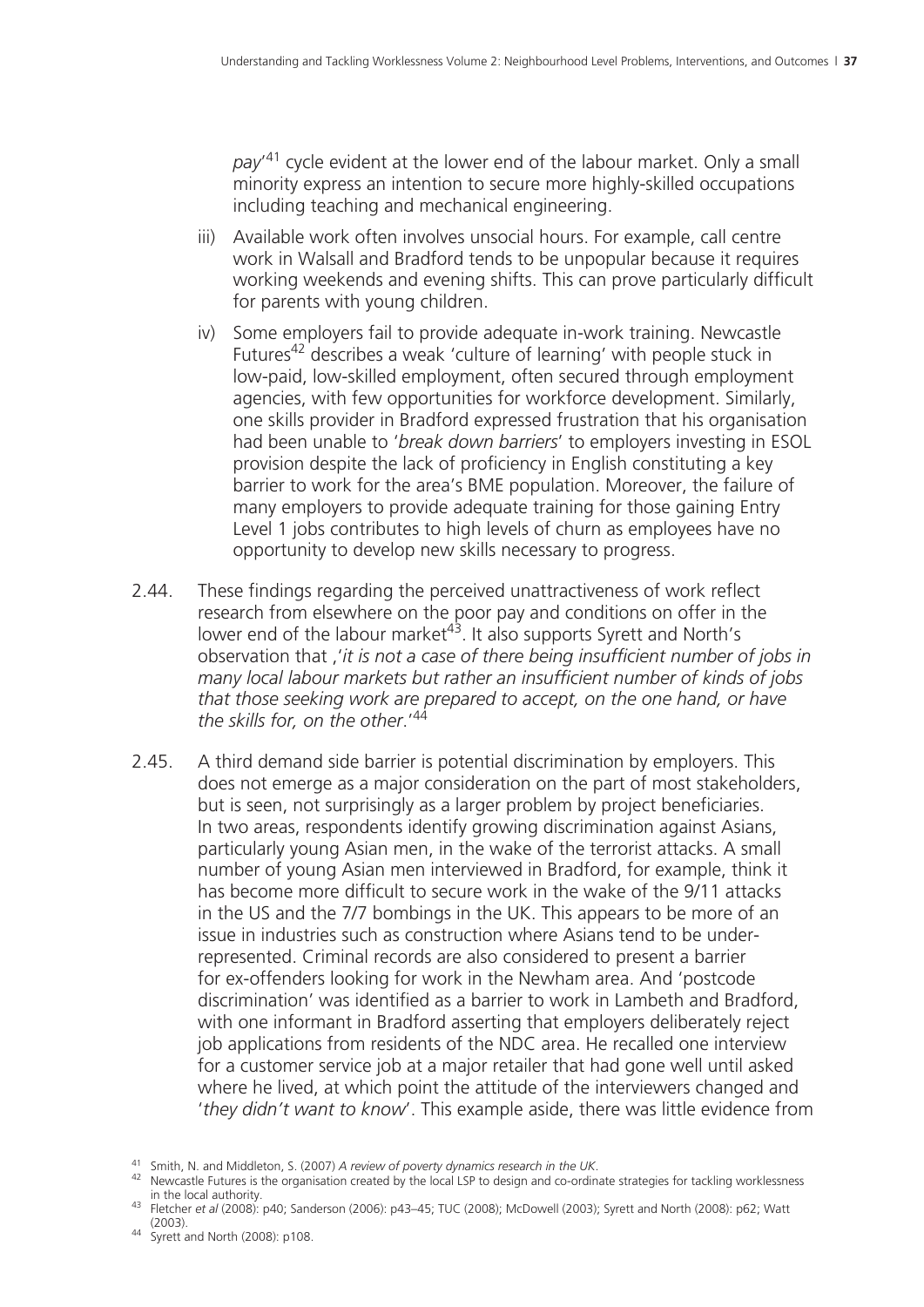either stakeholders or project beneficiaries that 'postcode discrimination' presents a real barrier for the workless, challenging one of arguments often used to support the 'area effects' thesis<sup>45</sup>.

### Institutional barriers to work

- 2.46. Five institutional barriers to work emerged from this case study research:
	- the dynamics of the housing market
	- the influence of the benefits system: the 'benefits trap'
	- a lack of appropriate child care provision
	- spatial mobility
	- lack of training opportunities through the local educational infrastructure.

 First, the dynamics of the housing market, particularly in terms of population turnover, is seen as impacting on worklessness in some areas. This is perhaps most evident in the widely held notion that '*those who get on, get out'*. In Knowsley, the overall decline in population from 11,500 to 1991 to 8,800 in 2006 is seen to reflect the out-migration of those in work or searching for work, whilst those on benefits tend to stay behind. In Newcastle, the recent expansion of black and minority ethnic, migrant worker, asylum seeker and refugee populations taking advantage of the availability of cheap rented accommodation has changed the nature of the workless problem. Not only can these new populations place additional demands on employment services, but being more transient they are also more likely to move out of the area if their economic circumstances improve. A separate report by the national evaluation team has shown that those leaving NDC areas are more likely to be in employment than 'inmovers'  $46$ . The net effect can be to raise levels of worklessness.

2.47. Low levels of mobility can also contribute to adverse worklessness outcomes however. A lack of turnover is identified by some informants in Walsall as a problem in that there is little in-migration by those in work, a trend which might help raise levels of employment in this high worklessness area. This immobility is also seen as limiting opportunities to raise aspirations or to construct new social norms around the benefits arising from economic activity, although this view needs to set against the mixed evidence on the existence of cultures of worklessness (see 2.28 above). A recent NDC report on mobility does indeed show there has been more positive change in high mobility NDC areas in relation to some indicators of worklessness<sup>47</sup>. Compared to NDCs with low and mid levels of residential mobility, those

<sup>45</sup> For more on the area effects debate see Sanderson (2006): p55; SEU (2004); Atkinson, A. and Kintrea, K. (2001) *Disentangling Area Effects: Evidence from Deprived and Non-Deprived Neighbourhoods*; Buck, N. (2001): p2271 *Identifying* 

<sup>&</sup>lt;sup>46</sup> CLG (2007) The Moving Escalator? Patterns of Residential Mobility in New Deal for Communities areas.<br>http://extra.shu.ac.uk/ndc/downloads/reports/The%20NDC%20moving%20escalator[1].pdf

http://extra.shu.ac.uk/ndcare.com/downloads/reports/ndcg.com/downloads/reports/The 2000b) *Residential mobility and outcome change in deprived areas: evidence from the New Deal for Communities Programme. URL*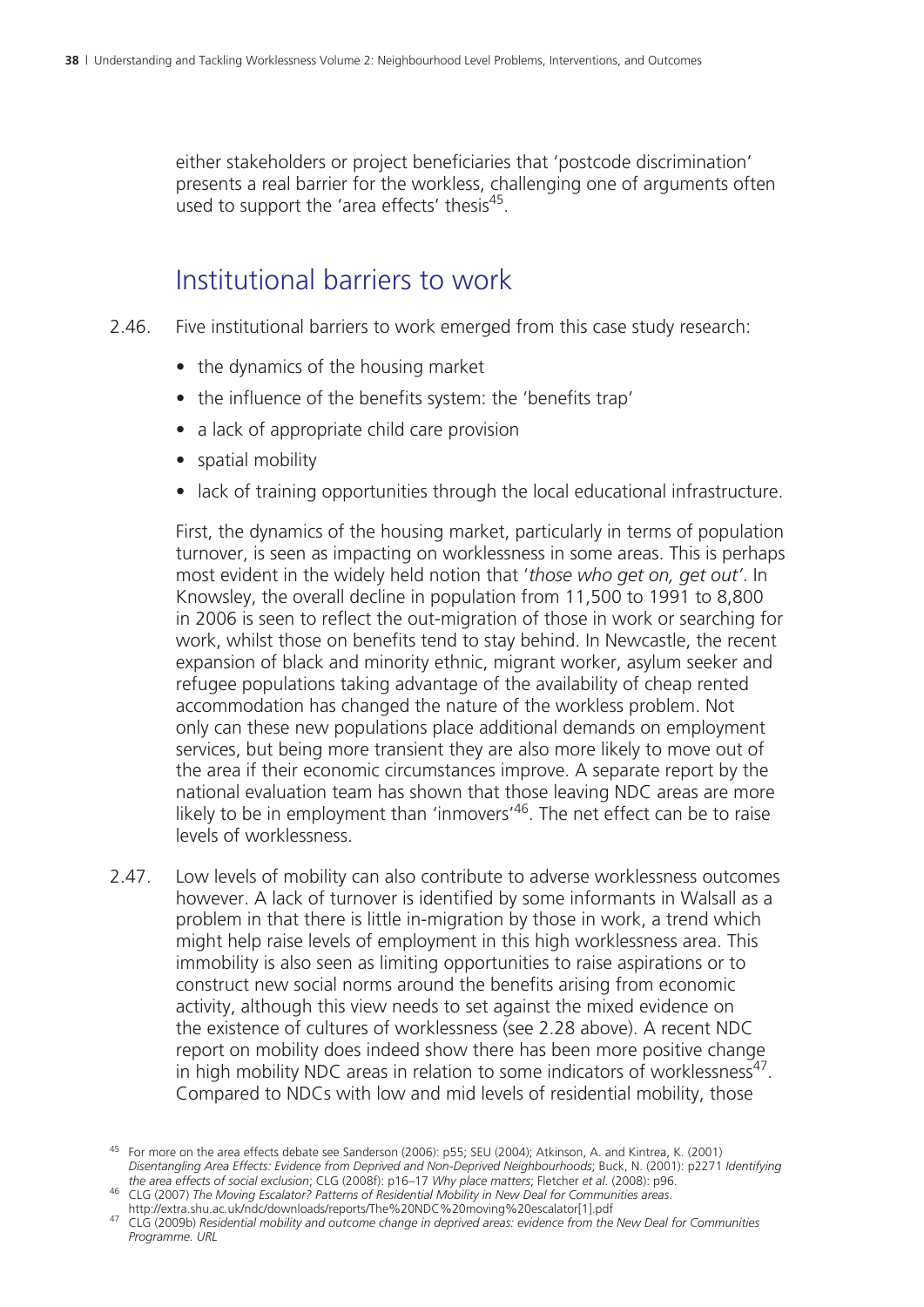with high levels of mobility achieved at least two percentage points more positive change in terms of the percentage of residents that claim benefits. It does not seek to explain, however, why these differences are observable.

2.48. A second institutional barrier, the 'benefits trap' is seen as a critical issue in these areas and, indeed, in other recent research on worklessness in NDC areas $48$ . As noted above (2.42), the perceptions (real or otherwise) of limited financial gains in returning to work may prevent some individuals from considering employment opportunities. This perspective is based not only on generally low pay rates, but also on the 'hidden costs' of returning to work: loss of benefits, the need to pay council tax, the loss of free prescriptions, having to work a week in hand, transport costs, and the purchase of work clothes. One informant in Walsall noted how the loss of certain benefits made individuals wary of re-entering employment:

> *'I mean one of the biggest nightmares for us is council tax and housing, because once somebody gets a job, they've got to pay council tax, they've got to pay their rent and there's no way … at the moment of phasing that in.'*

- 2.49. Without denying the existence of these hidden costs, some observers also think however that some residents underestimate the financial benefits of returning to work, particularly once tax credits are factored in. In Newham, the ELITE job brokerage project has sought to overcome this by working closely with JCP to provide tailored calculations for individuals to establish the degree to which their financial position would change before they apply for a particular job.
- 2.50. A third institutional barrier concerns childcare. This emerged as an especially significant barrier in the London NDCs. In Newham, most project beneficiaries know of parents who want to work but who cannot afford childcare. One gave an example of her neighbour who worked as a nursing assistant in a care home at night and looked after her children during the day:

*She gets home in time to get the children up and make their breakfast and get them to school. She comes home and gets the baby off to sleep for a couple of hours and that is when she sleeps. When the baby wakes up, she is up again and that's it. She does it for about three months and then has to stop because she's exhausted. But then she does it again.* 

- 2.51. Similarly, a project beneficiary in Bradford explained that she was looking for a part-time cleaning job to fit around her daughter's school hours as she could not afford childcare. Recent research on the barriers to work in NDC areas also identified child care as a potential constraint on entering work49
- 2.52. A fourth institutional barrier revolves around spatial mobility. In Newcastle, the lack of transport links has proved a barrier to work. Many vacancies are

<sup>48</sup> Dickinson, S., Clarke, C., Delahunty, L., Duggett, J., Earnshaw, A. and Williams, M. (2008): p4 *Tackling worklessness in NDC* 

*areas – a policy and practice update*. 49 Dickinson, *et al*. (2008).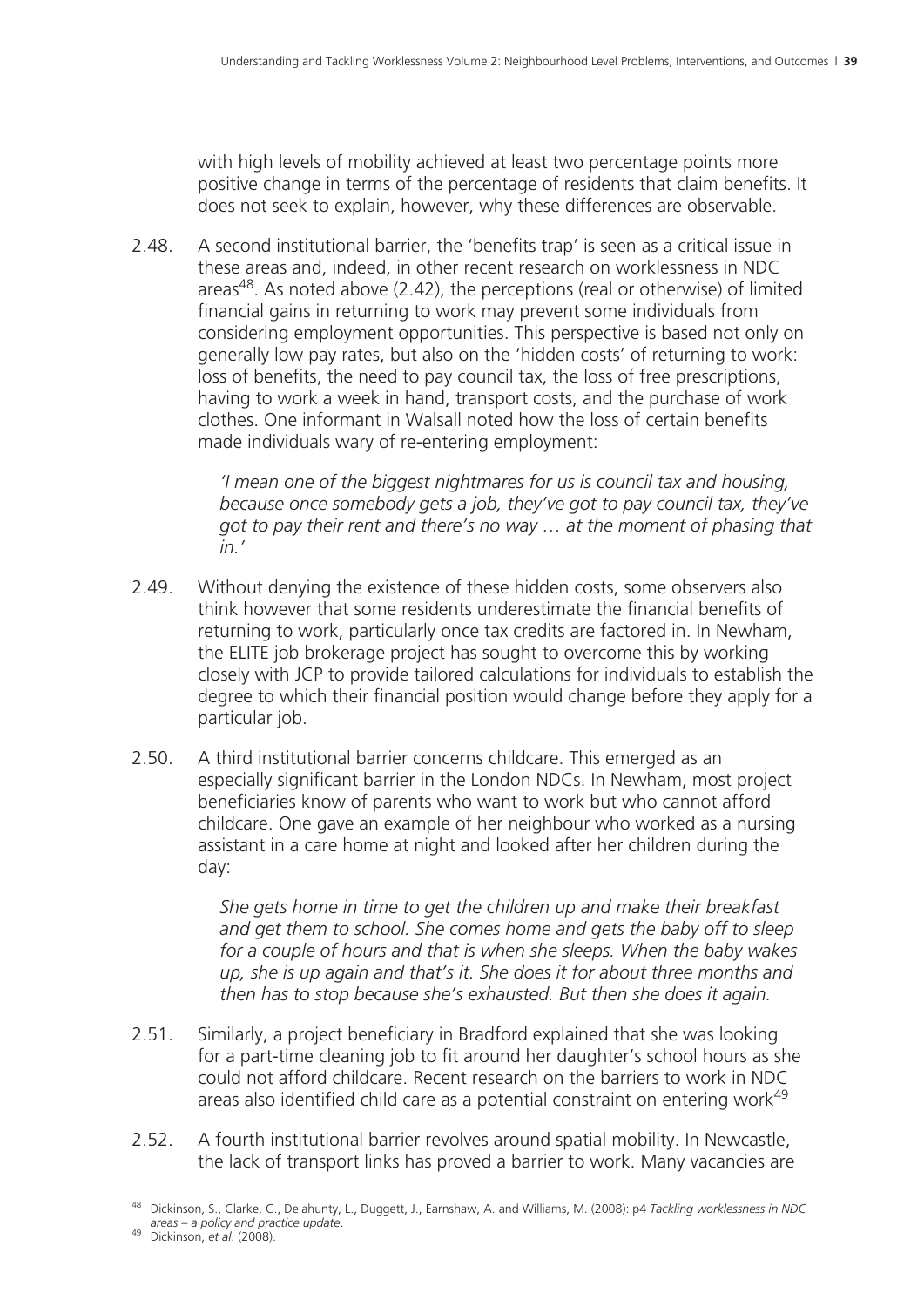located in business parks on the city's outskirts which entails a two-stage journey into, and then out of, the city centre. Vacancies in Gateshead and North Tyneside are also poorly served by transport links for NDC residents. Inevitably this is more of an issue for those without cars who are reliant on public transport. A lack of a driving licence or access to private transport seemed a particular barrier in some NDC areas including Knowsley, where its peripheral location as an 'overspill' estate works to restrict access to areas where employment opportunities are increasingly clustered. This evidence supports the view that the cost, convenience and availability of public transport can all restrict the ability to find work $50$ .

- 2.53. However, on balance, transport difficulties do not feature strongly in accounts of the barriers to work. This may reflect the proximity of four of these NDC areas (Lambeth, Newham, Bradford and Newcastle) to urban centres which remain key sources of employment opportunities. Interestingly, most beneficiaries express a willingness to travel to work, with a number of respondents suggesting that a commuting distance of between five to ten miles or a journey up to one hour would be acceptable. There were exceptions at both ends of the scale. In Walsall, one interviewee expressed a reluctance to consider any workplace more than one mile away, whilst another respondent in Bradford currently studying for a degree in mechanical engineering was willing to work anywhere in the world. However, there was little evidence of a cultural aversion to travel as implied in notions surrounding '*narrow travel horizons*51. Most beneficiaries seem willing to travel some distance to work, with only practical constraints such as child care and the availability of transport limiting the geographical scope of job search.
- 2.54. A fifth institutional barrier, lack of training and educational provision, is identified as an important factor in constraining access to jobs in Bradford. A number of respondents had first-hand experience of not being able to secure training opportunities for their clients. This was emphasised by those working with young people looking to gain entry onto vocational courses at college or some form of apprenticeship. Under the current system, young people are expected to find their own placement for college courses or apprenticeships. This can prove difficult due to low levels of labour market demand in the Bradford economy and a corresponding shortage of placements for popular occupations such as plumbing, construction and working as an electrician.

#### **Interactions across barriers to work**

2.55. Other work has highlighted the complex interaction between barriers to work within debates about multiple disadvantages<sup>52</sup> and the relative importance of supply-side and demand-side factors<sup>53</sup>. Evidence from these six case study

<sup>&</sup>lt;sup>50</sup> North and Syrett (2006): p19; Gore, T., Fothergill, S., Hollywood, E., Lindsay, C., Morgan, K., Powell, R. and Upton, S. (2007)<br>Coalfields and neighbouring cities: Economic regeneration, labour markets and governance;

<sup>51</sup> SEU (2004): p35; see also Sanderson (2006): p42.<br>
<sup>52</sup> Berthoud, R. (2003) *Multiple disadvantage in employment: A quantitative analysis*.<br>
<sup>52</sup> Berthoud, R. (2003) *Multiple disadvantage in employment: A quantitative a* employability (see HM Treasury and DWP (2003): p46 *Full employment in every region*; SEU (2004): p39. Critics suggest that the government have failed to adequately acknowledge that a lack of suitable jobs on the demand side is also a key explanatory factor (see Fothergill, S. and Grieve Smith, J. (2005) *Mobilising Britain's Missing Workforce: Unemployment, incapacity benefit and the regions*; Webster, D. (2006) *Welfare Reform: Facing up to the Geography of Worklessness*;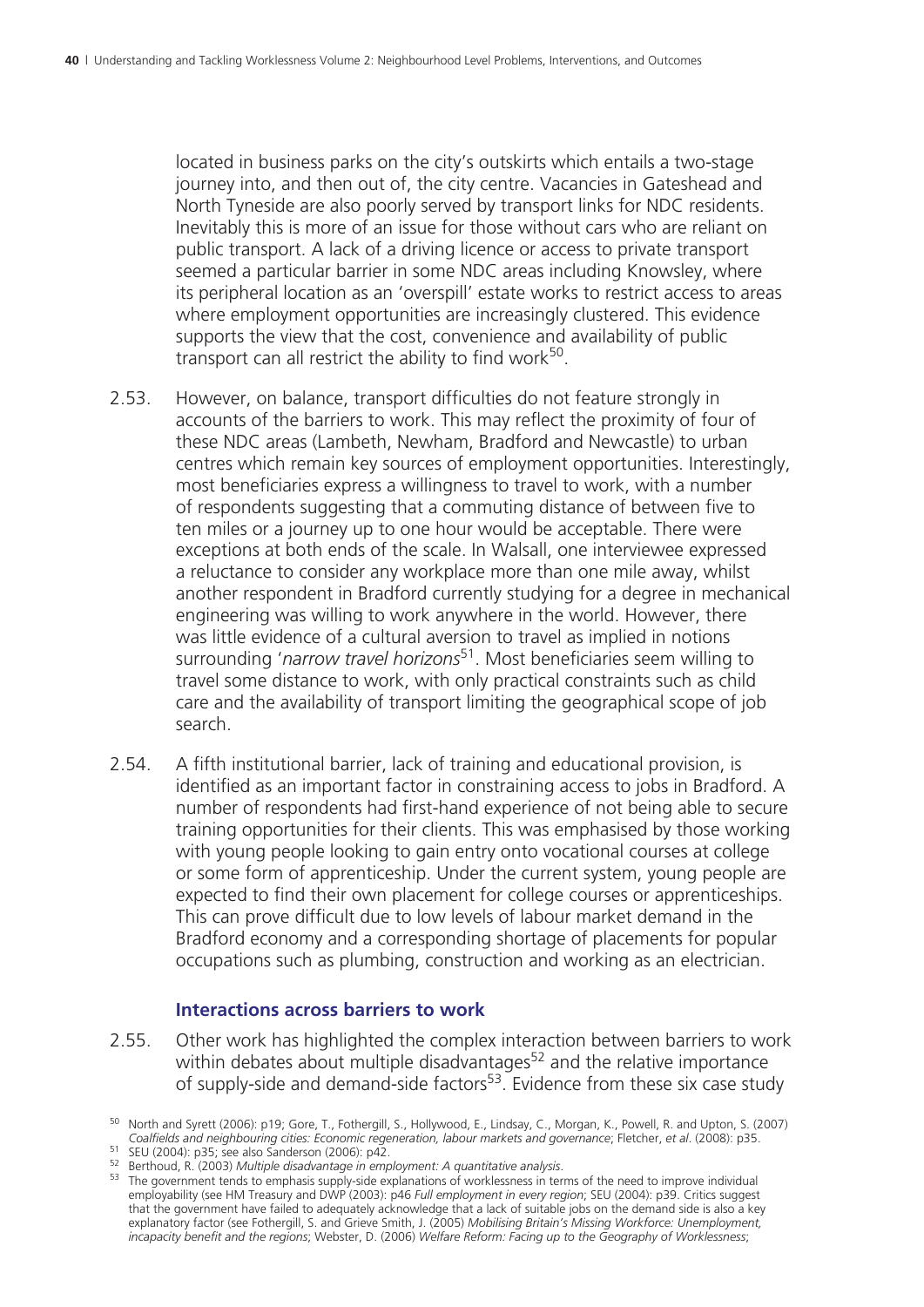areas offers further useful reflections on some of these issues. Certainly, this evidence confirms the notion that many individuals face multiple barriers to work. One respondent in Walsall, observed how:

*'it's dealing with the other barriers to employment like the job isn't necessarily downstairs from where you sleep so there'll be transport issues, sometimes there'll be people who come bounding in and say I want a job and they don't have anything like the right skills, or I want a job but I've got seven children all under school age and a sick mother'.* 

- 2.56. The 'additive effect' of multiple barriers, each making it that bit harder to find work, is well documented in the research of Berthoud<sup>54</sup>. This interplay of factors means that every individual has subtly different needs.
- 2.57. In terms of interactions between supply-side, demand-side and institutional factors, there is a clear sense that all three matter. A lack of skills is by far the most frequently identified barrier on the supply-side, whilst the quality of work features strongly in terms of demand-side constraints. This is underpinned by further institutional barriers, of which the 'benefits trap' is generally perceived as being the most important. This suggests that emphasising either supply-side or demand-side explanations for worklessness is perhaps misplaced. It is not exclusively an issue of a lack of jobs *or* a lack of suitable workers which explains levels of worklessness, but rather the interplay between these, and other contributing, factors. These interactions across employment barriers also underline the importance of collating, and understanding, locally sensitive evidence. An absolute lack of jobs, for example, remains a key barrier in Bradford and Knowsley but less so elsewhere, whilst workless residents in Newham seem to experience particular difficulties with childcare. The 'local' matters.

### Prospects for growth: economic development in the case study areas

- 2.58. Earlier sections of this chapter address barriers relating to the quantity and quality of work. However, it is important to locate these barriers within the context of evolving labour markets. Local economies change and emerging landscapes of opportunity will have significant impacts on the ability of NDCs and successor agencies to reduce levels of worklessness. There are significant variations across the six case study areas.
- 2.59. In **Bradford**, the NDC area is home to a sizeable business base including retailers and a significant number of small and medium-sized companies involved in manufacturing, warehousing and distribution. Nonetheless local stakeholders believe that low-skilled production and warehouse work is

Theodore, N. (2007) *New Labour at work: long-term unemployment and the geography of opportunity*. Others argue that both demand side and supply side barriers need to be addressed to reduce worklessness (see for example Sanderson 2006:

p8). 54 The six disadvantages Berthoud considered were living alone or as a single parent; having a health impairment; being aged over 50; living in an area of low labour market demand; being from an ethnic minority; and having low levels of skills. Each additional barrier to work increased the likelihood of being out of work in a linear rather than an exponential fashion.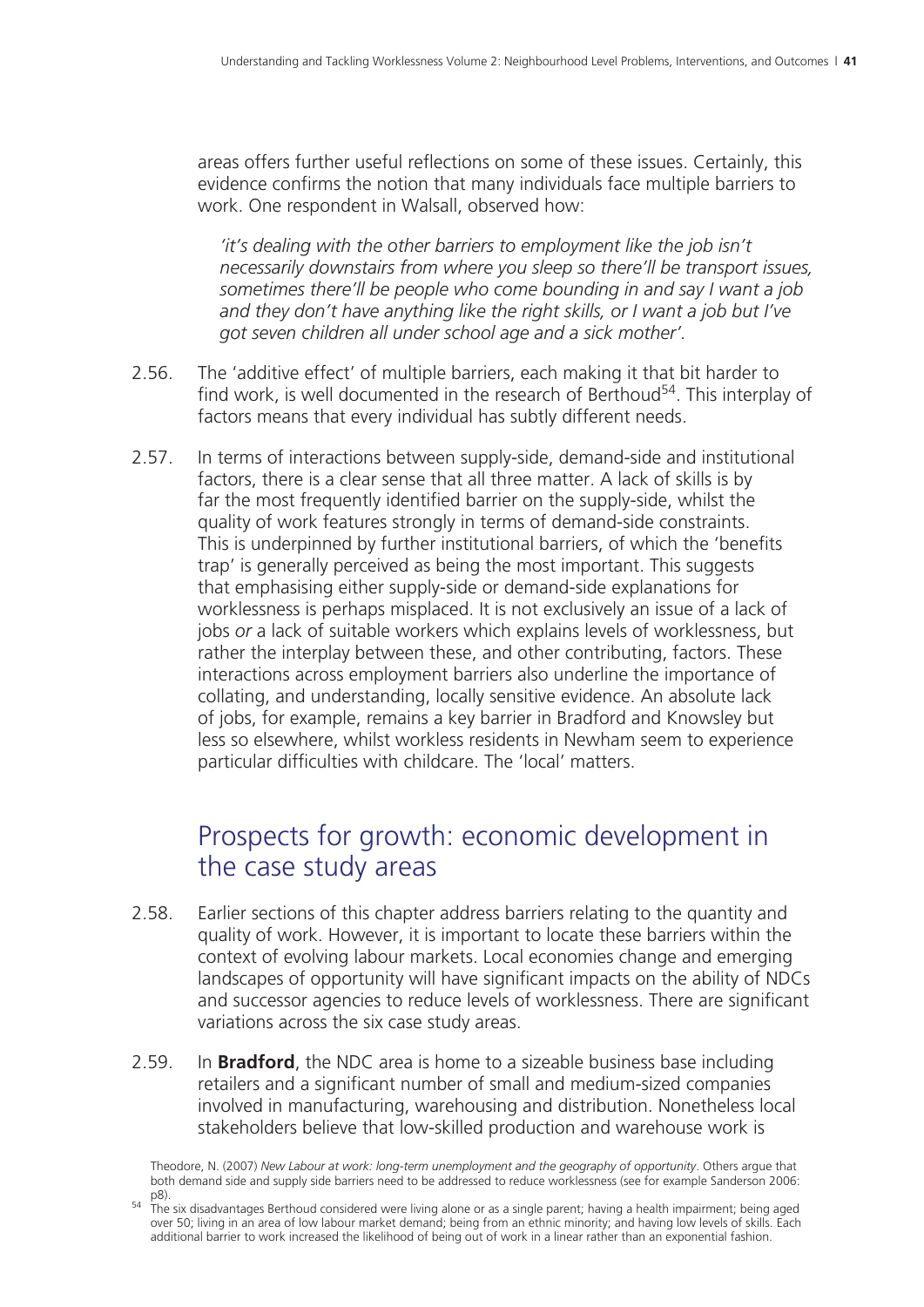steadily being replaced by service-based employment at both ends of the occupation scale. Comparatively low-skilled work in retail, hotels, catering, administration and leisure is experiencing growth at the same time as is higher-skilled work in finance and the digital and media industries, although the balance remains skewed towards the low-skilled, low-paid end of service sector occupations. One implication of this shift towards customerfacing roles is that the physical appearance, presentation and social skills of candidates have become much more important to potential employers.

- 2.60. Interviewees highlight two forthcoming developments as potential sources of new jobs. First, Marks and Spencer are building a new distribution centre at the end of the M606 motorway, on a site which is easily accessible from the NDC Trident area. This promises to deliver 2,600 jobs, mainly in warehousing and distribution. A consortium of training providers has been set up to carry out pre-recruitment activity, including two projects operating in the Trident area (Jobs@ and Careers Bradford). Second, the Westfield development comprising a major new retail and commercial office space in the city centre is also planned. Difficulties in the current financial climate have meant that the project is currently delayed. If these difficulties are overcome, this development will provide a number of new jobs in both retail and construction sector. The prospect of both the M&S and Westfield development led one employment adviser to comment that they were '*quietly optimistic that Bradford is well-placed to withstand any economic downturn*'. Another skills provider noted, that securing effective section 106 planning agreements<sup>55</sup> which might, for example, guarantee interviews for local people will be essential in maximising benefits for Trident residents.
- 2.61. **Knowsley** has been seriously affected by job losses in relation to semiskilled and manual work associated with the decline of manufacturing in the 1970s and 1980s. Much of this employment had originally been attracted to Merseyside as a result of post-Second World war regional policy. More recently the local authority has put in a significant effort to attract inward investment as a result of which its six business parks house corporations such as Jaguar, Kodak, Goodrich, QVC and CDMS (Littlewoods). In 2002 the local authority was awarded Beacon status for its 'Fostering Business Growth' programme, and, two years later for its 'Removing Barriers to Work' programme. Yet linkages between this growth and jobs for residents in disadvantaged neighbourhoods like North Huyton, where the NDC is sited, are still weak, as worklessness statistics demonstrate (see Tables 2.1–2.4). The Council's own *Employment and Skills Strategy for Knowsley* recognises this:

*'Residents working in Knowsley earn an average of £398 per week, although the average weekly earnings in the wider local area is £448.40 per week, suggesting that people with higher qualifications from outside the borough are travelling to Knowsley to work.'56*

<sup>&</sup>lt;sup>55</sup> Section 106 agreements are legal agreements between local authorities and developers that are linked to planning

permission. They can be used to gain promises from developers to guarantee interviews or jobs for local people. 56 Knowsley MBC (undated, p4) *Employment and Skills Strategy for Knowsley*, 2005–2010.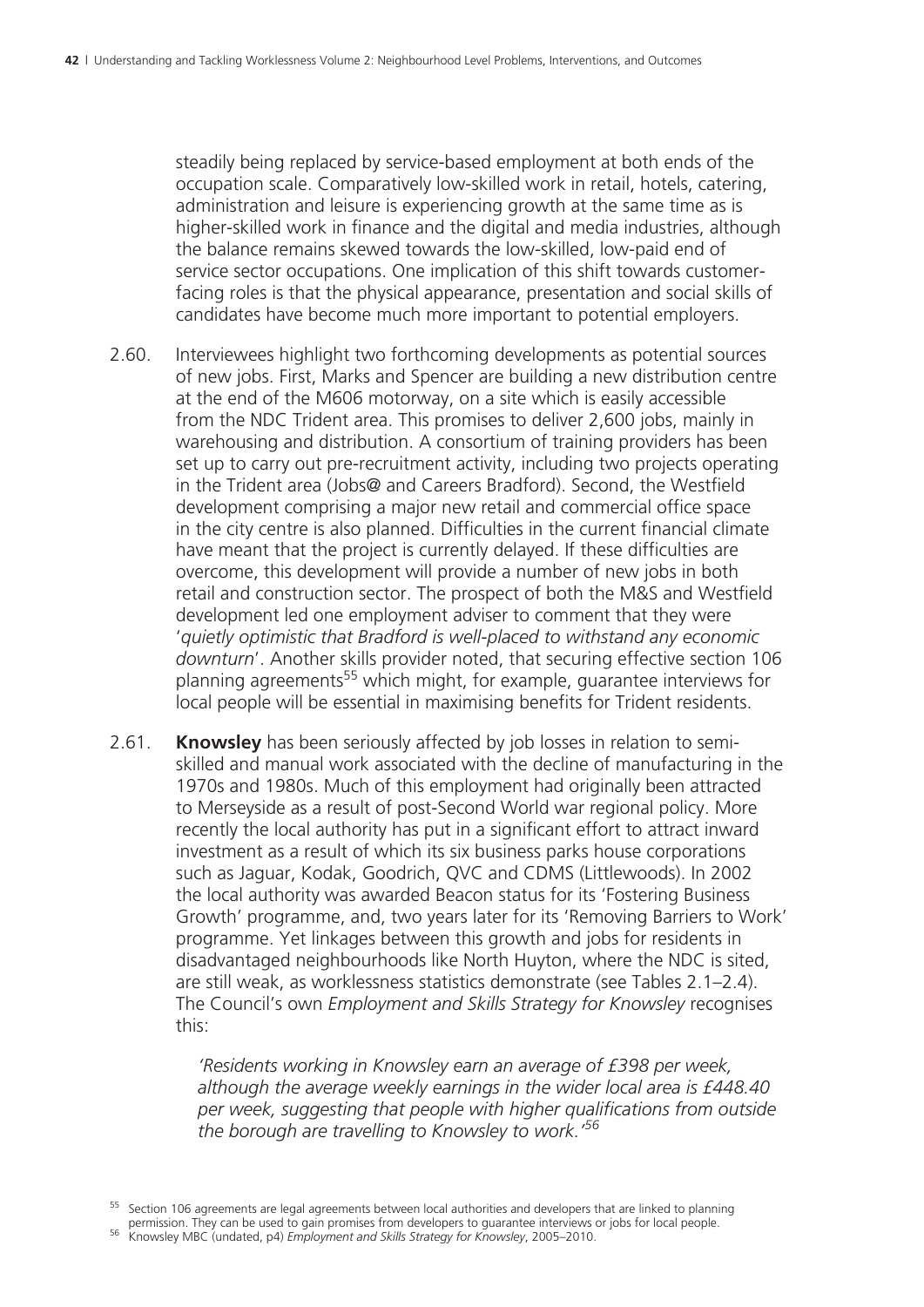- 2.62. Most informants feel that the local labour market has been more buoyant in recent years. Nevertheless, there is a concern that many jobs are likely to be in service sectors such as retail, catering and hospitality. These tend to be relatively poorly paid, temporary and part-time jobs, which do not generally appeal to male unemployed residents.
- 2.63. In **Lambeth**, the NDC area largely consists of housing with only a small number of private sector businesses, often individual sole-traders. Away from the NDC area Brixton, Streatham and Clapham provide a significant number of opportunities in the service sector including jobs in retail, security, hospitality, leisure, tourism and travel. There are also opportunities in the public sector especially within the council and the local PCT. There is also a healthy demand in construction, both within the borough and in surrounding areas, although consultees think that this demand may have stalled given the recent down-turn in the national economy.
- 2.64. In **Newcastle**, the NDC area is referred to as locally as 'the hinterland', a reflection of the fact that it has tended not to benefit from employment growth in the city centre. The area does not accommodate any significant major employers. Larger employers such as British Airways and AA call centres are based in the city's business parks but these have not yielded major employment opportunities for NDC residents. The NDC area does house an industrial park which accommodates local businesses including a timber yard and a garage, enterprises which are seen as being more likely to employ local labour. One worklessness project, Acumen, has seen a decrease in manufacturing and warehouse work. Key sources of employment growth tend to be in service industries including cleaning, hospitality and retail, much of it low-paid requiring low entry qualifications There is also evidence that employers in expanding sectors are anyway wary of committing to permanent employment, preferring instead to use temporary contracts. Some significant economic development projects are in the pipeline with which the NDC is attempting to link, including the development of the hospital site by Tesco and the Scotswood Expo Science Park.
- 2.65. In **Newham**, transport links between the NDC area and Canary Wharf and the City are now good. In addition the NDC also sits within an area of very considerable employment and business opportunity, including the 2012 Olympics site. This and other major construction projects in east London such as the new transport hub at Stratford and the Thames Gateway have helped '… *shift the borough employment rate from the mid fifties to the low sixties*' according to the local JCP manager. However, accessing jobs connected with the Olympics is problematic. To avoid competition between boroughs for access to these jobs, the developers of the Olympics village and other sites are encouraged to post all employment opportunities with a central hub run by JCP for the Olympics Development Authority. These are ring-fenced for the five London Olympics boroughs, but only for 1 day before being released, first to other London boroughs, and then to the rest of the country. There is no guarantee jobs will go to local people.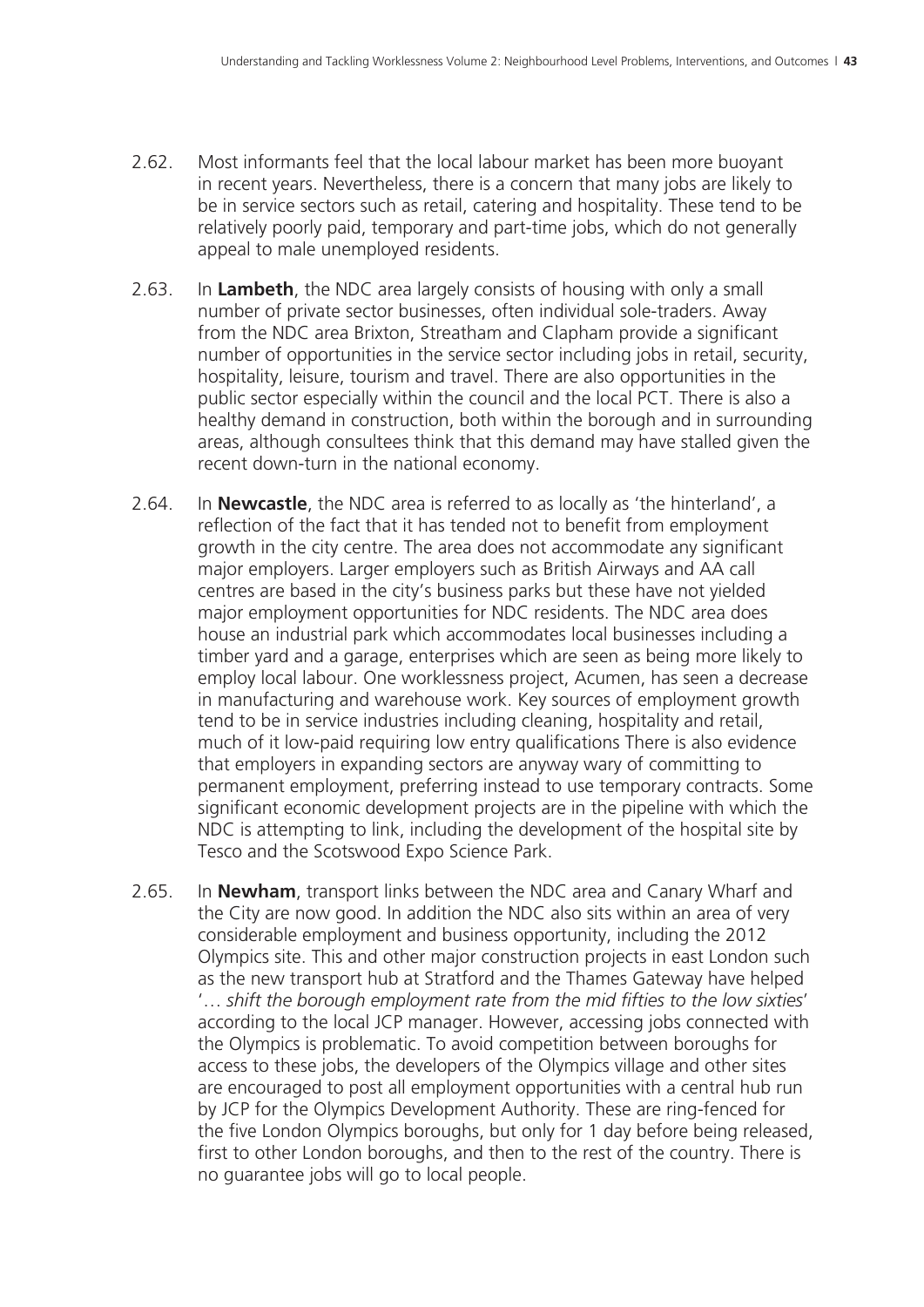- 2.66. In **Walsall**, the manufacturing sector remains robust despite recent major closures including the loss of Stirling Tubes which employed 6,000 employees, a large number of whom lived within a five mile radius, which encompasses the NDC area. A TK Maxx distribution centre has been developed on this land, but this has sought different skills than those prevalent among people made redundant from manufacturing. Most of these new posts are part-time, poorly paid, and seasonal. At its annual peak between August and November the distribution centre will only employ 2,000 people. Moreover, skilled jobs for TK Maxx are filled by individuals from outside Walsall who '*train them in their other distribution centre*'. Other economic development projects include call centres near TK Maxx. However local observers consider that shift times tend to impose difficulties on local residents as work is often geared towards evening shifts which can create problems in relation to access and child-care. Moreover call centres, in common with other newer industries to the area such as warehousing and distribution, require low-cost and low-skilled labour, providing few possibilities for the enhancement or development of personal skills. There is also a perception that northern parts of Walsall outside the NDC area are increasingly likely to attract investment given better transport links to the motorway system.
- 2.67. A number of overarching conclusions can be drawn from these pen portraits:
	- all six of these NDC areas are close to sources of employment growth, including those NDCs most affected by the decline of traditional industries
	- the primary source of employment growth is likely to be in low-skilled. low-paid service work; this has important implications for worklessness in these areas bearing in mind earlier observations (2.27) that insecure or low-paid work can itself act as a barrier to employment
	- higher skilled opportunities are emerging in new sectors such as the digital and creative industries; but it is not clear that many NDC residents are likely to be in a position to access these; in addition there may well be a 'leakage' of such jobs to those with higher level skills who opt to commute from suburban locations into cities and other employment growth zones
	- growth in service sector work is more likely to favour younger and female workers given the greater demands it places on interpersonal presentational skills
	- the less favourable current economic climate may well impose temporary breaks on many planned retail and construction projects.

### A concluding observation

2.68. These six NDC areas have experienced different trajectories of worklessness over the lifetime of the Programme, although all have seen a reduction in claimant unemployment with an accompanying growth in the ratio of the economically inactive to the unemployed. Worklessness is disproportionately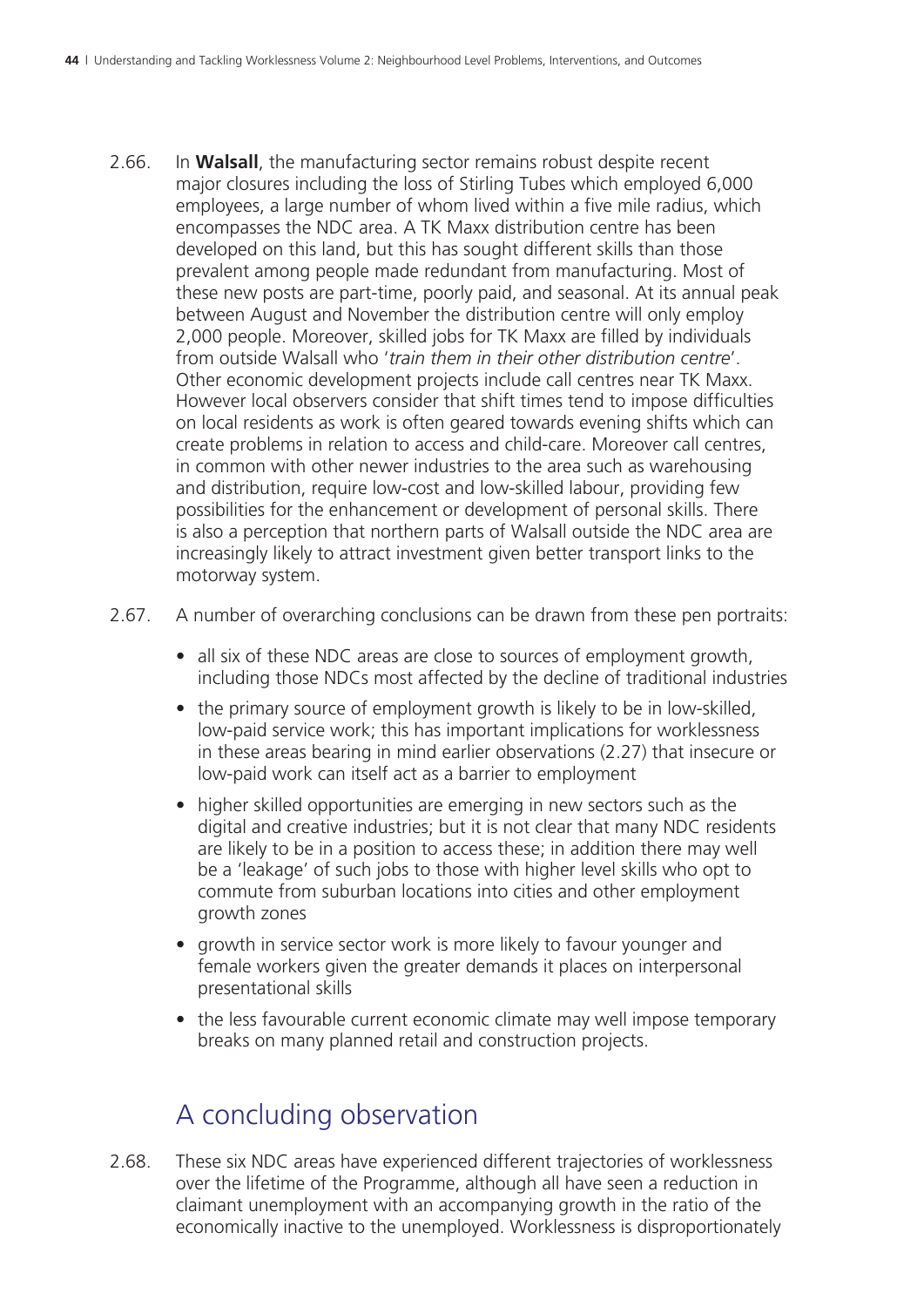concentrated among certain groups including ethnic minorities, older and younger working-age adults, women, individuals with health problems and those with low-skills. In this respect, NDCs reflect local authority-wide and, indeed, national employment patterns. But there are positive signs too. For instance all six of these areas have experienced reductions in worklessness and more marginalised groups have also seen their employment prospects increase.

- 2.69. Evidence from these case studies shows how worklessness reflects the complex interplay of a number of supply-side, demand-side and institutional barriers. Amongst these, a lack of skills stands out as crucial constraint. On the demand side, job quality rather than job quantity is the most commonly identified barrier to work. These factors are in turn underpinned by institutional barriers of which the benefits trap is the most pressing. It is important to appreciate the inter-relationships across these barriers. A reluctance to work, for example, can be a rational response to the lack of financial gain to be derived from accepting poor paid work.
- 2.70. A number of issues are likely to impact on economic development on these areas in the near future. The economic downturn is stalling the development of important sources of employment growth. At the same time, economic restructuring is delivering new forms of work which will resolve the labour market difficulties for only some workless residents. For example, the growth of high-skilled work such as employment in the knowledge economy may well exclude low-skilled residents. Whilst many NDC residents may be better placed to compete for lower-skilled jobs in service industries, this work can often be insecure, paying only relatively low wages. This type of employment may also exclude groups such as older men with manual work histories who find it difficult to adapt to the emphasis which many new employment sectors place on interpersonal skills. New employment opportunities will impact differentially on NDC residents: some groups will tend to benefit, others not.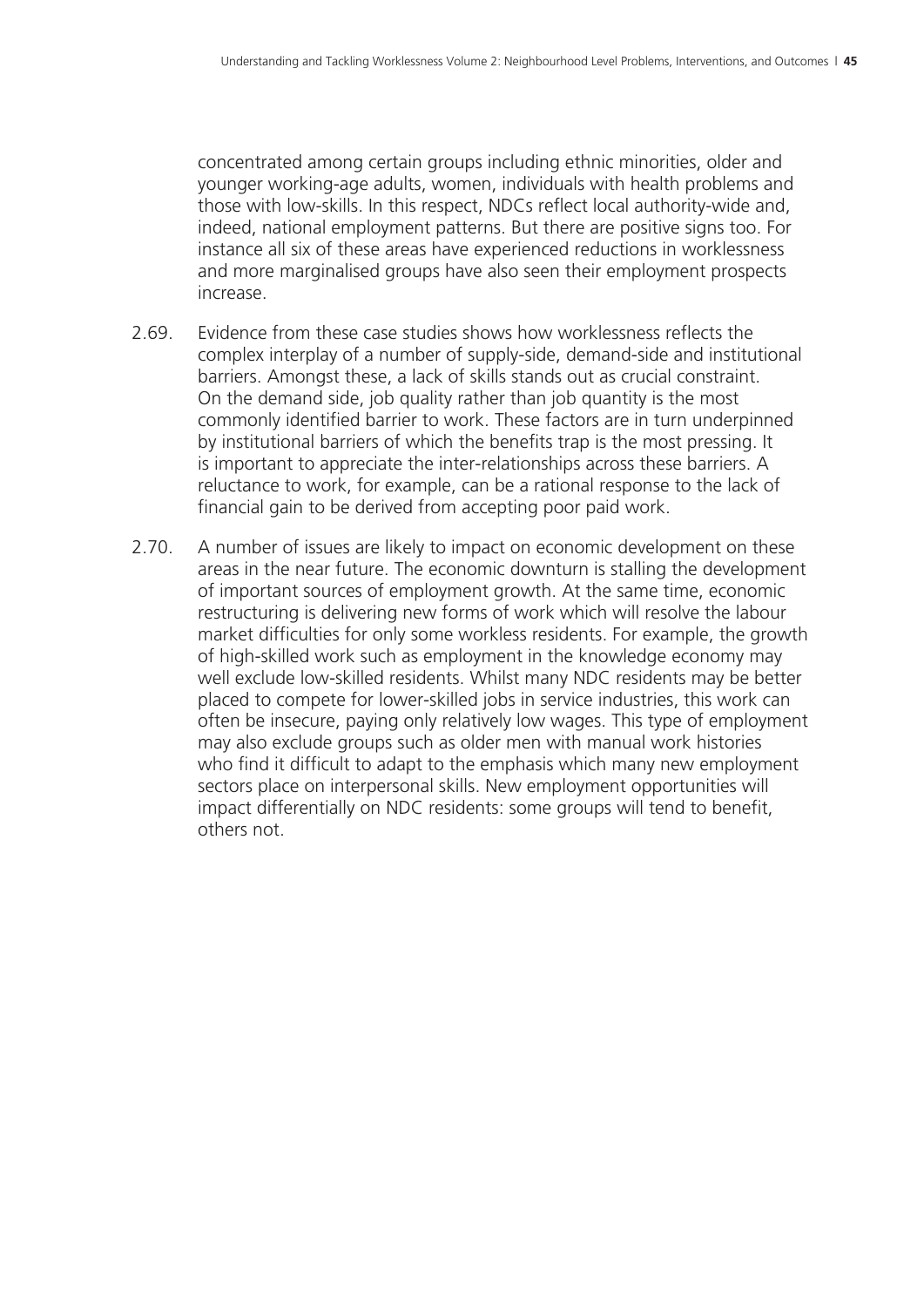# 3. Tackling worklessness at the local level: strategies and interventions

- 3.1. The previous chapter outlined key barriers impacting on residents in these six NDC areas. This chapter explores approaches adopted by NDCs in tackling worklessness within two broad themes:
	- strategic approaches adopted by the six NDCs
	- worklessness interventions instigated by these case study Partnerships.

## Strategies for tackling worklessness

- 3.2. These six case studies have adopted a strategic approach towards tackling worklessness based on six themes each of which is explored below:
	- analysing needs
	- setting strategic objectives
	- targeting clients
	- balancing supply and demand led initiatives
	- evaluating and modifying strategies
	- Partnership-level spend.

# Analysing needs

- 3.3. All six NDCs have carried out a needs analysis on worklessness to create an evidence base to inform their worklessness strategies and to act as a baseline against which to monitor the effectiveness of interventions. Sources of evidence included administrative data on benefits claimed, survey data (including the biennial NDC Ipsos MORI Household Survey), local intelligence, consultation with communities and service providers, and locally commissioned evaluations. Typically needs analyses examine:
	- levels of worklessness including an analysis of sub-groups by benefit type and socio-demographic characteristics
	- individual and household income and debt levels
	- skill levels of local residents
	- skills gaps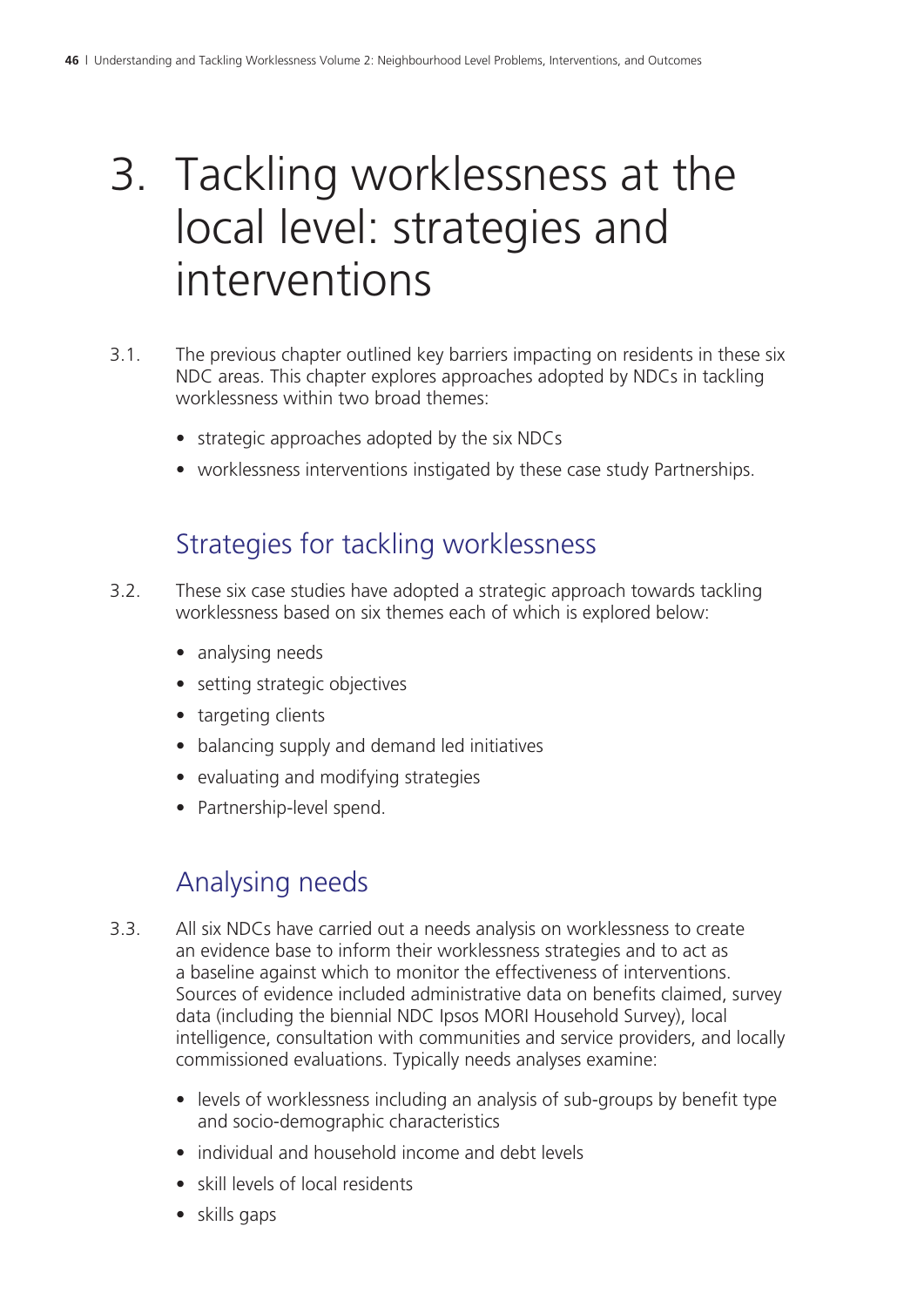- barriers to employment
- existing provision for local residents seeking to return to work
- the scope and adequacy of supporting infrastructure such as training, transport and child care provision.
- 3.4. These analyses all identify high levels of worklessness as a key driver of deprivation in all NDC areas. Tackling low levels of labour market participation has therefore become a priority in efforts to reverse neighbourhood decline.
- 3.5. This process of using data to guide strategic planning has continued throughout the lifetime of the Programme with some NDCs still drawing on new evidence to inform future developments. In Newcastle, for example, the NDC 2008 Year 9 Action Plan points to a need to repeat the Business and Skills Audits carried out in the initial phase of the Programme. This new evidence will help to understand business needs following the growth of the local BME population in recent years. The Action Plan recognises that population change may make it necessary to '*have front line staff in business support organisations with the ability to speak community languages*'.

## Setting strategic objectives

- 3.6. Strategies drawn up in case study areas outline a number of core objectives which typically include:
	- reducing levels of worklessness among NDC residents
	- raising household incomes
	- increasing skill levels
	- increasing levels of entrepreneurship within the NDC area
	- removing key barriers to work such as a lack of childcare facilities or transport links
	- raising work aspirations and tackling negative perceptions of locally available work
	- reducing participation in the informal economy through 'formalisation' of activities in the grey economy
	- linking up with economic development strategies operating at wider spatial scales.
- 3.7. Whilst case study NDCs tend to share most of these strategic objectives, there are local variations. In Newham, one of the central barriers to work identified through initial needs analyses was the lack of good quality, affordable childcare. The NDC has responded by providing accredited training for local people in childcare, establishing nurseries within its three resource centres and funding additional nursery provision in two local primary schools. This approach has the additional benefit of providing local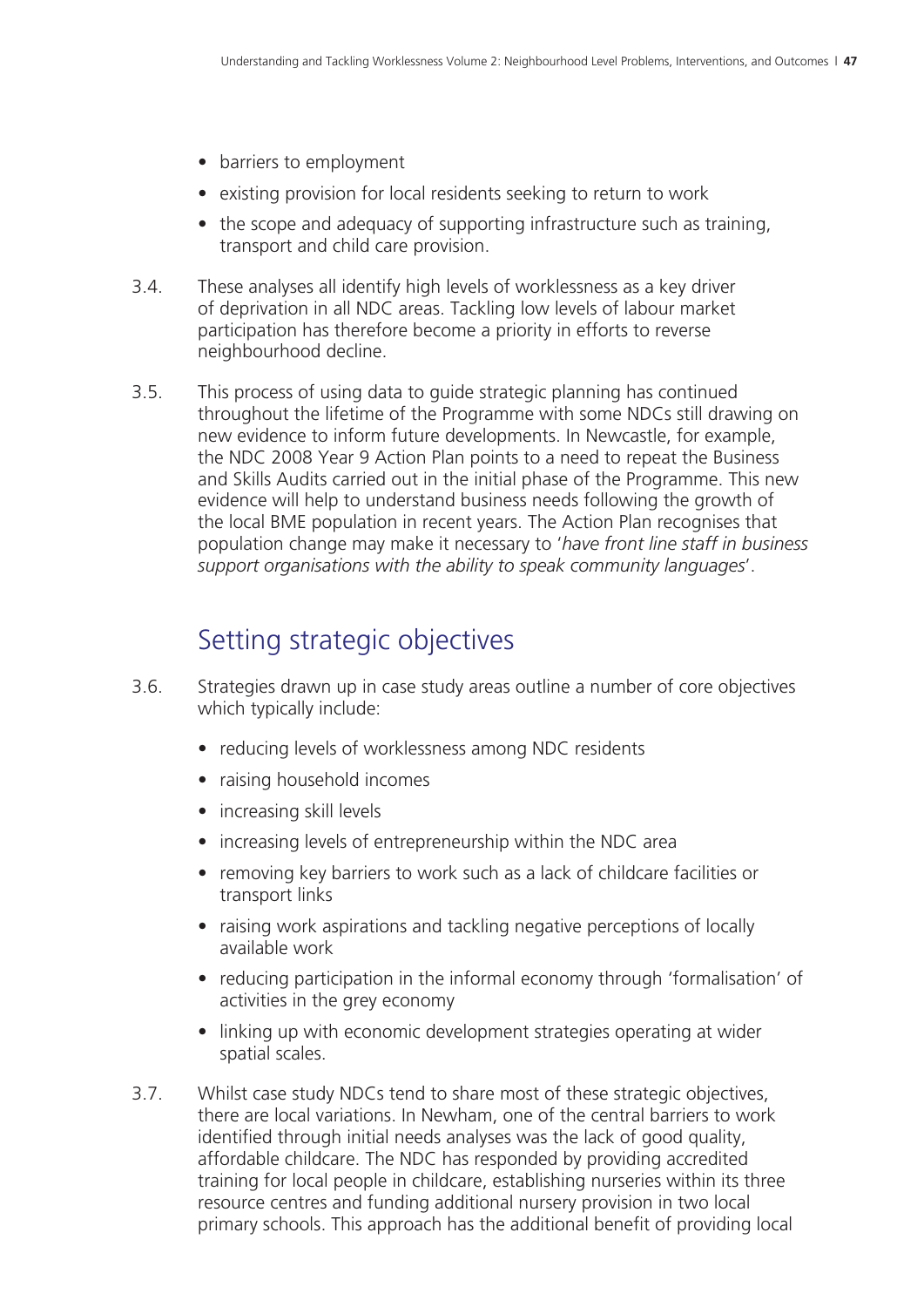jobs. In Bradford and Walsall, the formalisation of informal work is a priority and their respective business support projects explicitly target individuals working in the informal economy who could be encouraged to set up their own businesses legitimately.

- 3.8. These case study NDCs all adopt one other overarching aim: plugging gaps in mainstream provision. Many local respondents consider that JCP has only a limited ability to tackle worklessness in these six areas because it:
	- lacks flexibility due to its output-driven culture
	- may have no office or outreach centre in the heart of these communities
	- spends insufficient time with each client because of the limits imposed on the length of client meetings
	- does not provide comprehensive support through the job search and application process
	- has reduced contact time between clients and advisers through the introduction of new technologies such as computer terminals, Job Points, which are designed to encourage self-directed job search among clients.
- 3.9. These shortcomings were acknowledged by a JCP employee who noted that '*JCP is a central, national agency with a one size fits all approach. There is an increasing use of new technology in an attempt to reduce staff*.'

# Targeting clients

3.10. Strategic planning involves the identification and targeting of priority client groups. These can vary considerably. For instance, in Knowsley, the NDC has made a decision to target JSA claimants rather than economically inactive claimants. One key informant explained:

> *'Our main aim is to bridge the JSA claimant gap to the borough average … We stayed focused on JSA because this had not dropped significantly [prior to 1999] … We left the IB and IS claimants to JCP and the MBC [Metropolitan Borough Council], who'd got NWDA57 funding to work with the IB and IS group [locally]'*

- 3.11. In this case, focusing resources on those closest to the labour market may well make sense as funding and support is available through mainstream service providers to address the needs of those groups who are more detached from the labour market.
- 3.12. In contrast, both Lambeth and Newham operate within a much more buoyant economy and therefore target hard-to-reach groups rather than the claimant unemployed. In Newham, this strategic focus is derived from the initial needs analysis which showed that the local economy was sufficiently buoyant to enable more job-ready NDC residents who were

<sup>57</sup> The NWDA is the Northwest Regional Development Agency.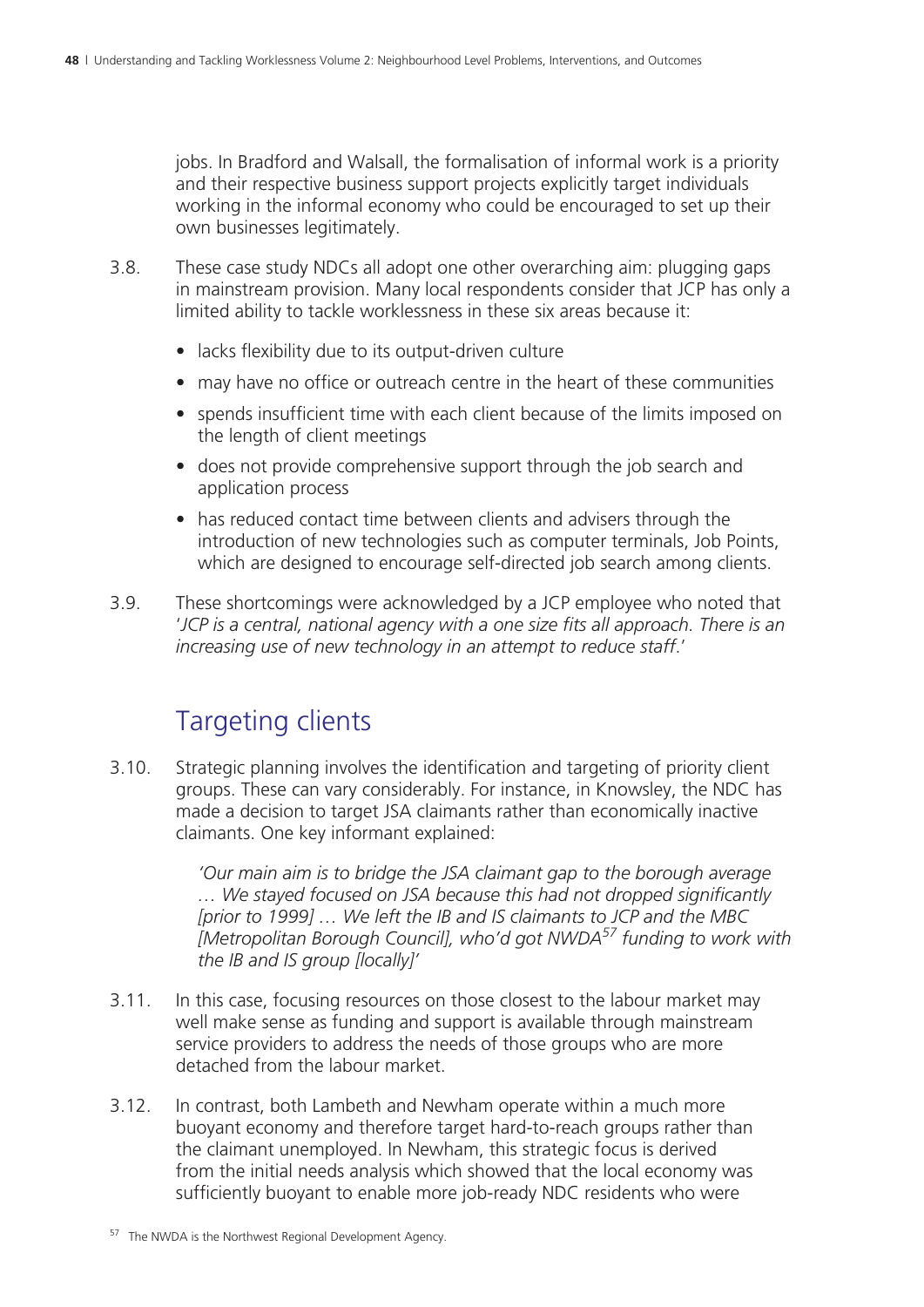out of work to access employment without the need for intensive support. With improved transport links and the Jubilee line extension connecting the area to the major centres of employment and economic growth in London, the NDC thinks that those closest to the labour market do not need additional support. Instead, the Partnership focuses resources on those facing significant disadvantages in the labour market including women returning after an extended period of caring for young children, black and minority ethnic groups, people with mental health issues, and people receiving incapacity benefits.

- 3.13. Targeting can also reflect the local population mix. NDC areas with significant proportions of black and minority ethnic residents or comparatively high numbers of new arrivals have implemented initiatives targeting black and minority ethnic groups including:
	- the West Bowling Youth Initiative in Bradford provides educational, training and employment support for young Asian men aged 13–25
	- the JET project in Newcastle offers careers advice and employment support for recent arrivals from countries outside the UK with ESOL needs
	- the Community Interpreting 'Centre of Excellence' in Newham which trains bi-lingual speakers in the community to become community interpreters (see Box 3).

#### **Box 3: Community Interpreting 'Centre of Excellence' (Newham)**

The Community Interpreting project ran from September 2004 to March 2006 and trained local bilingual residents and clients of the Homeless Persons Unit, particularly those from new migrant communities, as community interpreters to give them alternative employment opportunities in an area known to require their skills. Beneficiaries were given accredited training and support and an opportunity to gain work experience through placements in local agencies. At the end of the course they were given guidance on further training or accessing work and assistance to apply for jobs. Key partners in the project included:

- Making Training Work
- the Newham Language Shop
- ELITE
- the Newham Homeless Persons' Unit and Housing Needs department
- NHS Bilingual Health Advocacy Service.

During the lifetime of the project 42 participants qualified as interpreters. Of the 25 participants for whom destination data is available, 16 now work as interpreters with the remaining nine employed in other fields. Some participants have gone on to do further qualifications including the Diploma in Public Service Interpreting and a social work degree. Most participants also completed the national test for literacy in English at Level 1 or 2. One positive outcome of the course was that it provided participants with an insight into how to access public services (e.g. how to use the health service) which has helped them to navigate local services and to pass on this knowledge to others in their community.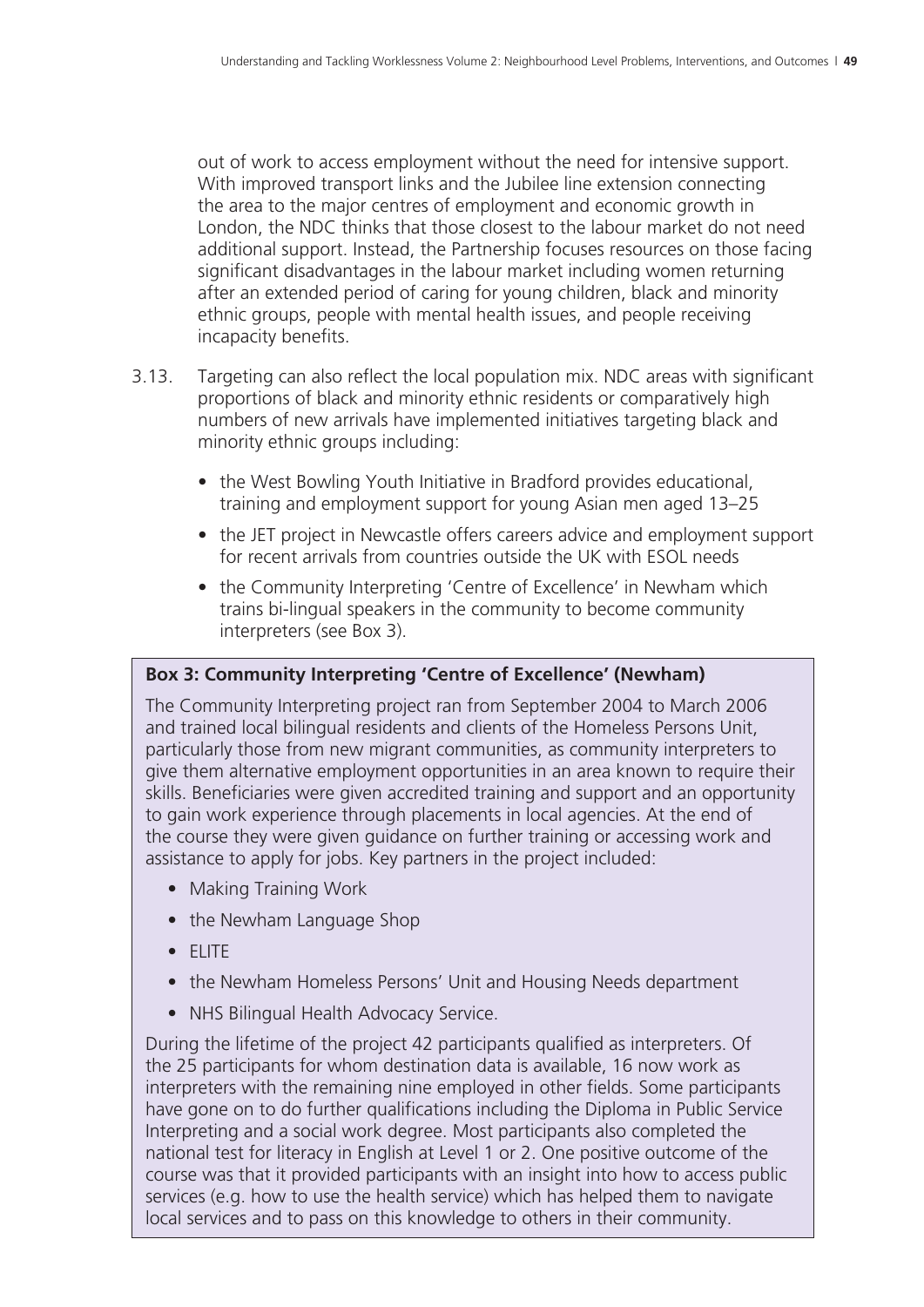## Balancing supply and demand-led initiatives

- 3.14. In terms of the balance between supply-side and demand-side considerations, all of these case study NDCs focus most of their effort on improving the employability of residents and access to jobs through supply-side initiatives. These initiatives are discussed in more detail below (3.30–3.35.).
- 3.15. There is logic in this approach. Other evidence suggests that there are at least two reasons why demand-led initiatives do not, and perhaps should not, figure prominently in local strategies to tackle worklessness. First, there are difficulties in establishing and supporting new enterprises in deprived areas. One evaluation on the potential for '*business-led regeneration*' concluded that $58$ 
	- there is very little evidence on the impact of business support (such as Business Link) in deprived areas
	- assistance for start-ups and micro-businesses in deprived areas may need to be more targeted and selective; start-up projects funded under the SRB, for example, tended to be marginal businesses characterised by low survival rates and high levels of displacement
	- the limited evidence available on the take-up of business support in deprived areas indicates that assistance from mainstream business support agencies tends to be lower than elsewhere.
- 3.16. A more recent review on the potential for supporting enterprise in deprived areas suggests that this approach is also of limited value because:

*'enterprises created within deprived areas are subject to a high rate of failure and are unlikely to make any significant impact on levels of unemployment and worklessness. Because those in disadvantaged areas and social groups are more likely to be 'pushed' into self-employment or setting up a new enterprise by the lack of alternative employment, they often lack the market knowledge, self-belief and innovative capacity necessary to make the business venture a success.'59*

3.17. A second difficulty with demand-led interventions is that the neighbourhoodlevel is not always the most appropriate scale at which to simulate economic development. Localised, targeted job creation schemes can displace existing public and private sector activity<sup>60</sup> whilst posts can be filled by in-migration or commuting unless successfully ring fenced $61$ . In addition, deprived neighbourhoods face significant difficulties in attracting inward investment which is why previous localised job creation schemes have had '*remarkably little success*62. Other research has stressed the importance

<sup>58</sup> North, N., Smallbone, N., Lyon, F. and Potts, G. (2003) *Business-led regeneration of deprived areas: a review of the evidence base*. 59 Syrett and North (2008): p236. 60 Martin cf. Campbell (2001): p34 *New Deal for Communities: National Evaluation Scoping Phase: Worklessness: The Evidence* 

*Review*. 61 Ritchie *et al*. (2005): p51; North and Syrett 2006: p41, 78. 62 North and Syrett (2006): p78.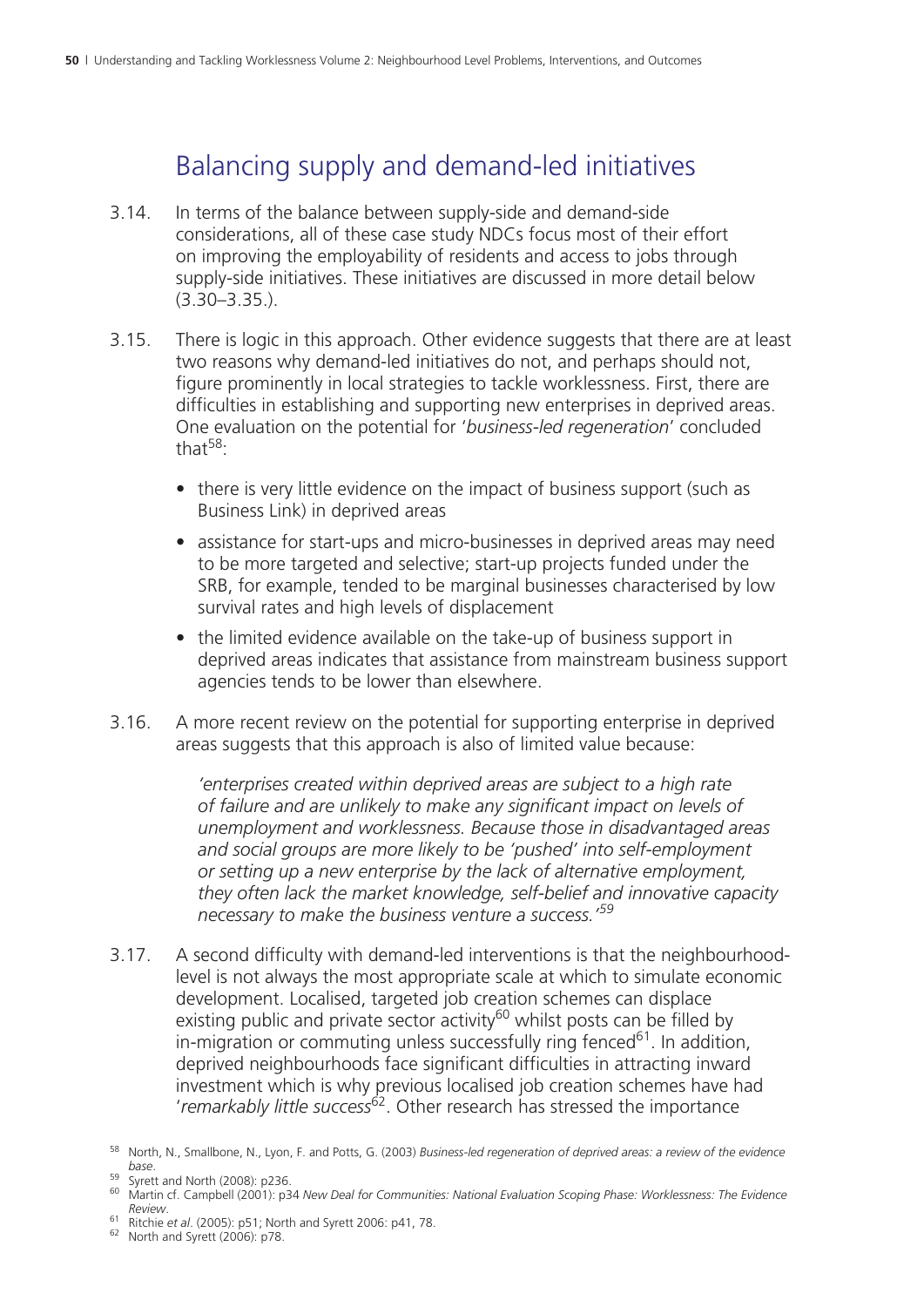of tackling demand-side issues at the sub-regional or regional levels given difficulties with interventions at local spatial scales<sup>63</sup>. One study found the less-skilled only begin to do as well as, or better, than other workers when employment rates in the sub-region exceeds 75 per cent $^{64}$ . In addition, initiatives supporting small business start-ups such as Business Link tend to be organised at the level of the local authority district or sub-regional economy in recognition that residents from deprived neighbourhoods often have limited skills, work experience and financial resources with which to enter self-employment or business start-ups<sup>65</sup>.

- 3.18. Evidence from these NDC case study areas tends to support these findings, with a number of informants highlighting constraints associated with the implementation of demand-led initiatives. First, business support projects may not make a great deal of sense where the existing business base is small. Whilst most NDCs have some kind of business support project within their suite of interventions, Lambeth NDC has committed little time, effort or finance in encouraging enterprise in the NDC area. The area is primarily residential with only a small business community and no major service providers, so is unlikely to be fertile ground for new business start ups. Moreover, the primary challenge for many residents is to ensure that they aspire to work and are job-ready. Thus local context can militate against the setting up of business support projects in some neigbourhoods.
- 3.19. Second, demand-side interventions are expensive. As an NDC officer in Bradford noted, given higher levels of demand in the labour market in other areas of Bradford and in Leeds, it was decided that it would be more costeffective to encourage people to seek out these opportunities rather than to try to create jobs on the doorstep.
- 3.20. Third, there are problems with leakage. One NDC officer in Bradford felt that any new developments are always vulnerable to leakage as jobs often went to people living outside the area. He estimated that Trident residents only fill approximately half of the 50 jobs provided by a supermarket chain that has recently opened a new store in the area, noting that employers could not be forced to recruit Trident residents as '*businesses will invariably look for the best candidates who may not be local*'.
- 3.21. A fourth constraint is the widely held sentiment that inward investment could be more effectively pursued by agencies working at higher spatial scales. An NDC employee in Bradford observed that the local authority was better positioned to influence the location decisions of large employers looking to set up, or to expand, in the city. Bradford City Council has been instrumental in supporting Marks and Spencer in expanding its premises in the city centre and in building a new distribution centre just outside the boundary of the NDC.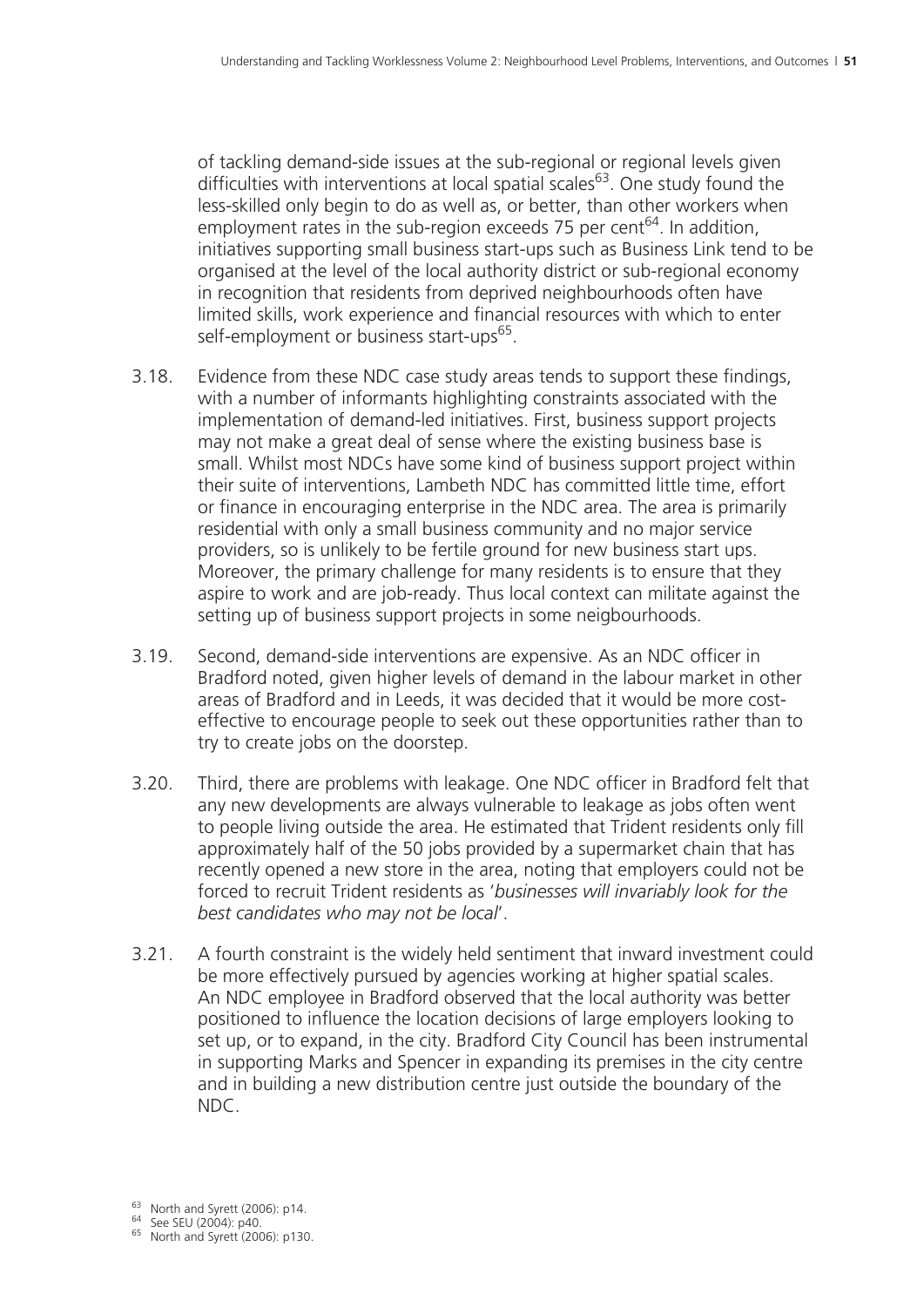3.22. Finally, demand is not seen as a critical issue in all of these six NDCs. Although the Newham NDC initially supported a business development function through its ELITE project, this was not continued as there was not a great demand for this service. The buoyancy of the local labour market means economic development is not afforded the same priority here as has been the case for NDCs located in areas with more sluggish labour demand.

# Evaluating and modifying strategies

- 3.23. The evolution of worklessness strategies has not always run smoothly. One NDC officer claimed, for instance, that early pressures to spend and deliver tended to weaken effective planning. That NDC felt bounced into reliance on advice from consultants and project proposals from external organisations. The NDC chair observed that: '*In the early years the Board was cajoled. We had money but little knowledge*'. A private sector representative who sat on the worklessness theme group also claimed that '*the NDC relied too much on consultants and consultations* … [An agency contracted to provide job brokerage services] *promised the world and didn't deliver. NDC had to buy expertise and people took advantage of our inexperience*.'
- 3.24. It is not surprising then that preliminary strategies to tackle worklessness have sometimes been revised over time as knowledge or circumstances changed. In Knowsley, plans to establish an 'Employment and Enterprise Hub', a capital project to bring together managed workspace and JET facilities, were shelved when it was realised that the facility would end up competing with a similar one being developed by the Council in nearby Prescot. It was decided, therefore, to investigate the potential for creating a dedicated training facility instead to be managed by a local third sector training agency, Huyton Churches Training Services. This training facility is now a crucial element in the NDC's exit strategy and legacy. Similarly in Bradford, the NDC originally placed considerable emphasis on demand-side interventions in terms of creating new jobs in the area to be accessed by residents<sup>66</sup>. It was quickly realised that initiatives to create jobs were difficult to implement at the neighbourhood level. Evidence from these case study NDCs shows, therefore, that strategies need to be flexible in order to respond to changing circumstances and emerging evidence and also to avoid duplication with existing facilities and programmes.

# Partnership-level spend

3.25. Spend allocated to the employment and business theme has helped fund the strategies outlined above. The budgets allocated to this theme in the period up 2005–06 varied considerably across the six NDCs from a fifth of all spending in Newcastle to just 5 per cent in Walsall (Table 3.1). Two of the NDCs in the North of England spend absolutely and relatively more

<sup>66</sup> For more details of this change in strategy see Green, A. and Sanderson, I. 2004 *Employment Strategies: NDC Case Studies*. Available at: http://extra.shu.ac.uk/ndc/downloads/reports/RR37.pdf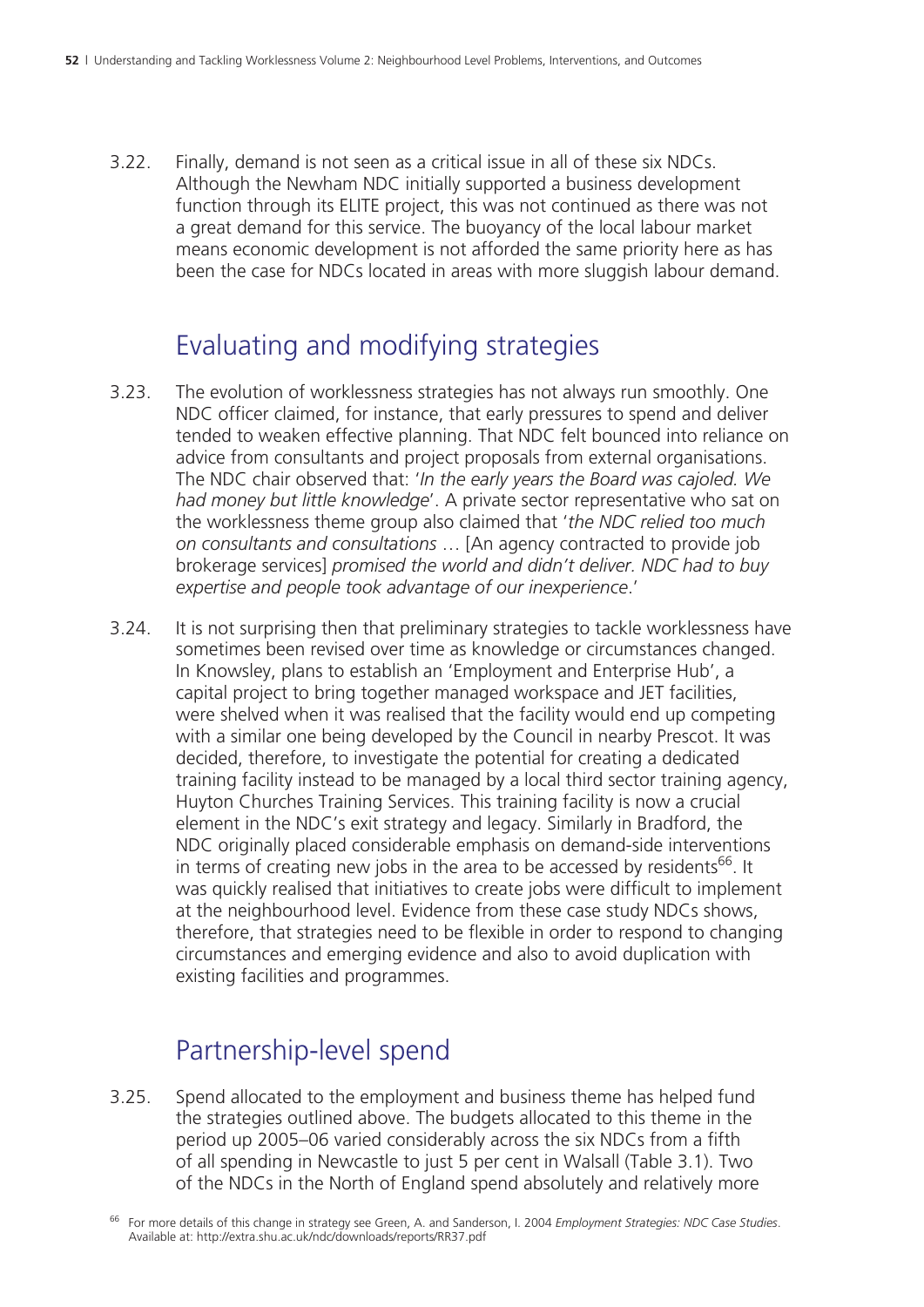per capita on this theme (Table 3.2) and for these NDC Partnerships this reflects higher levels of worklessness in Newcastle and Bradford. Interestingly however this does not come through so much in relation to Knowsley which also has high levels of worklessness. Walsall has clearly allocated less resource to this theme than the other case study Partnerships. The reasons why spend varies so much is difficult to explain. In practice within any NDC, patterns of expenditure across outcomes will vary considerably and priorities often change through time. This is because of factors such as the attitudes of boards as a whole and of key players thereon, the strategic vision of key NDC officials, the role of the local authority in informing and guiding strategic planning, the extent to which partner agencies support strategies and interventions, and so on. It would be unwise to assume that expenditure necessarily reflects rational response to known problems: local politics and the role of individual players matter, and politics change and individuals move on.

| Table 3.1: Spend: case study NDCs |                                          |                                                           |                                                         |  |  |
|-----------------------------------|------------------------------------------|-----------------------------------------------------------|---------------------------------------------------------|--|--|
|                                   | NDC total spend<br>199? to 2005/6<br>(f) | Amount spent on<br>employment and business<br>theme $(f)$ | Percentage spent<br>on employment and<br>business theme |  |  |
| Newcastle                         | 31,638,452                               | 6,456,270                                                 | 20                                                      |  |  |
| <b>Bradford</b>                   | 37,797,371                               | 5,603,629                                                 | 15                                                      |  |  |
| Knowsley                          | 21,284,507                               | 2,105,456                                                 | 10                                                      |  |  |
| Lambeth                           | 23,353,995                               | 2,261,620                                                 | 10                                                      |  |  |
| Newham                            | 43,932,116                               | 2,467,517                                                 | 6                                                       |  |  |
| Walsall                           | 25,294,345                               | 1,228,678                                                 | 5                                                       |  |  |
| NDC total                         | 1,023,730,391                            | 110,296,265                                               | 11                                                      |  |  |

Source: System K, CEA

| Table 3.2 Spend per capita and spend per working-age resident |                                               |                            |  |  |
|---------------------------------------------------------------|-----------------------------------------------|----------------------------|--|--|
|                                                               | Spend: employment and business 199? to 2005/6 |                            |  |  |
|                                                               | f per capita                                  | f per working age resident |  |  |
| Newcastle                                                     | 583                                           | 839                        |  |  |
| <b>Bradford</b>                                               | 462                                           | 721                        |  |  |
| Newham                                                        | 271                                           | 408                        |  |  |
| Lambeth                                                       | 285                                           | 406                        |  |  |
| Knowsley                                                      | 240                                           | 403                        |  |  |
| Walsall                                                       | 107                                           | 185                        |  |  |
| NDC total                                                     | 286                                           | 443                        |  |  |

Source: System K, CEA; SDRC

3.26. It would also be unwise to look for relationships between spend and change. As the complementary Programme-wide data report makes clear, it is only towards the end of the Programme that relationships are beginning to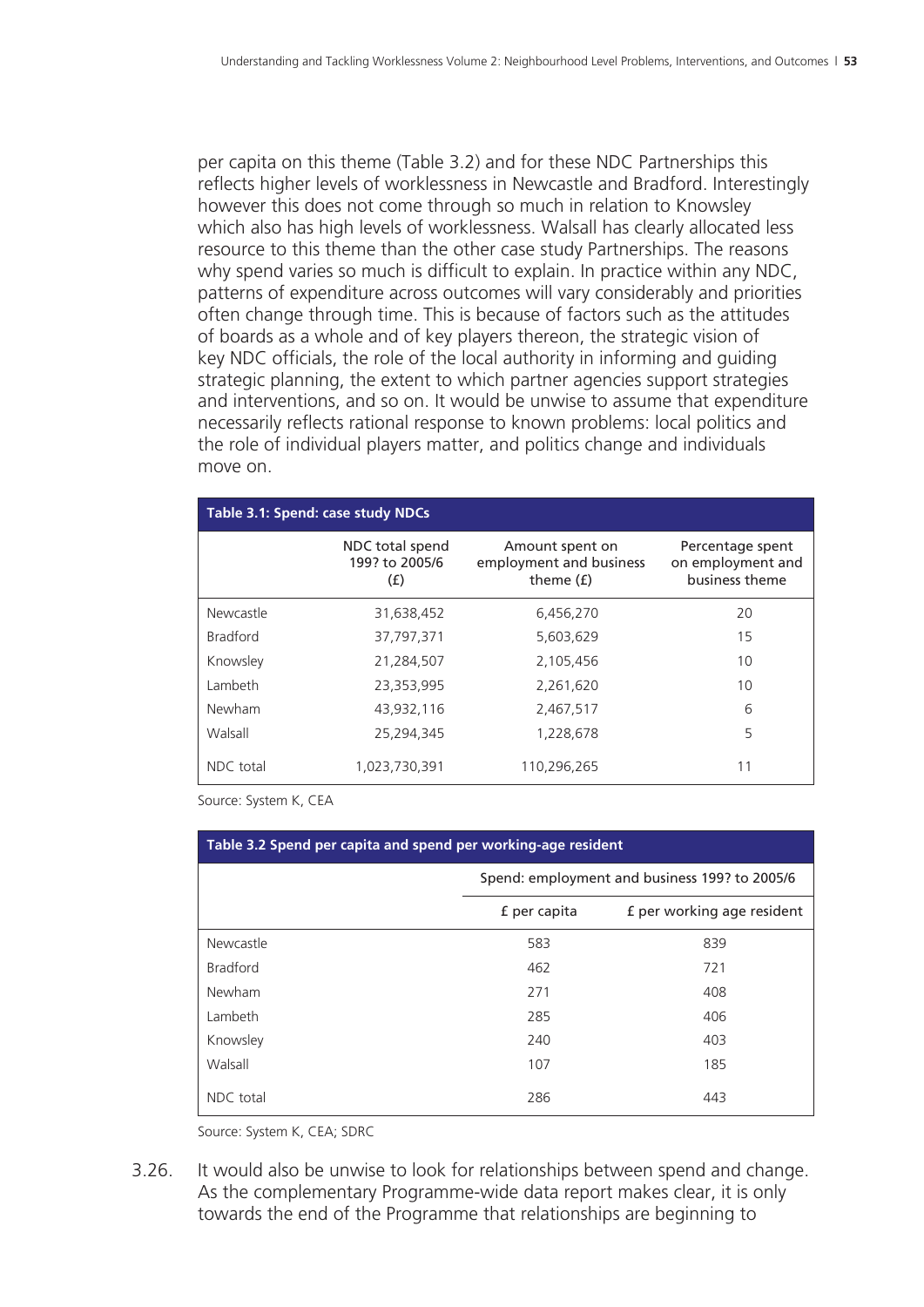appear between spend and change<sup>67</sup>. In the case of these six areas, it could be argued that greatest change in relation to worklessness is tending to occur in those NDC areas which have allocated more to this theme: Bradford and Newcastle. But similar rates of change have also occurred in Knowsley where there has been less absolute and relative spend. In any event it is implausible to imagine that the scale of spend, at less than £1,000 per capita in all of these NDC areas, is likely to impact on trends in worklessness often driven by sub-regional, national or even international factors.

3.27. Training and education projects account for the majority of spend on worklessness in Knowsley (54 per cent), Walsall (52 per cent) and Newcastle (38 per cent), whilst job search and IAG services accounts for the highest proportion in Newham (59 per cent), Lambeth (42 per cent) and Bradford (40 per cent). These figures reflect the strategic emphasis on supply-side interventions aimed at improving the employability and job prospects of workless residents. That said, spend on support for business start-ups in relation to either private sector firms or social enterprises still accounts for a sizeable proportion of spend in Bradford (37 per cent), Lambeth (20 per cent) and Newham (18 per cent).

### The nature of worklessness interventions

- 3.28. The second major issue addressed in this chapter is a consideration of worklessness interventions which are explored below within three themes:
	- supply and demand side interventions
	- connecting with other outcome areas
	- innovations in delivery.

### Supply and demand side interventions

- 3.29. These case study NDCs have supported different types of either supply and demand side interventions to tackle worklessness each of which is explored in greater detail below:
	- in relation to **supply**:
		- combined job brokerage and IAG projects to help workless individuals access employment and training opportunities
		- recruitment and job matching services for local businesses, often facilitated through dedicated employment liaison officers
		- skills development projects offering training, often through dedicated facilities, or funding for participation in approved courses, sometimes with a sector-specific focus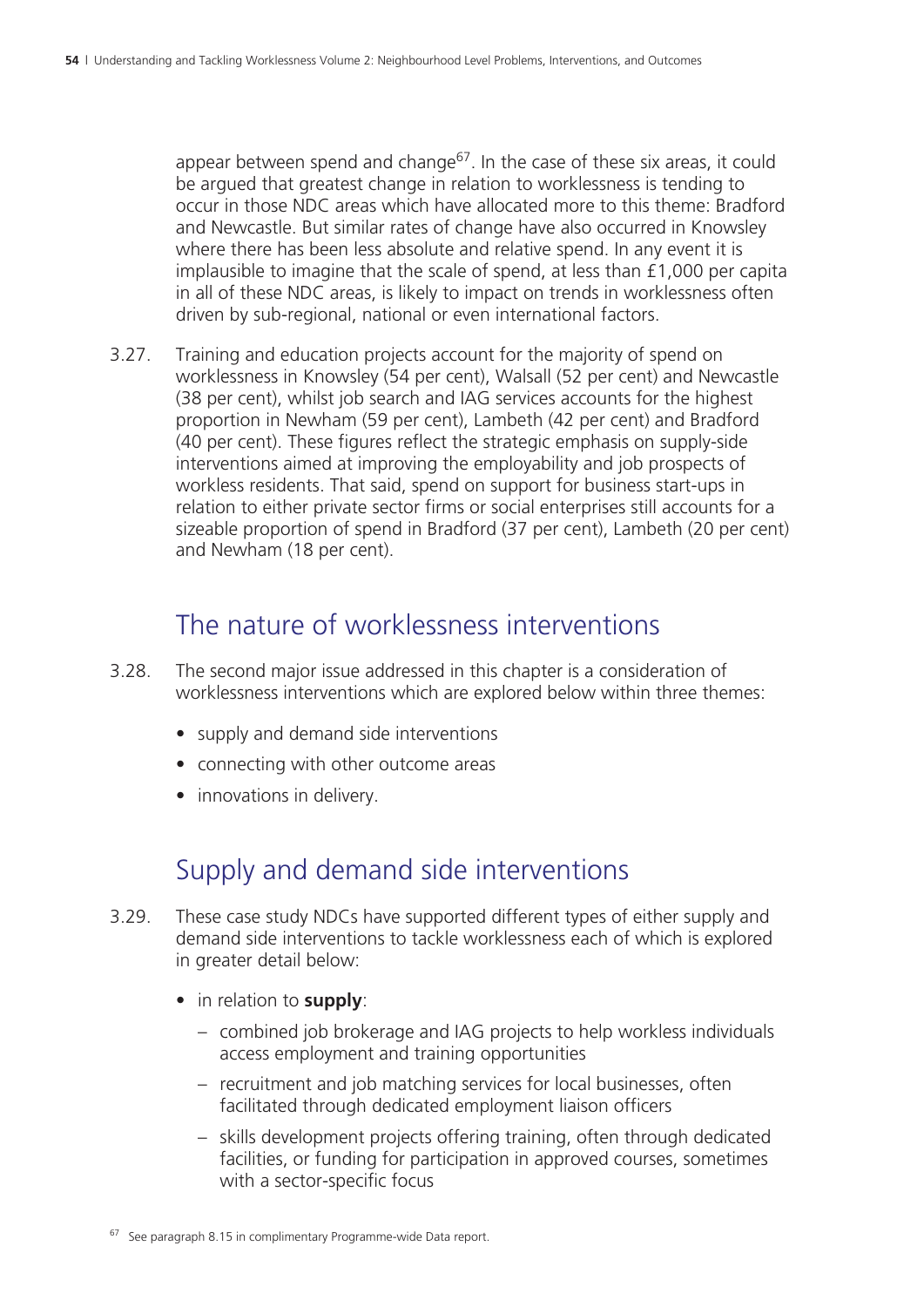- and on the **demand** side:
	- Intermediate Labour Market (ILM) projects creating short-term jobs to provide participants with the skills and experience to gain sustainable employment in specific sectors, especially construction
	- ringfencing jobs for local people through section 106 agreements<sup>68</sup>
	- business support projects to promote enterprise within the NDC area
	- encouraging inward investment.

### Supply-side interventions

- 3.30. First, NDCs have sought to address shortcomings in relation to mainstream services by implementing neighbourhood-based job brokerage and IAG services for individuals seeking work. In Bradford, a job brokerage (Jobs@) and an IAG project (Careers Bradford) have been set up to provide services not available through JCP including CV preparation, skills training and interview preparation. According to one NDC officer, the projects have been carefully designed to ensure there is no duplication with JCP. Similarly, Walsall NDC quickly sought to address the lack of a JCP in the north of the borough by establishing the Work on the Horizons 'one-stop shop' employment service. As one project manager in Walsall explained, '*the strategic focus of the project was 'written in the loosest of terms possible … it's about having that flexibility to actually plug that gap and to make that service available*.'
- 3.31. These brokerage or IAG projects facilities aim to enhance the employability of local residents as the basis for entry into employment. Some projects comprise a single provider delivering IAG or employment services from a community venue used for other purposes or a purpose-built facility. More commonly, a number of services delivered by different providers have been brought together into a 'one-stop shop' in the form of dedicated facilities where residents can access careers and training advice as well support with job search. One-stop shops exist in Bradford (the Opportunity Centre), Lambeth (Shop for Jobs) and Walsall (Work on the Horizons). These facilities are based in the heart of the NDC area, often with a visible 'shop-front' alongside other shops or community facilities. Services tend to be delivered by a combination of public, private or third sector organisations that are wholly or partially funded by the NDC. Whilst most agencies are located in the one-stop shop, some mainstream service providers such as JCP are also invited in on an outreach basis. Typically, a number of services are co-located within each facility with many operating a 'drop-in' service which clients can access at any time. In Bradford, for example, the Opportunity Centre comprises a single building with an accessible shop front which provides three different services:

 $68$  Section 106 agreements are legal agreements between local authorities and developers that are linked to planning permission. They can be used to gain promises from developers to guarantee interviews or jobs for local people.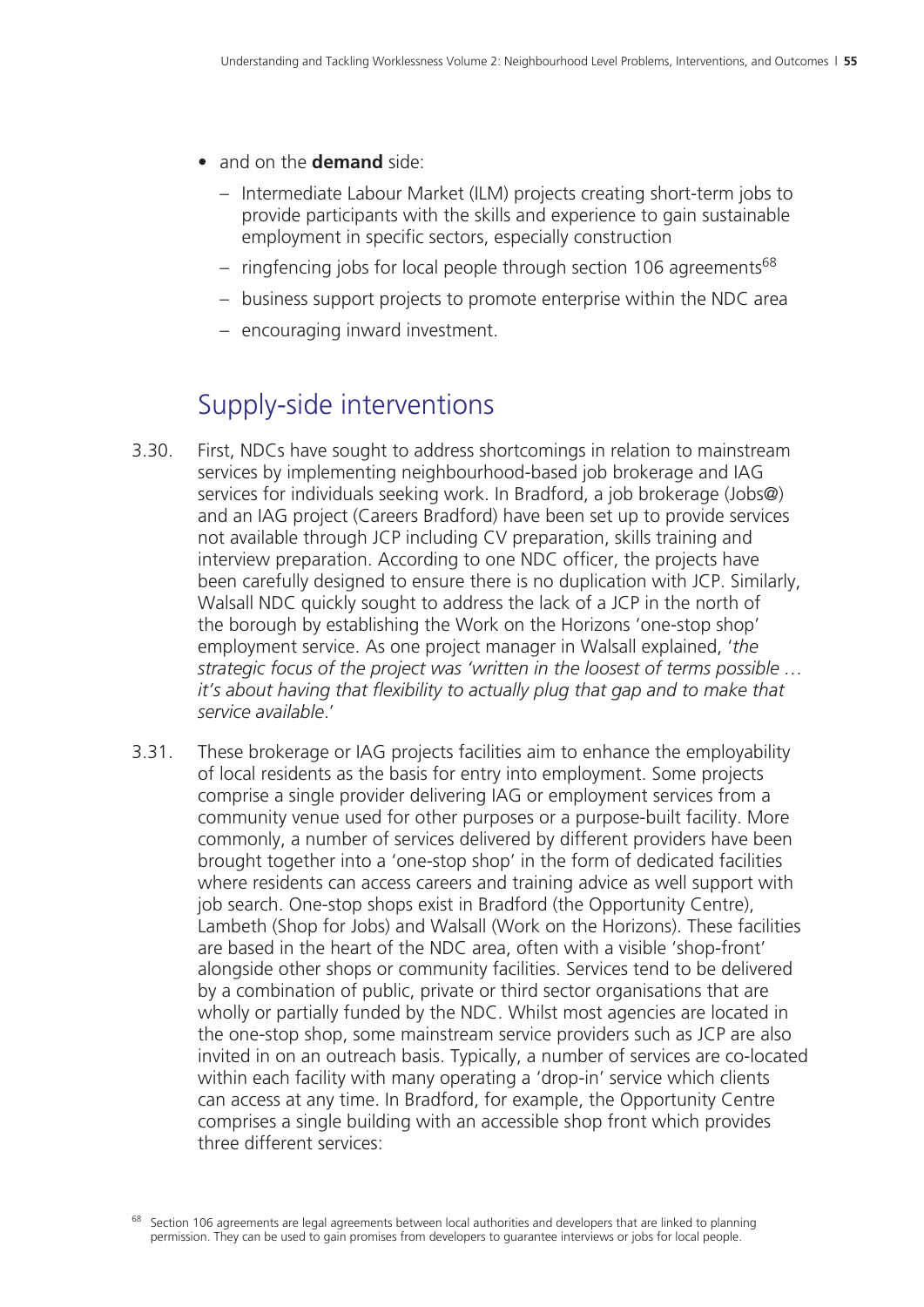- a local authority-led job brokerage (Jobs@)
- a not-for profit IAG service funded primarily by contracts from the LSC (Careers Bradford)
- a self-esteem and confidence building project (The Crime Reduction Initiative) that aims to prepare ex-offenders or those with alcohol or drug dependencies for entry into training or work.
- 3.32. The range of services that can be delivered through the one-stop shop model is illustrated through the example of the Work on the Horizons Project in Walsall (Box 4).

#### **Box 4: Work on the Horizons (Walsall)**

Work on the Horizons is a one-stop shop in a retail centre in the NDC area. It provides a range of services to assist the workless into employment and to increase their employability through training including:

- jobs brokerage
- funding for training courses and work equipment
- childcare assistance
- retention bonuses
- job outcome bonuses
- training and CV advice and guidance.

Key Partners include:

- Steps to Work (main contractor)
- Walsall Metropolitan Borough Council (MBC)
- JCP
- Chamber of Commerce/Business Link
- Citizens Advice Bureau
- Connexions
- PCT
- Steps 2 Work
- Prospects
- Walsall Deaf People's Centre.

The main achievements in the two years between 2005 and 2007 were:

- 238 people into employment
- 511 people accessing careers advice
- 131 adults accessing qualifications through NDC projects.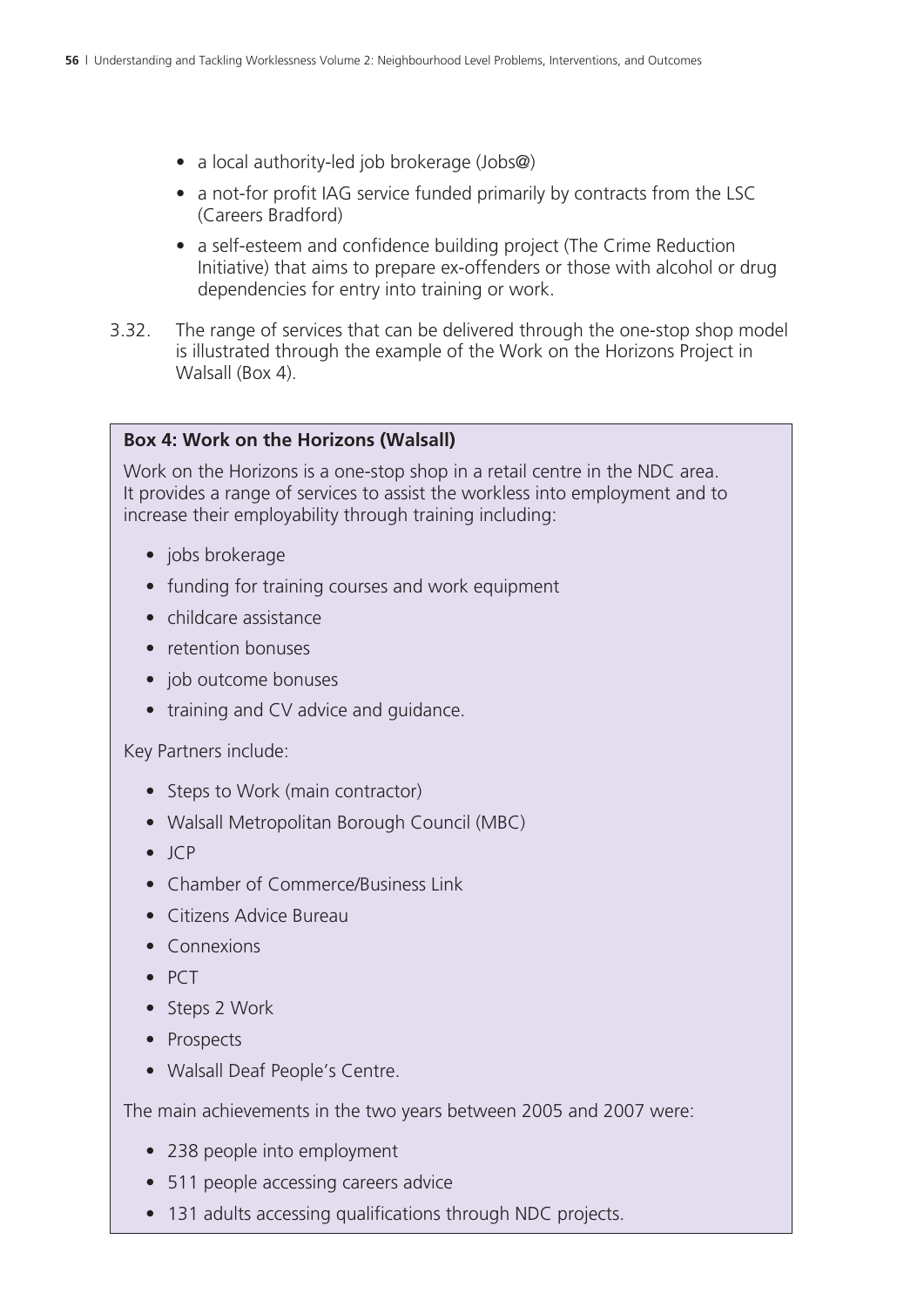- 3.33. Second, NDC funded projects may employ *dedicated employment liaison officers*. As one employment adviser in a job brokerage scheme in Bradford explained, this type of post had three functions:
	- to identify vacancies with local employers
	- to understand the needs of employers in order to appreciate how best to prepare clients for potential openings in the local labour market
	- to make employers aware of the capabilities of clients and to encourage companies to consider less job-ready clients or those with fewer formal credentials who were, nevertheless, keen and able to work.
- 3.34. Whilst this recruitment function is usually developed on a limited scale within brokerage projects, two NDCs directly employ liaison officers. In Walsall, the Leamore Park Co-ordinator liaises with 250 firms based on the Leamore Park industrial estate to identify recruitment or training opportunities which are subsequently relayed to employment services operating in the NDC area, including the Work on the Horizons project. As the co-ordinator explained, the main objective is to bring employers and brokerages together to raise job outcomes: '*I team them up together and so hopefully they can source the right vacancies for the business*'. Similarly, a Construction Labour Initiatives Officer (CLIO) was employed between June 2004 and December 2006 in Newham to identify employment opportunities for local people in the construction industry. The CLIO maintained links with site contractors, especially on the local Brooks Estate, to understand their recruitment requirements. He also organised training and recruitment drives to connect workless residents to available vacancies.
- 3.35. A third type of supply-side intervention is the provision of training opportunities for workless residents. These tend to be delivered through one of two models. The first is to create a dedicated training facility. This is the approach taken by the Knowsley NDC which has funded the Huyton Churches Training Centre completed in late 2008. It provides a purpose-built training centre to co-ordinate the work of a number of organisations in order to deliver training and employment opportunities for NDC residents. The second model is to fund training through projects. Examples include:
	- the Construction Training Scheme in Walsall is designed to support residents in obtaining employment within the construction industry; the scheme provides a limited number of residents with the opportunity to attend college to obtain an NVQ level 2 qualification and to obtain work experience in the industry
	- the Shop for Jobs project in Newcastle provides training and recruitment for residents seeking work in the retail sector (see Box 5)
	- the Volunteer Scheme is a Lambeth-based project which uses volunteering as a platform to enable workless individuals to gain the skills and experience necessary to get them into work (see Box 6).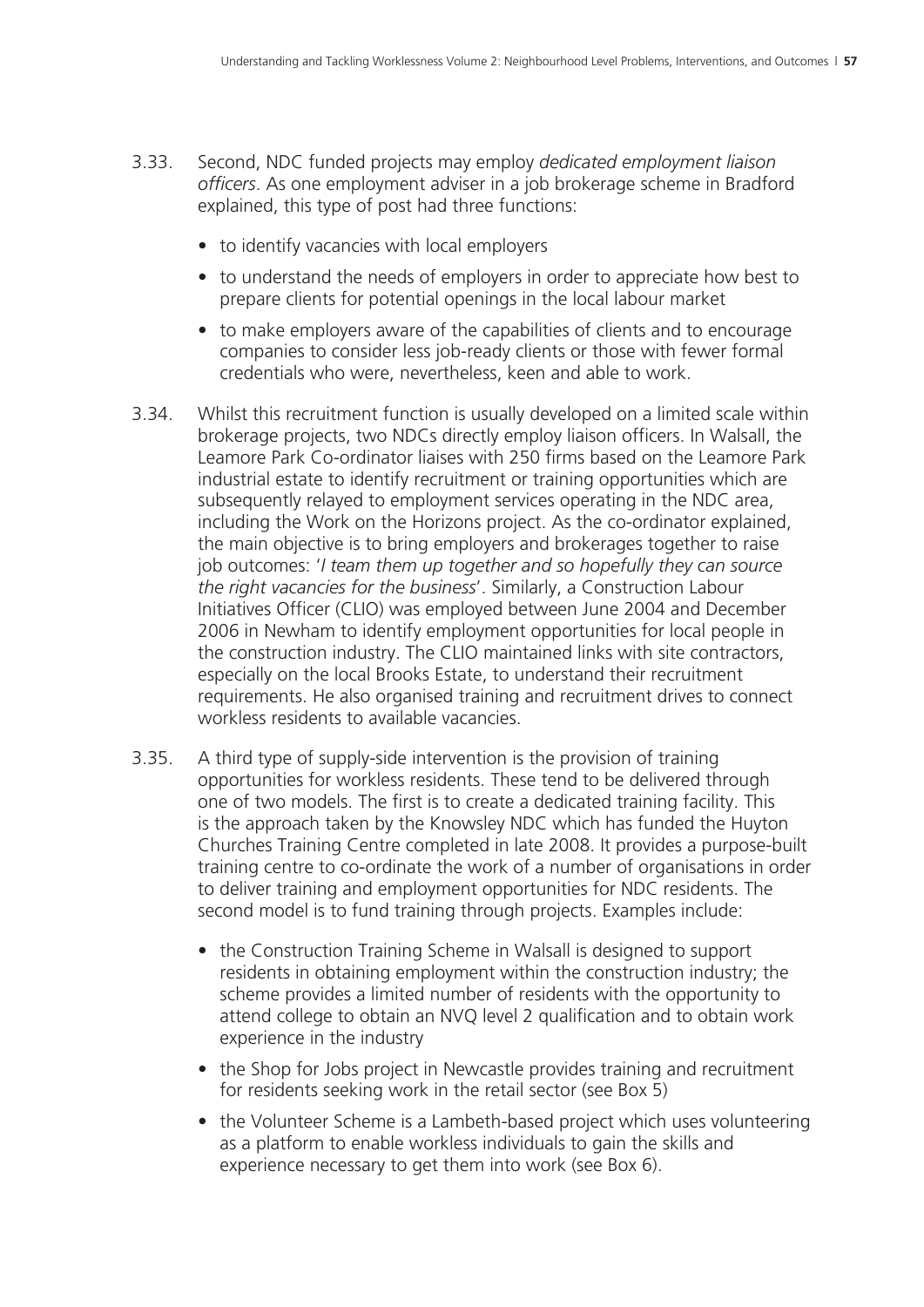#### **Box 5: Shop for Jobs (Newcastle)**

Shop for Jobs is a dedicated facility providing a unique training and recruitment service for residents seeking employment in the retail sector. The aim is '*to upskill unemployed and employed residents of the NDC area in retail and customer service-related skills to* [enable them] *to develop a career in the retail sector either with local NDC employers or those in Newcastle City Centre and Gateshead areas*'. Shop for Jobs, while located in the City Centre, has a community link worker funded by the NDC. Services include:

- providing information on employment opportunities
- IAG on careers in the retail sector
- workforce development training and NVQs up to Level 3
- support with job search for those seeking employment in the retail sector
- recruitment services for employers based in the retail sector.

The project is delivered through the Newcastle City Council Employment Development Division with the city council acting as the accountable body for funding and as the lease-holder for the premises. The facility is overseen by a steering group comprising a mix of local residents and agency representatives. Key providers offering services through the facility include:

- Jigsaw Training (a training organisation)
- Newcastle Futures (caseload management of the economically inactive)
- New Pathways (IAG for adults).

Other partners acting in an advisory capacity include the LSC, JCP, Business Link, the North East Employer Coalition, One North East (the regional development agency), Government Office North East and the NDC. Key achievements between May 2005 and June 2007 included:

- 141 residents receiving job training
- 68 residents entering sustainable employment
- 65 residents achieving nationally recognised qualifications.

#### **Box 6: The Volunteer Scheme (Lambeth)**

This volunteer scheme has been designed to co-ordinate voluntary activities within the NDC area. A central register of volunteers and vacancies has been set up and the scheme seeks to match individuals to suitable opportunities. The project aims to increase routes into paid employment by providing opportunities for practical learning and skills development that also boost confidence levels.

Key partners include voluntary sector organisations, schools, a local play scheme and employers. The project has a high profile amongst residents and as a result it has matched a number of residents to volunteering opportunities who in turn have then progressed to find paid employment.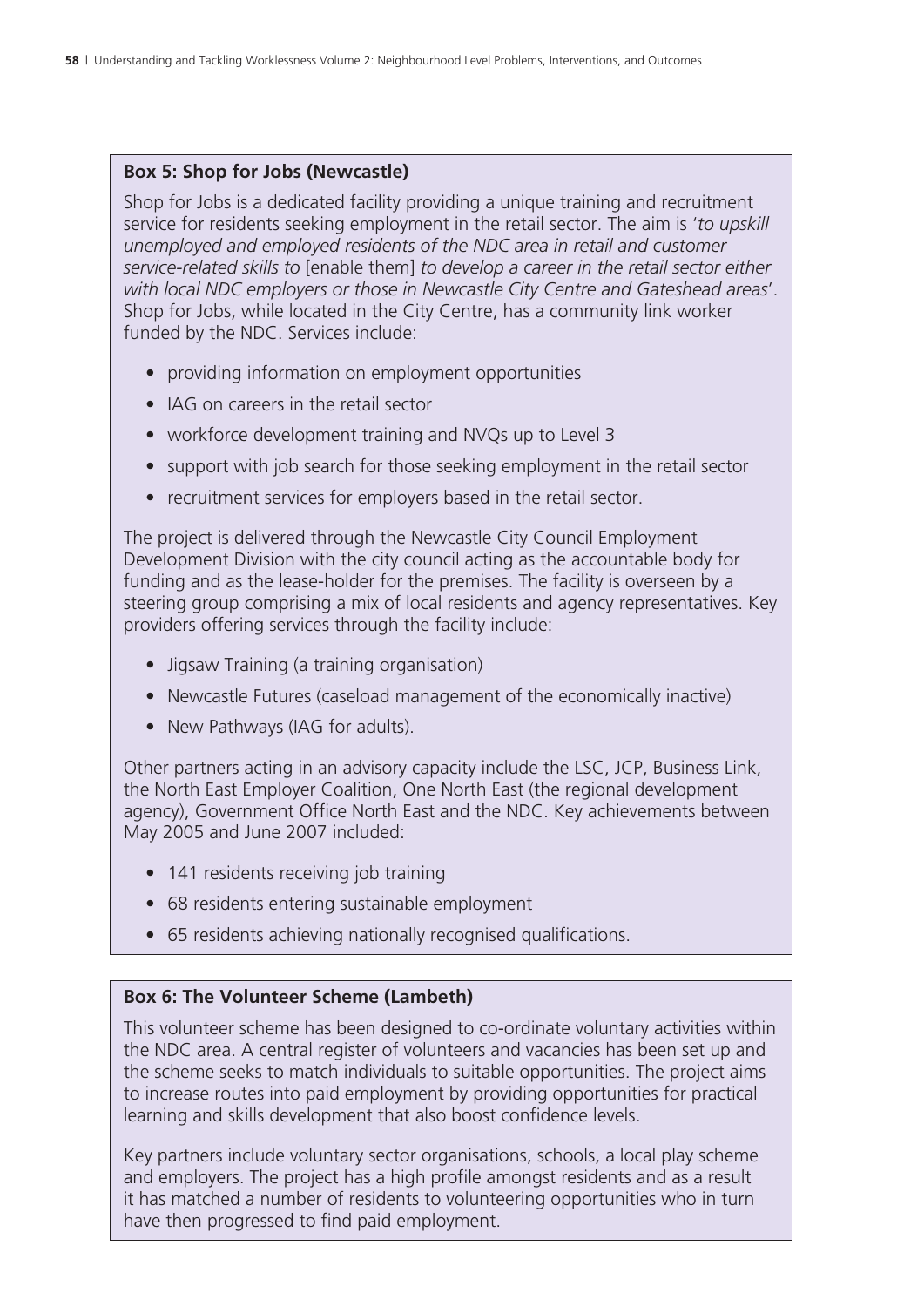# Demand-side interventions

- 3.36. There are four major types of demand side interventions. First, some NDCs have provided employment opportunities through Intermediate Labour Markets (ILMs). These schemes place workless individuals in specially created temporary jobs in order to equip them with the skills; training and experience which will later assist them find unsubsidised work. In this sense, they also fulfil a supply-side function of improving employability. Examples within these six NDCs include:
	- the Green Team in Bradford which employed local people as part of a environmental and clean-up and maintenance programme; these jobs have since been mainstreamed into local authority provision
	- the ILM Classroom Assistants project in Newcastle which trained dinner ladies in six local primary schools to work as classroom assistants
	- Walsall created an ILM project to provide work experience with a local construction company as a way of gaining experience of the building trade.
- 3.37. A second type of demand-side intervention is to ring fence jobs for local people through section 106 agreements. The Revive project in Knowsley successfully negotiated local labour market clauses with key developers working on the physical regeneration of the NDC area (Box 7).

#### **Box 7: Revive (Knowsley)**

Knowsley NDC wanted to maximise the number of local people benefiting from the ten year investment programme to physically regenerate the area. Ten-year, legally binding clauses were negotiated with developers to ensure that local people were employed. A team of staff experienced in construction was set up to liaise with contractors to ensure that they recruited locally. As part of the Revive project NDC staff sourced vacancies and secured employment positions for local people within the construction sector. Key partners in the project included JCP, Huyton Churches Training Centre and the North Huyton Partnership. The achievements of the project include:\*

- 279 local residents received guidance and advice regarding careers and training
- 65 local residents secured jobs in the construction industry
- 63 entered further training and/or learning courses.
- 3.38. A third type of demand-side intervention relates to business support projects intended to stimulate the creation, or growth of, small businesses. For instance:
	- the Ucan2 project in Newcastle offers support to local people to set up their own business

The recent downturn is the housing market has, however, affected this project as the private sector developers are no longer able to meet commitments to employ local people as they are having to make redundancies among existing staff.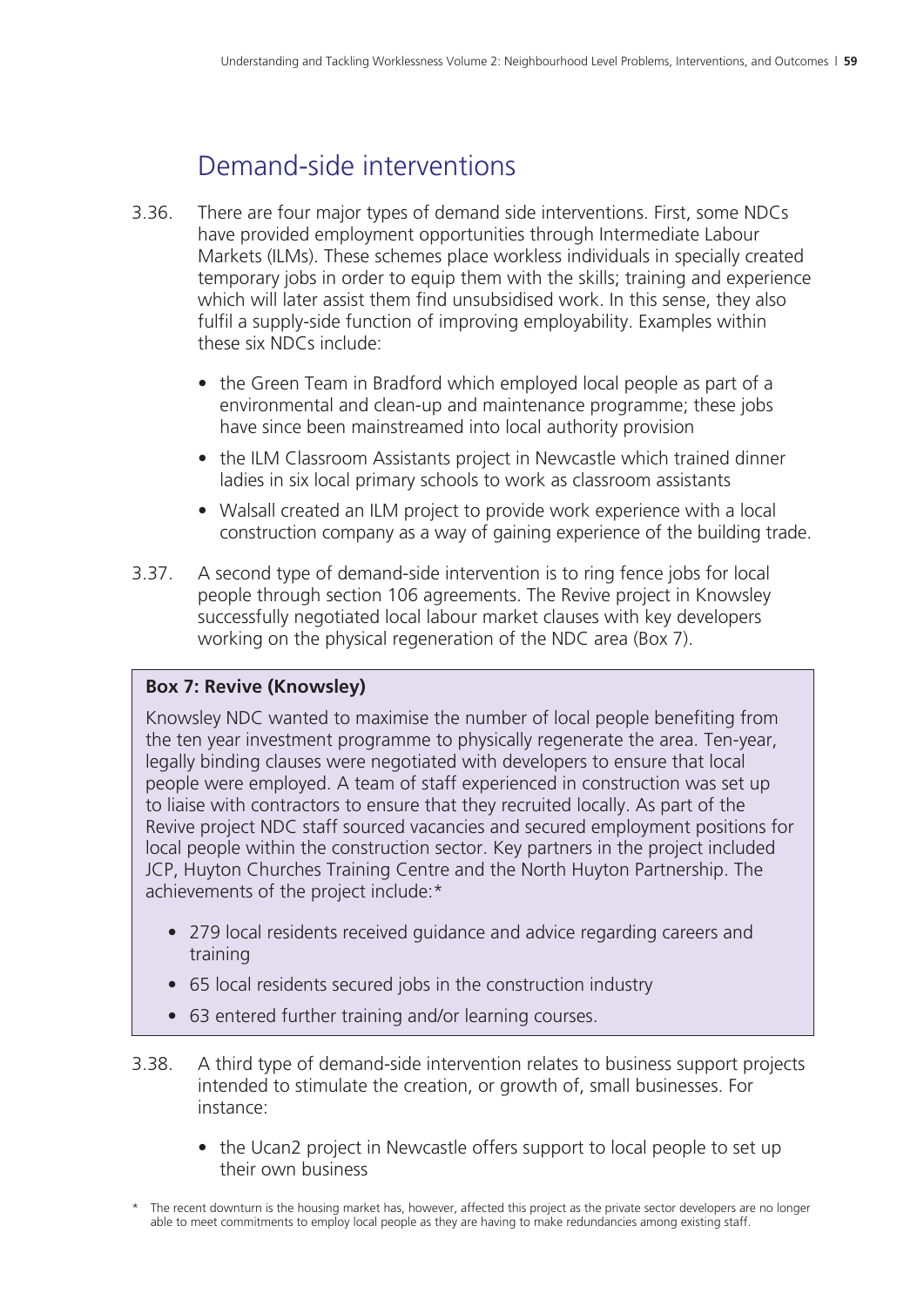- the GRID project in Bradford provides advice and loans to local people looking to start their own company
- the Supporting Enterprise project in Knowsley (Box 8).

#### **Box 8: Supporting Enterprise (Knowsley)**

Despite initial scepticism amongst NDC community representatives over the appropriateness of an enterprise-related employment project because of the perceived lack of 'business culture' within the local area, the NDC successfully established one such initiative: 'Supporting Enterprise'. The NDC Employment Team felt it was important to challenge the prevailing, and somewhat discouraging, view on self-employment and enterprise. The Supporting Enterprise project provides awareness raising and workshop events to highlight opportunities available through self-employment. The project also provides a one-to-one personal support service to existing and potential entrepreneurs in the North Huyton area. Key partners include the Kirkby Unemployed Centre and the Prince's **Trust** 

Achievements to date from its inception in June 2004 include:

- 150 local residents considering self-employment or a business start-up who have received one-to-one advice
- 98 local residents participating in workshops or awareness raising events
- 42 local residents progressing into self-employment or business start-up
- 29 existing local micro businesses helped and advised.
- 3.39. Helping individuals working in the informal economy to formalise their activities is an explicit component within some business support projects. In Walsall, the strategic focus is on individuals on the '*fringes of the black economy*', who might be undertaking some work but are still receiving benefits. This is described by the project manager as a difficult task because these individuals are often reluctant to engage with mainstream agencies. A pro-active approach is essential, therefore, to target individuals:

*'If you've got to target the informal economy you've got to go and find them, and you don't find them standing on street corners with a board round their neck, you've got to go deep into it. [We have done] everything short of knocking on doors because I mean, well obviously we have to ensure the safety of the advisors.'*

- 3.40. NDCs also provide support to existing businesses including:
	- schemes to provide assistance in securing premises against business crime such as the 'Trade Safe' scheme in Newcastle which offers discretionary grants to businesses for security and environmental improvements
	- a Business Forum set up by Bradford to encourage networking between local businesses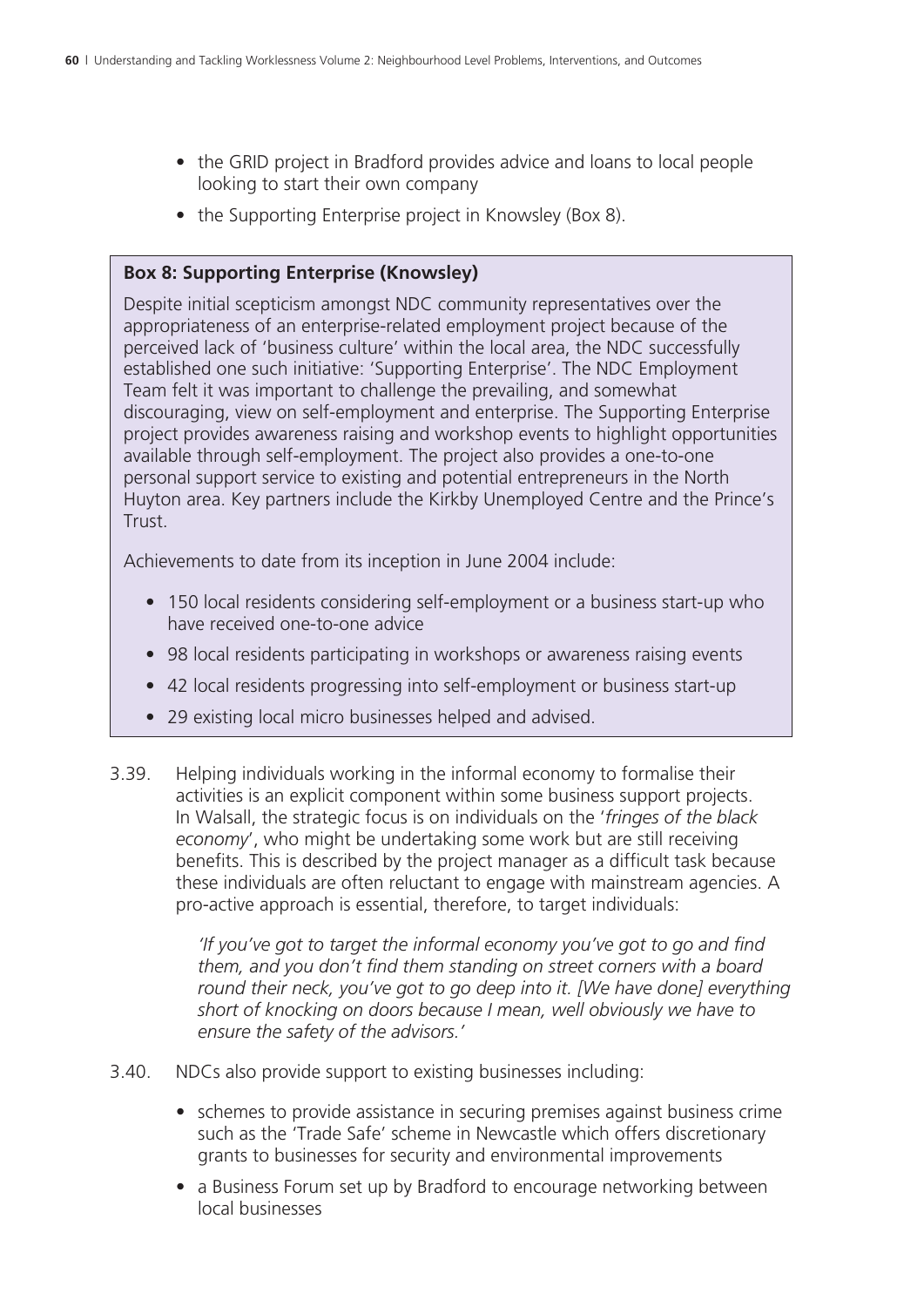- improvements through other thematic areas such as the renewal of physical infrastructure and crime reduction initiatives, including business crime, have helped to improve the reputation of some NDC areas as a place to do business; in Bradford, an NDC officer suggests that businesses may have previously been deterred from locating their activities within the Trident area before the NDC started but that this is no longer the case.
- 3.41. Finally in relation to demand-side interventions one case study Partnership, Bradford, has attempted to attract inward investment. Working with the local authority, the NDC encouraged the Lidl supermarket chain to build a new outlet in the area. This type of economic development activity does not feature prominently, however, within either Bradford's overall strategy, or indeed in the approaches adopted by the other case study NDCs. Inward investment is not a strategy for which local renewal partnerships are well-equipped, nor is it generally an appropriate policy to consider at the neighbourhood level (see discussion above: 3.21). Nevertheless, taking a wider perspective, these six NDCs have been active in implementing some, albeit often limited, demand-side activities. And of course the very fact that each NDC is investing £50 million into their areas over ten years will itself also generate local demand through capital spend and revenue funding for projects.

### Connecting with other outcome areas

- 3.42. There can be mutually reinforcing links between projects designed to enhance worklessness with those primarily designed to achieve change in other outcome areas. There are often, for example, close links between education and employment interventions. Opportunities for training and skills development play an integral part in helping people to access work. In Newham, graduates from the Community Interpreter's training scheme have been recruited by local health providers in order to improve access to services for individuals for whom English is not the first language. Projects targeting youth unemployment such as Revive in Knowsley and the West Bowling Youth Initiative are also seen as playing a role in reducing crime and supporting community cohesion by engaging with young people at risk of becoming involved in criminal activity.
- 3.43. Housing projects can also play a role in tackling worklessness through at least two routes:
	- the physical development of NDC areas provides opportunities for training and employment in construction as demonstrated by the Revive project in Knowsley
	- and as one NDC officer in Bradford observed, promoting social mix through new housing developments can help raise aspirations in the area by providing positive 'models'.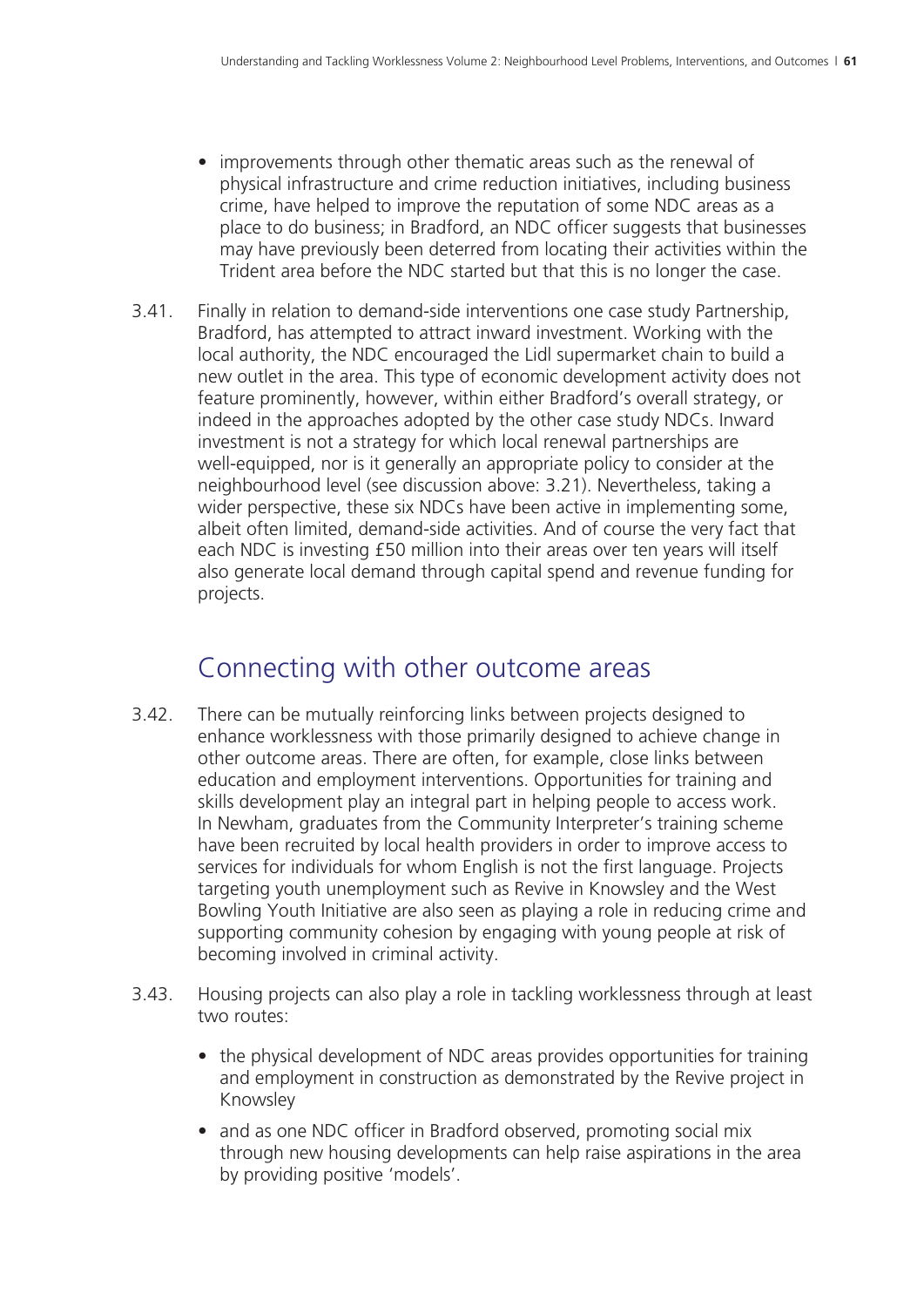- 3.44. Finally, some health projects contribute towards reducing worklessness. The Hat- Trick project in Newcastle engages young people in sport while providing opportunities for gaining football coaching qualifications thus enhancing the employability of participants. Evidence on the positive impact of work on health<sup>69</sup> suggests that projects which move local residents into work are likely to contribute towards improving health outcomes.
- 3.45. However, some informants are of the view that it has not been possible fully to exploit potential cross-outcome links. In one NDC, a project manager of a job brokerage scheme commented that her organisation is looking to develop links with housing providers. She expressed '*surprise*' that this was something the NDC has not contemplated given the current political interest in the role that housing associations can play in tackling worklessness among tenants<sup>70</sup>. In another NDC, the employment theme manager observed that it had been difficult to make links with other outcome areas, particularly health and crime due to limits on time and resources necessary to explore the possibilities for developing joint initiatives to tackle worklessness.

### Innovations in delivery

3.46. It can be argued that NDCs have been innovative in delivering services to NDC residents in at least six ways. First, these six NDCs have innovated in order to fill gaps in mainstream provision of employment services. Brokerage schemes in particular provide a tailored, flexible, individualised service compared with JCP provision which is seen as adhering to strict eligibility rules. As one stakeholder in Walsall suggested, the difficulty with accessing mainstream services is that:

> *'You know, you've either got to be twenty five plus, unemployed for x amount or eighteen to twenty-four, unemployed for so long, or you've got to be working for an SME if you want skills development. But it doesn't deal with all of the … the whole package for individuals.'*

- 3.47. By contrast NDC brokerage projects were seen as less constrained by the rules limiting access to more intensive support. As one employment adviser in Bradford commented, '*they can work to the needs of the client rather than the needs of funding*'.
- 3.48. Second, advisers working for NDC projects often have more time to work with clients: they are not so tightly bound by output targets as are JCP advisers. Staff working for NDC projects usually have opportunities to undertake longer interviews which provide greater scope for working intensively with clients to address all of their barriers. One important element in the client relationships evident in many projects is the allocation of a dedicated adviser to help build trust over time. Many NDC projects are often also in a position to respond rapidly to barriers to work. In Newham, clients have access to Personal Job Accounts consisting of discretionary pots of

<sup>69</sup> Waddell, G. and Burton, A. K. (2006) *Is work good for your health and well being?* 70 See Hills, J. (2006) *Ends and Means: The future roles of social housing in England*.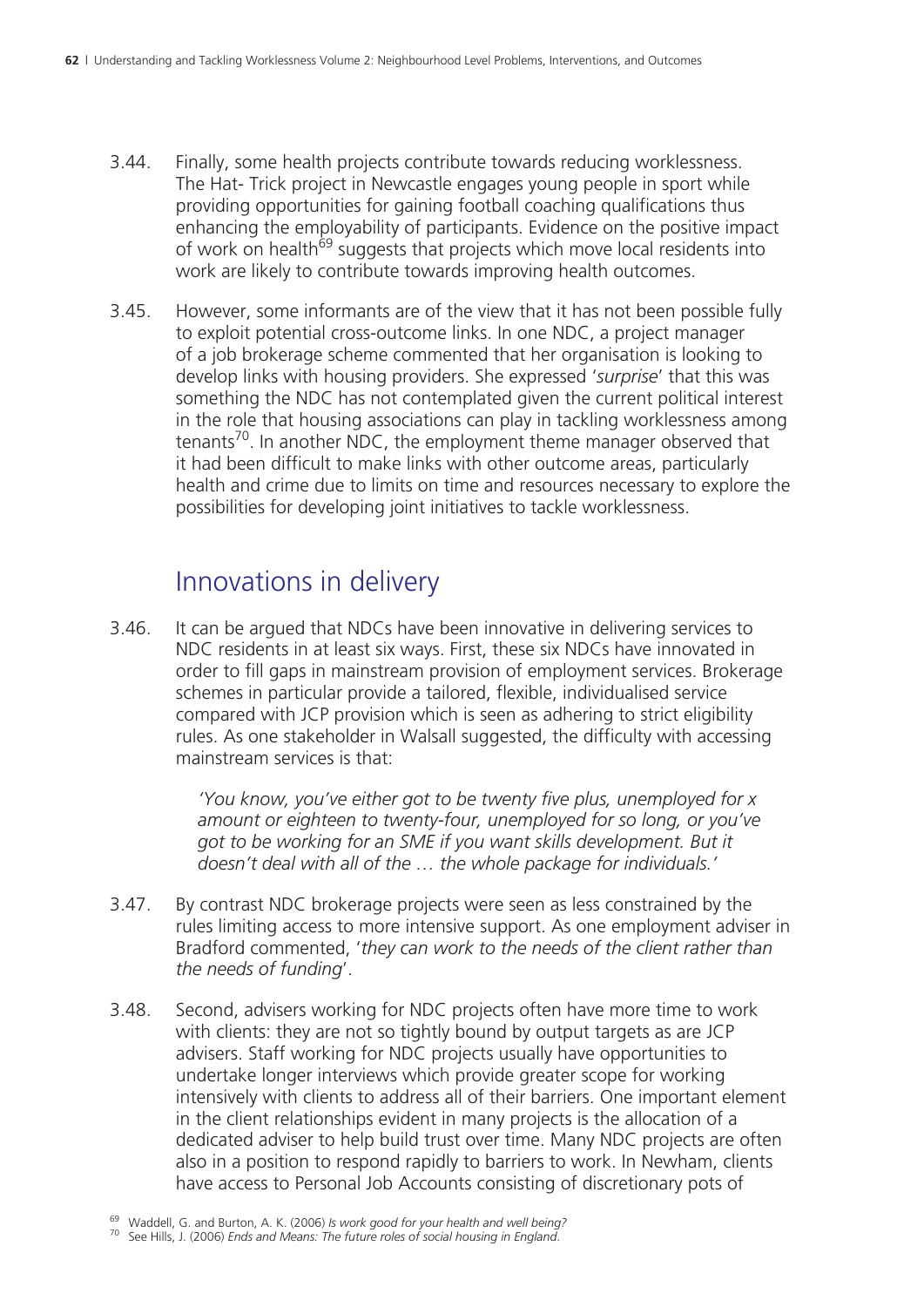money which can be made available more or less immediately, thus providing a swift, individualised solution to problems which would often be beyond the capabilities of mainstream providers.

- 3.49. A third innovation apparent in relation to many NDC projects is their location in accessible and visible premises in the heart of the community. A local presence can be especially useful in breaking down barriers relating to the narrow spatial horizons of potential users. One NDC officer in Bradford noted there is a *'need to deliver stuff on people's doorstep as people aren't willing to travel … it has to be community-based, grassroots as people don't want to travel 2–3 miles into town'*. This proximity to residents often compares favourably with JCP whose offices can be located in urban centres some distance from NDC areas.
- 3.50. A fourth innovation is the voluntary nature of services. A number of respondents remarked that clients often mistrusted JCP due to its role in administering benefits and enforcing job search. One brokerage worker expressed relief they did not have to perform this '*policing*'. Another project manager in Walsall observed that, *'gentle encouragement and confidence building is going to do a lot more than threats of losing benefit'*. Similarly, one skills provider in Bradford noted that a *'locally-branded'* service has a critical advantage over mainstream counterparts as it can wield *'more carrot than stick'*. Not having to wield this 'stick' also helps brokerages create a more relaxed and welcoming environment than JCP where the presence of security staff is also sometimes seen as intimidating by clients. Apparent changes to the way JCP now operates are summarised by one project manager in Walsall:

*'If you look at Jobcentres, they've changed dramatically in the last four years. They actually don't want people dropping in to see them, to talk to them about, you know, can you talk to me about this afterwards sir; the day of advisors being able to see their clients, you know, because something's come up, those have gone and they're no longer welcoming places, you've got … I know they're not called security, but you've got security on the door, you know, and what do you want, you know, well if you want to know more about that go and use the phone. That's fine for some people, but other people need a lot more help than that. And they need to feel that somewhere is welcoming and they can go somewhere and somebody's actually going to take the time to listen to them.'* 

3.51. A fifth innovation especially characteristic of the 'one-stop shop' model (3.31) is the ability to provide an holistic service to a range of clients with a wide variety of needs. For example, IAG services can help clients gain skills and qualifications before cross-referring to brokerage functions for placement in work. This suite of flexible support delivered by a number of organisations from a single location contrasts with the more rigid offer delivered by JCP which is unable to offer important services such as careers advice, CV writing, completing application forms and interview preparation. Some NDCs have also set up services that help clients to address non-employment related barriers to work. In Knowsley, initiatives to help residents needing support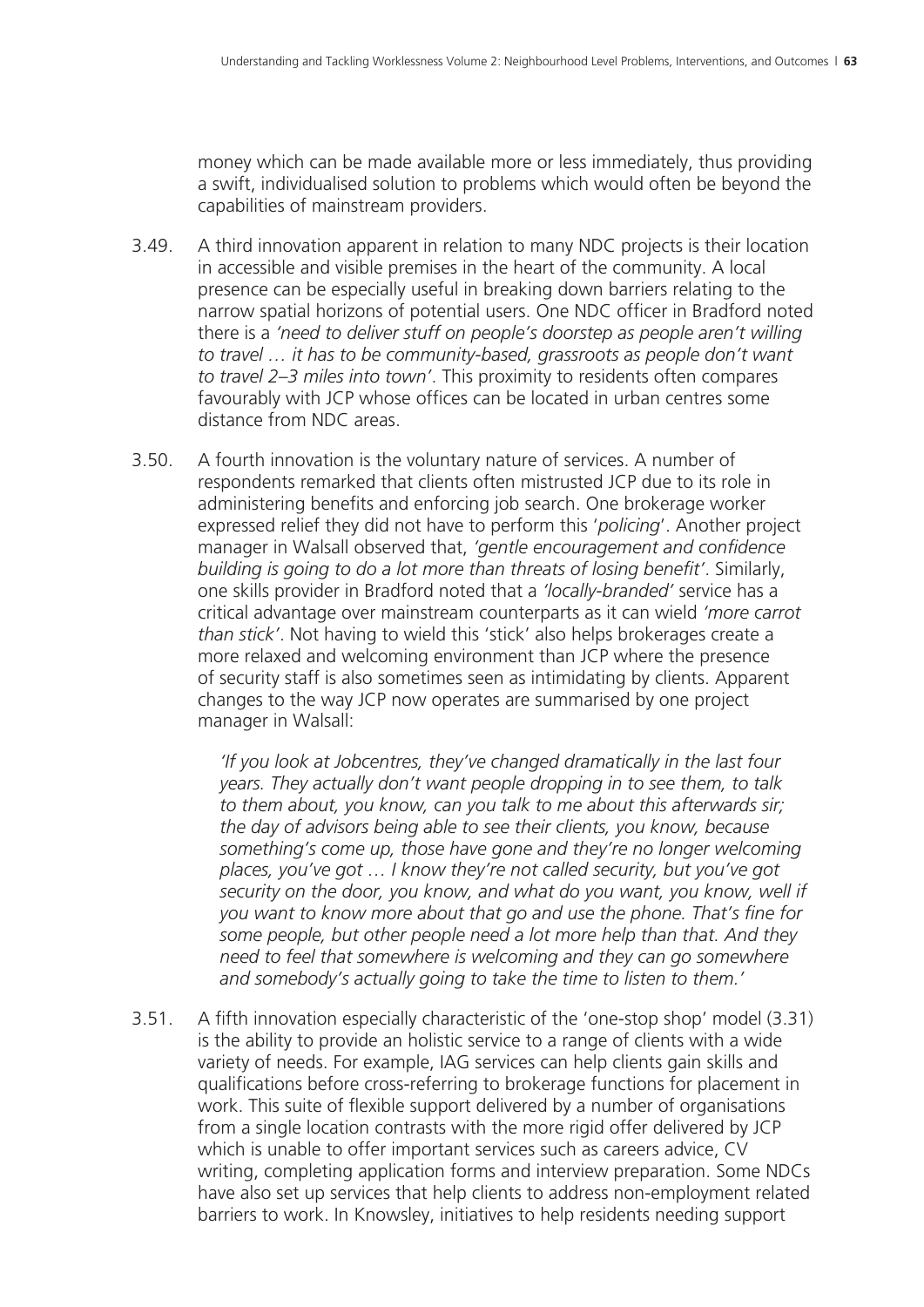with benefit problems, debt problems and general money management issues have been established, of which the Money Advice and Budgeting Service (MABS) was the first of its kind in the country. As one project manager in Walsall also observed:

*'It goes beyond worklessness … although our main focus is worklessness, a lot of issues they are all linked, so for example we have some of our partners, at the moment we have Citizens Advice Bureau, I know that they are doing an awful lot of work with local people in regards to debt, but that is also linked to worklessness asking somebody to come off benefit and they've all this debt and they're not going to have housing benefit and council tax benefit, it is all linked and we also have recently got the PCT in, the local Care Trust, and they're looking at all sorts of things such as, healthy eating, stop smoking, weight, you name it.'*

- 3.52. This broad range of services is essential in tackling multiple barriers to work. Another stakeholder in Walsall commented: '*it's like an onion, and you've got to work at it to get all the layers and sort them all out*.'
- 3.53. Finally, there are also examples of NDCs innovating in terms of delivery models. One example was the secondment of officers from the local Action Team for Jobs to the NDC in Knowsley. This was central to the development of the whole programme in that area. The team provided employment and training expertise and brokered partnership working between employment agencies and training providers from inside the NDC rather than these being commissioned from outside agencies.
- 3.54. Whilst accepting that local observers are generally positive about the innovatory nature of many NDC strategies and interventions, two caveats should be made here. First, many local observers remain positive about services provided by JCP in supporting workless people back into employment. As is explored in Chapter 4 below, NDCs work closely with their local JCP. Furthermore, differences between NDC funded brokerage projects and JCP services should not be over-emphasised. Whilst NDCs certainly have the capacity to innovate in terms of flexibility, location and the design of services, they still tend to function, in the words of one respondent as a *'mini Jobcentre'*. In the end the primary role of NDC brokerage projects is to assist residents into work with the support of advisers based in dedicated facilities which generally look and feel like conventional offices. Only a few brokerages depart significantly from this model, of which the West Bowling Youth Initiative<sup>71</sup> in Bradford is one example (Box 9).

<sup>71</sup> The Joseph Rowntree Foundation has recently published a report on the WBYI: Santok, S.G. (2008) *Lessons from West Bowling Youth Initiative: Then, now and the future*. www.jrf.org.uk/bookshop/eBooks/2318-ethnicity-youngpeoplecommunity.pdf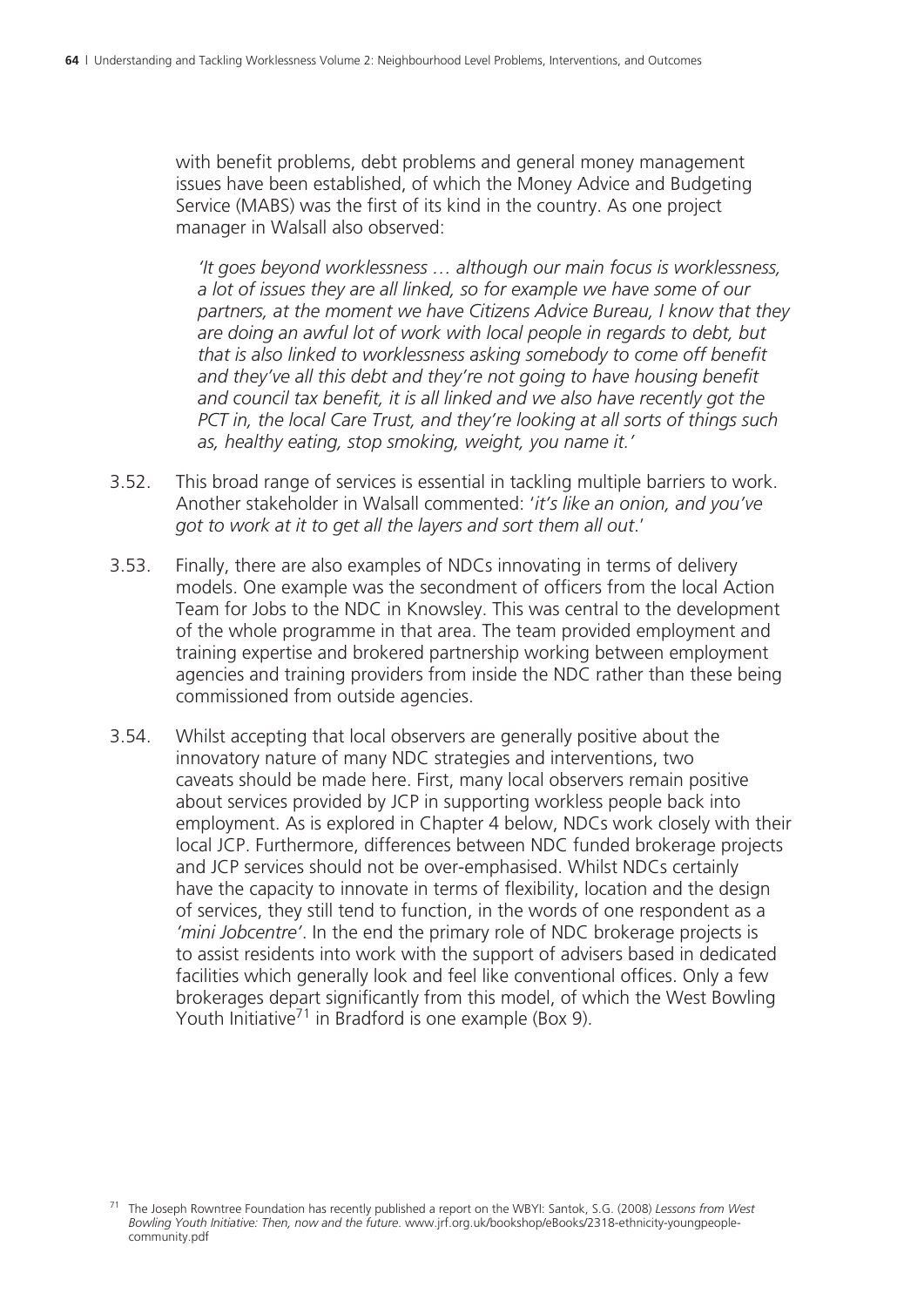#### **Box 9: Innovative practice: The West Bowling Youth Initiative**

WBYI is a community-based project providing sport-related activities, training opportunities and employment services for young Asian men from a community centre in the Trident area. Whilst the 'Job Shop' that the WBYI runs once a week mirrors conventional services in providing job search assistance alongside help with CVs, applications and preparing for interviews, the project is unusual in the way that it nurtures and develops participants over long periods of time. As the project manager explained, many of the *'lads'* will start using the facility in their pre-teens, mainly to take part in cricket and football sessions or to go on *'away days'* to outdoor centres. As participants enter their teens, they are encouraged to start thinking about taking responsibility for running some of the activities themselves. This can include coaching younger members in football and cricket and the most committed participants will be funded to gain formal coaching qualifications. Through a Youth Action Project, other participants are supported in bidding for small pots of money to run community-based projects such as environmental improvement schemes. Once attendees reach the end of compulsory schooling age, they are encouraged to think about their options in terms of remaining in school to take A-Levels or pursuing a more vocational route at local colleges. At the end of their education, the project supports them through the job search process. As the project manager explained, *'it's an holistic approach – you take them through all the stages … it's not enough to just do jobs'*.

Critically, the project manager seeks to develop participants from whatever point they become involved in order to help them develop a set of sustainable and transferable skills that will enable them to develop a *'career'*. He values volunteering and community work as it provides young men with the confidence and skills to enter sustainable forms of employment, rather than move straight into less stable forms of work at the lower end of the labour market such as call centre and retail work which is often *'low-paid and short term'*. In this respect, WBYI is unusual in its long-term, community-based approach to developing the skills and aspirations of young people. Mainstream service providers simply do not have the time and resources for this kind of organic development which nurtures young people from pre-teens to adult life through involvement in long-term projects.

WBYI purposefully creates a different environment to agencies such as JCP where, according to the project manager, young people feel alienated by the *'suits and ties'* and the feeling that job placement is a *'tick-box exercise'* for staff who are not genuinely concerned about their long-term development. Indeed, the project manager claimed to have a *'deliberate strategy'* of avoiding JCP and similar mainstream organisations:

*'I don't see any value in working with them, they're very target and outcome focused. You can't look to get results at the beginning. To get genuine results, jobs may not always be the solution as they may only last a short time. It may make more sense to get people involved in some sort of activity, doing project work and give them more a chance of becoming an active citizen.'*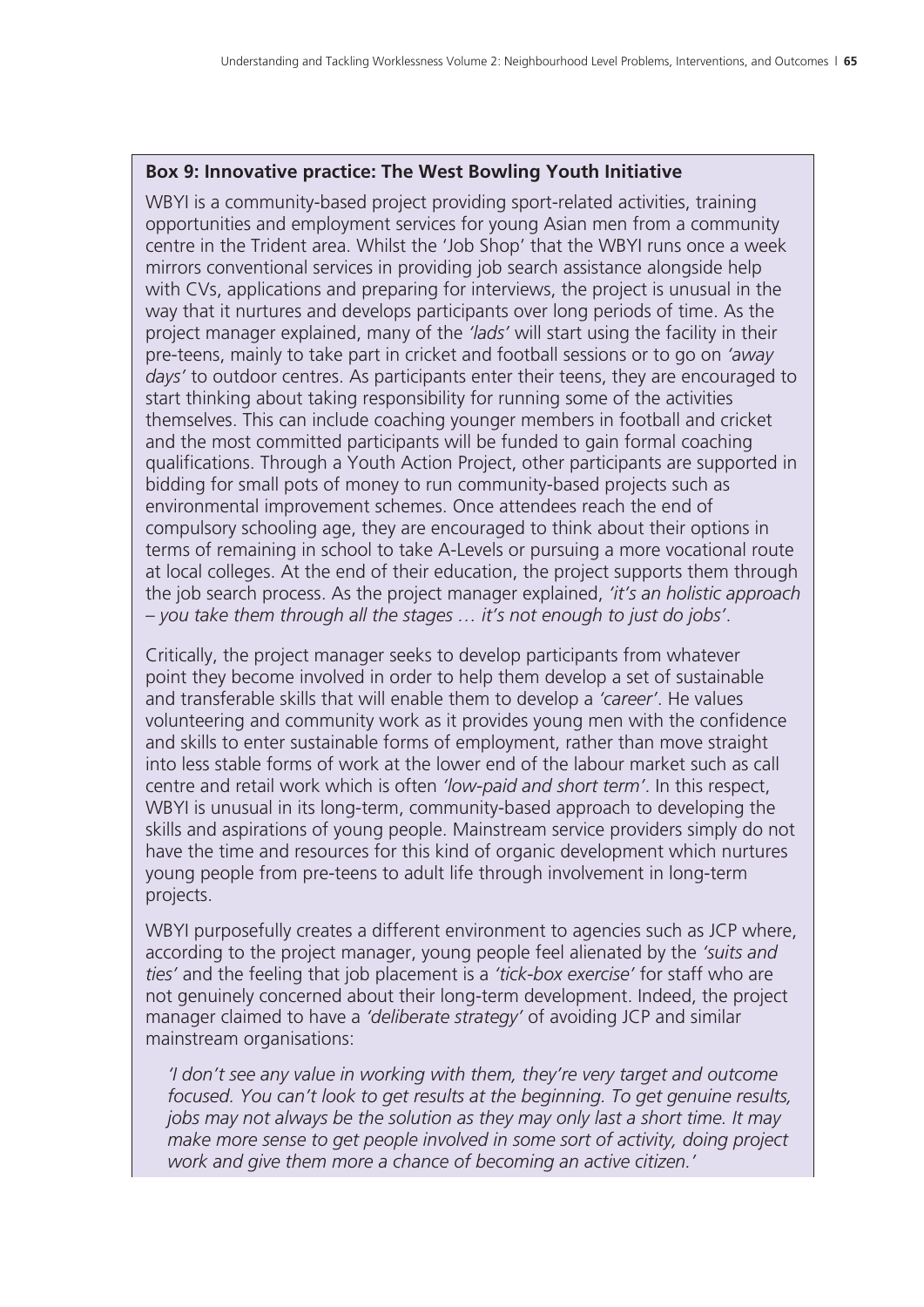He felt that the target-driven approach of mainstream agencies left them unable to provide the intensive, community-based support which he felt was necessary to *'grow'* the skills and abilities of young people in the area. Moreover, as a community-based project located in the neighbourhood it serves, WBYI has *'created an approach where you can walk in off the street and do something in your own time'*.

This project has gained respect and credibility among young people in West Bowling, including individuals who may not have been engaged through more conventional employment services. The project counts successes in terms of supporting individuals into well-paid, skilled work such as youth work, community development work and health work (see Box 15 for comments from individual beneficiaries).

3.55. A second caveat is that it is important to set innovation within the context of other ABIs: the NDC experience appears far from unique. Evaluations of Action Teams for Jobs, Employment Zones, and Working Neighbourhood Pilots reveal that a flexible, localised approach, with an emphasis on good advice, accessible and welcoming premises and a holistic range of services are all important in developing effective programmes to attack worklessness<sup>72</sup>. Similarly assessments of the earlier City Challenge programme are also positive about neighbourhood-based employment services plugging gaps in mainstream provision<sup>73</sup>. NDCs may well appear innovative when compared with mainstream provision but perhaps less so when assessed against other ABIs.

# Concluding observations

- 3.56. In relation to **strategic approaches** adopted by these NDCs towards worklessness several key issues should be stressed:
	- NDCs have used local and national data sources as well as other local intelligence to plan strategies to tackle worklessness
	- planning worklessness strategies has been an iterative process with Partnerships continuing to revise and plan interventions in the light of new evidence
	- strategies have tended to focus on supply-side interventions aimed at improving the employability of residents in order to allow them to compete more effectively for work
	- some Partnerships, generally located in less buoyant regional economies have tended to target those closest to the labour market; operating in a more favourable environment the London NDC case studies have tended to target more marginalised groups

<sup>72</sup> Casebourne, *et al*. (2006) *Review of Action Team for Jobs*; Griffiths and Durkin (2007); Dewson, *et al*. (2007) 73 DETR (2000) *Final Evaluation of City Challenge*.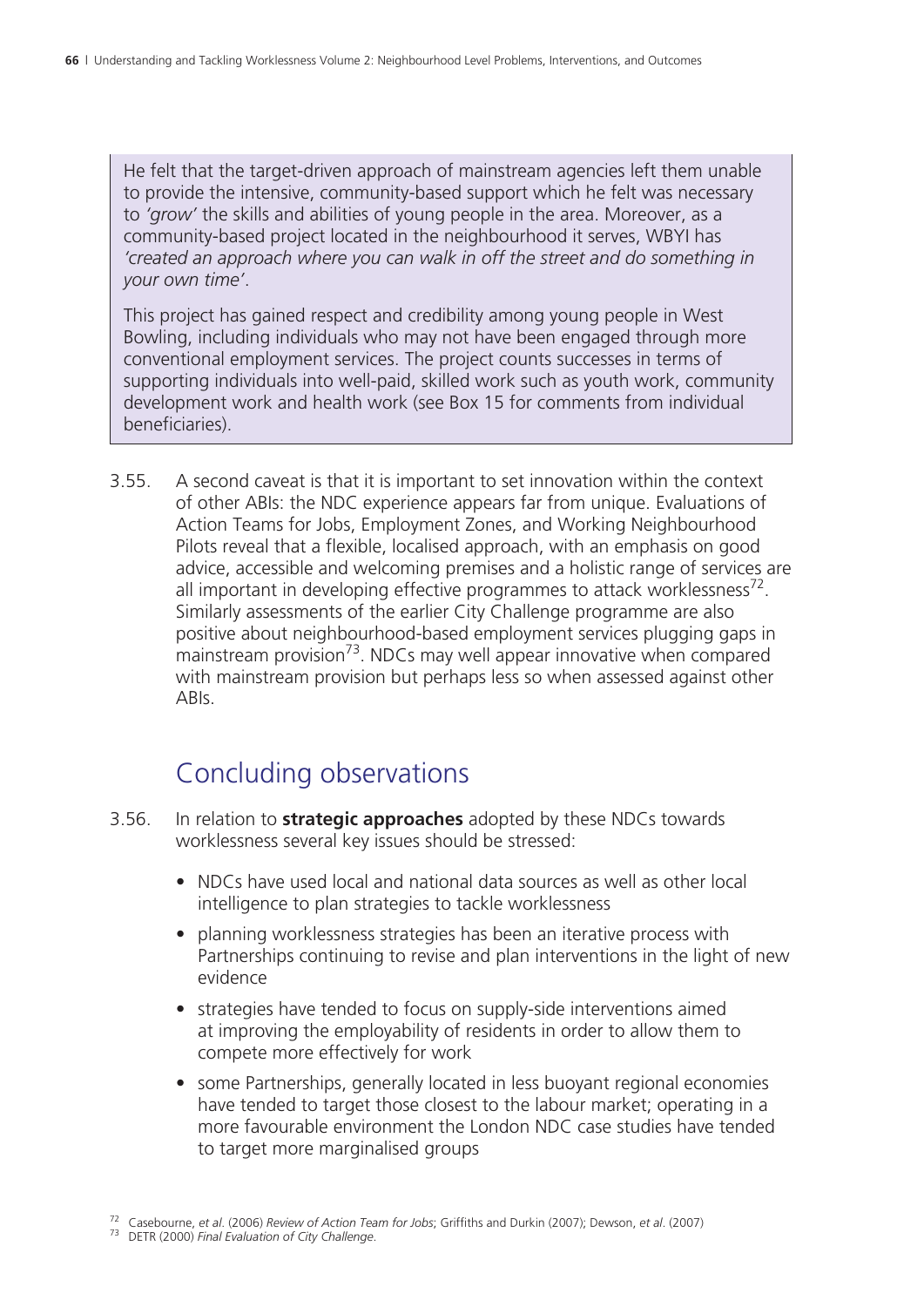• spend varies considerably across NDC areas, with those areas with the highest levels of worklessness tending to allocate more to worklessness interventions.

#### 3.57. In relation to **interventions**:

- NDCs tend to deploy similar suites of initiatives with an emphasis being placed on brokerage and IAG projects, often delivered through a one-stop model
- projects are designed to plug gaps in mainstream provision by offering local, flexible, voluntary and holistic services through accessible venues at the neighbourhood level
- one of the defining features of many NDC projects is that they do not duplicate JCP interventions: differentiation from the mainstream is important given residual mistrust among residents of mainstream providers
- NDCs have looked to other outcome areas such as the provision of training and improving crime rates in order to create holistic strategies addressing the totality of worklessness issues; there remains scope to develop these links further however
- whilst NDC projects display a number of innovative features relative to their mainstream counterparts, few represent genuinely radical departures from office-based employment service models: there is little evidence that most NDC worklessness projects have attempted something fundamentally new in engaging workless residents.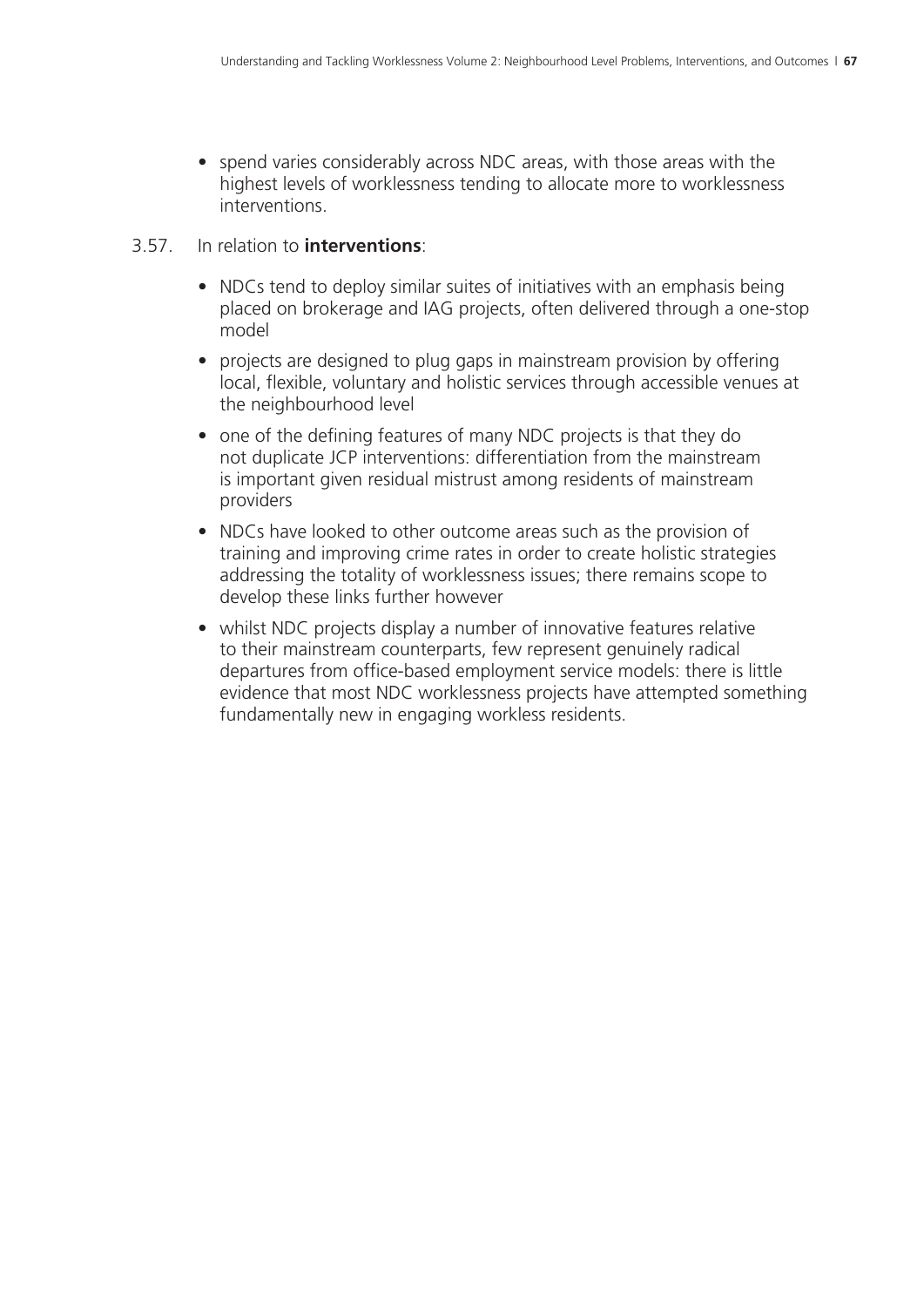# 4. Working with partners, aligning strategies

4.1. The previous chapter explored strategies and interventions adopted by Partnerships to tackle worklessness at the local level. In this chapter the focus of attention shifts to two related themes. The first part of this chapter explores ways in which these six case study NDCs have worked with partners in planning and delivering interventions, and how effective these partnership arrangements have been. A later section considers the degree to which NDCs have sought to align their approach with interventions and institutions operating at district, regional and national levels. Although these two issues are of considerable importance in their own right, it is important to recognise too that many of the debates explored in this chapter have applicability to questions surrounding sustainability and which are examined in Chapter 7.

### Working with partners

- 4.2. Partnership working lies at the heart of the NDC approach to tackling worklessness. Key partners include organisations from the public, private and third sectors (Table 4.1). In addition some NDCs have also sought to engage local residents to help develop and monitor the impact of projects. Sections immediately below explore this theme of partnership working within the following debates:
	- the nature and value of partnership working
	- working with the private sector
	- working with the third sector
	- community engagement.

| Table 4.1: NDC Worklessness Strategies: partner engagement |                                                                                                                                                                          |  |
|------------------------------------------------------------|--------------------------------------------------------------------------------------------------------------------------------------------------------------------------|--|
| Sector                                                     | Key partners                                                                                                                                                             |  |
| <b>Public sector</b>                                       | ICP<br>Connexions<br>Local Authorities<br>Colleges of Further Education<br>Schools<br>The Learning and Skills Council (LSC)<br>Government Office<br><b>Business Link</b> |  |
| <b>Private sector and</b><br>business-related<br>agencies  | Employment agencies<br>Employers including sector specific sources of training and employment<br>such as construction companies<br>The Chamber of Commerce               |  |
| <b>Third sector</b>                                        | Church-based groups<br>Not-for-profit employment service providers<br>Community and voluntary sector organisations                                                       |  |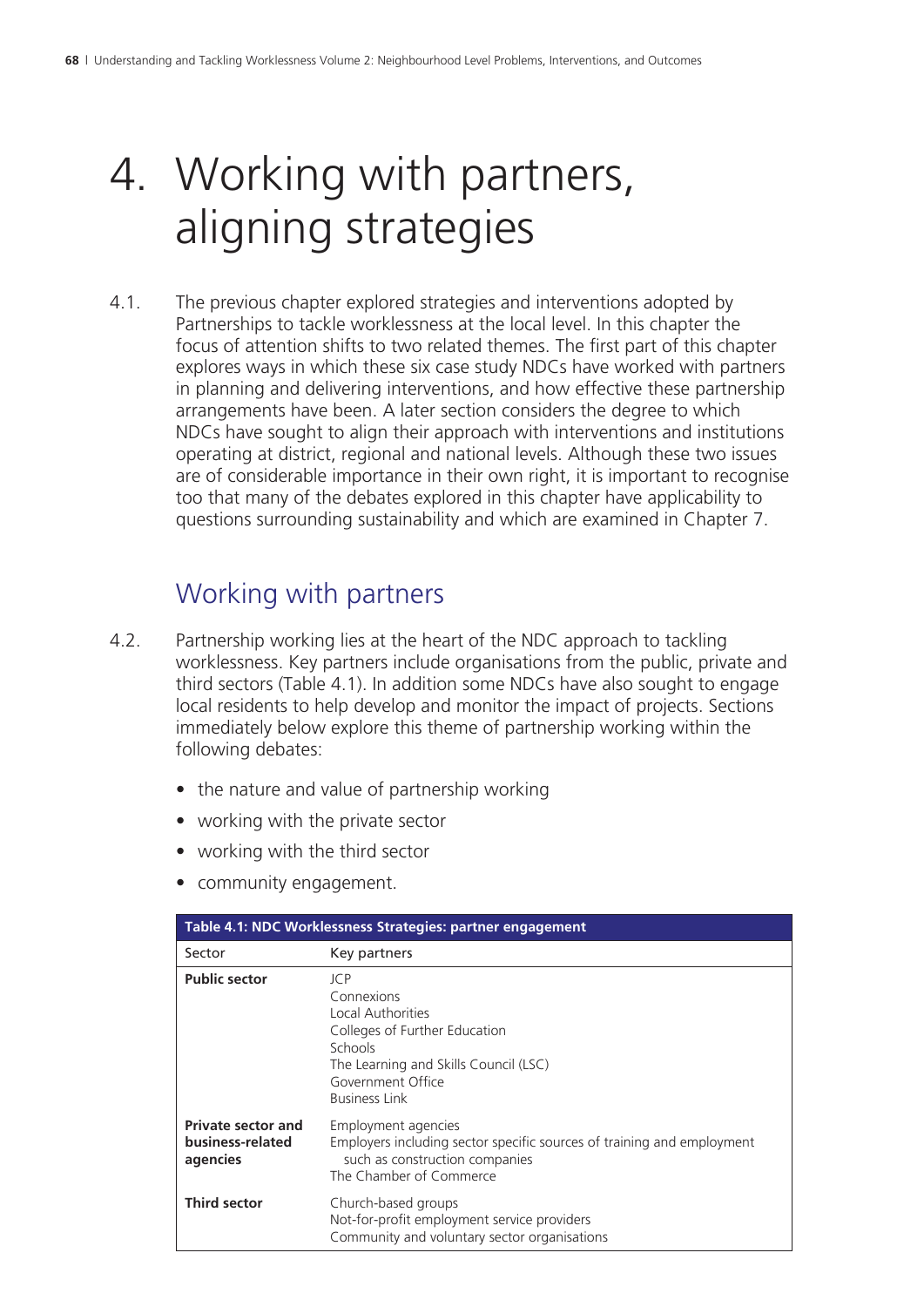# The nature and value of partnership working

- 4.3. Informants are generally positive about the benefits of partnership working. At one level for instance NDCs maintain links with key organisations in order to share expertise and provide critical oversight of worklessness strategies. Partners for this kind of work include JCP, local authorities and, in some areas, LSCs.
- 4.4. On the delivery side, NDCs work alongside or directly commission public, private and third sector organisations to deliver employment services in the local area. The one-stop shop model (3.31) is a prime example of how partnership working can bring together a number of complementary services within a single facility. In Bradford, one skills provider based in the one-stop shop Opportunity Centre from which a number of services operate describes collaboration as *'absolutely essential'*. In commissioning and funding services through this single dedicated office, the NDC has encouraged organisations to work together and with external mainstream providers such as JCP to ensure the delivery of a wide range of complementary services. Similarly in Walsall, the employment theme group is considered a useful forum where organisations come together to discuss worklessness issues and the projects in place without spending '*a lot of time squabbling about trivia*.' Part of the success of this theme group, according to one NDC officer, lies in its ability to attract senior managers from partner organisations such as the local authority. According to one key stakeholder who attends the theme group, there is:

*'bloody good partnership working. Everybody agrees that. We actually work with one another. We don't work against one another and we all seem to have our eye on the same ball.'*

- 4.5. Partnership working can also provide a channel for mainstream providers to deliver services in NDC areas. In Walsall, the Work on the Horizons onestop shop facility accommodated JCP on an outreach basis when they were unable to find replacement premises for a site that closed in the north of the borough. As the project manager observed, "*they're quite happy to work with us. And that's been a key element of our operation that we get Jobcentre staff engaged in it on outreach*'. NDC facilities can therefore provide vital outlets for mainstream providers to deliver services at a neighbourhood level.
- 4.6. Formal partnership structures can also enhance information sharing between agencies. In Walsall, one member of the steering group for the Horizons project commented that:

*'I think, while it's good to bounce ideas off people who are directly involved on the day to day because they might spot things, the other thing is it is very good to get everybody together, we do a lot of information sharing and there is such a diverse group that there's always something you can pick up so, it's not just to do with steering here, it's also to do with the partnerships themselves and the information sharing.'*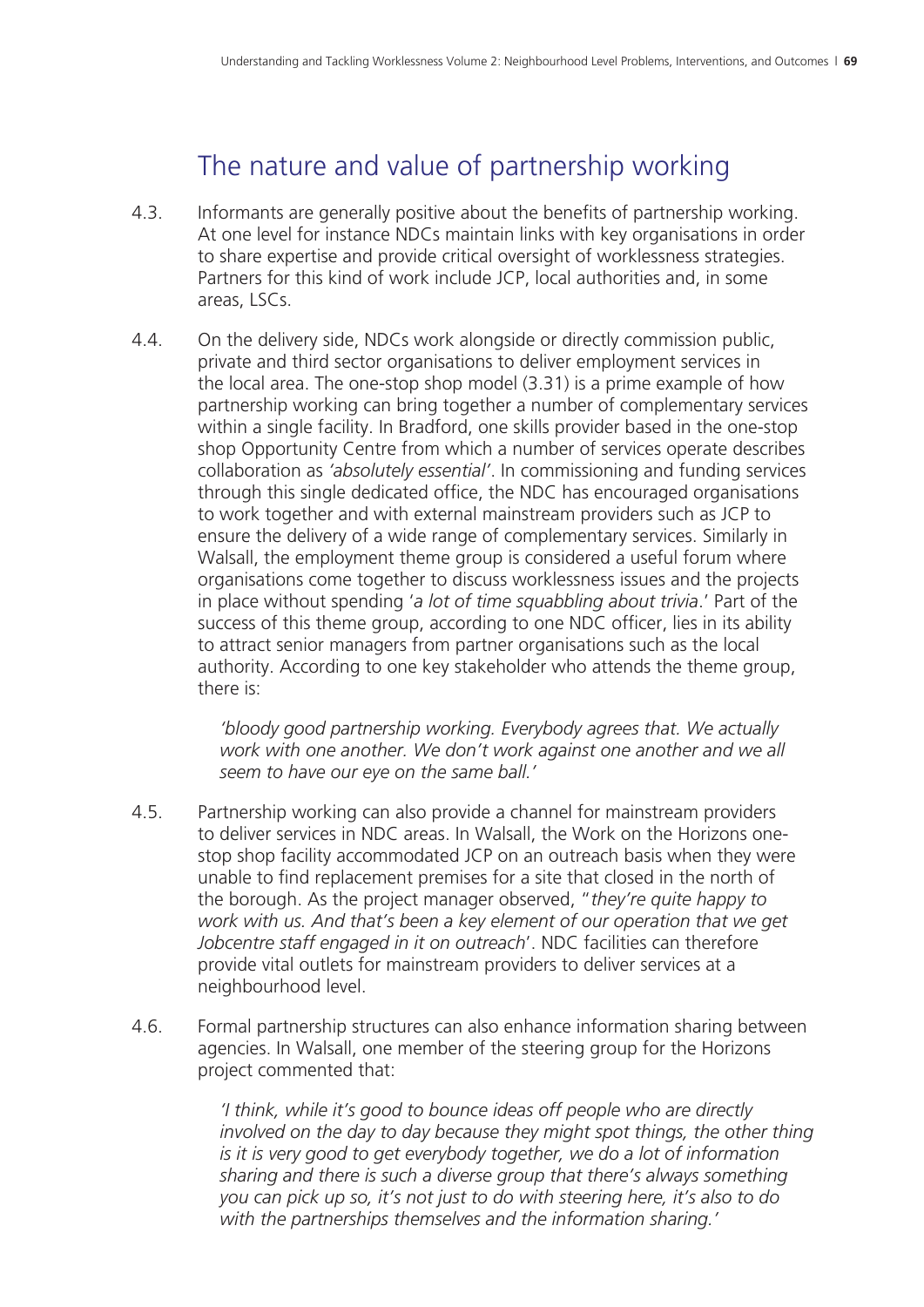4.7. The value of partnership working across agencies was affirmed in the local evaluation of  $ELITE^{74}$  project in Newham:

> *'… ELITE has good links with other local providers in terms of providing ESOL training, work placement opportunities and childcare support. Partners have also indicated that ELITE has good relationships with other providers in terms of the cross-referral of clients between programmes … client file reviews and client interviews also demonstrate good service provision and integration of services in terms of referring clients onto other training or work placement opportunities.'*

- 4.8. Similarly in Lambeth, organisations delivering employment projects have sought to create a culture of *'no wrong door'*: clients can approach any organisation and be signposted or referred to the most appropriate partner. The value of this approach has also been identified in other research on worklessness in NDC areas<sup>75</sup>.
- 4.9. A number of factors are widely identified as contributing towards good partnership working:
	- open and effective communication amongst partner organisations
	- the active participation in steering groups and thematic working groups of key organisations such as JCP and local authorities
	- the identification of clear roles and responsibilities for all partners
	- quick resolution of any competitive tensions that arise; in Newham ELITE and JCP agreed to share outputs for clients with which they both worked to avoid disputes over who could claim successful outcomes
	- new statutory responsibilities placed on local authorities to measure progress on tackling worklessness as well as programmes such as the WNF means that employment policy is no longer seen as the preserve of JCP: local authorities are becoming key players in this broad agenda
	- a willingness to share what one informant called '*a can do, will do attitude rather than a can't do, won't do, it's not my job anyway*.'
	- the fact that NDCs have formal structures, the NDC boards, within which to organise and stimulate partnership working; in addition there are also often separate thematic working groups to oversee the delivery of worklessness projects
	- informal channels of communication such as ad-hoc meetings through which partners keep NDCs informed of developments in their own organisations and within which personal relationships can be built between NDC officials and representatives from partner agencies.
- 4.10. However, partnership working does not always runs smoothly. Key supportive contacts in delivery agencies can move on. There can be problems in developing and sustaining relationships with particular agencies. One NDC

<sup>74</sup> Greater London Enterprise (2005) *Evaluation of the ELITE Employment Project*. 75 Dickinson, *et al*. (2008).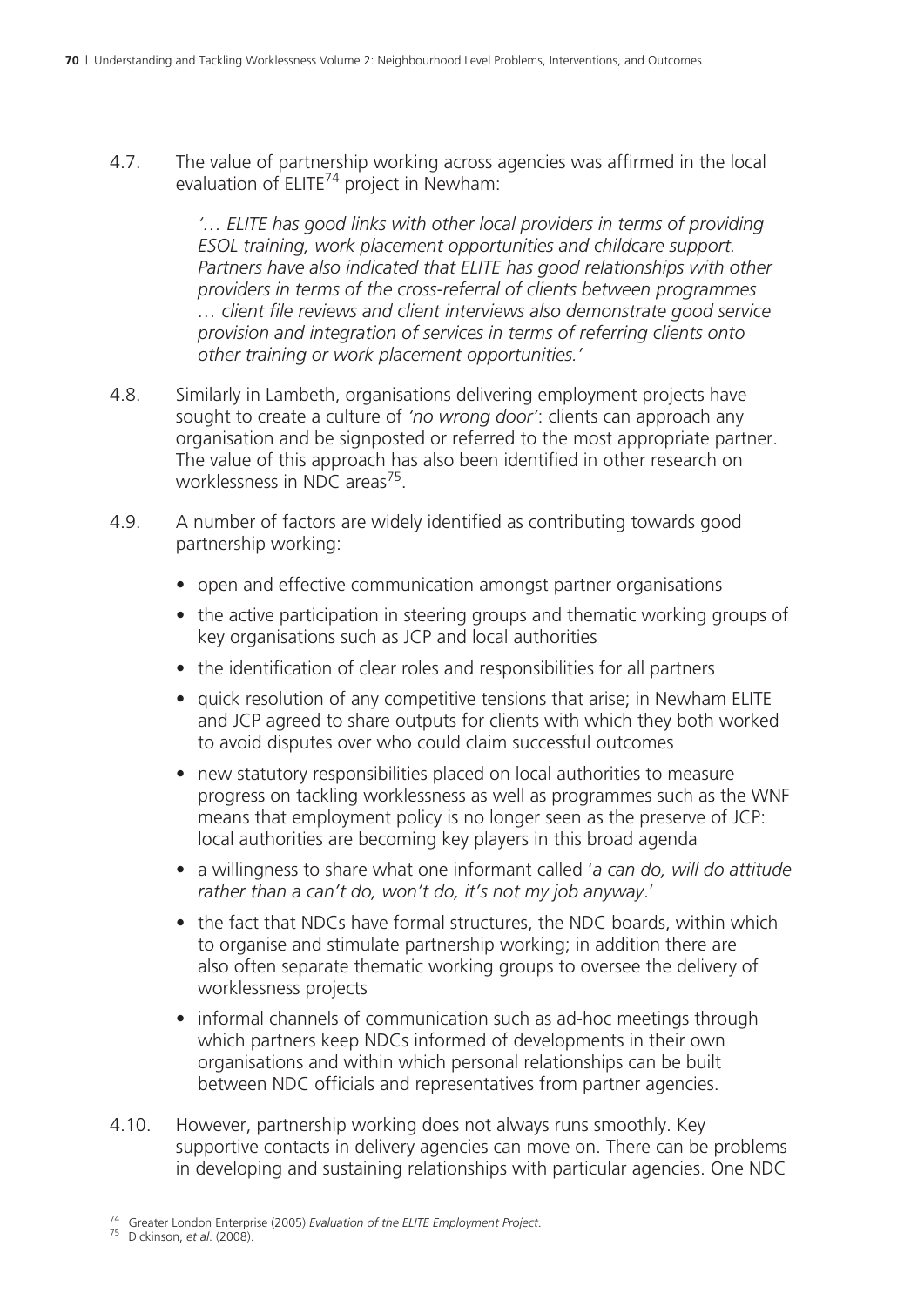reported problems in working with Connexions, the organisation responsible for meeting the education and employment needs of 14–19 year-olds. Constant organisational changes within the local Connexions service as well as a territorial *'tendency to grab your funding'* for their projects meant that partnership working had been strained and limited.

- 4.11. The need to meet targets built into contracts can also act as a disincentive to joint working as, in the words of one stakeholder, '*agencies hold onto people in order to meet their targets*.', a view also reiterated in other recent research on worklessness in NDC areas<sup>76</sup>. Reflecting on this *'target culture'* the manager of one community-based employment project also suggests that partnership working is not always desirable as the target-driven approach of some providers can alienate hard-to-reach clients. In seeking to engage young men from black and minority ethnic communities, this project therefore deliberately eschews links with mainstream providers that have a more conventional *'suit and tie'* approach. The project continues to work closely with the NDC and local third sector organisations to enhance opportunities for young people to develop skills and gain experience. But this project's approach to partnership remains selective: it only liaises with organisations which will not compromise its good relationships with young people.
- 4.12. Of course problems associated with partnership working are not always the responsibility of partner agencies: NDCs are not viewed entirely positively by external organisations. Stakeholders from external agencies identify instances where partnership working with NDCs has not worked as well as it might have done. One respondent felt that the NDC is not always good at listening to external advice: '*NDC Directors have great passion but are not always pragmatic and don't always listen. They can't write off the Council; they can't do it all on their own*.'
- 4.13. And there is now too a sense that partnership working is being undermined by a relatively new concern. There is a perception amongst some case study NDCs that some partners are beginning to lose interest as NDC funding dries up. One NDC officer described how:

*'In the early days all the agencies came to the Jobs and Business Focus Group [such as] the enterprise and employment agencies. They got what they wanted for their projects and pilots, used NDC as a testing ground then moved on to new pastures. They are parasites, not partners'.*

4.14. Whilst this was an unusually strong view, there is a clear sense among NDCs that partners are drifting away as the Programme winds down. This can be a two-way process, however, as experienced by one stakeholder based in a training and job brokerage project that had been provided with an NDCfunded link worker to make contact with other local organisations as a way of accessing clients. They noted that links with the NDC were severed once funding for the post was discontinued: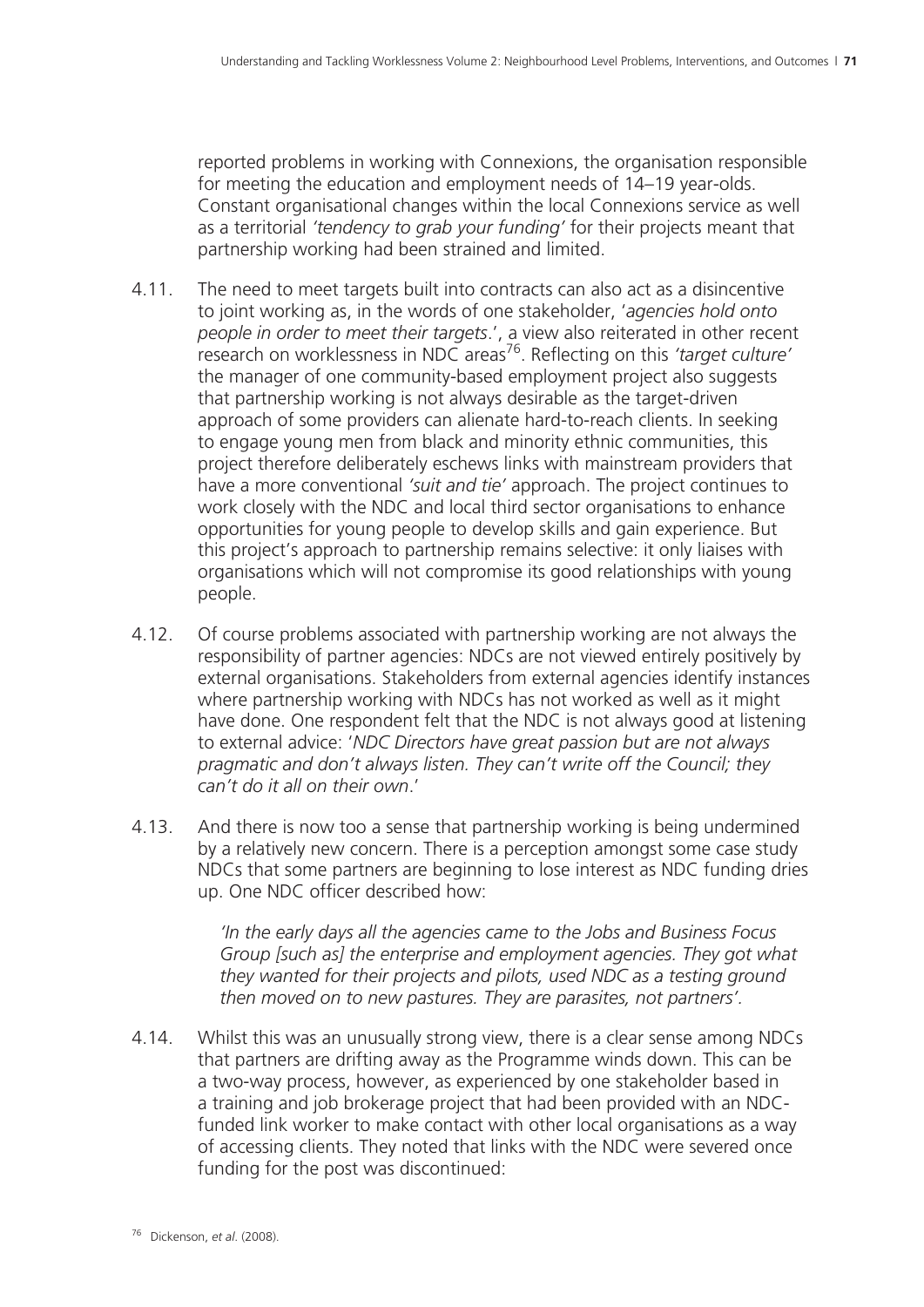*'We now know less about the NDC since funding for the link worker ended. Communication seemed to stop and there's no direct contact. Why stop the links when the funding stops? Our provision still applies to NDC clients and we could be giving them more help.'*

#### Working with the private sector

- 4.15. Whilst there is ample evidence of NDCs working with public sector partners, notably local authorities and JCP, the extent of partnership working with the private sector is less intensive or consistent. In principle there are a number of reasons why NDCs might want to engage with the private sector including:
	- seeking inputs into worklessness strategies through inviting employers to participate in formal governance mechanisms such as NDC boards
	- contracting the private sector to deliver services
	- securing job interview guarantees and placement opportunities for those finishing training courses
	- providing placement opportunities as part of ILM or training initiatives
	- supporting business development through initiatives such as establishing business forums to encourage local businesses to exchange ideas and develop commercial relationships; providing assistance in reducing levels of business crime; and encouraging entrepreneurship through business support projects
	- enhancing the effectiveness of brokerage functions by liaising with employers to identify vacancies and training opportunities that could be filled by workless residents
	- eliciting funding to support community activities; in Newcastle, local businesses paid for 360 reflective bibs to promote road safety among local schoolchildren.
- 4.16. There are notable examples of successful partnership working with the private sector:
	- in Walsall, the Work on the Horizons project manager points to the growing number of vacancies offered through the project as evidence of the development of stronger relations with the private sector
	- the Revive project in Knowsley signed 10-year legally binding local labour clauses with a consortium of three private sector developers (Keepmoat, the MJ Gleeson Group and Lowry Homes) to ensure local people would be employed on the construction projects taking place in North Huyton. Unfortunately the economic downturn has left the consortium unable to continue to meet these commitments
	- in Newham, the CLIO Project facilitating access to employment in the construction industry was led by ROK, a leading local construction industry employer (Box 10).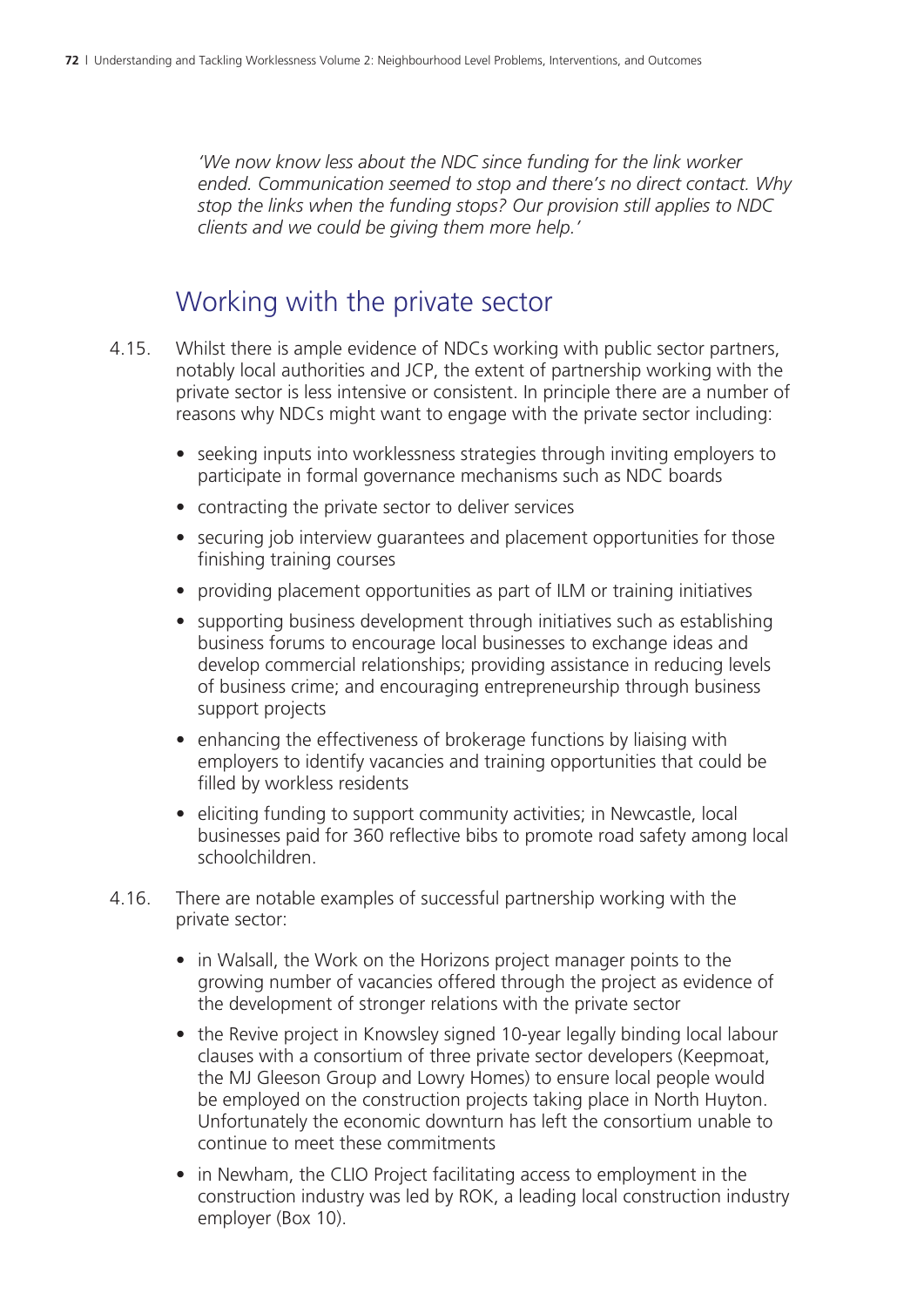#### **Box 10: Construction Labour Initiatives Officer (Newham)**

The Construction Labour Initiatives Officer (CLIO) role was set up to assist local people to access employment in the construction industry. The focus of the role was to work with unemployed and under-employed people seeking sustainable employment in the construction sector. The CLIO established links with site contractors, especially on the Brooks Estate, to establish their recruitment requirements, and timetable training and recruitment drives. The CLIO worked closely with ELITE (the NDC job brokerage scheme) and Newham's Access to Jobs team and also established links with other construction recruitment agencies to identify work placement opportunities. The project was led by ROK, a leading local construction industry employer. Key partners included:

- ROK building supply chain manager
- Newham Housing Team
- Mullaley, Braddons, Bargad, Bellstep, Galliford Try Partnerships and Community Housing (contractors working on the Brooks Estate)
- ELITE: referring suitable clients to the scheme
- Newham's Access to Jobs Team: referring suitable clients to the scheme
- Sector Skills Council for the construction industry
- Building London Creating Futures: a European funded training initiative.

The project was ground-breaking in Newham in the way that it brought together private and public sector providers. Although there were issues between the two, all stakeholders praised the project and would support a similar one. The project overachieved on many of its targets including residents progressing to higher level training, number of unemployed residents accessing work, and residents receiving careers advice.

- 4.17. However, the dominant view from most observers is that, for a number of reasons, private sector involvement has been limited:
	- four of the case study NDCs, Lambeth, Walsall, Newcastle and Knowsley, contain little commercial activity: there is not a large local business community with which to engage
	- the supply-side focus of NDCs has generally left little time or resources for supporting and developing links with the private sector
	- a lack of suitable premises or vacant land for commercial development in Newcastle has restricted the capacity for supporting new business growth
	- some businesses have comparatively little interest in the NDC Programme because it is perceived as a community-based project, or because it does not provide them with any direct funding or 'rewards' to justify the time spent in what many in the business community would see as 'talking shops'
	- employers often lack the time to get involved with what they can perceive as the bureaucracy surrounding NDCs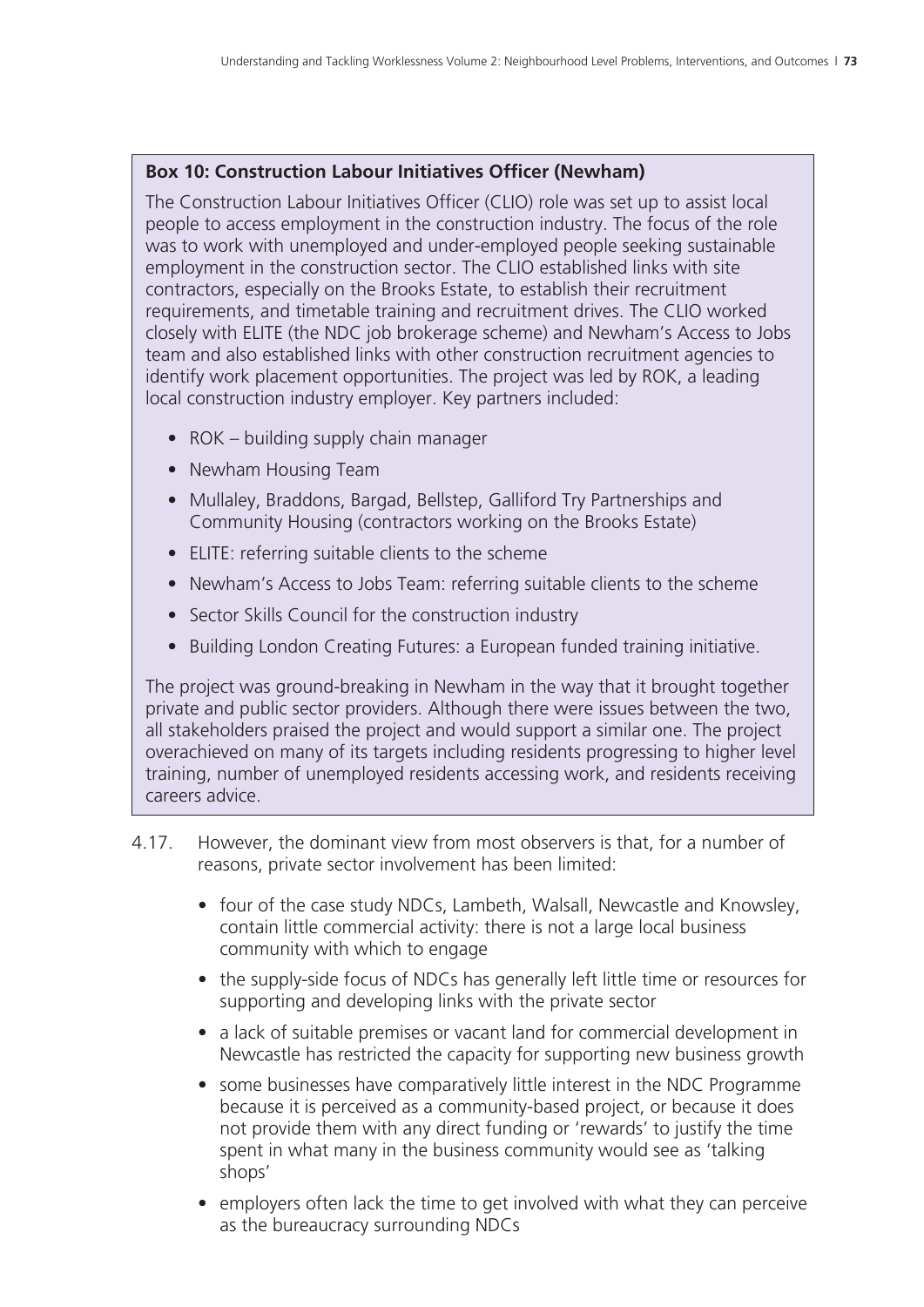- companies already have well-established recruitment channels through private agencies or advertising in the press
- in one NDC there was evidence of duplication of activities with JCP. contracted agencies delivering employment services, and the local authority all seeking to engage with local employers in order to identify vacancies; in this context the local NDC has felt crowded out by existing partnership activity
- private sector organisations are not always considered suitable partners by NDCs because of perceived poor terms and conditions and the lack of inwork development opportunities for employees
- a reluctance among some employers to consider local people for vacancies, especially those from 'hard-to-reach' groups; in one NDC, a private sector board member commented that '*when* [a major retail chain] *opened up there were fine words* [about] *local employment but eventually only 3 residents got jobs. Employers promise the world but when it comes to shortlisting and sifting cvs they don't follow through*'.
- 4.18. Some of the criticisms were countered by private sector representatives. In one NDC, a private sector board member claimed that the NDC has been *'slow to respond to the need for micro start-up units'*, claiming *'there's nothing available for the one-man band who wants to set up a web consultancy'*. He felt the NDC board had a negative perception of the private sector: '*they assume that the private sector are out to profit from NDC; it is difficult to get private sector viewpoints heard as it's taken to be motivated by private gain*.' There was also a perception that NDCs do not fully understand the needs of employers and that worklessness projects do not always prepare clients accordingly. One NDC officer in London suggests that brokerage schemes need to act more like *'recruitment agencies'* by liaising more closely with employers to identify vacancies and field suitable candidates. Another informant claimed that training had got *'stuck at the level of soft skills* [and] *confidence building'* and did not equip clients with the vocation-specific skills and experience employers wanted.
- 4.19. Moreover, it is not always clear that views from private sector representatives have a great deal of purchase within NDC governing structures. Whilst most NDC boards have at least one private sector member, they often exert only a limited influence. To the employment theme manager in one NDC it seemed that *'we have a local employer on the board who attends my theme meetings and obviously he gives us an employer's point of view. Sometimes we don't want his point of view, or at least we don't like it when we hear it'*. It may be that in common with other government initiatives the largely public sector driven ethos of the NDC Programme may inhibit effective partnership working with the private sector. An evaluation of Employment Zones shows that private-sector led Zones proved more effective in making links with the private sector than their JCP counterparts<sup>77</sup>. Public and private sector organisations are not always natural partners.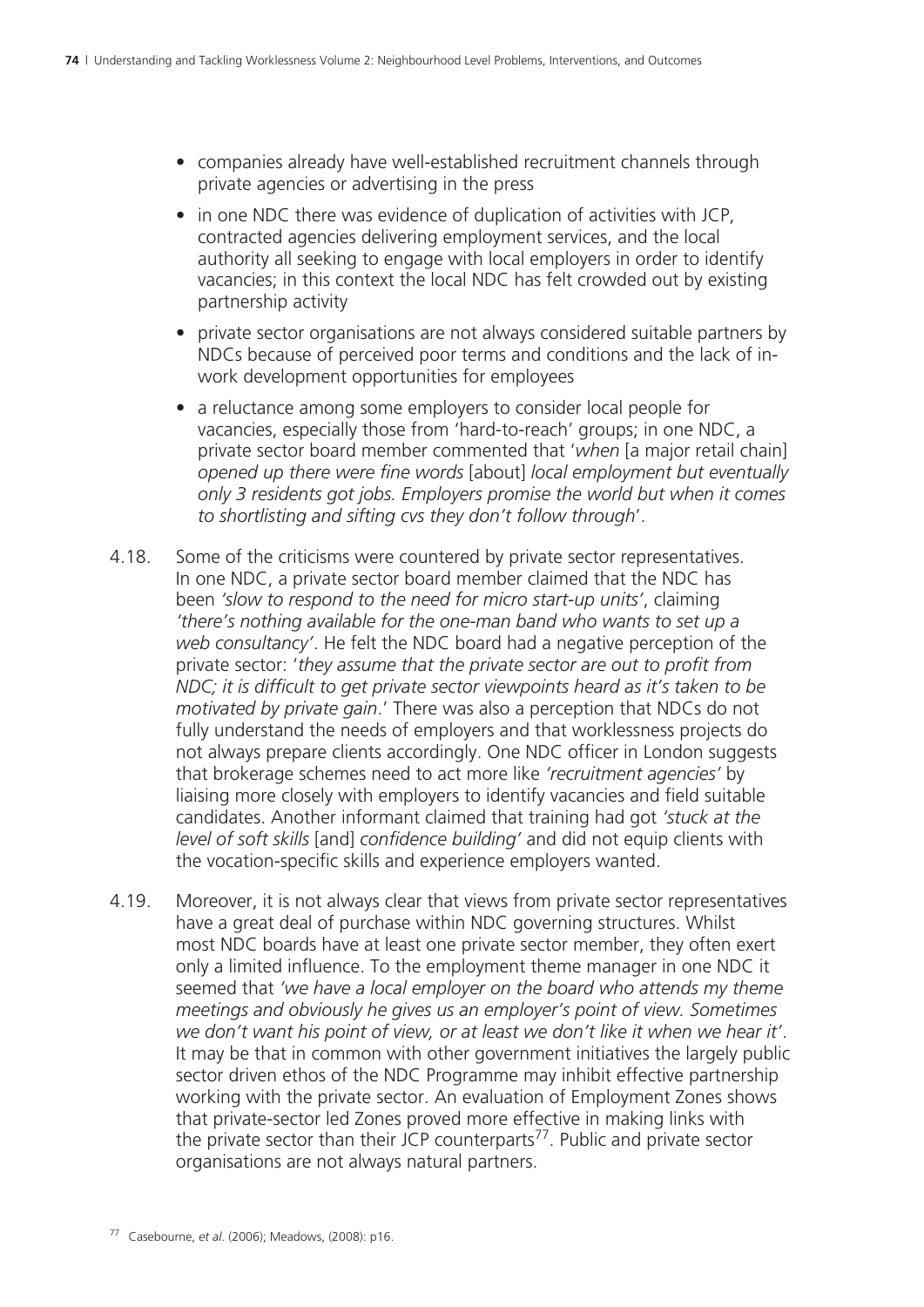4.20. There is a feeling among some local informants that limited engagement with the private sector has been a missed opportunity, a view reflected in evaluations of other ABIs<sup>78</sup>. One interviewee who has been closely involved with an NDC's worklessness activities reflected that:

> *'… employers in the private sector have been involved to a small extent but not as much as they could have been. There were good links with the hospitality industry both in terms of placing people in jobs and in terms of employers offering work placements and training places. The [NDC job brokerage project] never really had the resources to work with employers in the private sector. When the project started, it was very client focussed. It was only about half way through that it was realised how important links with the private sector were. In retrospect, we should have employed specialist recruitment staff who could 'sell' the services of the project to the private sector and get them on board as partners. There was not really any in-house expertise and it would have been difficult to have made inroads in the timescale.'*

4.21. In a similar vein, a job brokerage adviser in Bradford sees a need to develop a better understanding of the needs of the private sector. To achieve this, the brokerage scheme has embarked on an *'employer-led'* strategy of proactively contacting local businesses through dedicated employer liaison staff to ascertain their recruitment needs. Presently, the brokerage project is looking to develop links with a number of key sectors including manufacturing; the creative, media and digital industries; retail; leisure; and hotels and food. This would enable the project to prepare clients more effectively in terms of equipping them with the skills and competencies demanded by local employers. This approach also allows employer liaison staff to *'educate'* employers on the capabilities of jobseekers, including those who are more detached from the labour market. These findings reflect previous evaluations of other ABIs introduced to tackle worklessness which show that privatesector led services are often more effective in liaising with the private sector than are their public sector counterparts<sup>79</sup>. Liaising with employers has not played a central role in the strategic approach taken by NDCs in tackling worklessness.

### Working with the third sector

- 4.22. Third sector involvement in NDC strategies mainly comprises the direct delivery of projects. Examples include:
	- the Support Enterprise project in Knowsley run by the Kirby Unemployed Centre, a social enterprise

<sup>78</sup> Dewson *et al*.'s (2007) Evaluation of the Working Neighbourhoods Pilot found that some pilot managers considered the

<sup>&</sup>lt;sup>79</sup> Griffiths and Durkin's (2007) evaluation of Employment Zones found that private-sector run Employment Zones built effective relationships with employers and were more attuned to the concerns of employers than Employment Zones managed by JCP (p7); similarly Casebourne *et al*.'s (2006) review of Action Teams for Jobs reported that private-sector led (PSL) teams had better links with employers including dedicated liaison staff than JCP teams.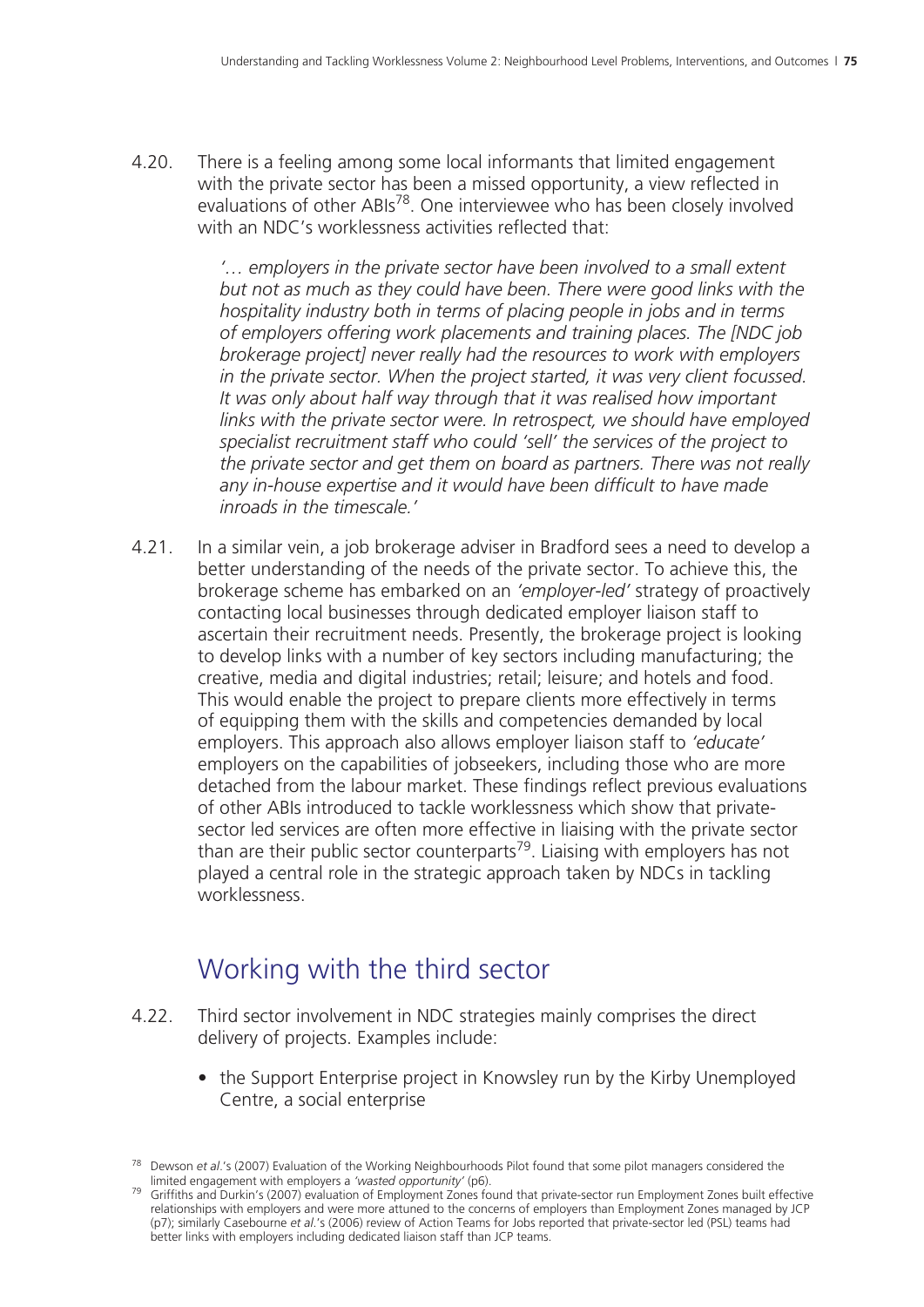- WBYI in Bradford is a grassroots, voluntary sector organisation
- the community interpreters' project in Newham was delivered by Making Training Work, a company limited by guarantee with a not-for-profit constitution.
- the new £5.9 million Training Centre in Knowsley is owned and operated by Huyton Churches Training Services (HCTS), a third sector faith-based training provider; the NDC was instrumental in providing a loan to enable HCTS to move into purpose-built promise in the area as they see the Training Centre as a key part of their succession strategy.
- 4.23. A less significant role has been played by the third sector in providing training or employment opportunities for residents looking to access work. In Lambeth, the Construction Training Scheme has developed strong links with Clapham Park Homes, a community-led housing association, providing work placements for trainees through their contractors. In addition, third sector organisations sometimes provide a channel through which worklessness projects can access hard-to-reach clients. Careers Bradford, an IAG project based in the one-stop shop, conducts outreach work through local community centres and community groups to publicise the service and to help identify residents with training and employment needs.
- 4.24. Despite these examples, the extent of partnership working with the third sector is generally limited. In one NDC, there has been no third sector involvement in the design or delivery of worklessness projects. Another NDC which has only had a limited degree of contact with third sector organisations sees it as something of a missed opportunity. This view is echoed by an informant working for a voluntary sector organisation funded to deliver worklessness services in the same NDC. He suggested that NDCs could do more to engage the third sector. In his view, too much money has been used to support the NDC bureaucracy which had, in effect, become *'like the council'* with only *'the crumbs on the table'* filtering down to grassroots, community organisations. He suggests NDC money would be better spent funding *'traineeships'* through existing community and voluntary sector organisations. This form of *'grass-roots job creation'* could provide more sustainable outcomes than allocating funds to set up new projects which will not all survive once NDC funding comes to end. There was consensus, therefore, that the lack of partnership with the third sector was a missed opportunity. Certainly, evidence from elsewhere including the evaluation of the Working Neighbourhoods Pilots<sup>80</sup>, suggests that the third sector can be a valuable partner if effective working arrangements can be put in place.

### Community engagement

4.25. Community involvement in the planning, delivery and monitoring of worklessness projects has taken on a number of forms including: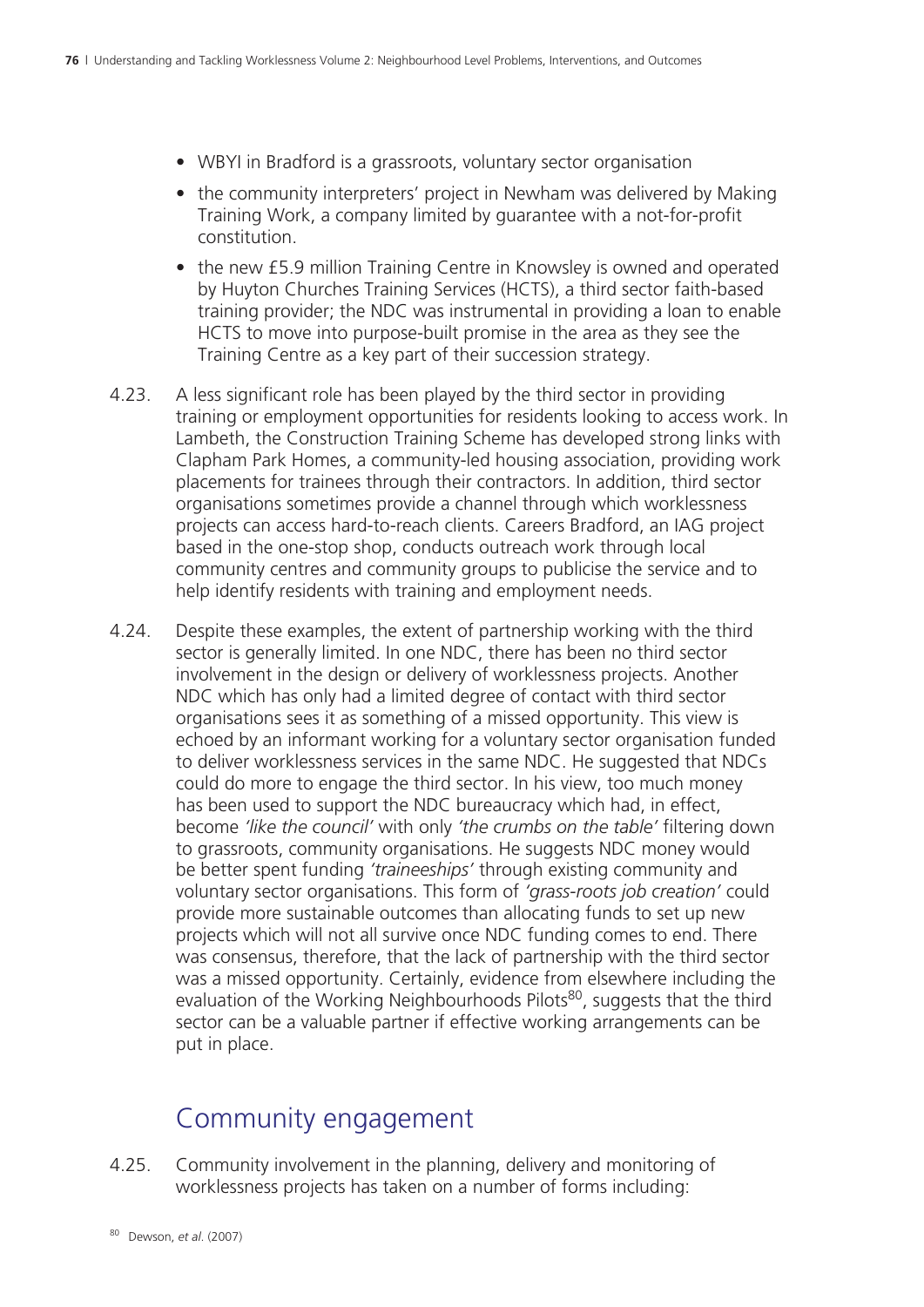- initial consultation at the beginning of the NDC Programme, mainly through surveys and focus groups, often contributed to strategies on tackling worklessness; in Newham, feedback from residents led to the creation of Personal Job Accounts, discretionary pots of funding for backto-work costs for clients of ELITE
- approval and monitoring of worklessness projects by community representatives sitting on NDC Boards or on theme groups responsible for employment
- and, rarely, direct involvement in the operational side of projects, such as individual Resident Board Directors acting as mentors to young people in the Team North Huyton Project in Knowsley.
- 4.26. There are also examples where community residents have directly influenced the shape of worklessness projects. In Walsall, one project manager clearly valued the input from residents in providing insights into the concerns and needs of the local community:

*'people who actually live in the area and are actively involved in it, I think they need to have their say about how things are run, I mean that's the whole point, we're here for their benefit and … you can't ever lose sight of that, so I think having the board members and reps on the theme groups, I think you need them there, I think sometimes people can go off on a tangent and I think you need somebody who is local and who knows what the main issues are to go, hang on, sort of bring them back down to earth'.*

- 4.27. There are also examples of residents getting actively involved in strategic decisions. In Knowsley, there was strong opposition from residents members on both the Board and the relevant theme group to the winding down of the Road2Work project <sup>81</sup> which had to be terminated because of funding issues.
- 4.28. However, on balance, most NDCs report that community involvement in worklessness projects has been limited because of factors such as:
	- the theme has less resonance with residents than have other issues. especially those surrounding community safety where projects are more visible and affect more residents $82$
	- there can be a lack of identification between residents and the local business community
	- cross-thematic working within Partnerships between community engagement teams and employment teams has often been limited.

 This finding is supported by another NDC study that found little evidence of significant community involvement in worklessness projects or strategy development in one case study NDC<sup>83</sup>.

<sup>&</sup>lt;sup>81</sup> The umbrella service through which many training and employment services were provided.<br><sup>82</sup> A similar finding was made by Dickenson et *al.* (2008).<br><sup>83</sup> CLG (2009) Improving outcomes: Engaging communities in the ND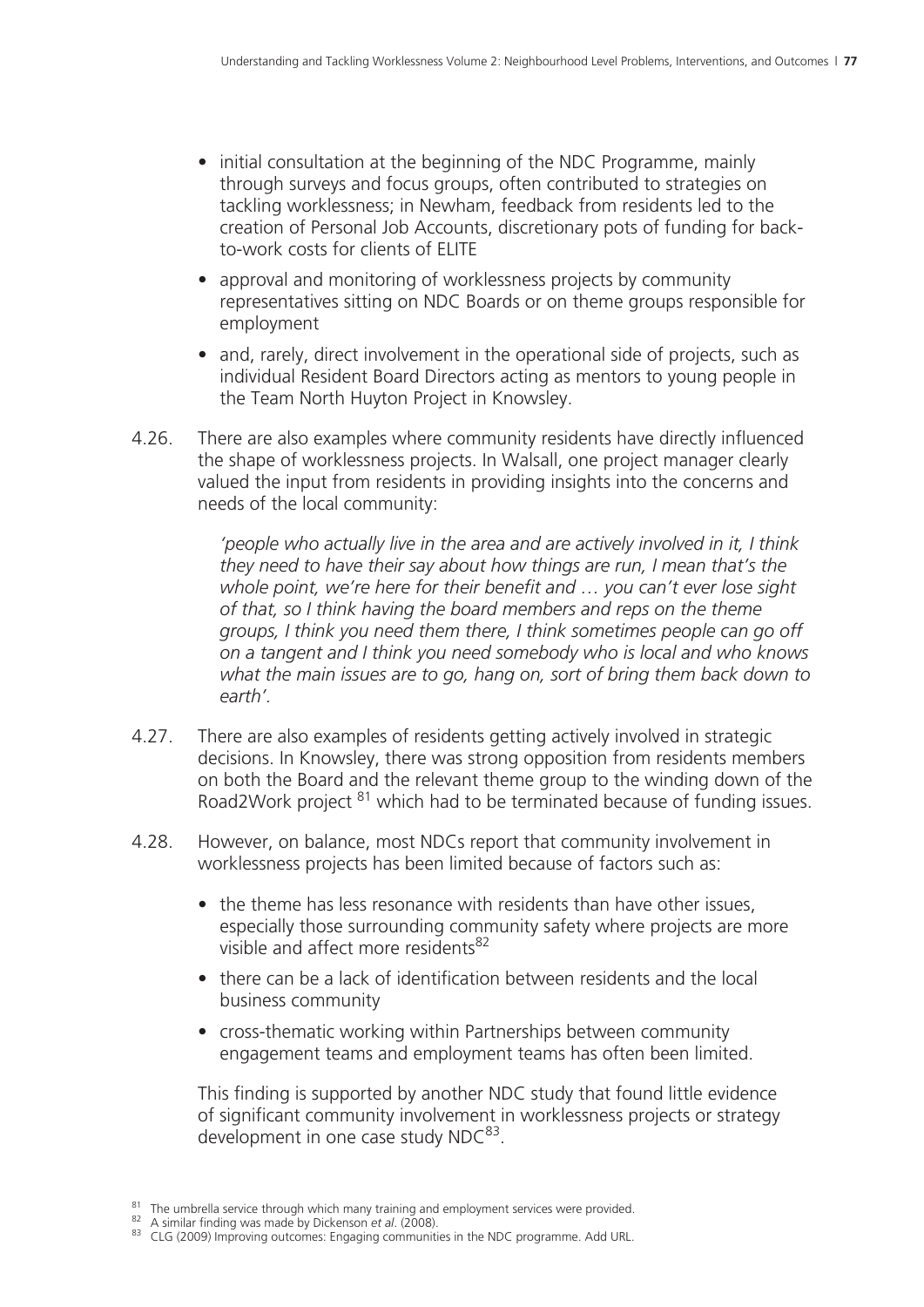4.29. Stakeholders also point out that there can be problems in getting residents involved who are not fully conversant with policy drivers and the structure of employment services. One JCP representative noted for example that:

> *'I have to admit sometimes it [community involvement] does elongate the meetings and that … I think there has to be general acceptance that they don't fully understand, sometimes, the implications of what suggestions they're making, because – and again, I don't mean to be rude – but sometimes it's very simplistic, "Well, you just put that there and that'll solve it". And it's not quite as simple as just taking a Jobcentre and plonking it in the middle of a New Deal for Communities area. The ins and outs and the negotiations and the funding, and everything that then needs to happen in order to get that to the point that they would like it, either isn't feasible sometimes or isn't possible.'*

4.30. Nonetheless, he valued the role that community representatives could play in *'coming up with something that best fits'* the needs of workless people living in the area.

### Aligning NDC worklessness interventions with wider strategies

#### **The appropriate scale for intervention**

4.31. There clearly is a debate about the degree to which the neighbourhood is an appropriate environment within which to tackle worklessness. In terms of the rationale for neighbour-level interventions, three arguments can be made. First, it may make sense to target resources on the worst affected areas. As a government report notes, *'many problems are of a more local nature, and can only be tackled at the level where concentrations of worklessness occur: the very local level'*84. This allows the most efficient targeting of resources to vulnerable groups concentrated in particular places<sup>85</sup>. Second, there is a view that mainstream programmes have often failed the poorest neighbourhoods<sup>86</sup>, based for instance on the perception that universal, national programmes such as the New Deal for Young People have often been least effective in the most deprived areas<sup>87</sup>. By contrast, local interventions have the potential to address worklessness through their strategic and operational capacity to respond flexibly to local conditions:

> *'Worklessness is not the same problem everywhere and there is no single approach to tackling it. Local solutions are required based on local knowledge and understanding of the problem in any given place backed up with the flexibility, autonomy and the capability to devise and implement the most appropriate response'88.*

<sup>84</sup> HM Treasury and DWP (2003): p46.<br><sup>85</sup> CLG (2008f): p10.<br><sup>86</sup> See Syrett and North (2008): p19–20 for reasons for why mainstream policies have often failed deprived areas.<br><sup>86</sup> See Syrett and North (2008): p19–20 for *performance of welfare-to-work*. 88 CLG (2007): p10.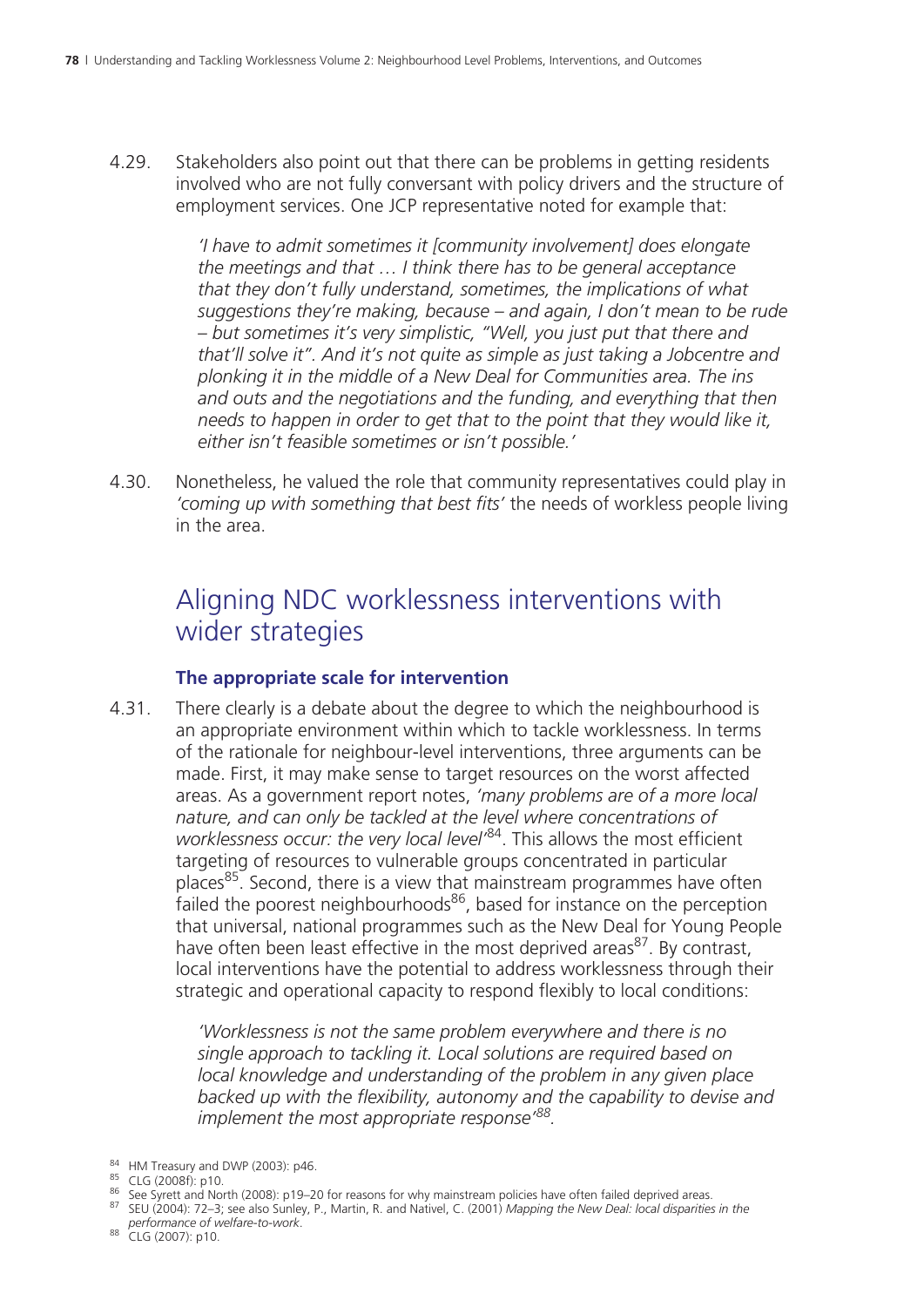- 4.32. This ability to harness the knowledge and skills of a wider range of local stakeholders to tackle employment issues is thus seen as 'adding value' to national policies by adapting policies to local conditions, engaging key stakeholders, and enabling a partnership approach to be taken<sup>89</sup>. Third, there is an argument that additional resources need to target those areas where concentrated poverty or worklessness could lead to additional, and adverse effects for residents such as for example post-code discrimination (2.44) or prevailing cultural norms limiting exposure to opportunities in the wider labour market (2.30)<sup>90</sup>.
- 4.33. But it would be hard to argue that the neighbourhood level should be the sole arena within which worklessness strategies play out. This is acknowledged within a 2008 CLG report:

*'the best level to tackle a problem is not always the spatial level at which it manifests … tackling neighbourhood deprivation requires recognising the connections between neighbourhood and a wider economy and understanding the factors that constrain people in disadvantaged areas from taking advantage of opportunities in the wider labour market'91.*

- 4.34. The reality that economic development needs to be managed and encouraged at different spatial scales is reflected in the range of economic development initiatives and strategies operating at contrasting levels. Responsibility for promoting economic competitiveness rests in part of course with national government, most notably through the DBERR, and RDAs. One criticism of this approach is that focussing on wider national and regional institutions and agendas may lead to the needs of economically marginalised neighbourhoods being overlooked. There is a view for instance that the Regional Economic Strategies (RES) produced by RDAs have tended to focus on *'how to promote economic and business competitiveness, performance and growth within the region/sub-region, with only a more marginal concern as to whether more disadvantaged groups and communities directly benefit from this growth'*92. One example of this is the emphasis on *'creating a 'knowledge economy'*, based on high-skilled, high-value-added sectors while routinely ignoring lower-value-added, low-skill service sectors that are crucial to enhancing labour market participation among marginalised groups. This has prompted claims that, '*the fundamental relationship of poor neighbourhoods to the wider local/urban economy within which they are situated was a neglected feature in New Labour's initial neighbourhoods renewal agenda*' 93.
- 4.35. Recent efforts to emphasise the role of economic development in stimulating neighbourhood renewal through the 'Transforming Places'94 agenda suggests there is now a growing recognition of the importance of integrating regeneration policy with economic development. Local authorities are likely

<sup>89</sup> Campbell (2001): p17–18.<br><sup>90</sup> Tunstall, R. and Lupton, R. (2003) *Is Targeting Deprived Areas an Effective Means to Reach Poor People? An assessment of*<br>one rationale for area-based funding programmes.

<sup>&</sup>lt;sup>91</sup> CLG 2008f: p41.<br><sup>92</sup> Syrett and North (2008): p197.<br><sup>93</sup> Syrett and North (2008): p 23, 198.<br><sup>94</sup> CLG (2008e).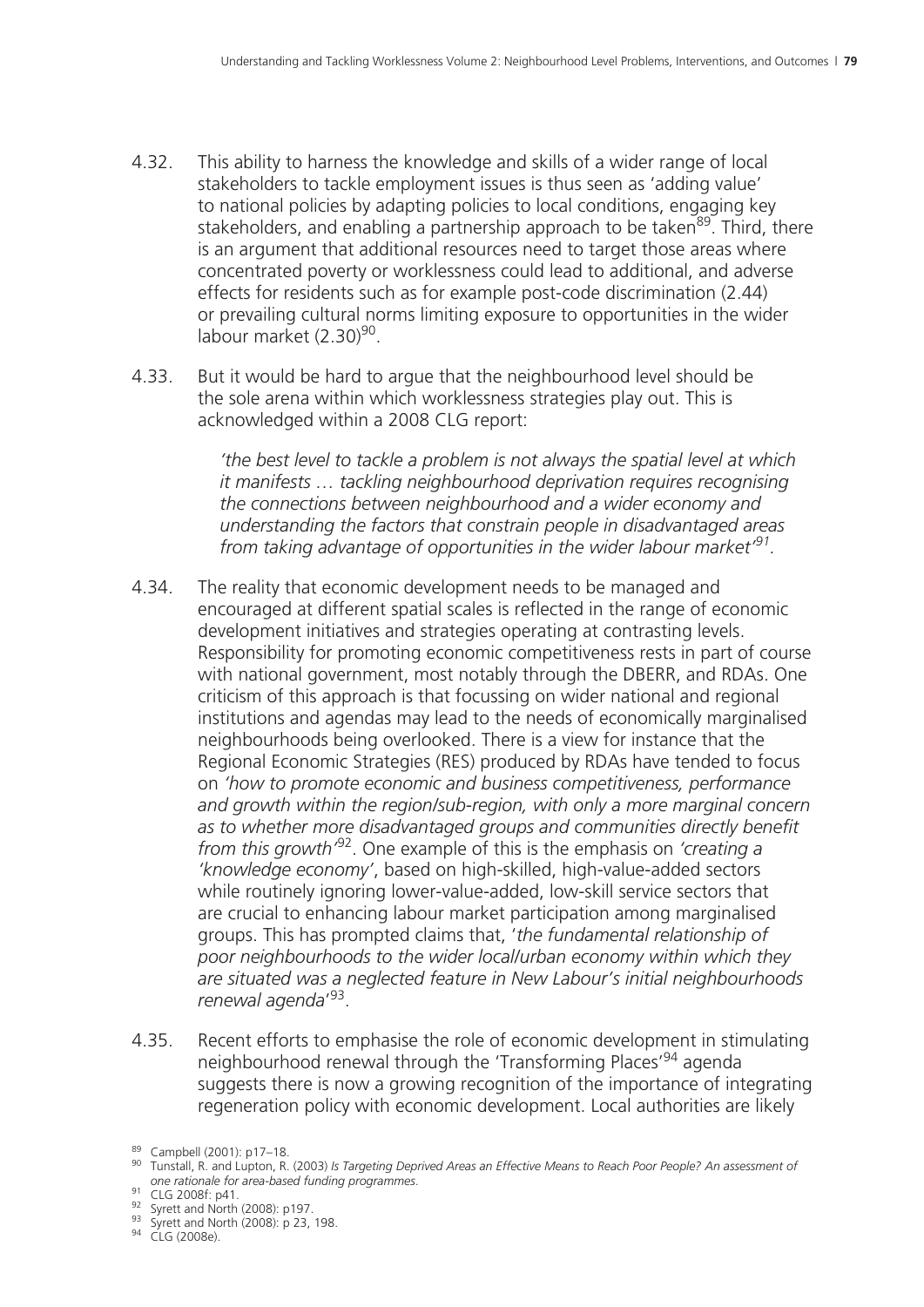to become key agencies in this through their role in managing worklessness programmes as a result of their pivotal status in a suite of initiatives including LSPs, LAAs, Area-Based Grants, the WNF, and the LEGI. These interventions may well see a strengthening in programmes specifically designed to benefit workless residents in deprived areas. By bringing local authorities more centrally into the policy process too there is every possibility of avoiding the *'fetishisation'* of scale where problems such as worklessness are regarded as internal to certain neighbourhoods without understanding their interplay with wider spatial structures <sup>95</sup>.

4.36. All of this poses important questions for NDCs. In particular, how will they sustain interventions at the neighbourhood level whilst also aligning their programmes with these wider institutional frameworks? It may be that the key role assigned to local authorities in developing the 'Transforming Places' agenda will benefit NDCs as they feel comfortable working in partnership at this district scale. Understanding how NDCs respond to this growing devolution of worklessness policy to the local level is a critical question to address.

#### **Aligning with district level strategies**

- 4.37. There is evidence that NDCs have been relatively successful in aligning their worklessness programmes with other strategies and institutions operating at the local authority district level. This can operate in at least three ways: integrating NDC interventions with other district-wide funding mechanisms, notably the WNF; looking to work with other organisations to establish which client groups NDCs should prioritise; and seeking to align NDC policies with those adopted by district-wide institutions, notably LSPs.
- 4.38. In relation to working with other district-wide funding streams, several respondents identify the WNF as a potentially important channel for planning, delivering and sustaining interventions to tackle worklessness in deprived neighbourhoods once NDC funding ends. In Walsall, the NDC has agreed with key partners that WNF outreach workers will refer potential clients to the NDC-funded one-stop shop employment brokerage. This agreement is driven, in part, by a joint need to work together in order to meet LAA targets. The project manager of the one-stop shop also hopes this alignment with wider worklessness strategies will make the decision to continue funding the project through other streams a *'no-brainer'* in a post-NDC environment. The WNF has nevertheless attracted some negative comment. One NDC officer in another area observed that WNF funding is allocated to local authorities and therefore liable to be **'top-sliced'** by other departments: there *'will not be a lot left for* [tackling] *worklessness'* at the neighbourhood level. Another informant from a different NDC also notes that funds had not yet been allocated and feared the eventual allocation could leave a *'funding gap'* at the neighbourhood level as NDC resources dry up.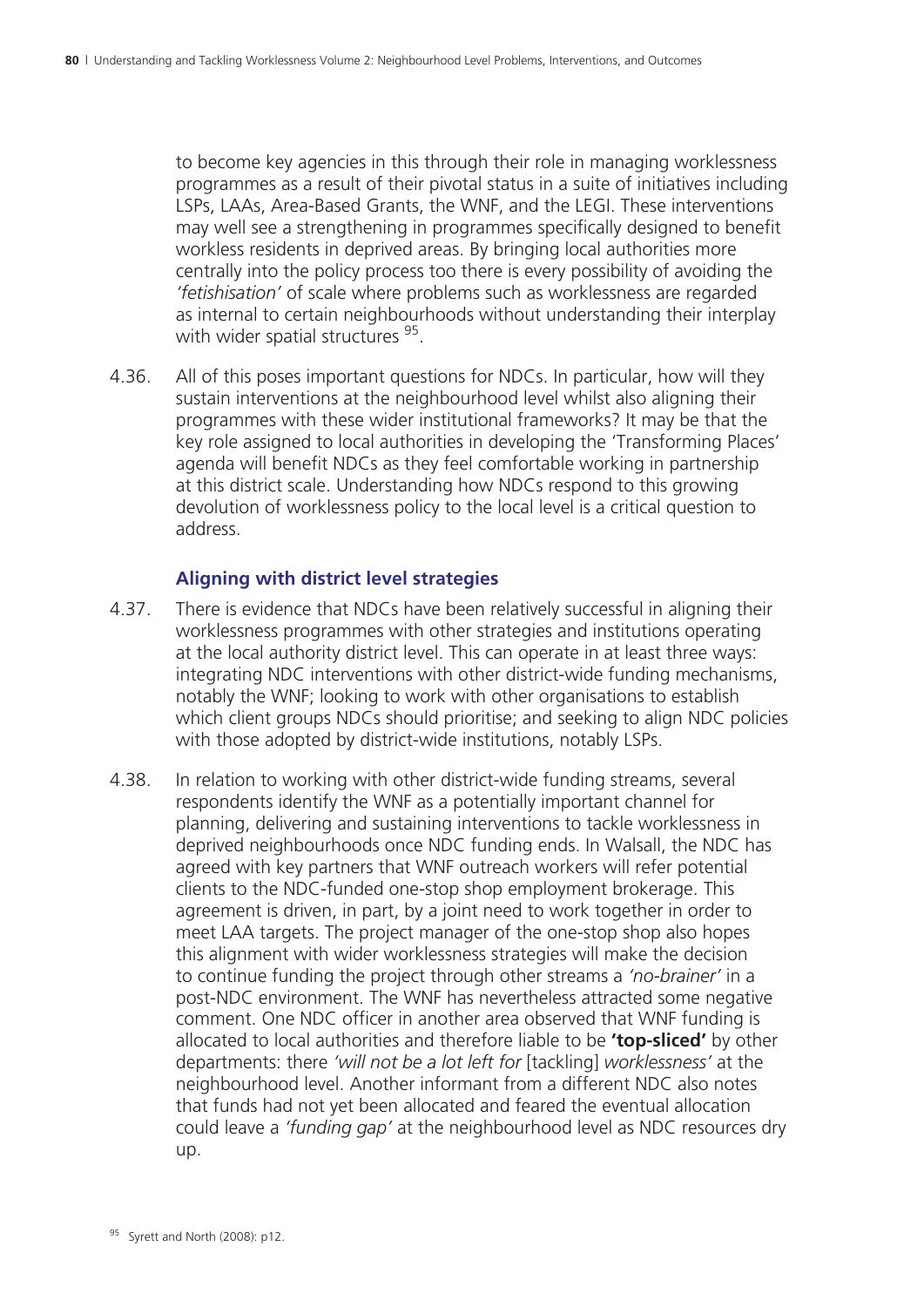- 4.39. Partnerships can also work with other agencies at the district level to establish which groups of clients NDCs should focus on. In Knowsley this has seen the NDC focus on unemployed JSA claimants because of its view that economically inactive groups are better catered for by JCP and the local authority which can deliver a better-resourced mainstream strategy. This view was vindicated in 2006 when Knowsley local authority received £1 million from the Northern Way to support its 'Knowsley Works' worklessness programme designed to help up to 3,000 people move from incapacity benefits into employment.
- 4.40. NDCs have also sought to engage with, and align their policies towards, district-wide institutions. In particular NDCs tend to regard LSPs as useful forums for partnership working around issues of worklessness. Across the Programme, 33 Partnerships are involved with their Local Strategic Partnerships and 35 with their Local Area Agreements<sup>96</sup>. These Programmewide trends are reflected in practice within these case study NDCs. In Walsall for instance, the role of LSPs and LAAs in reducing worklessness and supporting economic development is viewed in positive terms because it brings organisations together to discuss and identify issues as well as plan appropriate interventions. Informants think that growing devolution of responsibility has substantially increased the impetus for partnership working. The NDC is currently working with partner organisations to identify the likely impact of welfare and institutional reforms on funding for local projects. If any gaps are revealed, the NDC plans to draw these to the attention of the LSP's worklessness group as the basis for co-ordinating strategic local responses to address potential shortfalls. Likewise in Lambeth, there is a view that the LSP and the process of drawing up LAA targets have encouraged agencies to work in partnership and to avoid duplication. Respondents identify a need for co-ordination across the borough on worklessness issues and consider the LSP, through the agreed LAA, as being the best vehicle for providing a strategic steer. Informants in Knowsley similarly consider the LSP a vital mechanism in ensuring a *'joined up approach'* across key agencies in order to address priorities identified across the Borough including young people not in education, training or employment; worklessness and antisocial behaviour. These findings are supported by evidence from other recent research on tackling worklessness in NDC areas which also showed that NDC are increasingly seeking to align strategies with LAAs and playing an active role in  $15Ps^{97}$ .
- 4.41. There are signs too that LSPs recognise the importance of working at sub-district scales. In Knowsley, the LSP has created six sub-district Area Partnerships, one of which, North Huyton, is larger than, but includes all of, the NDC area. Whilst it is unlikely that LSPs will adhere to geographies as small as NDC areas, this suggests there is an awareness of the need for localised interventions in tackling thematic priorities. The ability and willingness of LSPs and indeed other partner agencies to shape policy at the neighbourhood level may thus not be entirely lost once NDCs cease to operate. The importance placed on working within these wider strategic

<sup>96</sup> CRESR (2008) *The 2008 NDC Partnership Survey* (URL needed) 97 Dickenson, *et al*. (2008): p84.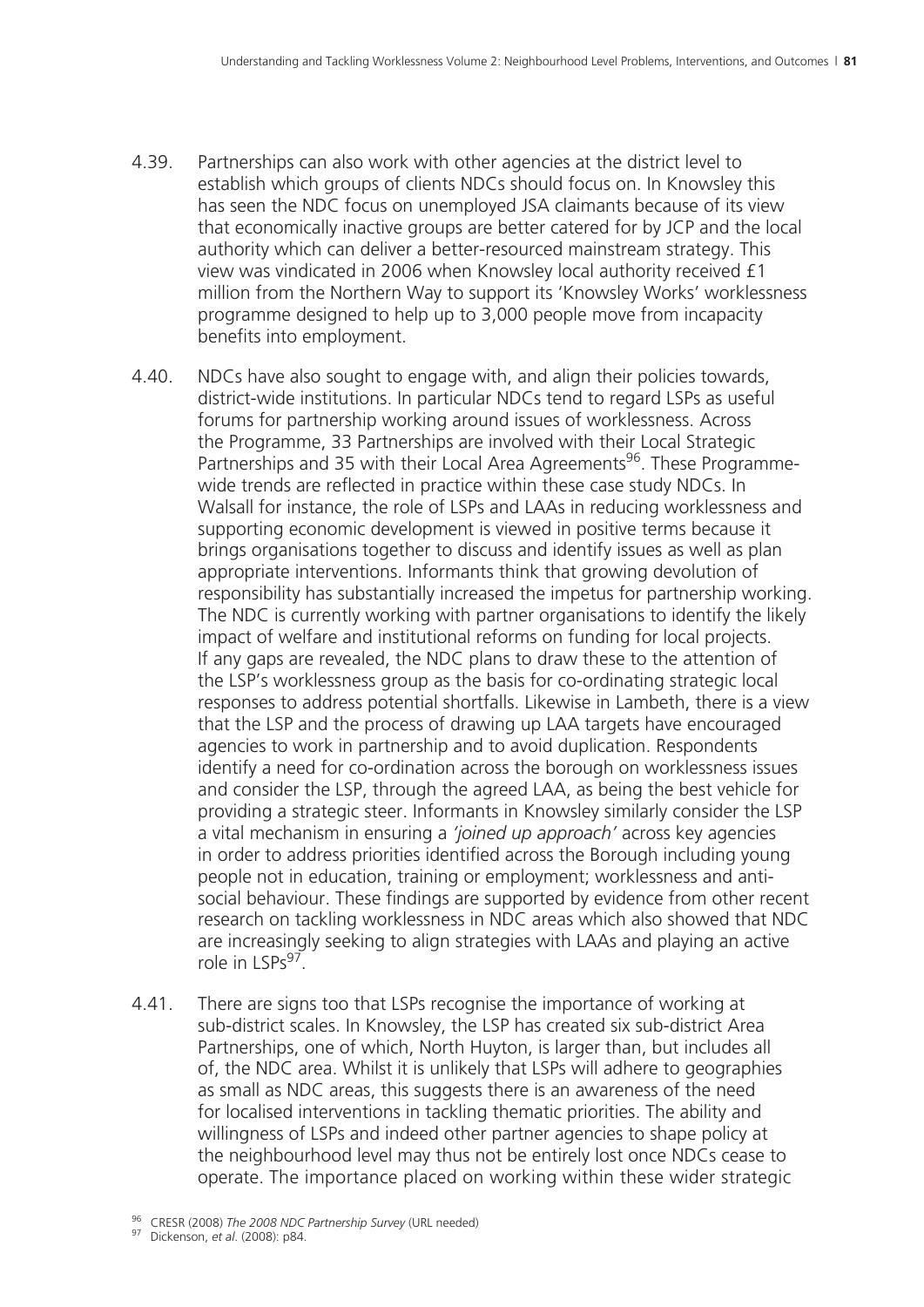frameworks is illustrated by one NDC officer: '*I would say half my time is spent in engagement with non-New Deal* [for Communities] *activity in Walsall. That's our commitment to the wider agenda*.'

- 4.42. Although informants are generally positive about their experience of LSPs and LAAs, it has not always been plain sailing.
- 4.43. In one area the LSP had failed to establish a good working relationship with the local NDC. This was attributed to the heavy workload of the appropriate contacts within the Partnership and a perception that the LSP was ineffective, slow and bureaucratic. It was also felt that the LSP had not drawn on the NDC's knowledge and experience of tackling worklessness as part of negotiations to set up the LAA. As a result, the NDC withdrew from the organisation set up by the LSP in 2007 to develop a city-wide strategy for tackling worklessness. Instead, it approached a development trust to set up a recruitment agency in the NDC area. Whilst the NDC justified this approach as a means of bypassing what it saw as ineffective district-level policymaking, some local stakeholders criticised this decision to *'go it alone'* on the grounds that it could lead to a duplication of provision put in place through the WNF and the forthcoming Local Employment Partnership. One agency representative also claimed it highlighted the lack of commitment to partnership working by the NDC which had '*a tendency to need to manage, control, replicate*'. According to this informant, the NDC had apparently failed to recognise that *'the landscape has changed over the 8 years'* and had retained its tendency to work in isolation rather through partnerships. It should be emphasised however, that this apparent rupture in partnership working at the district level was unique among these six case study areas. But the reality is as one agency representative noted when commenting on a Partnership's role within local authority district agendas, the '*NDC is* [just] *another strand in a much bigger picture*.'

#### **The wider spatial scale: sub-regional, regional and national agendas**

4.44. Although much of the debate about aligning with other strategies focuses on the local authority district level, difficulties have cropped up at the subregional level where some NDCs are involved in City Strategy partnerships designed to co-ordinate programmes to tackle worklessness across one or more local government areas. One informant working in an NDC observed that a sub-regional strategy '*doesn't necessarily translate down to a more local level … when it comes to trying to put things into practice*.' However, despite these concerns, this NDC is keen that its priorities align with those of the City Strategy in order to help in the future funding of projects. Moreover, there are examples of successful partnership working at the sub-regional level. In Newham98, a number of stakeholders commented on the value of the NDC's membership of DWP's East London City Strategy Pathfinder, one of 15 set up in 2007 to explore ways of improving employment rates through better inter-agency working.

The city strategy in East London is based around the five host Boroughs of Greenwich, Hackney, Newham, Tower Hamlets and Waltham Forest.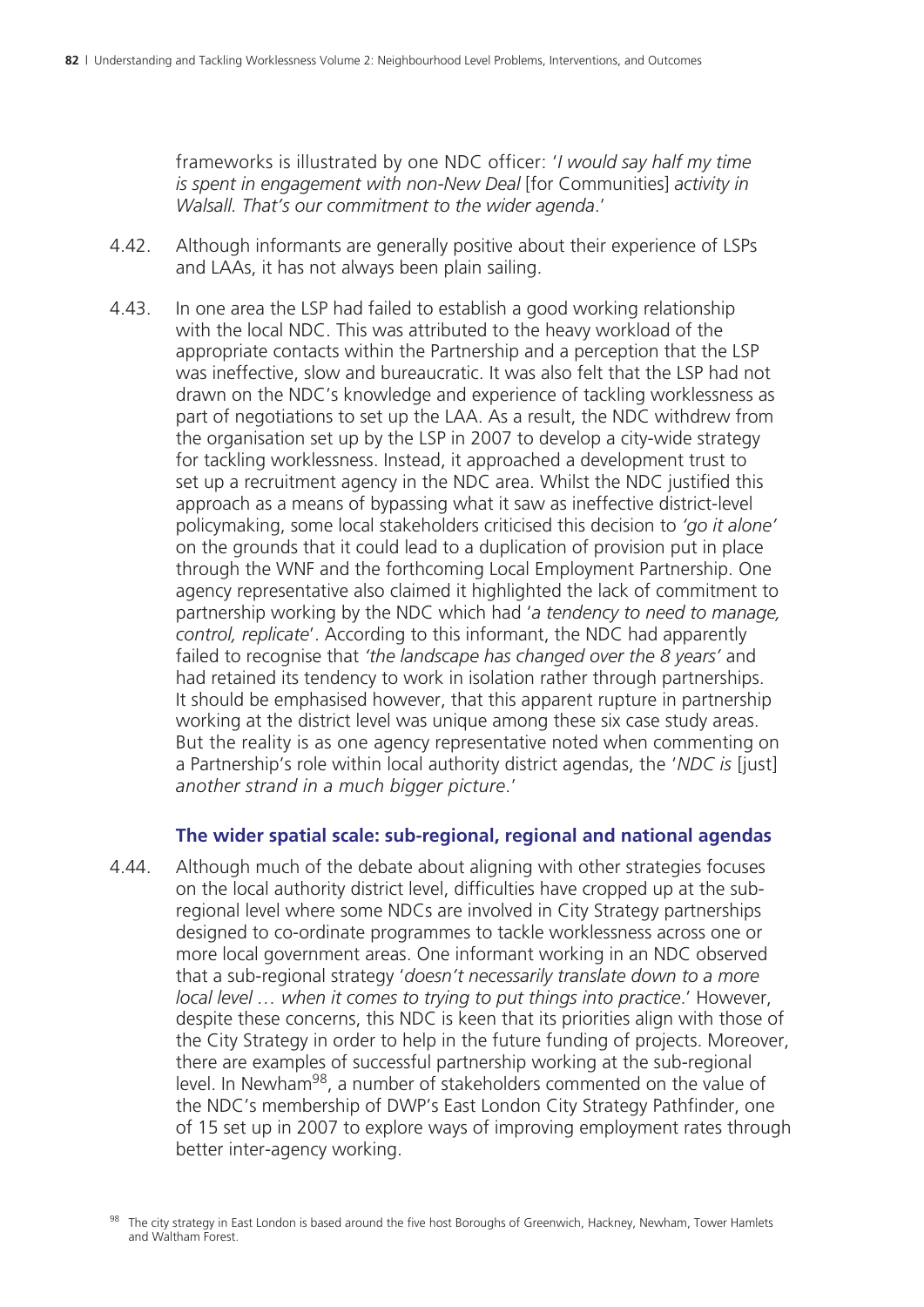- 4.45. NDCs tend to have little if any involvement with regional initiatives such as the development of Regional Economic Strategies. In one NDC area, it was acknowledged by informants that it is difficult for a neighbourhood-based organisation to exert influence on strategic development at this wider spatial scale. One interviewee suggested, however, that the local authority could act as a *'conduit'* through which the NDC might make its case at the regional level. Another skills provider operating at the sub-regional level reaffirmed this by asserting a need to *'challenge the management'* of the NDC to play a role in wider strategic development. He claimed the NDC could do more to make the RDA aware of the NDC's challenges and priorities, which might in turn exert influence over the shape of the RES. At the same time, he acknowledged that the RDA could do more to consider the needs of deprived areas when promoting employment growth, reflecting concerns expressed in other research about the general neglect of the urban deprivation agenda by regional bodies<sup>99</sup>.
- 4.46. In terms of fit with national agendas, one informant felt that central government implemented policies were too rigid and failed to create a sufficiently flexible context:

*'the problem is that sometimes you've got government agencies who like the DWP who set a national strategy because that's what they think is best, and they don't have the local flexibility, and that's the problem. And sometimes you need that little bit of flexibility in a local area to understand what is going on and how you can address it'.*

# Concluding observations

- 4.47. Partnership working is an important component of approaches adopted by NDCs to tackle worklessness:
	- successful partnership working depends on good communication between committed partners through which to plan and monitor interventions
	- with a few exceptions, public sector agencies have proved to be the most cooperative partners for NDCs
	- the private sector is not engaged to any great extent other than as a recipient of support or a contracted provider of services; but perhaps too NDCs have not always maximised opportunities for working with the private sector; there is a sense that more could be done to understand and respond to the needs of employers
	- the third sector is sometimes involved in delivering services under contract; but there is less evidence that it has engaged independently with the worklessness agenda in NDC areas
	- there has been limited involvement from local communities in planning and shaping workless interventions.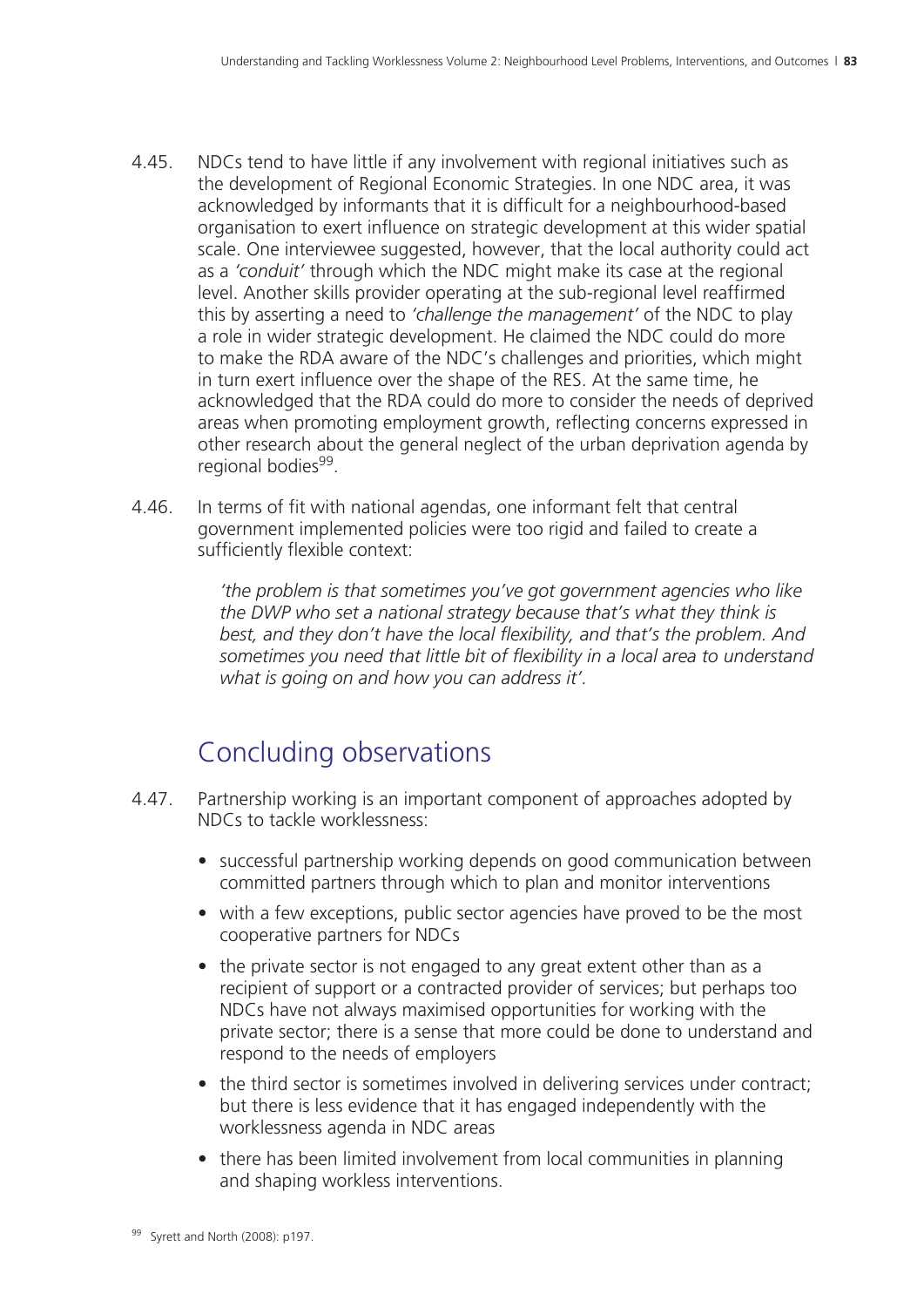- 4.48. NDCs are generally of the view that it is important to get involved with programmes and institutions operating at wider spatial scales:
	- this works best at the district level: NDCs are committed to working with their parent local authorities, LSPs, and other district level initiatives; this engagement can help avoid duplication of provision and, from the point of view of NDCs, opens up potential sources of funding through which to sustain projects in the longer term
	- but there is, perhaps not surprisingly, only limited NDC involvement in, or influence over, sub-regional, regional and national debates and initiatives.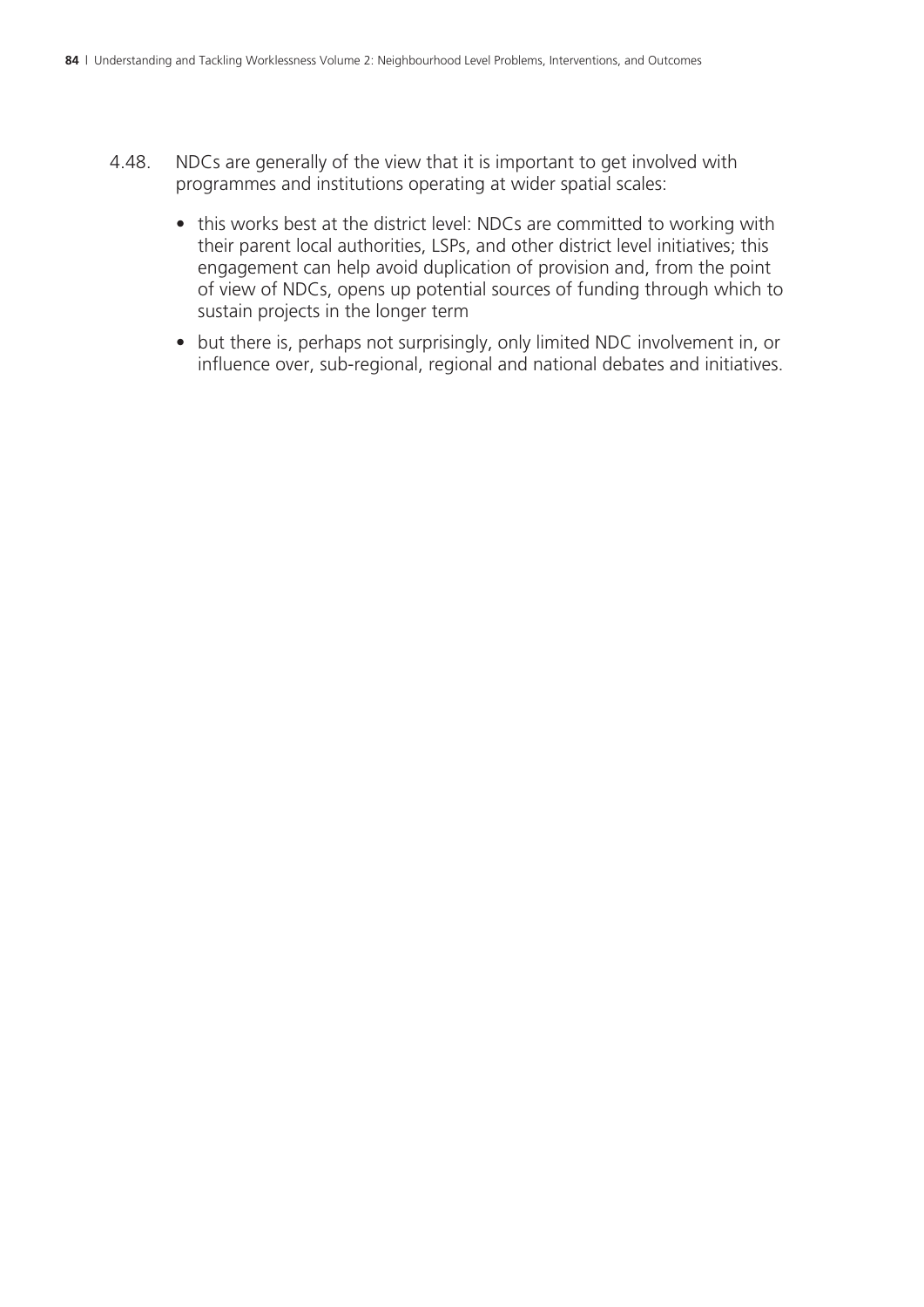# 5. Tackling worklessness: outputs and outcomes

- 5.1. The previous chapter considered issues surrounding partnership working and aligning NDC programmes with strategies operating at wider spatial scales. This chapter moves the debate forward by exploring the degree to which it is possible to assess the success of NDC interventions. It begins by considering ways in which NDCs measure outputs and outcomes and the extent to which projects are apparently meeting targets. A second section presents the views of key informants on the degree to which interventions are succeeding.
- 5.2. A word of caution is needed at the outset here. The evidence developed in this chapter is largely drawn from the views of stakeholders in the six NDC areas. In general terms much of it is relatively positive. However as is made clear in the complementary Programme-wide data report, in general terms change data does not suggest that NDC areas saw more in the way of positive movement in relation to worklessness between 1999 and 2008 than did similarly deprived comparator areas in the same parent local authority districts. Local observers may point to positive outcomes. However, to a large extent this view is not supported by 'harder edged' change data benchmarking what has happened in NDC areas with what occurred in other deprived neighbourhoods. Whilst all NDC areas have seen overall reductions in levels of worklessness, the degree of change is no greater than in comparator areas. In grappling with this dilemma it is critical to remember that these two reports are largely dealing with two different types of evidence:
	- the Programme-wide overview of change uses national administrative data and results from the large scale Ipsos MORI surveys to provide a 'top-down' overview of change across all of the 39 NDC areas and their comparator areas
	- whereas in this report the evidence is largely drawn from interviews with key local stakeholders working in, or with, NDCs, or managing or benefiting from specific interventions; the generally positive perspectives from these informants might be a perfectly legitimate response to how they perceive their work; however the change data suggest that the effects of locally-devised strategies and interventions may simply be swamped by other local, regional and national processes.

# Measuring outputs and outcomes

5.3. NDCs tend to use two sets of indicators to measure progress in reducing worklessness: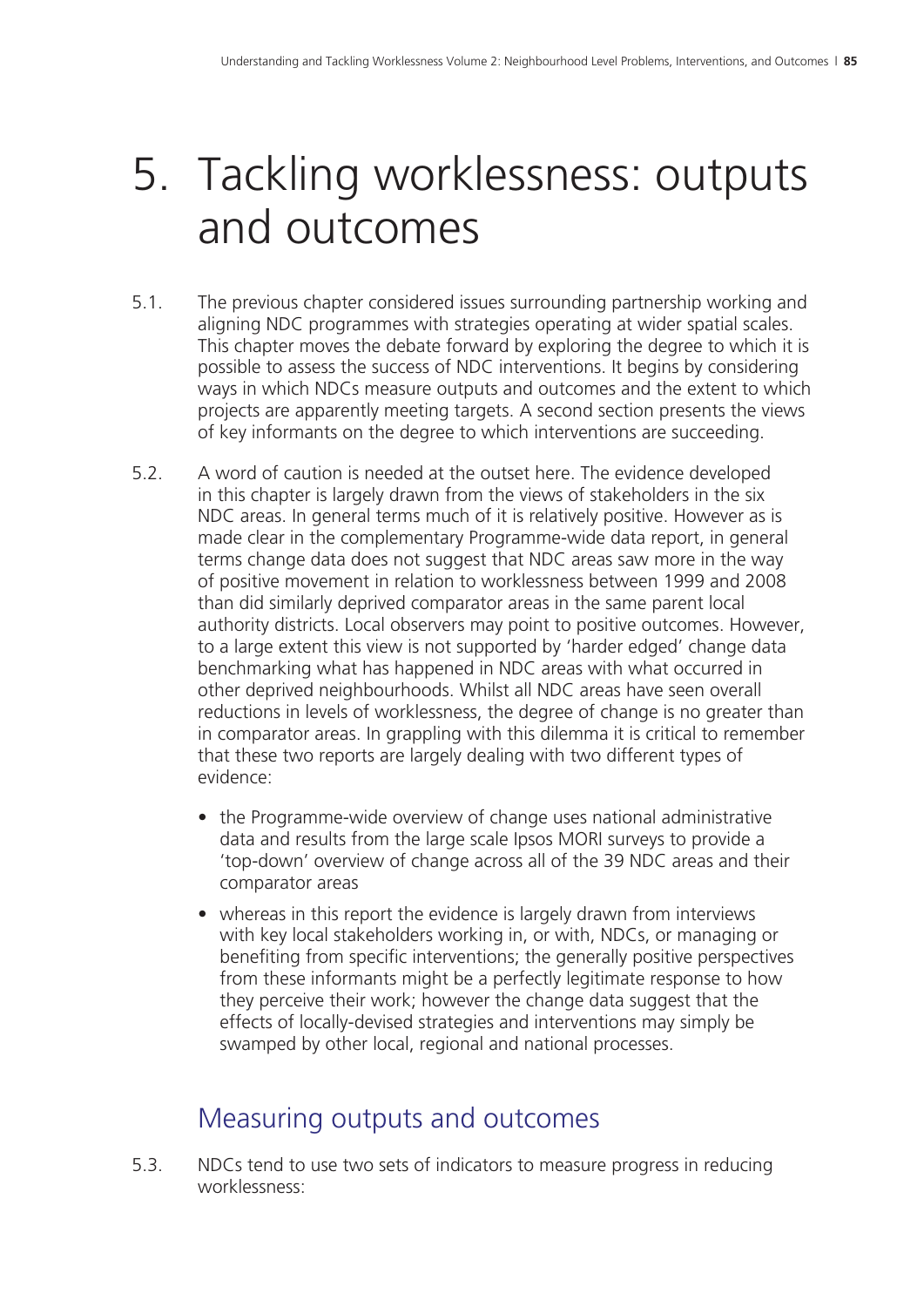- **output indicators**, usually project specific measures relating to the number of clients assisted with looking for work, being trained or placed in employment
- **outcome targets** relating to changes in levels of worklessness and employment across NDC areas.

## Output indicators

- 5.4. Output indicators measure the particular achievements of projects such as number of residents trained or given careers advice. These targets can also measure achievements that fall short of overall aims. Residents may, for example, successfully complete a training course but remain unable to find work. This would be counted as an output rather than an outcome.
- 5.5. Output targets tend to relate to the number of employment opportunities made available; access to advice; access to training; and the number of interviews and jobs secured (Table 5.1). Targets are generally monitored using project-level data. Nevertheless, in line with the ethos of the Programme as a whole, these case study NDCs tend would tend to see outcomes, not outputs, as more appropriate in measuring effectiveness in tackling worklessness: this is an explicitly outcome driven ABI.

| Table 5.1: Output indicators: indicative examples |                                                                                                                                                                       |
|---------------------------------------------------|-----------------------------------------------------------------------------------------------------------------------------------------------------------------------|
| <b>Employment provided</b>                        | jobs created<br>jobs safeguarded.                                                                                                                                     |
| <b>Advice</b>                                     | clients provided with initial advice, guidance or counselling.                                                                                                        |
| <b>Skills/Training</b>                            | residents receiving training<br>training weeks provided<br>residents completing course or qualification<br>trainees on work placements.                               |
| Interviews/Jobs secured                           | interviews secured<br>jobs secured<br>sustainable jobs secured (those lasting more than three weeks)<br>number of people from disadvantaged groups who obtained jobs. |
| Other                                             | residents in voluntary work<br>visitors to one-stop shop project.                                                                                                     |

### Measuring outcomes

5.6. The most common outcome targets relate to worklessness and employment levels, skills and household income (Table 5.2). NDCs measure progress not simply in terms of reducing numbers of people out of work and raising levels of employment, but also in relation to reducing barriers to work and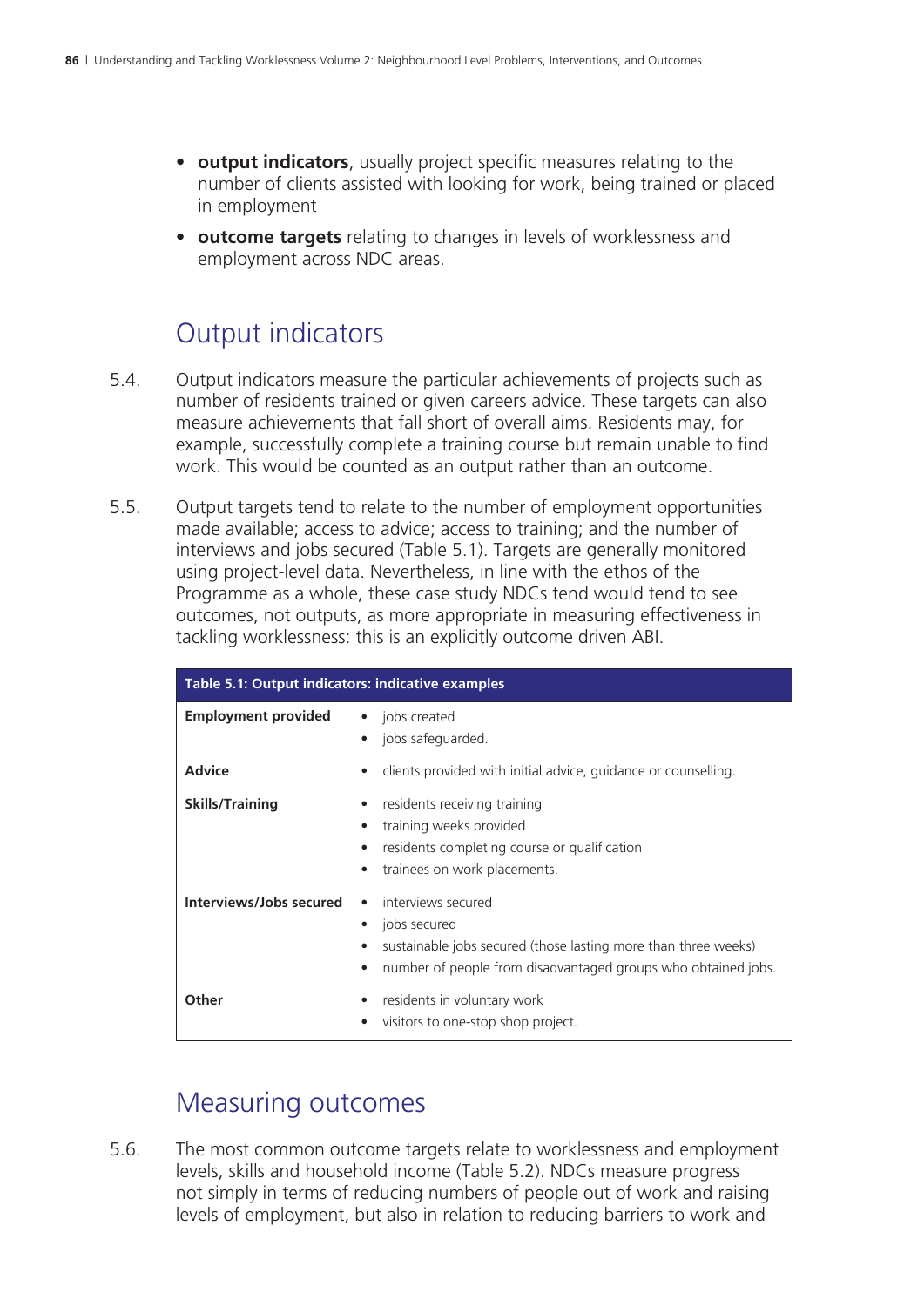ensuring that work contributes towards improvement in household incomes. Targets are often expressed in terms of narrowing gaps with some form of spatial benchmark. For example, Newcastle aims to reduce the proportion of JSA claimants to, at least, the citywide average. Alternatively, targets are sometimes couched in terms of reaching a particular threshold. In Newham, the aim is to reduce the percentage of unemployed residents who identify the lack of affordable childcare as a barrier to work to 5 per cent.

| Table 5.2: Outcome indicators: indicative examples |                                                                                                                                                                                                                                                                                                   |
|----------------------------------------------------|---------------------------------------------------------------------------------------------------------------------------------------------------------------------------------------------------------------------------------------------------------------------------------------------------|
| <b>Worklessness targets</b>                        | • to reduce unemployment rates<br>to reduce benefit dependency rates (measured according to the<br>٠<br>numbers claiming Jobseeker's Allowance and incapacity benefits).<br>to reduce the number of households where no-one works.<br>$\bullet$                                                   |
| <b>Employment targets</b>                          | to raise employment rates<br>to raise economic activity rates (the number of people in work or<br>seeking work)<br>to raise levels of self-employment or business start-ups.                                                                                                                      |
| <b>Skills targets</b>                              | to reduce the number of working age people with no skills<br>to raise the number of employed people from within the area who<br>$\bullet$<br>have an NVO.                                                                                                                                         |
| Income targets                                     | to reduce the percentage of residents with no savings<br>to reduce the percentage of people who suffer anxiety about bills<br>and debts<br>• to increase the use of credit unions<br>to reduce the percentage of households with an income of below<br>$\bullet$<br>£10,400 per year (£200/week). |
| <b>Other targets</b>                               | • to reduce the percentage of unemployed residents who identify<br>the lack of affordable childcare as a barrier to work.                                                                                                                                                                         |

- 5.7. Most outcome targets are monitored using data from the biennial NDC Ipsos/ MORI Household Survey or appropriate administrative datasets. Monitoring tends to take place on a regular basis, usually annually. Outcome targets are often those included in the periodic Performance Management Framework exercise through which NDCs report to GORs. Partners are often key sources of outcome data. In Knowsley, the NDC relies on locally-tailored worklessness data from JCP for measuring progress. This data has been relatively accessible in the past, although its availability has become more problematic given recent public concerns over data transfer.
- 5.8. Although most NDCs have tended to retain largely consistent outcome and output targets throughout the Programme, there are examples of Partnerships revising targets to reflect emerging priorities. This usually occurs as result of developing a more nuanced understanding of the worklessness problem. In Bradford, success in tackling worklessness was initially monitored through using levels of unemployment as the primary outcome indicator. It was soon acknowledged, however, that this was an inadequate measure as it excluded economically inactive groups such as lone parents on income support, incapacity benefits claimants, and those who were neither looking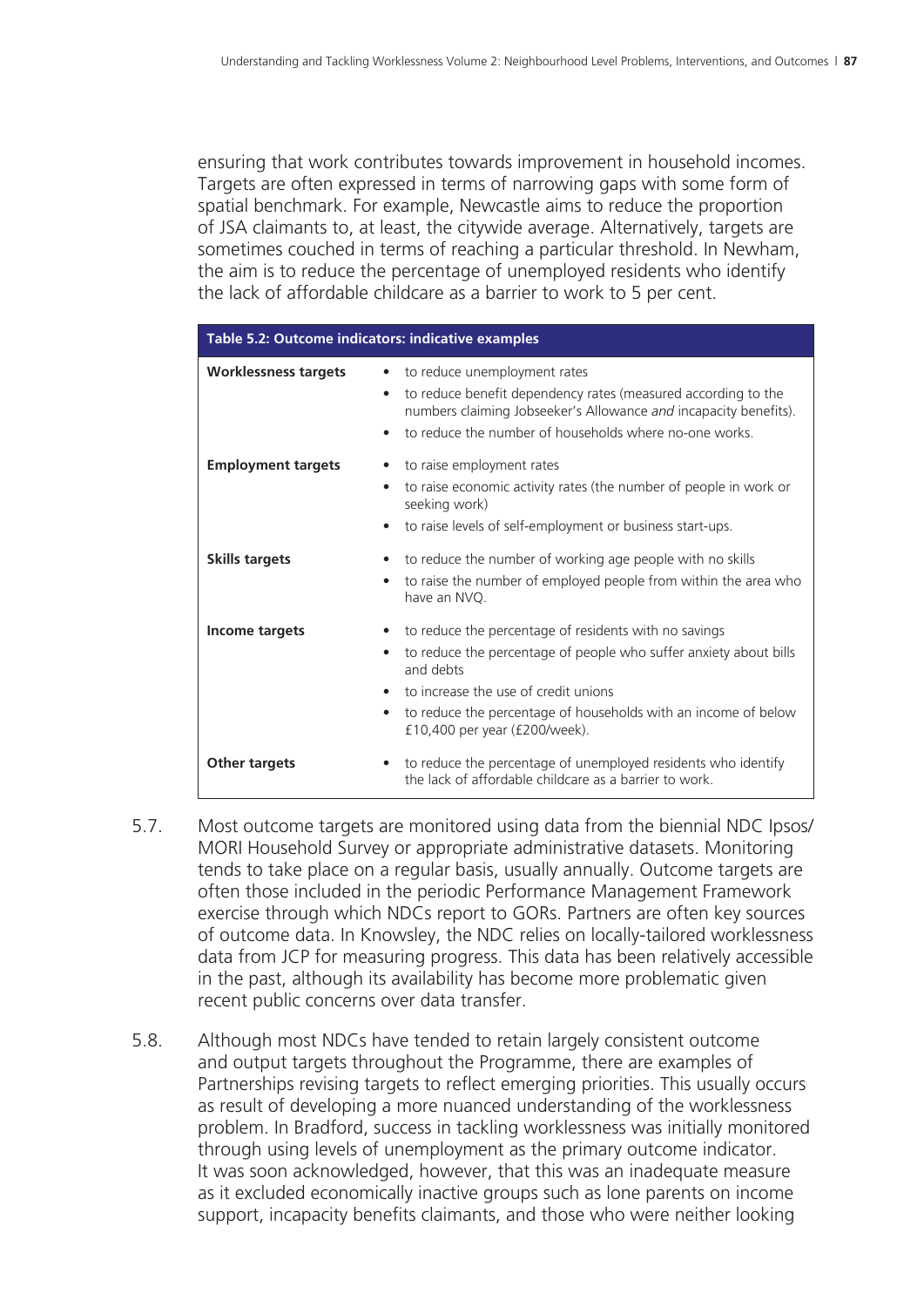for work nor claiming. Accordingly, outcome monitoring has been revised to include economic activity rates and benefit dependency levels in terms of combined claimant rates for JSA, IB and Income Support. In 2008, the Newcastle NDC Board approved revisions to the Performance Indicator framework including adopting an indicator measuring the number of NEETs to reflect growing policy concerns over the number of young people not in education, employment or training.

- 5.9. NDCs have experienced difficulties in measuring some targets. For instance, monitoring the sustainability of outcomes has proved challenging in Lambeth where the NDC has struggled to keep in contact with clients after they have found work. To monitor more accurately what was happening to clients finding work, the Partnership has had some success through the use of a prize draw, whereby clients submit evidence of their employment status on a regular basis in order to qualify for entry into a monthly draw to win £100. A related difficulty can emerge when there is a lack of appropriate data to monitor key concerns. In Newcastle, the intention to monitor levels of participation in further education as one of the worklessness and education performance indicators was shelved as it proved impossible to obtain accurate data from local FE providers.
- 5.10. However, perhaps the greatest difficulty in monitoring progress relates to the measurement of 'soft outcomes' in terms of improvements in employability which cannot readily be captured by standard indicators. For example, a project may help an individual who has been out of work for a considerable period of time to re-build confidence to the point where they contemplate looking for work. But this trajectory will not be reflected in conventional monitoring frameworks. Whilst NDC projects recognise the importance of measuring this type of progress, they have struggled to realise this in practice. Most make no attempt systematically to measure soft outcomes. This can generate frustrations locally in that qualitative successes will go unrecorded. One project manager in Walsall explained how:

*'unless you are here that would be very difficult to show evidence of, to see the difference in somebody over the course of weeks, and sometimes months, and as their confidence builds, so does the type of jobs that they're applying for; I mean, we have clients who have been out of work for, for a while, who you can get a call on an afternoon [and who say] I've got an interview tomorrow and I'm really nervous and you spend half an hour talking to them on the phone and calming them down and, how do you measure that?'*

5.11. Some projects have used indicators such as numbers helped with CVs, given benefits advice or participating in voluntary work as appropriate proxy measures. Even then it could be argued that these are outputs rather than genuine 'soft outcomes'. Partnerships are fully aware of this issue, however, and continue to address issues surrounding the measurement of these soft outcomes. In Newcastle, one of the funders of NDC projects, Newcastle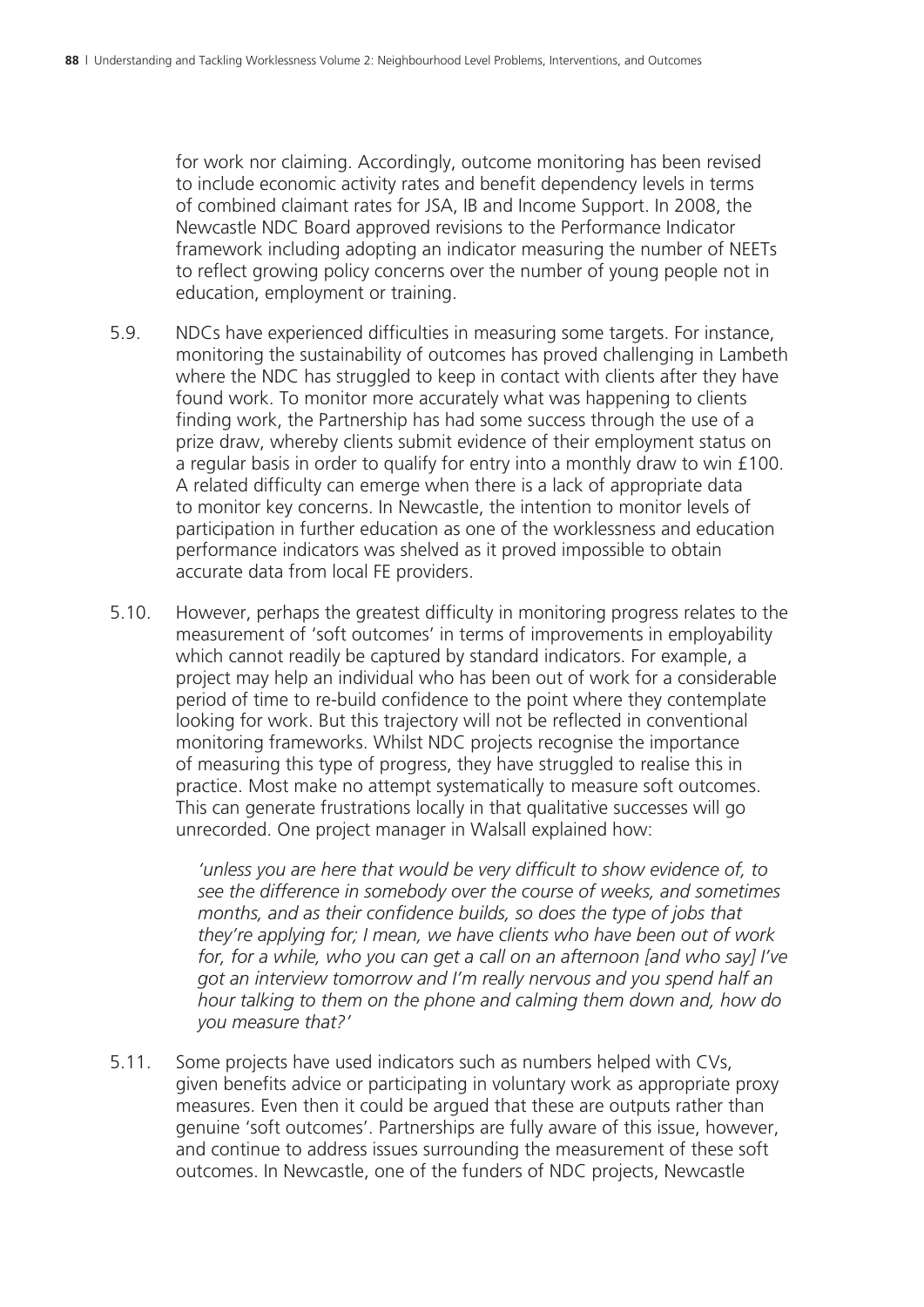Futures<sup>100</sup>, is encouraging project managers to use a database that will, eventually incorporate a diagnostic tool allowing case managers to record the confidence of clients.

# Project level outputs and outcomes

- 5.12. Chapter 2 provides an overview of employment trends using key worklessness indicators. These provide a useful reflection of change in each of these six areas. However, it would be unrealistic to attempt to attribute this change in worklessness outcomes to specific Partnership interventions and the national evaluation was not set up to do this. (It is only relatively recently that the national evaluation team has been able to identify any relationships at all between what the 39 NDC Partnerships as a whole spend on worklessness and associated change in worklessness outcomes.)<sup>101</sup> However according to the views of local observers, there have been notably strong performances in terms of project level outputs:
- 5.13. in Knowsley, the JET Team helped 741 clients into work by 2007
	- in Walsall, 1,154 new clients visited the one-stop shop Work on the Horizons project in 2006–07, nearly double the number forecast
	- in Newcastle, due to limited engagement by Business Link in the west of the city, the NDC introduced a pilot business support scheme which has now been mainstreamed into Business Link services; this has supported 35 business start-ups, with 15 of these entrepreneurs from BME backgrounds.
- 5.14. Despite this apparently positive evidence of success, three larger brokerage projects in three different NDC areas have apparently failed to meet targets in terms of residents placed in work. This should not be interpreted as failure as, between them, the three projects have helped about 950 people into work to date. Reasons given for failing to meet their full targets include:
	- some targets were always overambitious given the distance of many of the hardest-to-reach clients are from the labour market; NDCs have perhaps underestimated the time and effort it takes to prepare the most marginalised individuals for employment
	- a focus on sustainable job outcomes can make it more difficult to hit targets as some clients find work, but may not be able to keep it
	- despite advice on financial gains arising from a return to work, some clients still encounter difficulties when benefits are cut which can impact on their employment status; for other clients, the fear of losing benefit alone is sufficient to deter them from taking work.

<sup>&</sup>lt;sup>100</sup> Newcastle Futures is the strategic body set up through the Local Strategic Partnership to oversee worklessness interventions.<br>It is funded through discretionary funds, primarily WNF.

<sup>101</sup> See section 8.15 in the complimentary Programme-wide data report.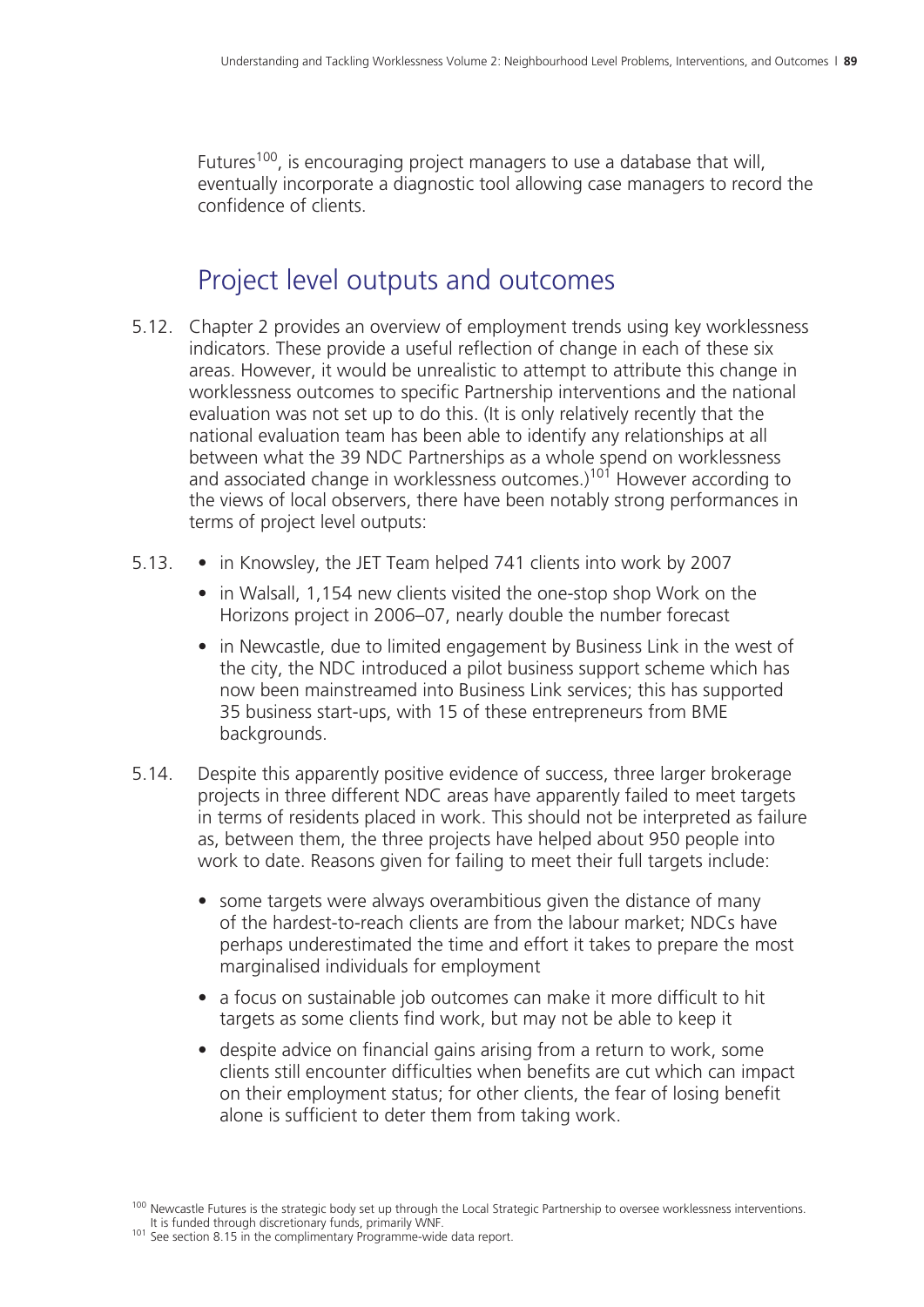- 5.15. On the other hand local evidence also suggests that some outcome targets have been achieved before their target date:
	- Newcastle's target of reducing the proportion of JSA claimants to the citywide average (in 1999 it was 10 percentage points higher) by Year 10 was achieved in Year Six
	- Knowsley is on target to reduce the level of unemployment to the Borough average by 2011; administrative data shows that the unemployment gap between the NDC and the Borough average reduced from 12.2 to 3 percentage points between 2001–07
	- Bradford achieved 101 business start ups by 2005, thereby not only exceeding its target of supporting 75 new start-ups, but achieving this five years earlier than planned
	- Newham has met its end milestone target of reducing the proportion of residents who identify access to childcare as a barrier to employment to 5 per cent; this has been achieved through an increase in childcare places provided partly as a result of new capital resources to the area, such as 'the wrap around childcare facilities' provided at Gainsborough and Star schools and additional nursery places within new community resource centres.

#### The effectiveness of local interventions to tackle worklessness: views of local stakeholders

- 5.16. This section presents findings from discussions with NDC officers, stakeholders and project workers about the success of local interventions to tackle worklessness. These views are explored within four themes:
	- engaging 'hard-to-reach' clients
	- raising employability by increasing skill levels or improving confidence
	- plugging gaps in mainstream service provision
	- placing clients in sustainable jobs.

# Engaging the hard-to-reach

5.17. The extent to which projects engage hard-to-reach clients varies both across, but also within, each of these six NDCs. Some informants think NDCs have been successful in engaging hard-to reach clients. In Knowsley, one training provider noted that the NDC has made a difference in reaching those more distanced from the labour market. While this Partnership's focus on unemployed residents means that clients are *'closer'* to employment than the economically inactive, individuals assisted are still relatively distanced from the labour market, given their qualifications, social skills, confidence and aspirations: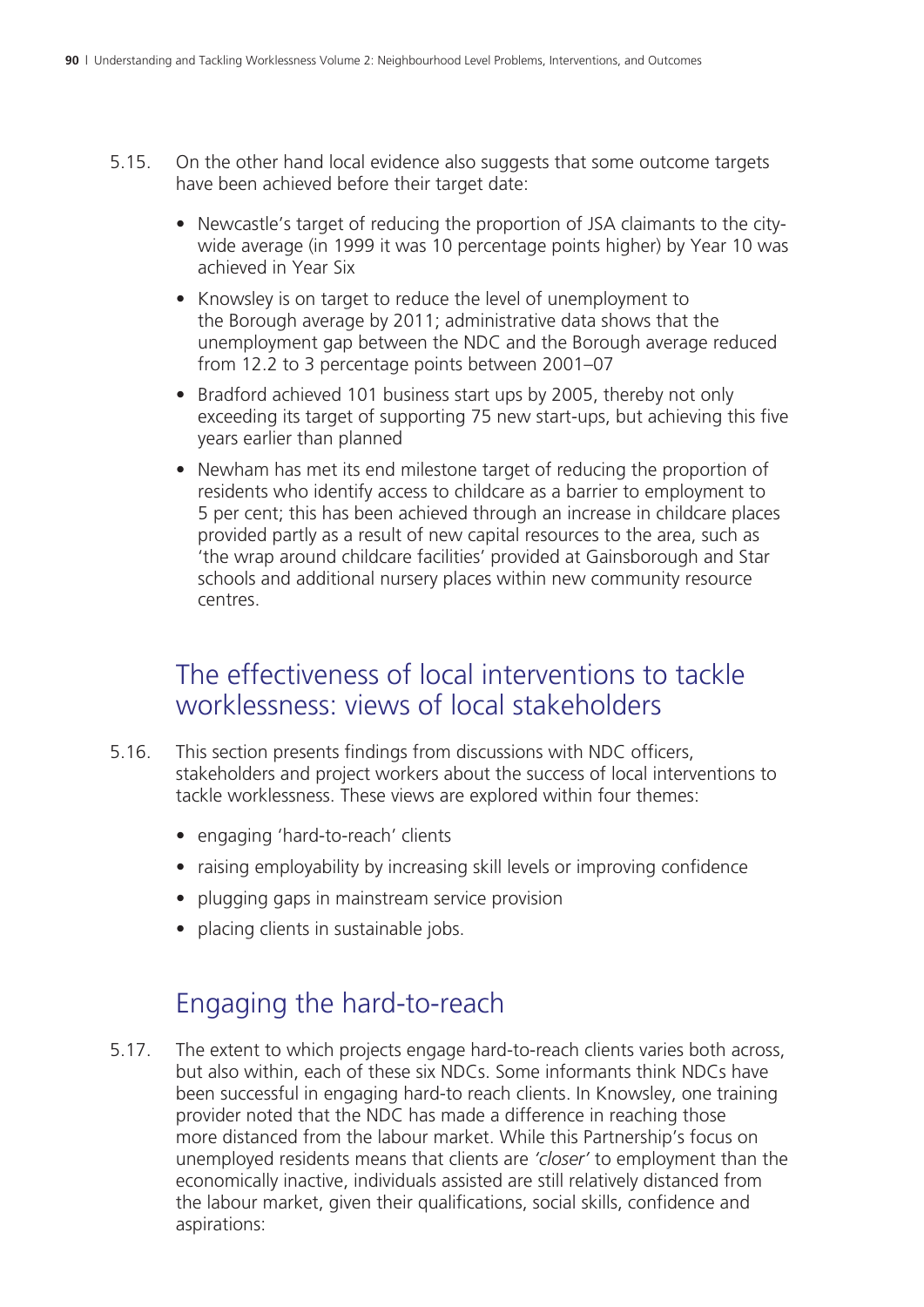*'What they [the NDC] wanted to do was to take people right at the bottom who had a hell of a lot of problems … If we'd have just been running the programme and the NDC hadn't have been involved, some clients from the NDC area wouldn't have gone onto the programme … they were fetching them from a more challenging level than we were and they were working to overcome some of the barriers and problems to keep them on the programme and keep them on track. So they used to do an awful lot of work and they had some funds as well which they could use to support those clients a little bit more.'*

- 5.18. Another project regarded as effective in engaging hard-to-reach clients is Mental Health Matters in Newcastle. This employs a Development Link Worker to provide support to local residents with mental health problems who are looking to access training and employment. The project links with other service providers including GPs, community mental health teams and social workers to help clients build their self-esteem and confidence through work-related activities. The WBYI in Bradford is also considered highly effective in its ability to engage with young Asian men in diversionary activities and help them into sustainable employment (see Box 9). Finally, in NDCs where many residents do not speak English as a first language, employing staff able to speak one or more community languages is seen as a pre-requisite of engaging some individuals. This finding was also highlighted in other recent research on worklessness in NDC areas<sup>102</sup>.
- 5.19. Given the evidence about difficulties in stimulating enterprise in deprived areas (see 3.15), it is noteworthy that one business support project, the Business Incubator and Support Project in Walsall, also claims success in engaging with more disadvantaged groups. One stakeholder noted that the project has been successful in preventing people moving onto IB:

*'there might have been examples where people who have, would have gone onto benefits due to their disability, but we have kept them away from that and they've looked, they've successfully taken on selfemployment as sort of a realistic option.'*

- 5.20. On balance, however, most informants consider that NDCs have struggled to engage more marginalised individuals. There are a number of components to this argument. First, there are suggestions of creaming, with projects taking on clients closer to the labour market. A JCP employee in one case study area observed that two NDC projects were regarded as engaging people that were *'near enough job-ready and putting a bit of polish on them'*. Indeed, this was acknowledged by the project manager of the service concerned who expressed the view that, '*to a certain extent the people we work with are job ready' … generally they are not miles and miles away … We meet all our targets but I wonder how many clients are really hard-to-reach*'.
- 5.21. In three NDCs, this type of creaming was considered a consequence of a strategy of focussing on those closest to the labour market such as the unemployed. One NDC Chair questioned whether *'the NDC* [has] *reached*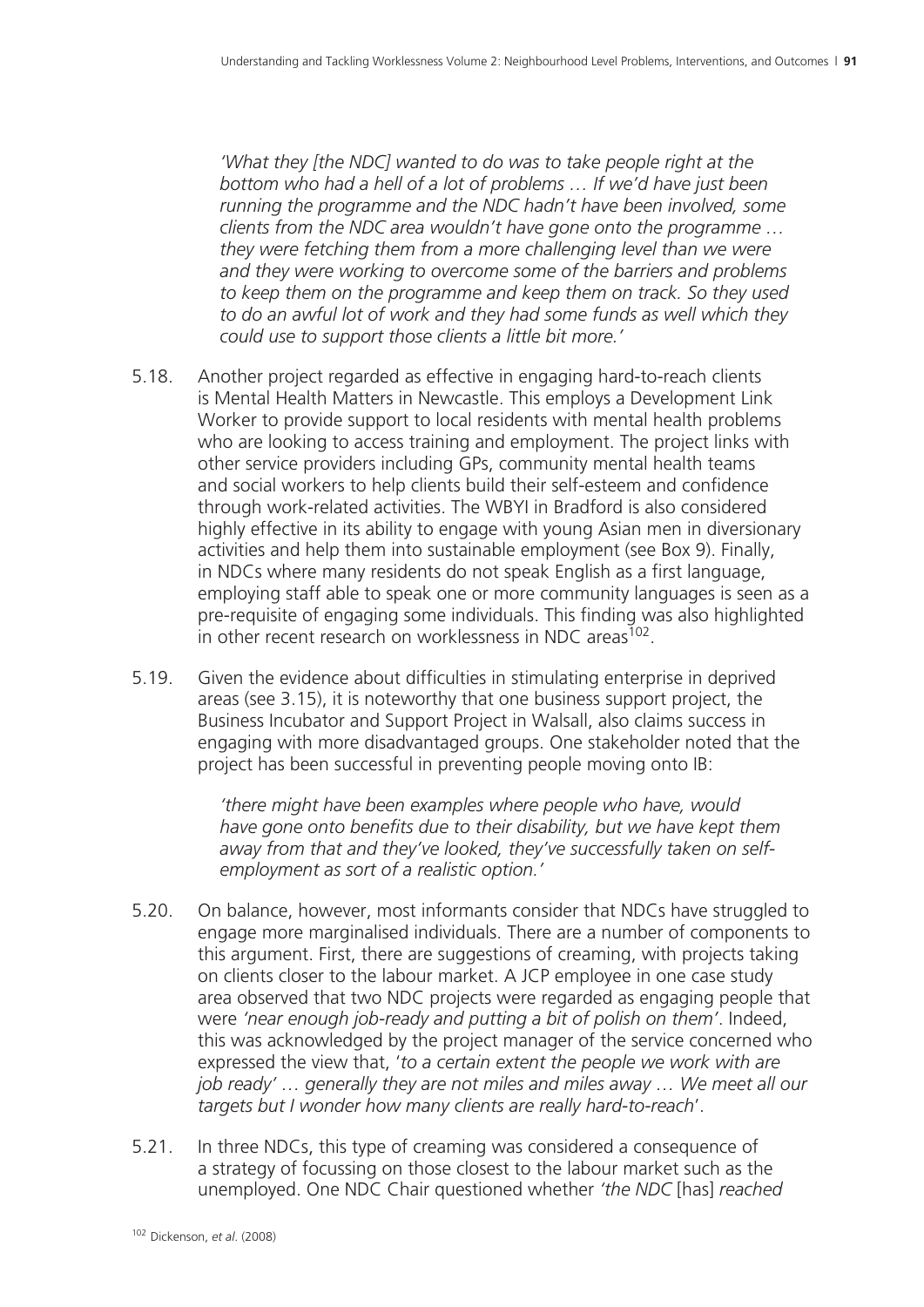*some of the most isolated parts of the community such as people with disabilities'*. Some informants, however, sought to validate this approach. One employment theme manager suggested that targeting the short-term unemployed played a preventative role that stopped worklessness becoming more entrenched. Despite the appearance of cherry-picking, it remained important *'that the people who can get a job get one more quickly'*. This view is, indeed, supported by other evidence indicating that the longer an individual is out of work, they harder they find it to get back into employment<sup>103</sup>.

- 5.22. One consequence of helping those closest to the labour market in the early stages of the Programme, is that Partnerships can later find themselves dealing increasingly with those having more significant barriers to work. In one NDC area, the Employment Theme Manager suggests that whilst significant inroads have been made in reducing worklessness, the pace of progress is beginning to slow as they are effectively left with the '*hardcore* 25 *per cent*' of the working-age population who still do not have work. In his view, the *'easy cherries have been picked'* and despite optimism that it is possible to make further inroads into worklessness, there is a sense this will become an ever greater challenge in the context of a looming economic downturn. As this informant commented, '*the job market it not as big as it once was, jobs will become a problem as credit crunch bites...the jobs aren't there*.' There is quantitative evidence from both the Ipsos MORI Household Survey and administrative data to support the contention that the NDC workless population has become more marginalised over time<sup>104</sup>:
	- in 2002, 71.4 per cent of those registered unemployed had been so for six months or more; by 2006 this had risen to 77.8 per cent
	- the ratio of IB/SDA to JSA claimants which measures the number of those not seeking work with those who are, increased from 1.5:1 in 1999 to 2.2:1 in 2008.
- 5.23. NDCs are therefore likely to be are left with the challenge of engaging the most marginalised groups at precisely the time that the economy is deteriorating. Given evidence of employer reluctance to recruit individuals with health problems or with previous experience of spells of worklessness even in more buoyant labour market conditions<sup>105</sup>, these difficulties are likely to become more acute through time.
- 5.24. Some informants suggest that targets built into contracts encourage cherrypicking. In Knowsley, one training provider argued forcefully that outcome targets disadvantage hard-to-reach clients:

*'There's loads of* [NEETs] *out there that have lots of issues that have got to be addressed, they are, let's say, 'high risk clients'. The LSC put on a continuing hike in outcome targets and if you don't hit that target you* 

<sup>&</sup>lt;sup>103</sup> See Ritchie, *et al.* (2005): p27 for a review of the evidence on the effects of worklessness on employment prospects.<br><sup>104</sup> See sections 2.23 and 6.2 of complimentary Programme-wide data report for more detailed di

population has become more disadvantaged over the lifetime of the Programme. 105 Devins, D., Halliday, S. A., Bickerstaffe, T., Hanson, S., Darlow, A. (2004) *Availability of Jobs: The recruitment and retention practices of employers in two NDC areas*.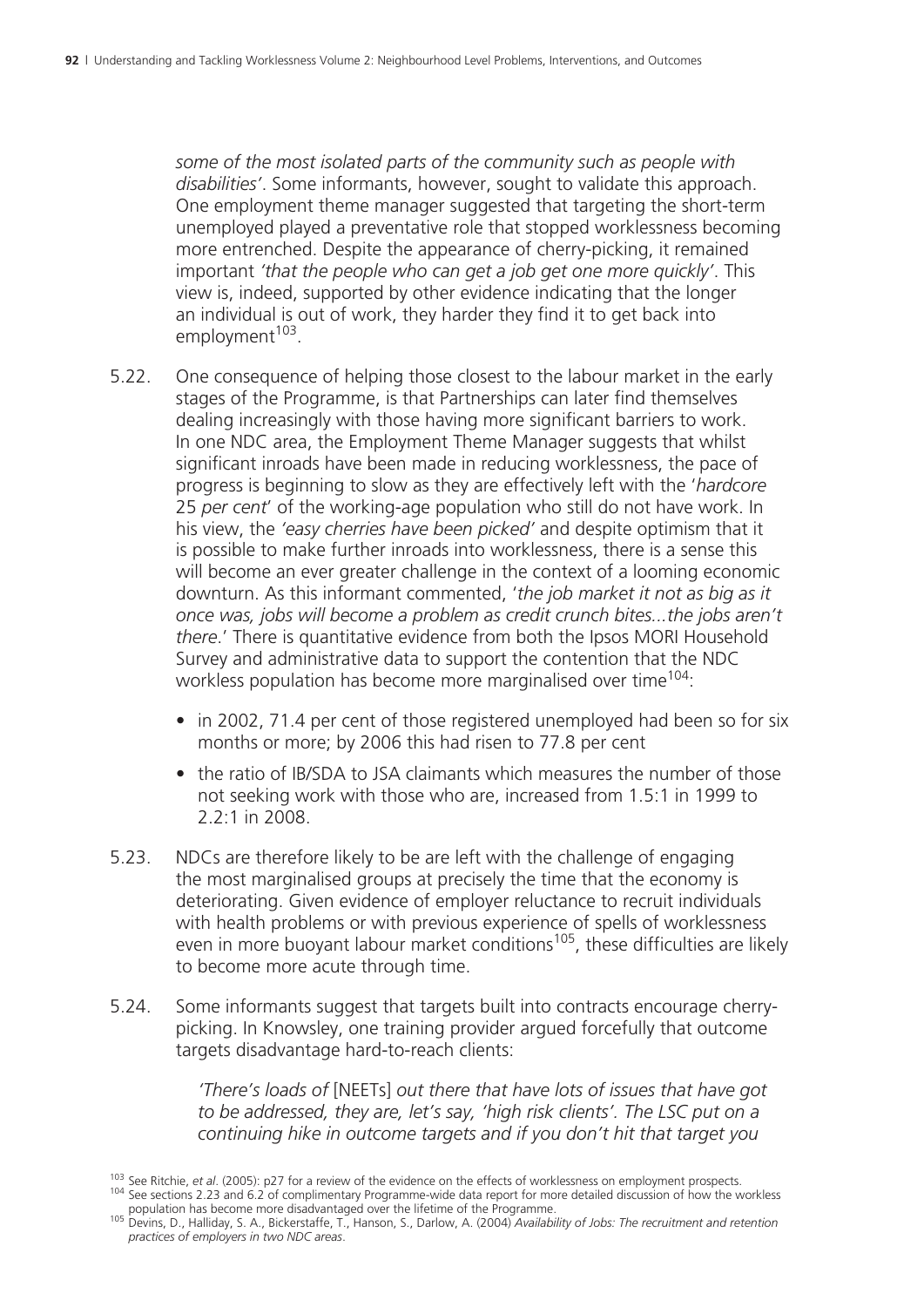*don't get that contract. So, consequently the contract holder, then us* [as a sub-contractor]*, starts cherry-picking who they're going to take on to make sure we're going to hit our outcomes. And those people that need the help and support of the programme, why it was designed, we're not taking on because they're too high risk, otherwise we're going to lose our contract … and it's the same again with perhaps the adult unemployed."*

- 5.25. This view was echoed in Bradford where one training provider observed that the increasingly demanding targets set within their LSC contracts will reduce their capacity for precisely the kind of costly outreach work needed to reach marginalised clients. It would also encourage them to expand the geographical remit of their work so that fewer benefits would accrue to workless residents in the NDC area.
- 5.26. In terms of the groups that NDCs find it hard to target, an evaluation of the ELITE job brokerage and training project<sup>106</sup> in Newham reports that the project has experienced difficulty in recruiting speakers of languages other than English, married Asian women, and young people. In Walsall, stakeholders acknowledge that addressing the long-term unemployed and those on IB has been difficult. This is particularly the case with those aged 45 and over who are perceived by one informant to be '*very reluctant, no matter what you throw at them, to actually get a job … they ain't worked for so many years*.'
- 5.27. Even when hard-to-reach groups are successfully engaged, sustaining commitment can be hard to achieve. In Lambeth, the *Construction Training Scheme* gave residents the opportunity to attend college to obtain an NVQ level 2 qualification and to gain work experience in the industry, including placements with Clapham Park Homes<sup>107</sup>. The project sought to ensure sustainable employment by providing both practical and academic skills. However, it struggled to maintain engagement with clients as the emphasis on learning in the classroom, rather than the workshop or on site, has resulted in a significant drop out rate, with only three out of an initial 14 participants remaining to the end. Whilst these three successfully completed training and secured apprenticeships, this gave the project a cost per job ratio (assuming all three go on to find employment) of £23,729, well above the expected ratio of £5,084. Raising skill levels is rarely straight-forward. Excessive amounts of formal learning can, for instance, discourage trainees with few formal qualifications. There can be formidable social and cultural barriers to raising skill levels among some more detached groups. And there may be particular problems in up-skilling young people who may well have left school without any qualifications precisely because they felt excluded by the experience of education $108$ .

<sup>&</sup>lt;sup>106</sup> Greater London Enterprise (2005) Evaluation of the ELITE Employment Project.<br><sup>107</sup> A community-led housing association formed to take over the ownership and management of homes on the Clapham Park

Estate<br><sup>108</sup> See McDowell (2003) for examples of how young, working-class school leavers in Sheffield and Cambridge feel alienated by formal learning in schools.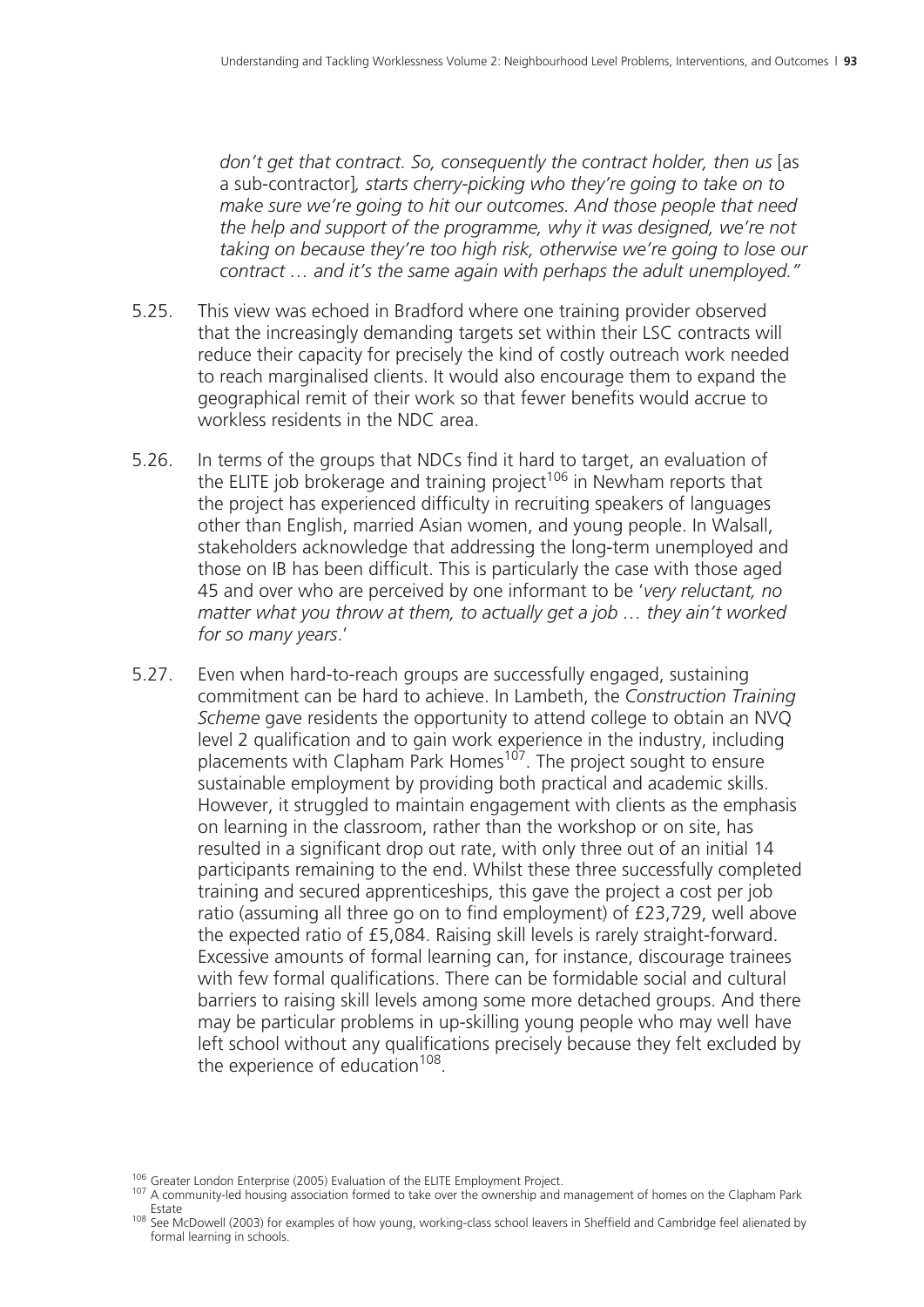5.28. In line with other ABIs<sup>109</sup> evidence from these case studies indicates that Partnerships have struggled to engage those most marginalised from the labour market. This is not surprising. It takes time, effort and ingenuity to involve the most disadvantaged individuals. Whilst NDCs have additional resources to tackle such entrenched problems, there can be a tendency to seek quick gains by engaging those closest to labour markets.

### Raising employability

5.29. A number of respondents take the view that NDC projects have made clients more job-ready through providing a tailored, flexible approach that improves employability. In Walsall, the project manager of Work on the Horizon expressed confidence that:

> *'Nobody has come through the door of Work on the Horizon who can't*  be helped if they genuinely want to be helped. And we do a lot of *work with basic skills training, we can do a lot of work with confidence building: writing a CV, how to conduct yourself at a job interview.'*

- 5.30. Other local informants believe that this intensive approach to the job search process has contributed to its success as measured by the fact that it has led to more than 400 people being helped into employment.
- 5.31. One important element in improving the employability of residents is to provide opportunities which can act as 'stepping stones' into work. A particularly innovative example is the Volunteering Scheme in Lambeth which is highly successful in using volunteering to help clients access employment by:
	- breaking down barriers to employment such as a lack of confidence, work experience or even references
	- providing a 'work-like' routine
	- developing practical skills such as time-keeping
	- providing experiences that could be discussed in interviewees.
- 5.32. Projects can also have the flexibility to tailor employment support to help clients respond to changing recruitment practices. As the manager of the Work on the Horizon project in Walsall explained, the recruitment process for low-skilled service sector work has become far more demanding. This is something the project has set out to address:

*'we're actually setting up training courses for people to cope with Asda or TK Maxx's recruitment process because it isn't a simple one to one interview; they're using group interviews, psychometric analysis, they're using all sorts of techniques which if you've not been in the job market for* 

<sup>109</sup> This is true of Employment Zones (Griffiths, R. and Durkin, S. (2007): p7); the Working Neighbourhoods Pilot (Dewson et al. (2007)); and Action Team for Jobs (Casebourne, *et al*. (2006)).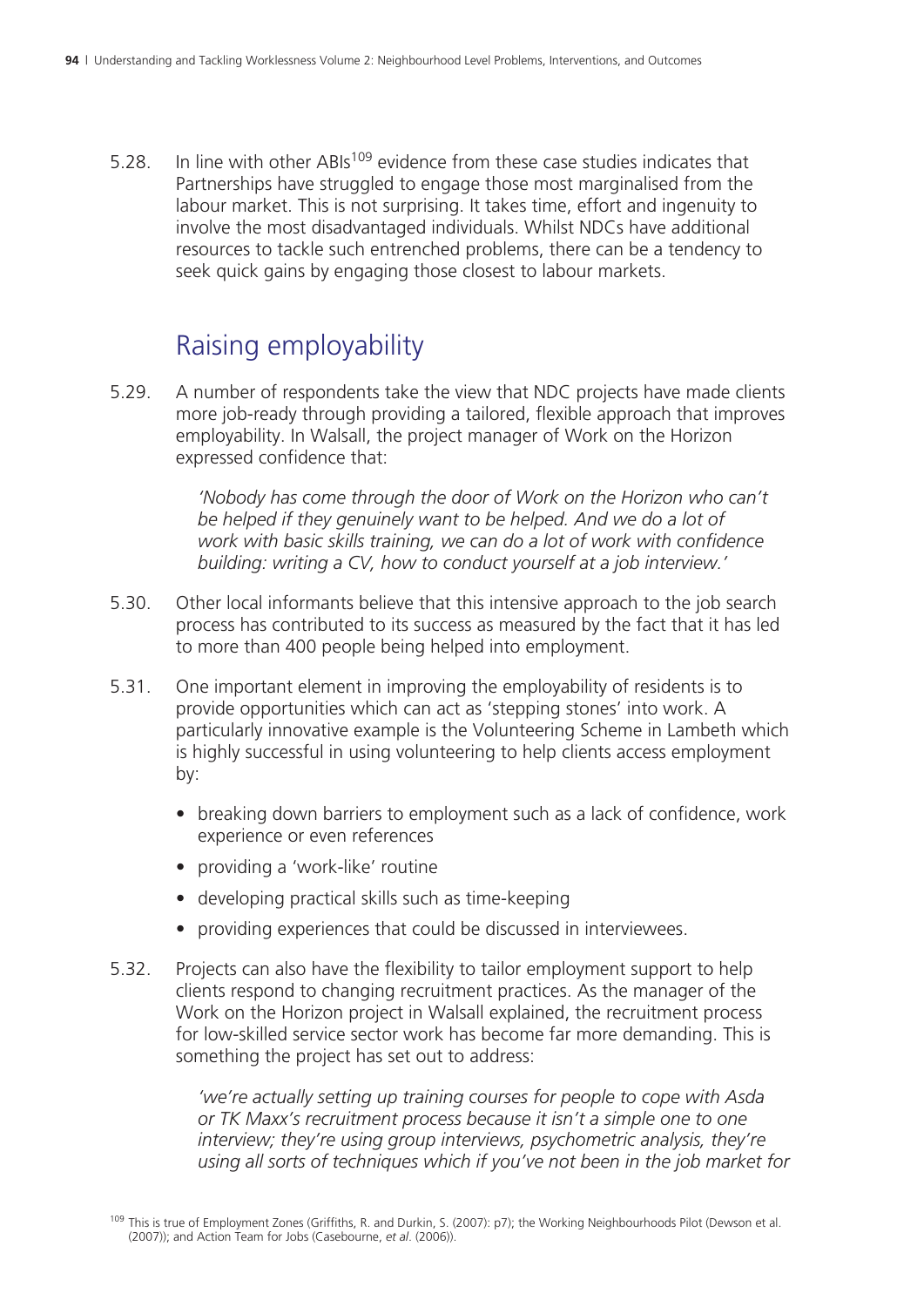*ten years you wouldn't expect, and people go to pieces when they find themselves in that situation if they're not ready for it.'*

5.33. Evidence from one beneficiary of the ELITE job brokerage scheme also offers a good example of the advantages which can flow from an intensive, highly personalised, one-to-one approach (Box 11).

#### **Box 11: The ELITE job brokerage (Newham)**

'John' is an Afro-Caribbean man in his late twenties, who was unemployed for some years, and described himself in this period as *'settled'* in a vicious circle of being content on benefits, staying up very late at night and therefore sleeping into the afternoon, and lacking in motivation to change his life. The only jobs available given his low qualifications were minimum wage, and he saw no point in leaving benefits. Once he made contact with ELITE, however, the intense personal support enabled him to move at his speed in accessing a wide range of courses. This restored both his confidence and motivation. He used elements of the ELITE service for '*about four years*' before finding permanent employment as a support worker in a hostel for homeless young people. John has also become a committee member of a local voluntary organisation and recently was appointed to the NDC Board.

### Plugging gaps in the mainstream offer

- 5.34. Local observers pointed to four ways in which NDC interventions can help plug gaps in mainstream employment services. First, as has occurred for example in Newham with its ELITE project, it is possible to use outreach techniques to engage with hard-to-reach client groups. Another striking example of outreach work is the Community Mentor project in Knowsley, through which a well-respected local resident has been recruited to encourage hard-to reach groups to consider employment. Whilst other NDC projects often contain an outreach component, such as advertising of services or delivering drop-in sessions at a community venue, the Community Mentor scheme is set apart by the willingness of the post holder to 'hang out' in the street to engage with local people (Box 12).
- 5.35. Second, another crucial element distinguishing some NDC projects from their mainstream counterparts is enhanced accessibility because of their location in facilities within the NDC area. In Lambeth, the neighbourhood-based *Shop for Jobs* enables clients to 'drop in' when it suits them. In Walsall, the local JCP representative recognises that people seeking work in the NDC area are '*more likely to go into the Work on the Horizon shop because it's more local to them*' than the local JCP office.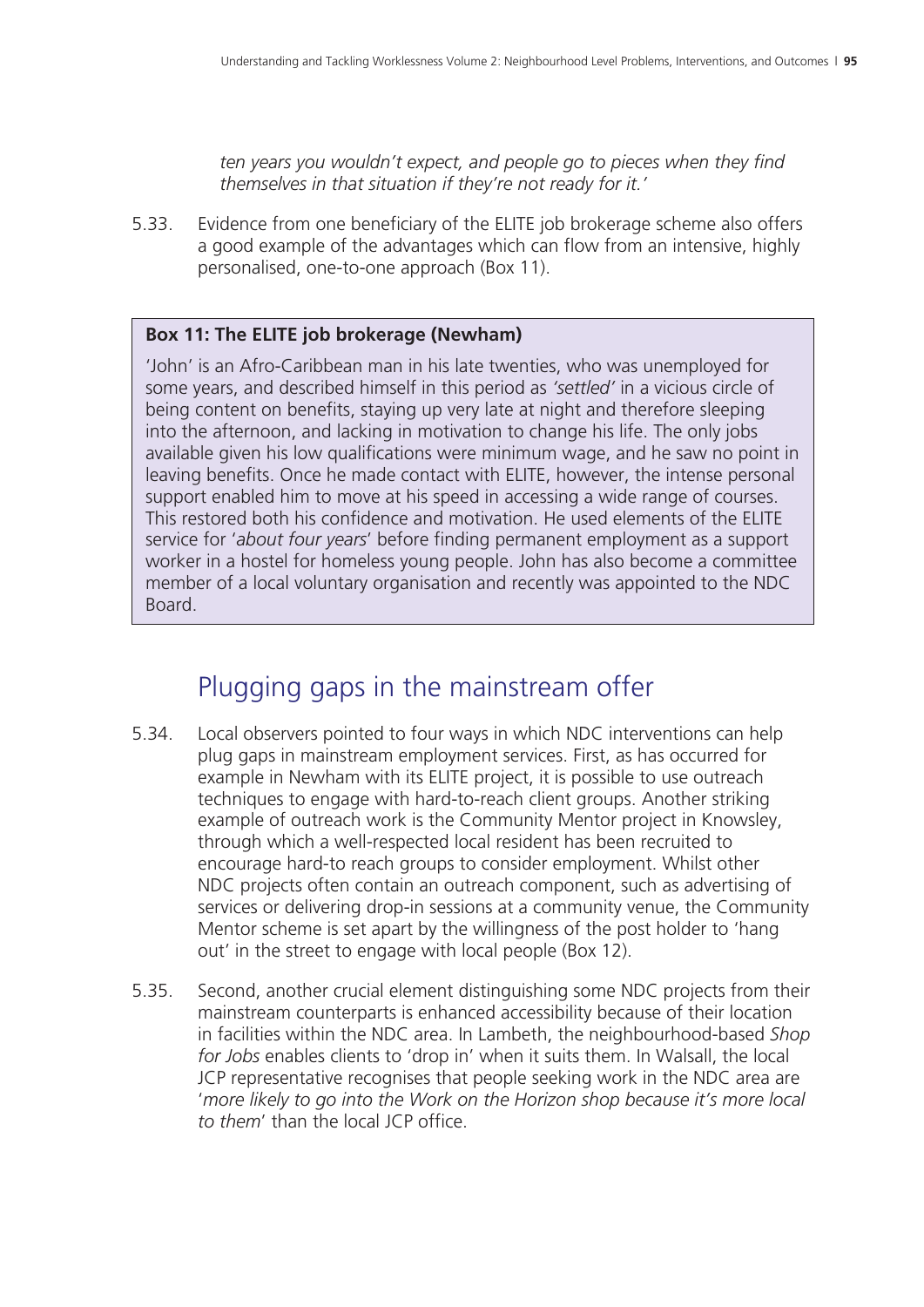#### **Box 12: Knowsley's NDC's Community Mentor**

The appointment of a 'Community Mentor' to work on 'Team North Huyton' and 'Road2Work' is indicative of the NDC's proactive, community-based approach. A former boxing coach and known throughout the community by his nickname, 'Tosh' was recruited from the adjacent estate, Stockbridge Village, where he had been involved in voluntary community work. His role is to help inspire and motivate local residents, initially with young people for Team North Huyton but eventually with all ages, to move onto training and employment. Tosh sees no such thing as a 'hard-to-reach' group:

 *"They're not no-hopers, they're there to be worked with and I want to work with them. They say they're the hardest to reach ones, but they're the easiest to reach cause they're there, they're on the street corners, I know where they are. They're hanging around the chippy or the off-licence, or Sayers [bakers] or the bookies. That's where they are and that's where you've got to go amongst them. You've got to sit on that wall in front of the shops … and that's where the seeds grow, where the rapport starts … '[You can get people off Incapacity Benefit] … because half of them don't want to be on it … But they don't think they've got the skills or the confidence to go and get a job. They're happy in their comfort zone. But once you've got the service in the community, in the heart of them, and working alongside them, that's when you see the knock-on effect and the differences."* 

He sees the work as very much about confidence building and developing a rapport with young people and their families, and also with adults he works with. It is then possible to introduce them to training and work opportunities with, crucially, ongoing support. One 52-year old resident interviewed was helped by Tosh to come off Incapacity Benefit to take what eventually became full-time work with a supermarket chain. He is adamant that he would not have got the job without the help of Tosh and the Road2Work Team as they helped build his confidence:

 *"Tosh's secret is his positivity. He treats everyone the same. It's one-to-one advice … He says 'if there are obstacles, I'll knock 'em down or find someone who can' … He calls a spade a spade. There's no bullshit".* 

Tosh has also developed contacts with local businesses for placements – sometimes initially on a trial basis – and has become a trusted source of employees for these businesses. When the funding for Road2 Work ran out, Tosh moved on to work in the same capacity for the borough-wide 'Knowsley Works' programme based in Stockbridge Village.

- 5.36. Third, a further advantage which NDC projects enjoy over mainstream counterparts is their ability to spend more time with clients in order to understand their needs without the restrictions on interview length that JCP staff have to adhere to.
- 5.37. And fourth, local evidence also highlights the importance of the voluntary nature of services. In Lambeth, for example, because attendance is not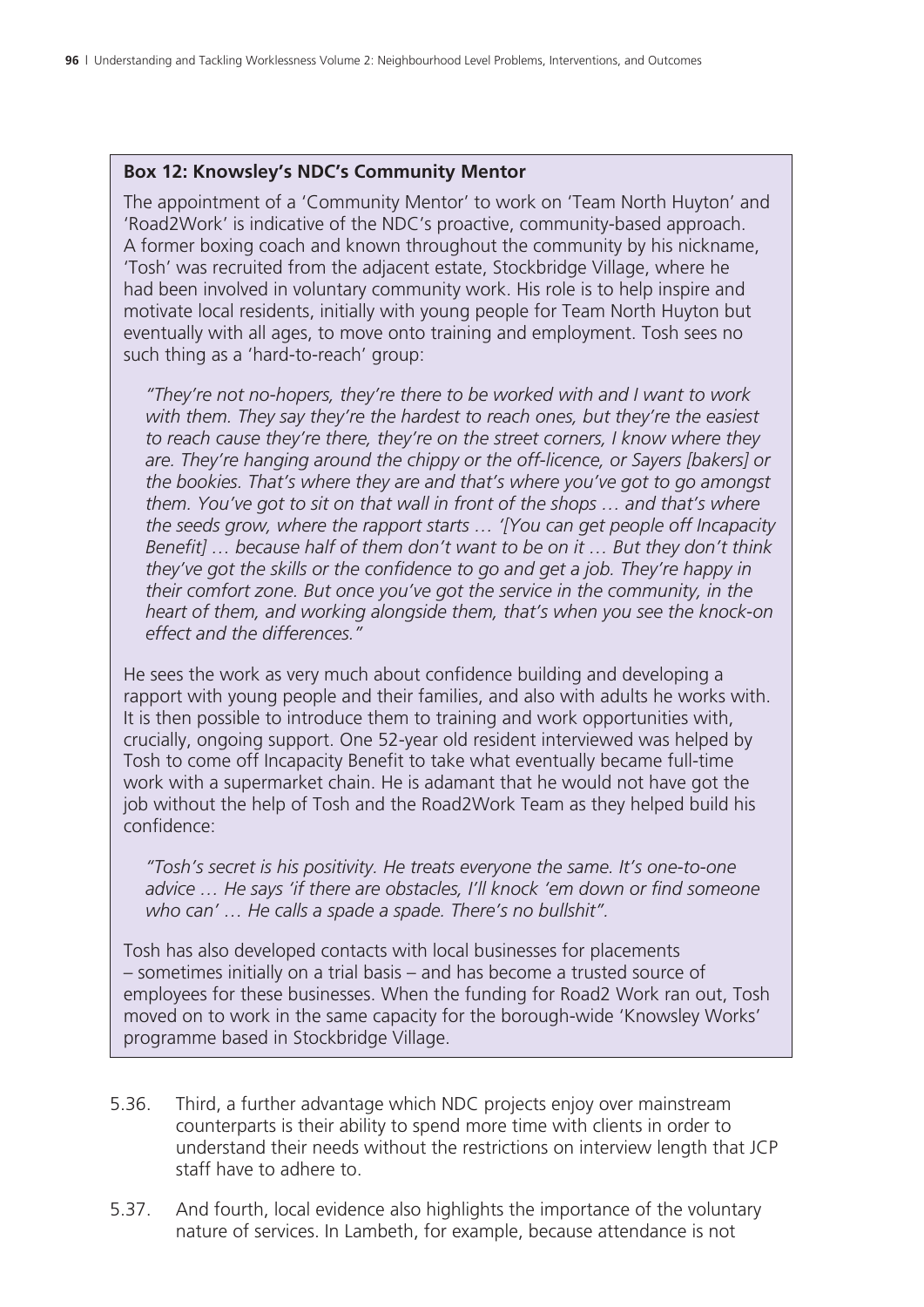a "compulsory" requirement for receiving benefits, clients view services differently from mainstream provision. They are less defensive and more open to considering different options, as they can turn down employment opportunities if they do not suit their situation: there is no pressure to accept jobs. A project manager here also notes, however, that there is an inherent tension in this approach. Whilst the security offered by removing the threat of benefit sanctions appears to make some clients more open to new suggestions, it also enables others to be 'picky' about what they do. On occasion, therefore, this approach can remove the incentive to take work.

# Placing clients in sustainable work

5.38. Issues concerning the sustainability of projects are considered at length in Chapter 7. But a brief comment is made here because this is seen by many observers as a critical success factor for many NDC funded projects. Helping to find good quality, sustainable work for clients is a demanding challenge bearing in mind the fact that many jobseekers who find employment leave work before the end of their first year of employment<sup>110</sup>. But as one project manager in a Walsall project explained:

> *'I think it needs to be tackled a lot better than from the Job Centre, you see, you have to look at, it isn't just a case of getting somebody into a job, you work in the Job Centre, you can force somebody, pretty much, to go for an interview or to take a job or they lose their benefit. That job is an agency or whatever and lasts a day, well that's okay because the Job Centre's got an output for it. That hasn't helped that client one little bit, in fact it could push them ten steps back. They weren't suitable for the job, you need to look at the whole thing, you need to look at sustainability.'*

- 5.39. This objective of trying to achieve sustainable employment is seen to confer a distinct advantage for NDC projects over JCP whose target-driven culture and enforcement of work-focused activity as part of eligibility rules for benefit is regarded as encouraging a *'work-first'*111 approach.
- 5.40. A number of projects across the six NDC case studies have identified sustainability targets:
	- in Bradford, the core brokerage project monitors employment outcomes in terms of jobs sustained beyond three months
	- in Newcastle, People Acumen measures sustainable job outcomes according to the number of posts providing more than 16 hours work a week and which offer career development opportunities.
- 5.41. Achieving targets sometimes relies on active interventions by employment service providers to help clients sustain work once placed in jobs. This postemployment support is vital for, as one project manager in Walsall observed:

<sup>110</sup> Social Market Foundation (2008) *The Flexible New Deal: Making It Work*. 111 Peck, J. (2001) *Workfare states*.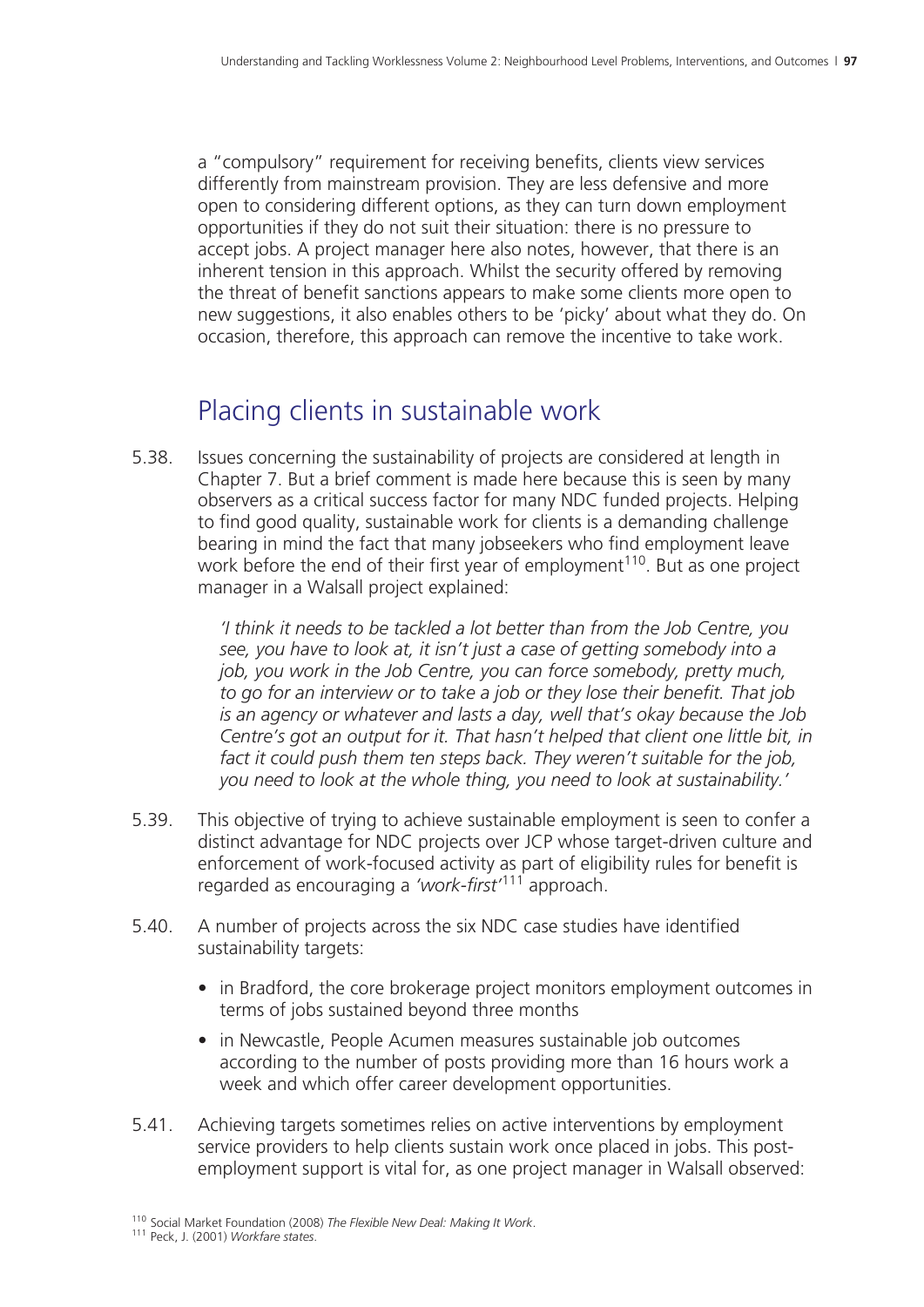*'It ain't just about banging them into any old job, it's about making sure that when they go into a job, that they are fully supported and they're fully aware of what support measures are out there to help them …, if you've started somebody and there is an issue, we'll come, we'll see what we can do, can we work with the client, can we work with the employer to keep that person in work? It isn't about getting a job outcome, they're easy, it's keeping people in work, and raising expectations and skills.'*

- 5.42. Again, this is seen locally as demonstrating advantages over JCP who are not equipped to provide this kind of in-work support
- 5.43. Of course, not all clients do secure well-paid, more highly-skilled, or sustainable, work. In Lambeth, beneficiaries predominantly find work in relatively low-skilled jobs including construction, cleaning, administration, receptionists, school assistants, security and catering, although a handful of beneficiaries, predominantly migrants from other countries with higher level qualifications, have found managerial or professional employment. There is also evidence from Newcastle that much of the work secured tends to be in low-skilled, low-paid occupations. Whilst this is less surprising in the case of low-skilled workers, informants in Newcastle observe that sections of the BME community and also new immigrants from outside the UK often fail to find work commensurate with their skills. It is important generally not to overstate the degree to which NDC projects support clients in 'leapfrogging' less attractive occupations. Many workless residents lack skills and qualifications, and indeed often the 'cultural capital' such as the appearance, demeanour, confidence and social ease needed to access more desirable work.

### A concluding comment

- 5.44. NDCs have generally developed monitoring frameworks which tend to include a broad range of indicators in relation to levels of employment, worklessness and household incomes. These have been used extensively to assess progress in relation to outputs and outcomes. But there have been difficulties in measuring soft outcomes as well as the sustainability of employment outcomes. In terms of outputs and outcomes, local evidence suggests most NDCs are meeting their targets and there are some notable successes at the project level.
- 5.45. Local informants are positive about the effectiveness of most projects. Many think they are delivering services which add value to existing mainstream provision. They also generally consider that interventions have a number of advantages over the mainstream including the provision of personalised, neighbourhood-based services with the flexibility and resources which allow them fully to understand client needs through all stages of the job search process. Some more innovative projects have also had notable success in accessing hard-to-reach groups. Nonetheless, most projects struggle to engage those groups most detached from the labour markets. This may be due in part to the voluntary nature of schemes which, whilst attractive to clients, also means that individuals cannot be compelled to attend.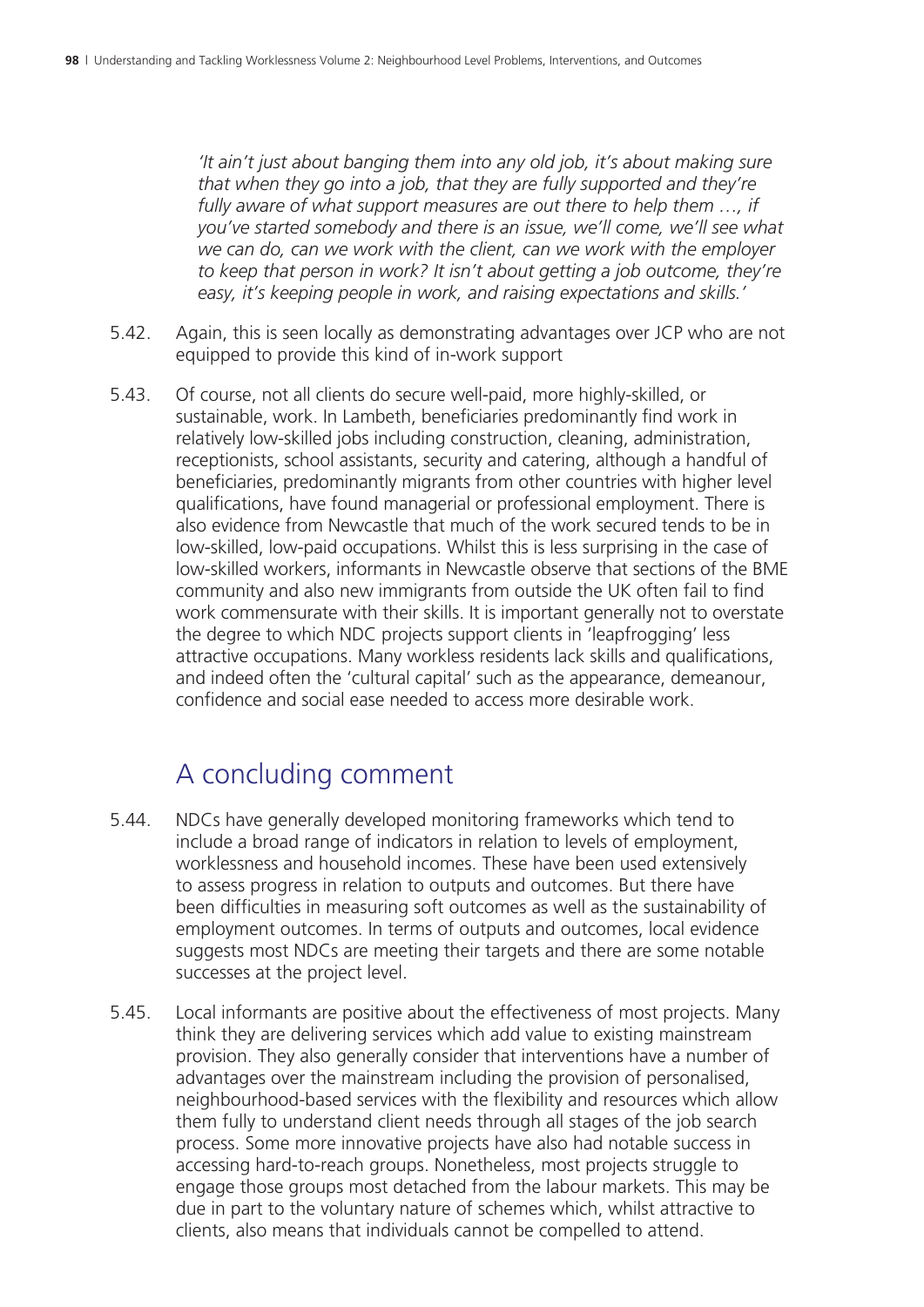# 6. Project beneficiaries: attitudes, aspirations and change

- 6.1. The previous chapter explored the apparent success of projects according to local outputs and outcome assessments and the perceptions of local observers and project managers. But how do project beneficiaries view their experiences? This chapter presents findings from interviews with 68 users of 15 projects across the six case study areas (see Appendix 1 for more details). The views of beneficiaries are explored within six overarching themes:
	- contact with, and use of, projects
	- work status
	- past experiences of worklessness and work
	- help from, and use of, NDC projects
	- beneficiary perceptions of NDC projects
	- assisting beneficiaries into work?

# Contact with, and use of, projects

- 6.2. Clients became aware of NDC projects through a number of routes including:
	- word-of-mouth, particularly through positive recommendations by friends and family
	- walking past and noticing 'shop-fronts'
	- advertisements in shops, community venues or local newspapers
	- leaflet drops through letter boxes
	- through use of some form of 'NDC centre'
	- visits to hubs to use other services
	- referrals from other projects or mainstream employment services including JCP.
- 6.3. Of these potential methods word-of-mouth is mentioned most frequently. Two beneficiaries in Knowsley illustrate how this works:

*'A lot of my mates had used them and got jobs so I decided to try.'*

*'My mum had been there and they'd helped her … she told [the brokerage] I was looking for work … and they sorted me out as well.* 

6.4. Most clients started using the project in the previous two years. In one instance a client had been in contact with a service for six years without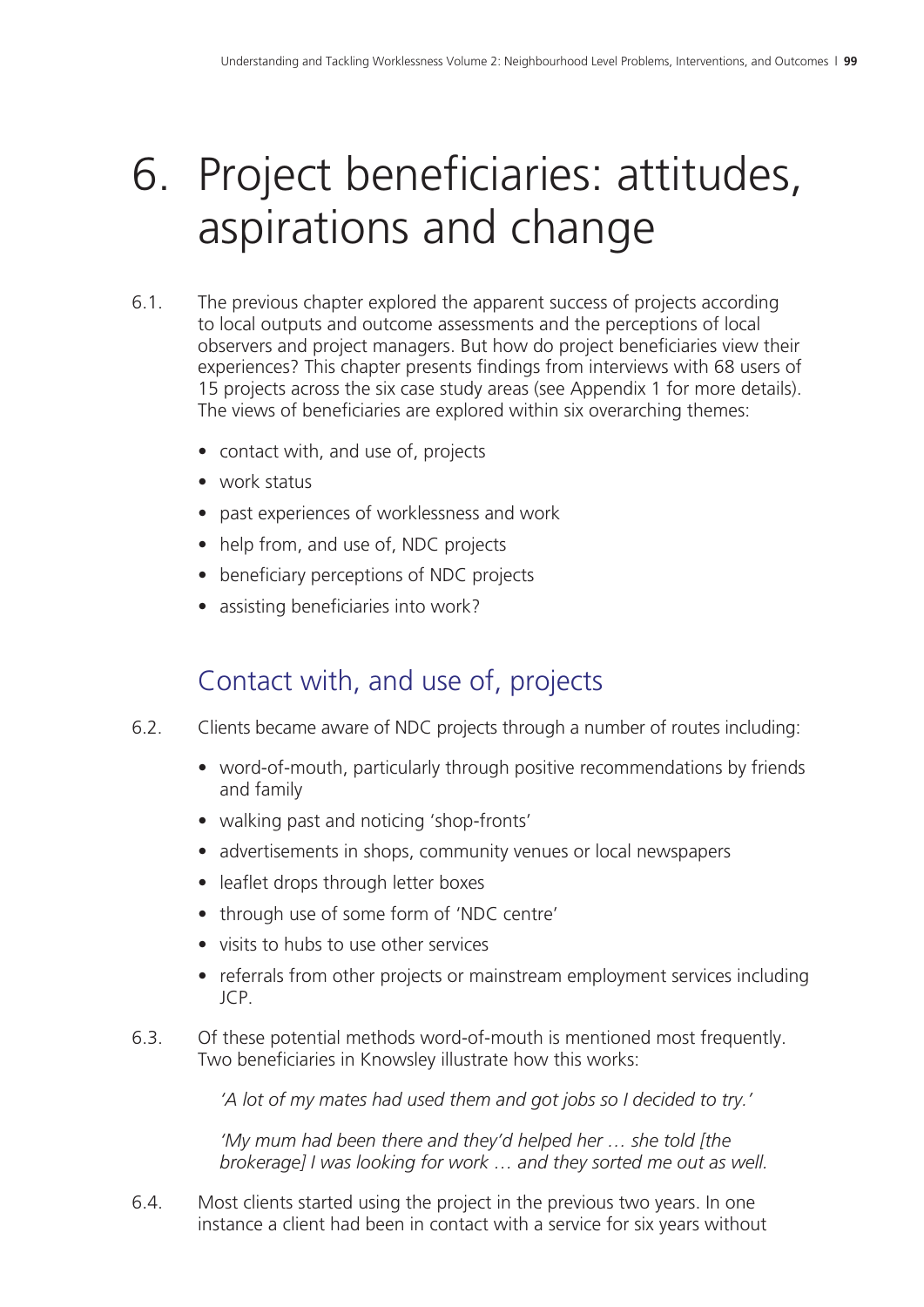finding work. Some beneficiaries attending the WBYI first started using the service as teenagers over ten years ago, although initially only to take up sports, leisure and cultural opportunities.

6.5. In terms of reasons for initially deciding to use projects, some cite recommendations from friends and relatives who had found employment through the service. This tended to act as an incentive for them to use the project. Many also felt the service would help clarify their options in terms of a return to work: they were attracted by the IAG component of the scheme.

#### Work status

- 6.6. Most beneficiaries are short-term unemployed in that they are claiming JSA and looking for work. The majority of this group were out of work for less than 12 months when they first contacted the relevant project. A minority have been unemployed for longer periods; one individual in Knowsley has been unemployed for ten years. Clients tend to be unemployed because of factors such as:
	- ill-health, both as a cause, and consequence, of job loss
	- a previous job ending through redundancy, end of contract or dismissal
	- leaving work voluntarily because of issues such as unreasonable demands from employers, inconvenient hours of work, parenting and caring commitments, and instability/homelessness.
- 6.7. A minority of workless beneficiaries are, or have been, economically inactive. This group mainly comprises full-time parents, usually mothers, who are looking to return to work after a prolonged period out of the labour market. Interestingly only four of these economically inactive beneficiaries left work for health reasons. Whilst the sample of 68 beneficiaries cannot be taken as representative of all project beneficiaries, it does suggest that projects may not be prioritising clients with health problems. In view of the prevalence of IB claimants within the workless populations of all the NDC areas, this may work to limit the impact of NDC interventions: the 'hidden unemployed'<sup>112</sup> do not appear to be accessing services.
- 6.8. A minority of beneficiaries already had jobs. This included low-skilled occupations such as retail, cleaning, catering and security as well as higher-skilled employment including community development work and interpreting. Some of those working are looking to find a new job; others were interviewed as examples of those who have successfully found work. Of those seeking to change employment, some want to work longer hours or, in the case of parents, to work more child-friendly hours. In certain cases, especially among beneficiaries who had qualified through the Community Interpreters project (see Box 1), there was a desire to secure work at higher skill levels than previous occupations. A small number of those in work had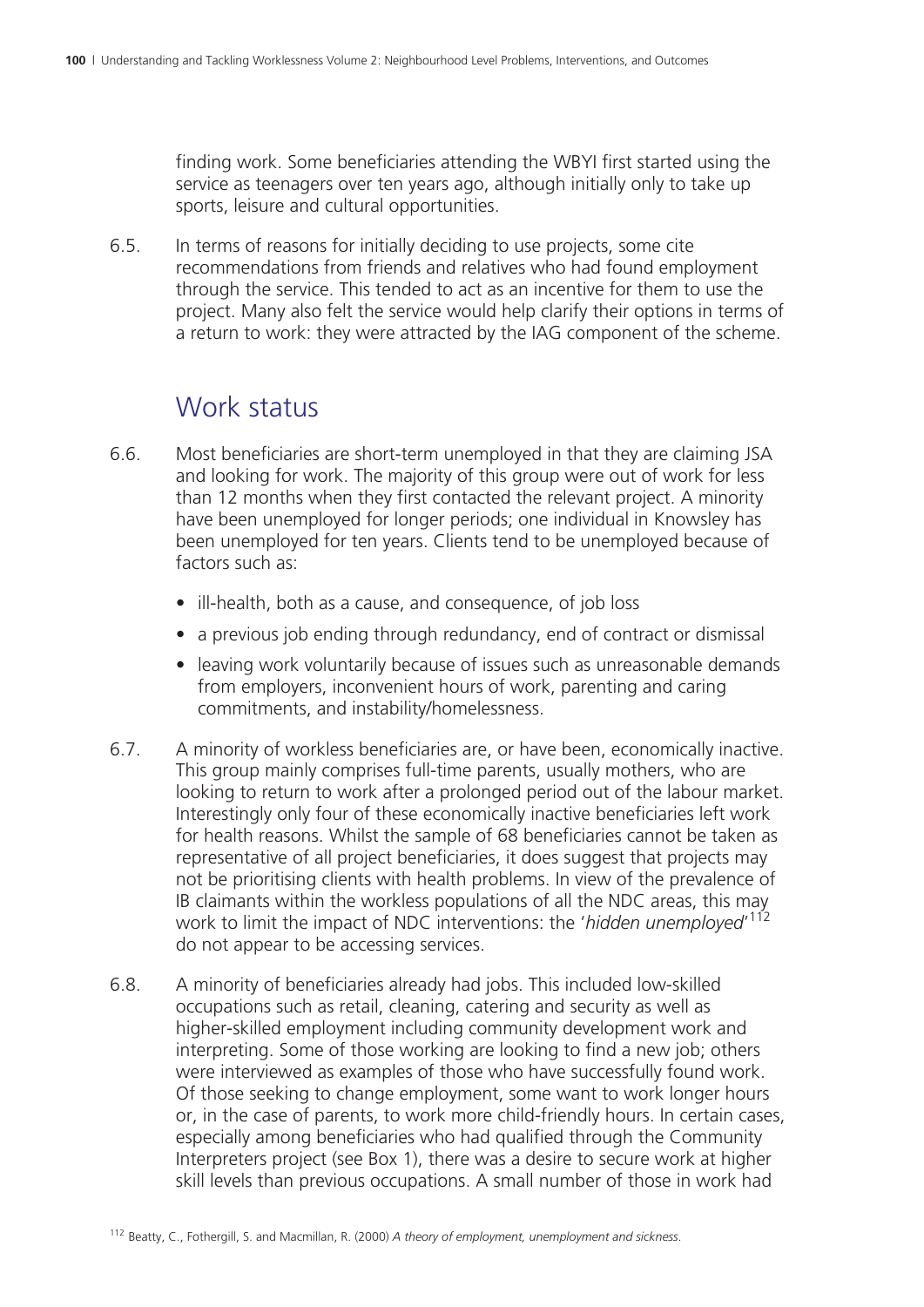been served redundancy notices and were looking for work before their current job ended. In the case of one project, the ILM Classroom Assistants scheme in Newcastle, all participants had previously been employed as dinner ladies in primary schools and had taken up an opportunity to re-train for more highly skilled work.

6.9. Beneficiaries gave a number of reasons for looking for work which vary according to current employment status. Those out of work are seeking to return to the labour market after a period of prolonged full-time parenting; to raise household incomes; or to utilise an existing skill. Those in work want a new job in order to develop new skills and take on new challenges; to increase hours worked for financial reasons; or to access better paid or more highly skilled work.

#### Past experiences of worklessness and work

- 6.10. Most beneficiaries have experienced at least one period out of work in recent years prior to the current spell of worklessness, although these were rarely lengthy. A handful had never worked, usually because they had looked after a family or household after leaving school. Despite these intermittent experiences of worklessness, most clients have spent the majority of their working-age life in employment and some have never been out of work. Many have experience of steady long-term employment, with some older workers holding down one or two jobs for much of their working life. Other beneficiaries, especially younger workers, have worked sporadically, relying on temporary work and often having to juggle two part-time jobs at once. A handful of younger interviewees recounted difficulties in holding down jobs as a result of walking out on employers, often when working in low-paid service work. Some were certainly accustomed to labour market instability.
- 6.11. In terms of the type of employment held, beneficiaries have experience of low-skilled work such as:
	- market traders
	- kitchen porters
	- sales assistants
	- cleaners
	- security officers
	- warehouse workers
	- drivers
	- dinner ladies
	- bar workers.
- 6.12. There are also, however, examples of beneficiaries educated to graduate level who have held professional posts including a teacher and bank manager.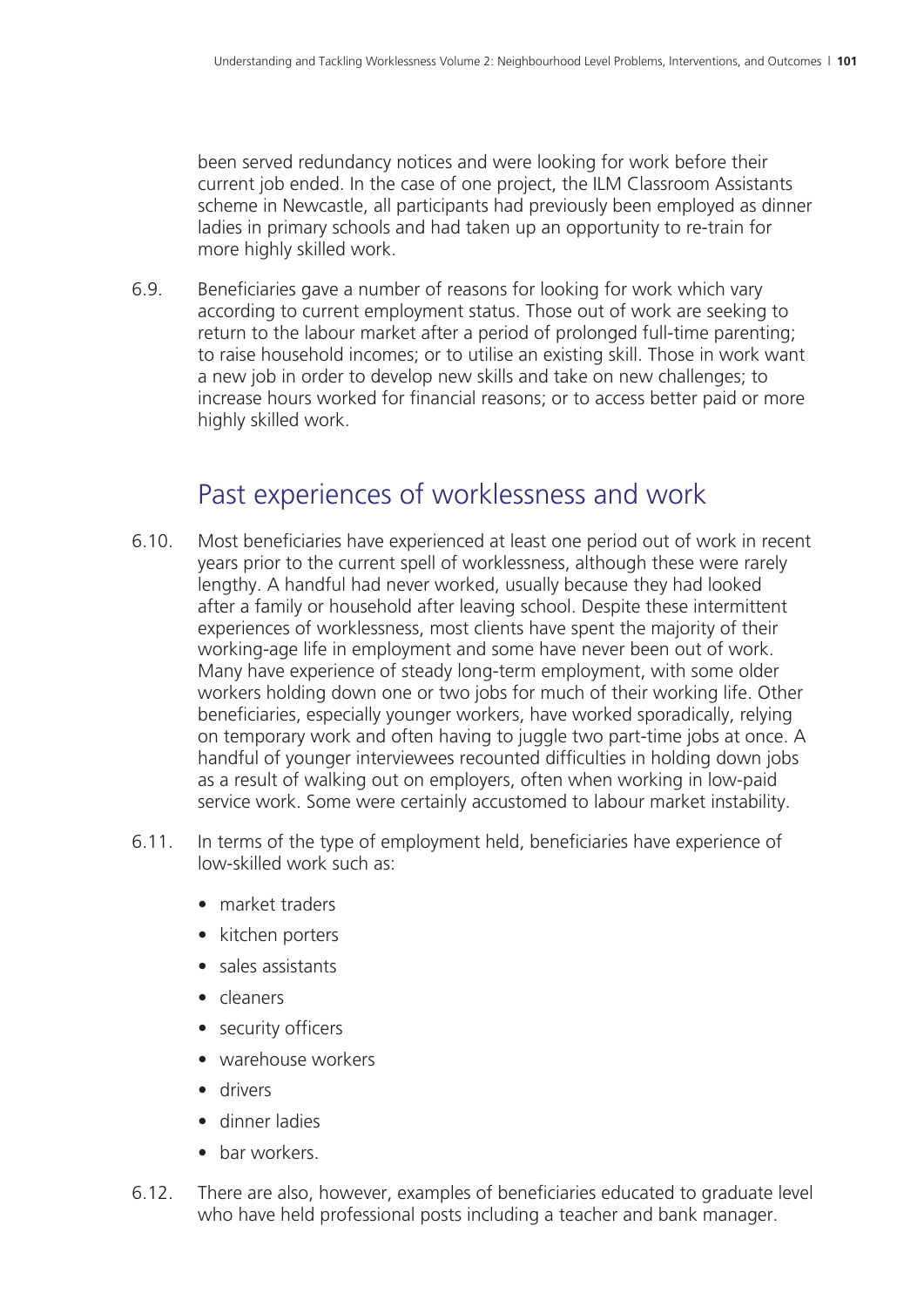Two projects targeting new arrivals, Community Interpreters in Newham and the JET project in Newcastle, have attracted some well-qualified clients with experience of high-skilled work in their country of origin.

6.13. Nevertheless, most beneficiaries have formerly been employed in low-skilled work and this has two important implications. First, the insecure nature of some forms of low-paid service employment render them vulnerable to churning through unstable forms of employment. This is particularly the case given the historic tendency of UK employers to offer low-skilled workers few opportunities for training or progression which might in turn enhance upward occupational mobility<sup>113</sup>. Second, it illustrates the limited nature of labour market opportunities generally accessible to individuals with low skills living in NDC areas. As Green and Owen note in their research on the low-skilled, *'geography matters most'*114 for those with the lowest skills as their short commuting propensity and lack of qualifications leaves them with only limited options in the labour market.

## Help from, and use of, NDC projects

- 6.14. Help received by beneficiaries varies according to the nature of the project. Those accessing job brokerage or IAG projects are seeking:
	- guidance on job options
	- information on local job vacancies
	- access to computers for online job search or CV writing
	- help with writing CVs
	- signposting to training or educational opportunities
	- help with completing application forms
	- interview preparation
	- help with accessing child care
	- advice on the financial gains of returning to work
	- financial support in relation to the initial costs of returning to work including assistance with new clothes, transport costs, and the bridging the gap between benefits and the first wage.

#### 6.15. Those newly arrived in the UK received assistance with:

- improving language skills through ESOL
- advice on the transferability of qualifications obtained overseas
- information on the legality of work or volunteering in the UK
- producing a CV according to UK conventions.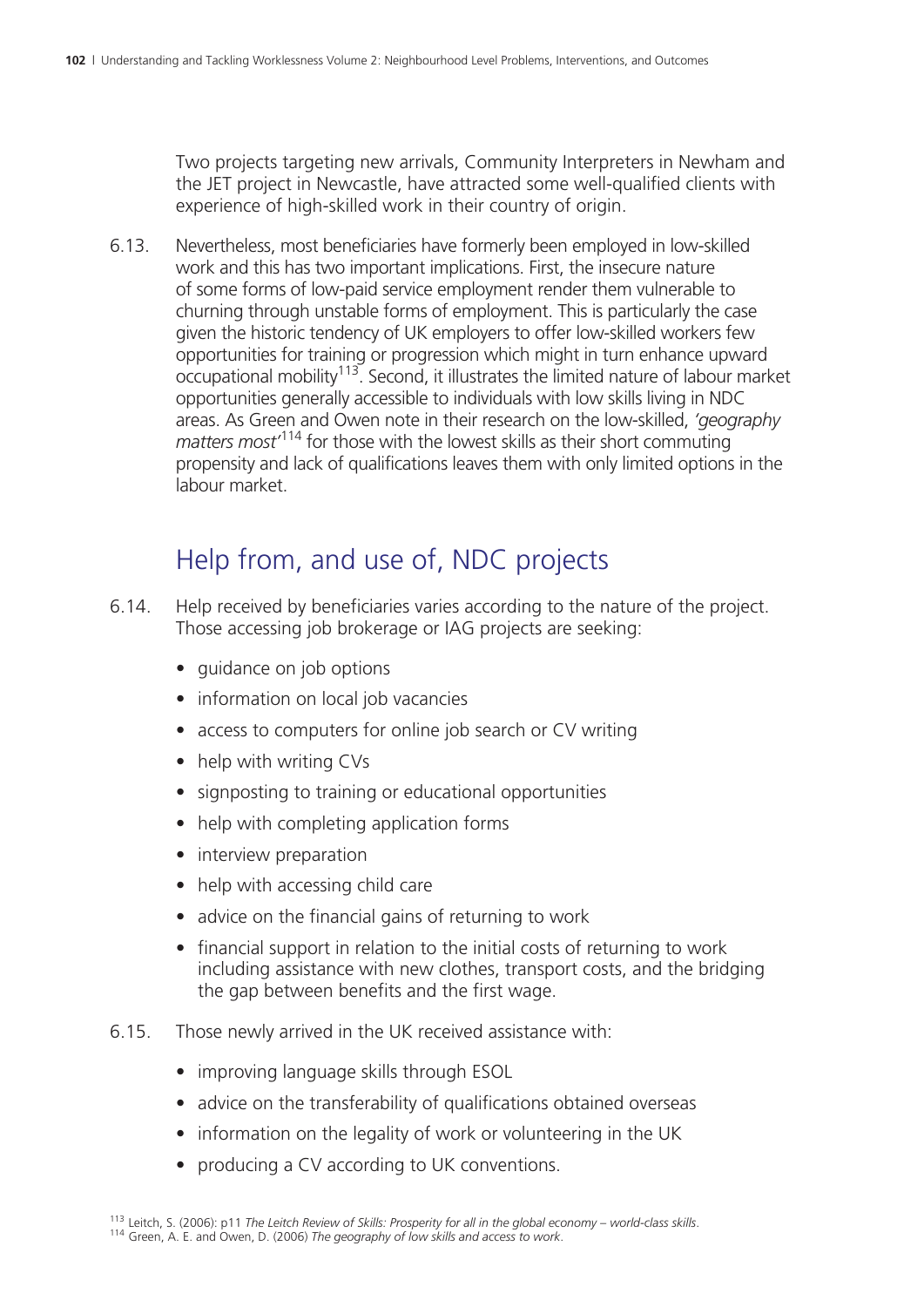- 6.16. A number of clients also received support in relation to training, either as result of signposting from NDC brokerage projects, or through participation in sector-specific training projects. Examples include:
	- NVQ Level 2 courses in child care
	- bricklaying and carpentry
	- security training
	- health and safety
	- IT skills
	- motivational training
	- first aid
	- HGV training.
- 6.17. Sector-specific training schemes provide a broad range of support to enable beneficiaries to access work. In Knowsley, the North Huyton Churches Training Centre in Knowsley hosts a Floor Laying Academy providing clients with a City and Guilds Key Skills (literacy and numeracy) in addition to the vocation-specific City and Guilds NVQ Level 2 in floor laying, City and Guilds Technical Certificate and CSCS card (health and safety card). Sector-specific training projects can also help beneficiaries address a number of other barriers to work including a lack basic skills which may not be directly related to the industry concerned.
- 6.18. The frequency of contact between clients and projects varied considerably. At one extreme it can be as little as twice a year, although many clients visit projects on a much more regular basis from several days a week through to weekly or monthly visits. In some instances beneficiaries access services and projects more on an ad-hoc basis as and when they need help in the job search process. In most cases, beneficiaries tend to see the same adviser each time they used the service.

### Beneficiary perceptions of NDC projects

6.19. Beneficiaries are overwhelmingly positive about the support they received from projects for a number of reasons. First, many are positive about the support received from employment advisers who were described variously as *'helpful', 'friendly' and 'kind'*. Most projects allocate dedicated advisers to each client and this continuity is highly valued. Beneficiaries often comment that regular contact with the same adviser helps develop a relationship based on trust and enables advisers to get a full picture of their needs, particularly in terms of the type of work they are looking for. This personal approach helps advisers to tailor support to individual needs. In Newham one beneficiary explained how their adviser played a vital role in helping them find employment fitting their child care commitments. If a suitable job came up, the adviser would ring the employer to find out if there was any help with childcare before even suggesting the job to her.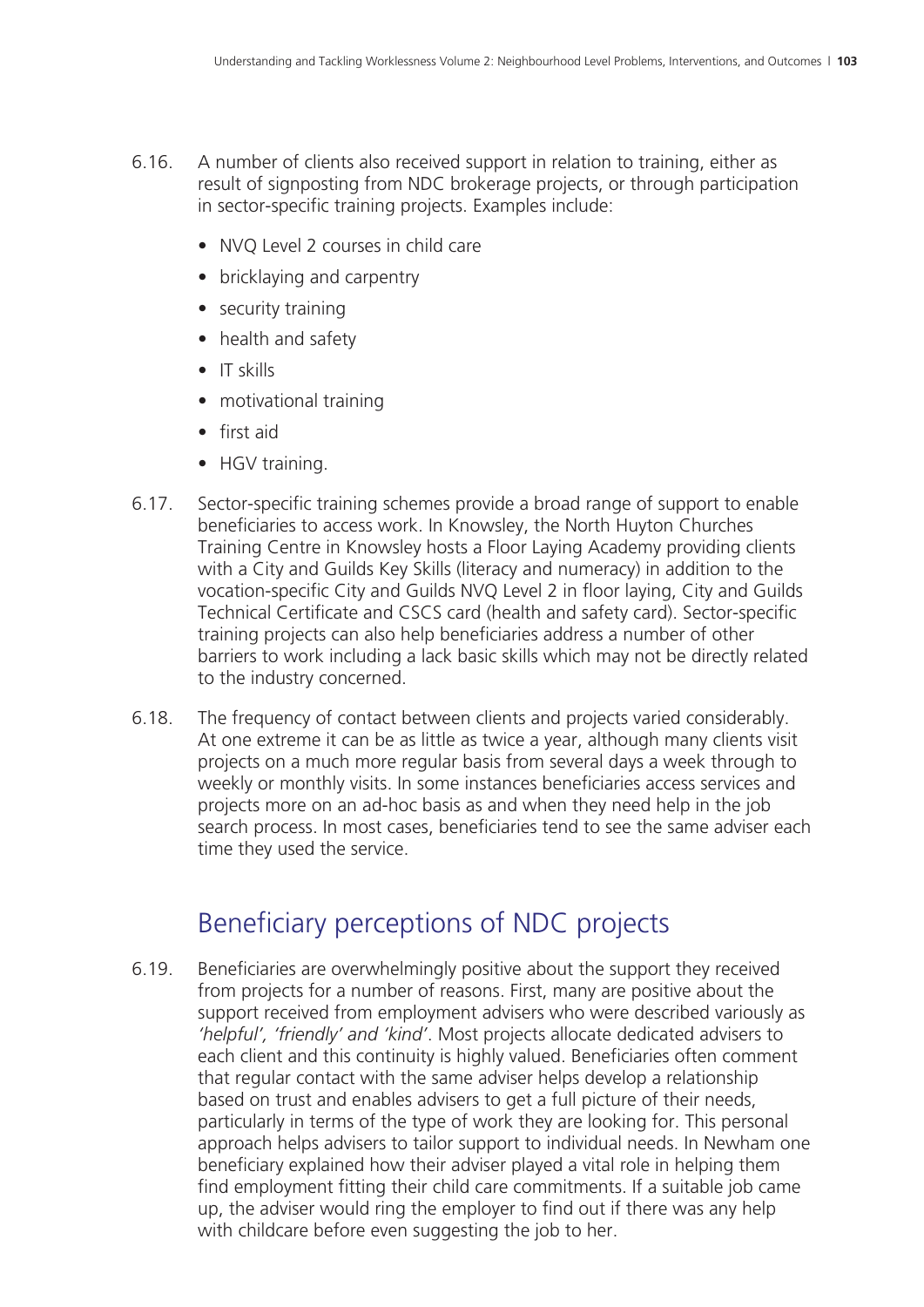- 6.20. Personal advisers can also help boost client confidence. Respondents spoke positively about their adviser's ability to build their confidence and give them motivation to think positively about seeking work. Project beneficiaries are generally motivated to find work. But there can be exceptions. One 52 year-old Knowsley resident argued that the *'negativity'* he felt after years of unemployment had to be addressed before he could consider taking up work.
- 6.21. Beneficiaries also appreciate the way advisers support employment aspirations. One beneficiary of the Acumen project in Newcastle spoke of how advisers *'are 'interested in you as a person'*, whilst another in Newham felt that advisers '*went the extra mile*' to help. Beneficiaries tend to the view that advisers want them to fulfil their potential.
- 6.22. Second, clients value the ease with which they can access a service that is *'local'* and *'just around the corner'*, with many living a short walk or bus ride away from the project. As one client in Knowsley observed, '*I was walking past there … most days … so it was really easy* [to use].' In many cases, projects are closer than the nearest JCP. One Asian man now in work explained how when he first started looking for work after leaving school, '*I wouldn't have gone to JCP* [a mile and a half way] I *wouldn't have walked down there, I didn't have to make that decision, I felt safe, felt comfortable* [in the project premises], *already had links* [with project workers]'. Such comments resonate with views expressed by interviewees in Green and White's research into the spatial horizons of young people in  $Hull<sup>115</sup>$ . Younger clients in particular can live highly spatially circumscribed lives, hence the value of services on their doorstep.
- 6.23. Third, clients value advice and information designed to enhance their employment prospects. Some individuals note how projects have made them aware of sources of potential vacancies, such as online websites. Beneficiaries of the JET project in Newcastle indicate that the service not only made them more aware of employment opportunities in the area, but also provided valuable advice on legal restrictions and cultural barriers they faced as asylum seekers and refugees. One beneficiary described how the project '*cut through all the misunderstandings*'.
- 6.24. Fourth, some clients benefit from financial support to cover the costs of training or returning to work. In Walsall, one beneficiary was appreciative of funding received to complete an HGV course. In Newham, clients noted that advice about money was good and that requests for financial support through their Personal Job Account were quickly met. This type of financial support can prove essential in facilitating a return to work (Box 13).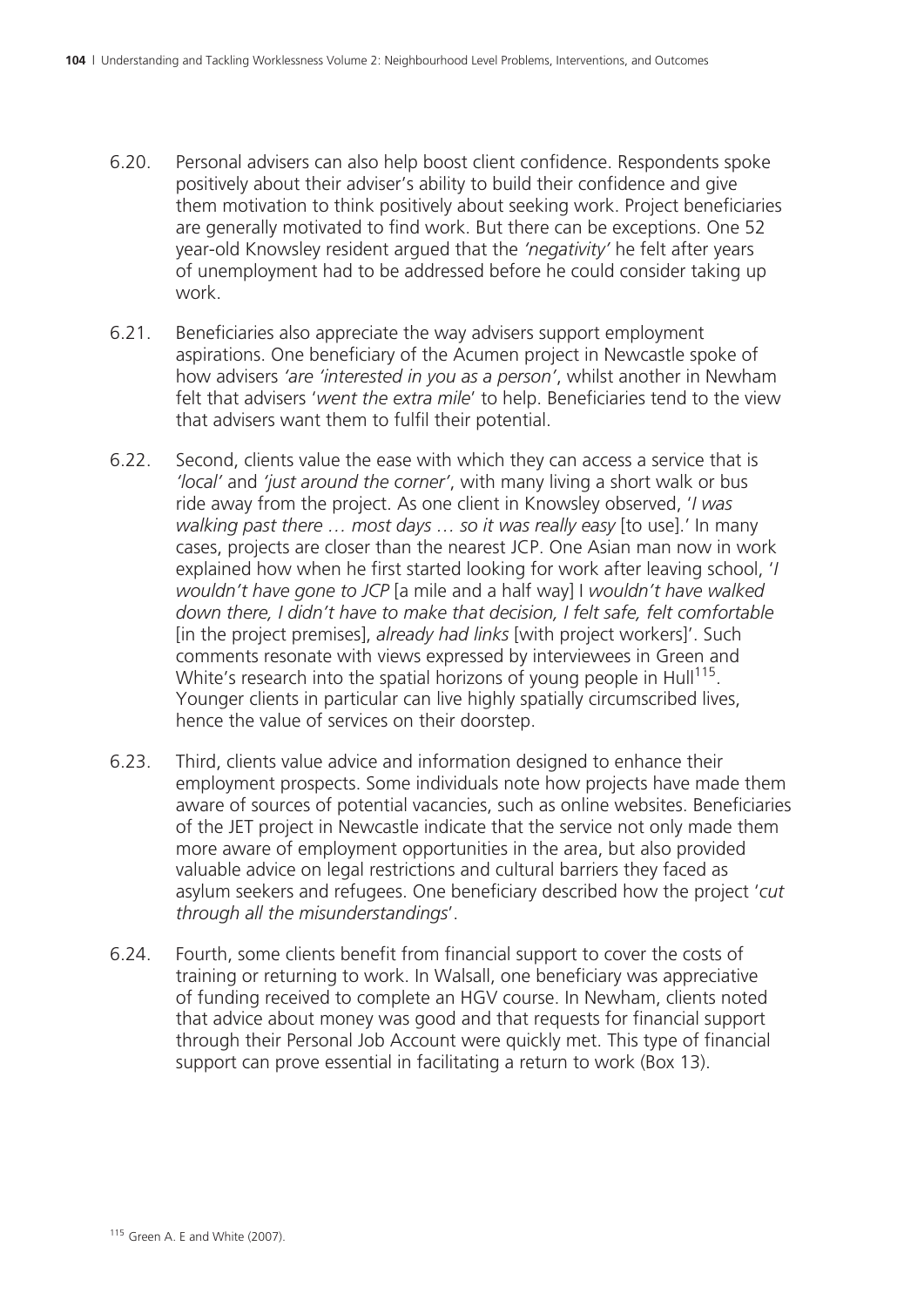#### **Box 13: Supporting the financial costs of returning to work**

Clients of the Road2Work project in Knowsley can receive assistance with basic living costs during their initial weeks back in work. This assistance has been crucial in persuading some to make the transition from benefits into work. One notable example is Dave, a 52 year-old who had been unemployed for 10 years. He has three dependants including a wife who was long-term unemployed. Although he was desperate to return to work, a key barrier had been the perceived financial 'risk' of transferring from benefits into paid employment, particularly during his first weeks back into work prior to receiving the first pay cheque.

This presented a real dilemma when Dave was offered a temporary job with the possibility that this might become a permanent contract, although this was not guaranteed. Having a dependent family made this a precarious decision. Consequently, the NDC project paid for his bus pass (which he needed in order to travel to work), rent and council tax during his first month back in full-time employment. This assistance proved instrumental in his decision to return to work. His initial temporary contract – in retail – has subsequently been made full-time. The job has changed his life: *"I've got my self-respect back. I feel valued again. People say how well I'm looking, I've put on a bit of weight. I've got a more positive attitude. Now we might see if my wife can get a job."*

Financial support in the initial stages of returning to work can encourage individuals to leave the security of benefits for the perceived 'risk' of employment. Such support is vital given how the interplay of the benefits system with the nature of employment at the lower end of the labour market is often cited as a barrier to work<sup>116</sup>. This can help overcome perceptions identified in other research on worklessness in deprived areas that '*work* [does] *not pay*''117 or is a risk not worth taking<sup>118</sup>.

- 6.25. Fifth, beneficiaries highlight the importance of being able to access a wide range of services. In Newham, interviewees felt their advisers took a personal interest in their needs and tried to help them with anything that might prevent them from working including training, access to childcare, transport and even housing referrals. Clients value the capacity of services to help them address their full range of needs. This can be essential given evidence as to how multiple barriers increase the risk of worklessness<sup>119</sup>. For clients with multiple disadvantages, addressing these in combination can significantly increase their prospects of finding work.
- 6.26. Sixth, one particularly striking finding from this case study research into beneficiary attitudes is the widely held view that NDC projects offer a better service than comparable mainstream providers. This applied to JCP but to private recruitment agencies as well. The perceived advantages of NDC projects over JCP include:

<sup>116</sup> Sanderson (2006):p 6. 117 Fletcher *et al*. (2008): p4. 118 Smith (2005). 119 Berthoud (2003).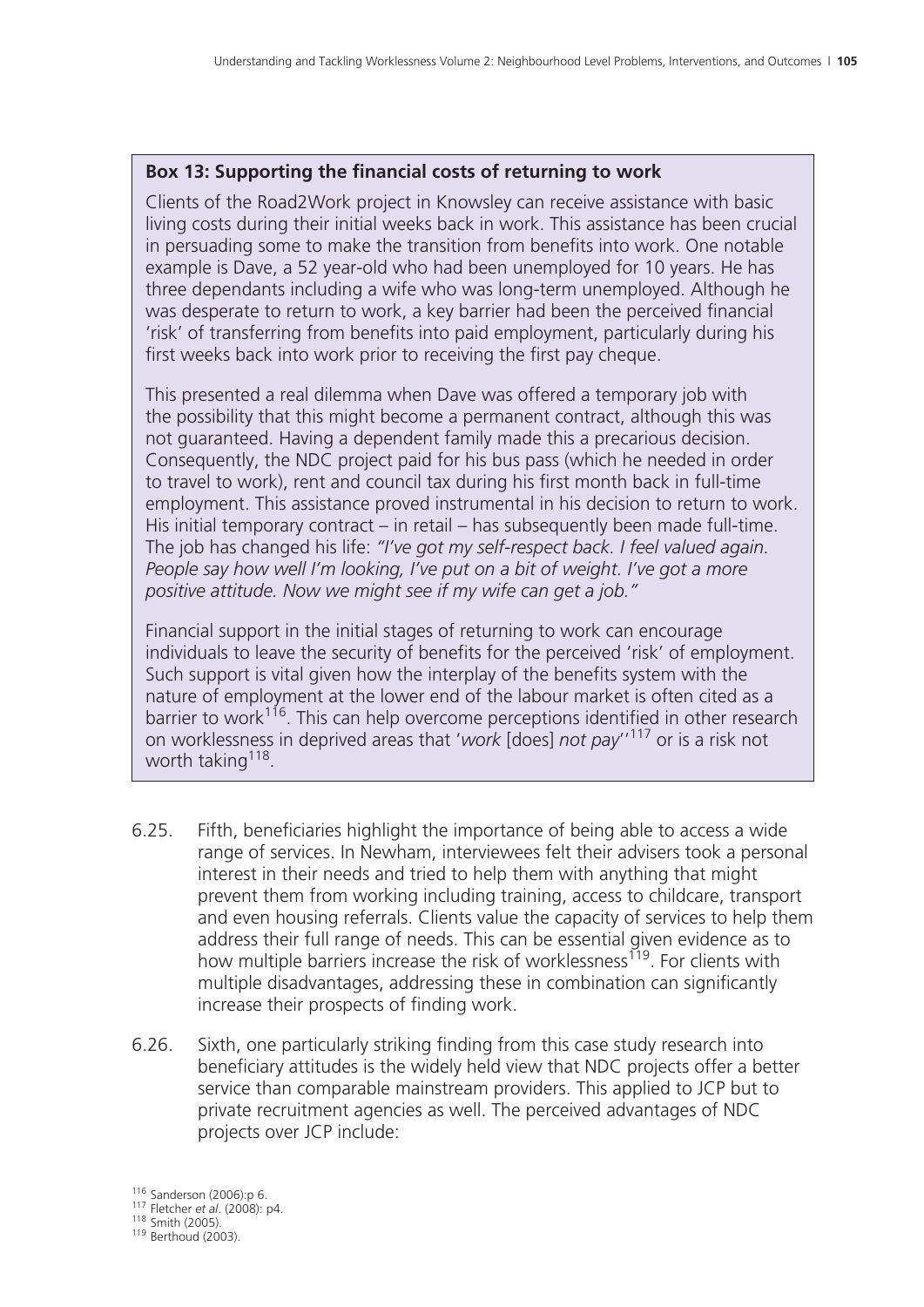- advisers being more friendly and helpful than their counterparts at JCP; some beneficiaries think Jobcentre Pus advisers are not interested in their circumstances and one claimed that they *'did not treat* [clients] *as people'*
- a more personalised service with advisers able to spend more time with clients than JCP where clients are expected to use self-directed job search computer terminals ('Job Points') to explore vacancies
- advisers who are more effective in raising aspirations and confidence amongst those looking for work
- a welcoming, informal and non-threatening environment compared with JCP which was described as *'soulless'* and, for some respondents, *'intimidating'*
- a less patronising and interrogatory approach because NDC projects do not have to check if beneficiaries are meeting obligations to engage in work-related activity; one older man in Bradford who had recently lost his job expressed frustration about being asked by *'kids'* at JCP what he '*is doing to look for work … I just look at them and say I've been working for the last forty years'*
- projects often provide access to either facilities such as the internet or to services such as completing application forms and writing CVs that are not available at JCP
- a greater willingness to support clients' employment aspirations by helping beneficiaries find a job they wanted; JCP staff are seen as more focused on getting clients into any work, which often amounts to low-skilled routine employment, regardless of clients attitudes; one respondent in Knowsley observed that NDC projects worked hard to ensure that '*you're not just been stuck in any old job … they get you something you're actually going to enjoy and like doing*.'
- access to better quality job vacancies more appropriate to skill levels and experience than those offered by JCP.
- 6.27. Similarly beneficiaries point to a number of advantages which NDC projects appear to have when compared with private recruitment agencies:
	- a more accommodating and responsive service: private providers tend to be less inclined to find work meeting client needs such as child care commitments
	- a more reliable service, in that NDC advisers are less likely to cancel or double book appointments
	- a more proactive approach by NDC advisers in identifying vacancies and keeping clients informed about possible opportunities.
- 6.28. Only a handful of beneficiaries counter these views in commenting that either JCP or private recruitment agencies have proved to be more effective and responsive in helping them find work. The vast majority of beneficiaries believe that NDC projects offer a better service more appropriate to their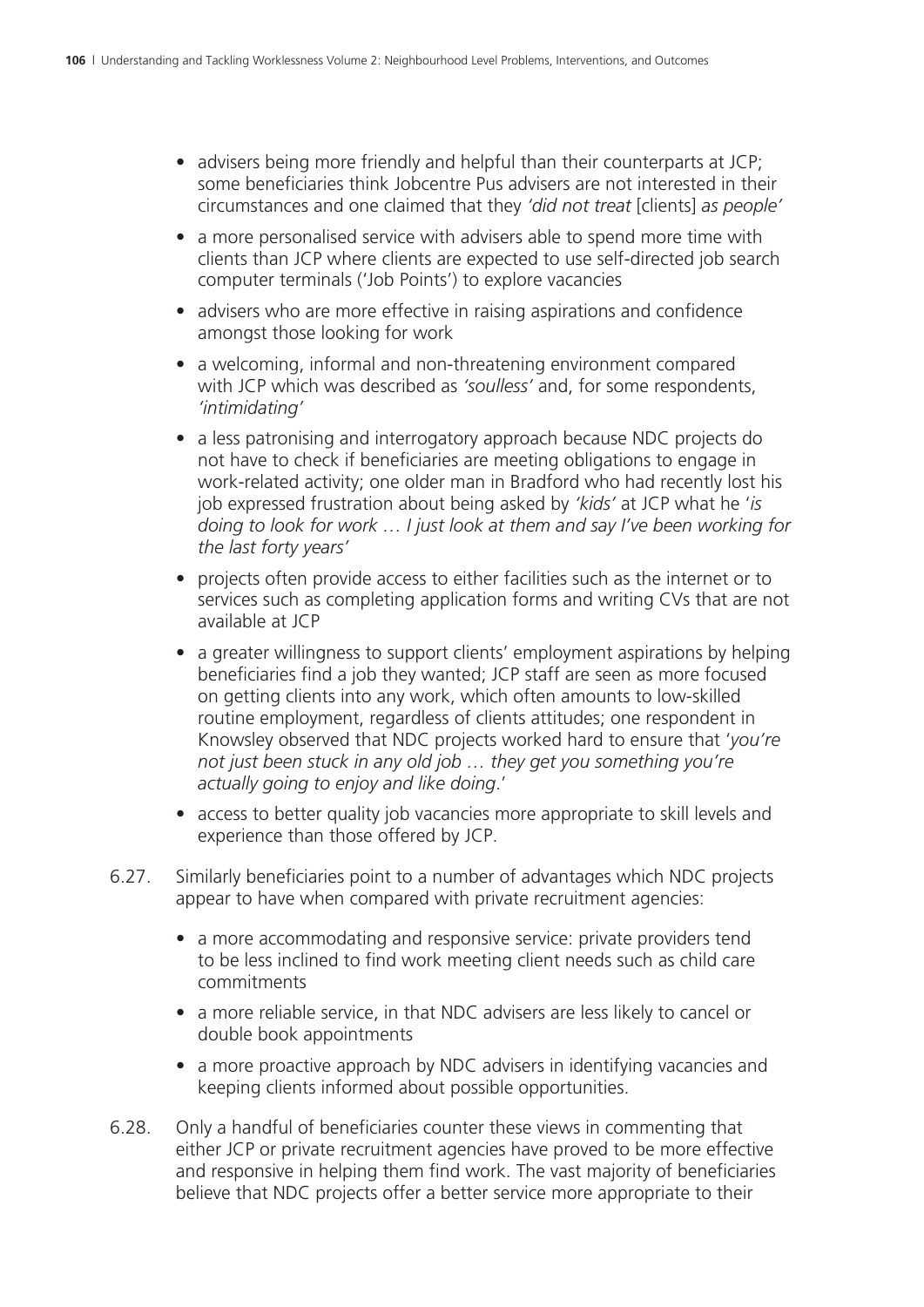needs than that delivered by JCP or private employment agencies. Some of these views are strongly held (Box 14).

#### **Box 14: NDC services compared with JCP**

Ali is in his early twenties and recently returned to his hometown of Bradford after working in the financial sector in London on a salary of £50,000 for two years. He used a number of agencies to help him look for work including JCP, the NDC job brokerage function (Jobs@) and private employment agencies. He is very negative about his experience of JCP

 *'I don't' like [JCP], it's not a good place to go', I would never go back... they don't help you move on, they just put you on dole and don't help you got the sort of work you want, the Jobcentre's a disgrace, they treat you like a number and tried to make me apply for work I didn't want like secretarial jobs for 11k'.*

By contrast, he had a very positive experience of using the NDC-funded brokerage:

 *'Jobs@ are a hundred times better, a million times better than [JCP], they're supportive of your aspirations, it's somewhere you can go to interact with people face-to-face … they don't just want you go to any job, they want you to get the job you want'.*

Eventually Ali found a job as financial planner with a firm based in Leeds through a private recruitment agency. Whilst Jobs@ were not directly responsible for helping him to find work, he valued their service highly and felt their help in writing CVs, making applications and preparing for interviews had played an important role in finding work: *'They helped a lot, they're amazing, they gave me everything I wanted'*.

6.29. It does appear that the local, flexible, informal approach adopted by NDCs pays dividends. It is almost universally the case that clients are willing to recommend NDCs services to others, many already having done so. Few identified ways in which existing services could be improved in any significant way, although, for one NDC project, there were comments that opening hours could be longer, including through lunchtimes when the office currently shut its doors. This relatively minor comment aside, feedback from beneficiaries is overwhelmingly positive.

#### Assisting beneficiaries into work?

6.30. But do these NDC interventions help clients find work? When asked if interventions had increased their chances of finding jobs, many beneficiaries expressed confidence that using the project had indeed enhanced their labour market prospects.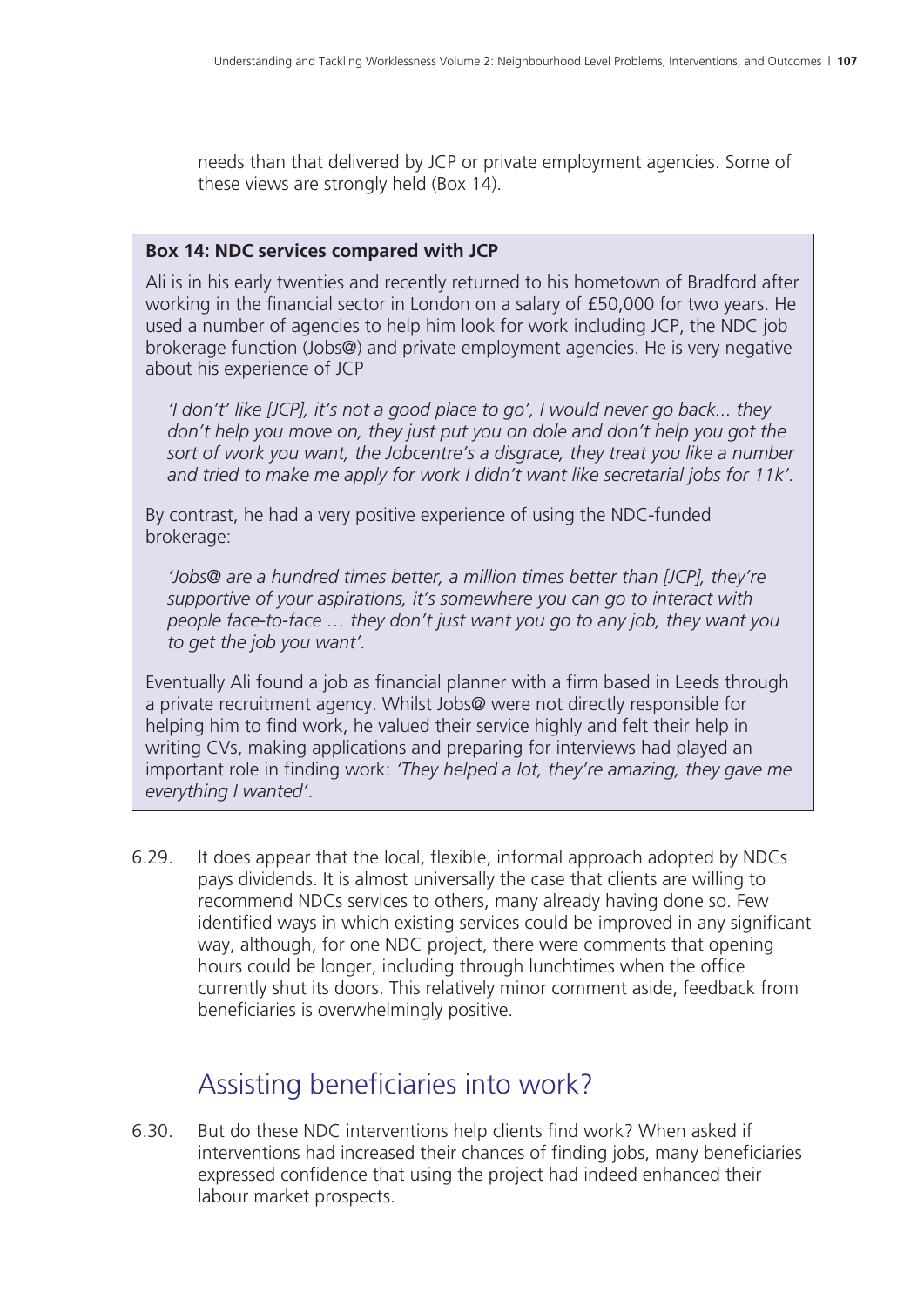- 6.31. First, there are examples of how beneficiaries think projects help move them closer to successful job applications. Some had secured one or more interviews through brokerage projects which, although unsuccessful, had helped them reach this critical stage. Indeed, beneficiaries of the JET project in Newcastle commented that the good reputation of the project and the calibre of candidates it forwarded had been instrumental in securing them interviews.
- 6.32. Second, beneficiaries who had taken part in training or skills development through NDC projects express confidence that this has enhanced their employment prospects:
	- three beneficiaries of the Construction Training Scheme in Lambeth were mid-way through apprenticeships and very satisfied with this support, seeing it as an essential stepping stone for a career in construction
	- one interviewee in Walsall who received funding to attend an HGV training course expressed confidence that this had enhanced his job prospects
	- clients of the Community Interpreting course in Newham felt that they had acquired a qualification that could be used to find employment
	- sector-specific training is seen as enhancing job prospects; in Knowsley, one participant on the floor laying course commented: *'I'm pretty confident I'll get a job when I've finished … My mate did* [the course] *before and he got a job straight away …* [and] *good money too'*.
- 6.33. Third, beneficiaries also believe NDC projects have improved their 'soft' skills'. Beneficiaries of the ILM Classroom Assistants project in Newcastle that trains local residents currently working as dinner ladies to become classroom assistants in NDC schools<sup>120</sup>, identify a number of benefits arising from the training they received. These include overcoming a deep-seated, long-held aversion to learning; greater self-confidence; a sense of becoming a role model for their children; and a realisation that age is not a barrier to learn. Innovative projects can, therefore, engage individuals who may not have had a positive experience of learning in the past and who may as a result have limited confidence in their ability to retrain. This is important given that a lack of confidence and self–esteem can often prove a significant barrier to work $121$ .
- 6.34. Fourth, a number of interviewees also credit projects with directly helping them to find work. Examples include:
	- young Asian men in Bradford who participated in the WBYI were unequivocal in crediting the project with helping them secure good jobs (see Box 15)
	- three beneficiaries of the Work on the Horizons project in Walsall had had been helped to secure work as, respectively, an administrator at a centre for the deaf in Walsall, a courier and a driver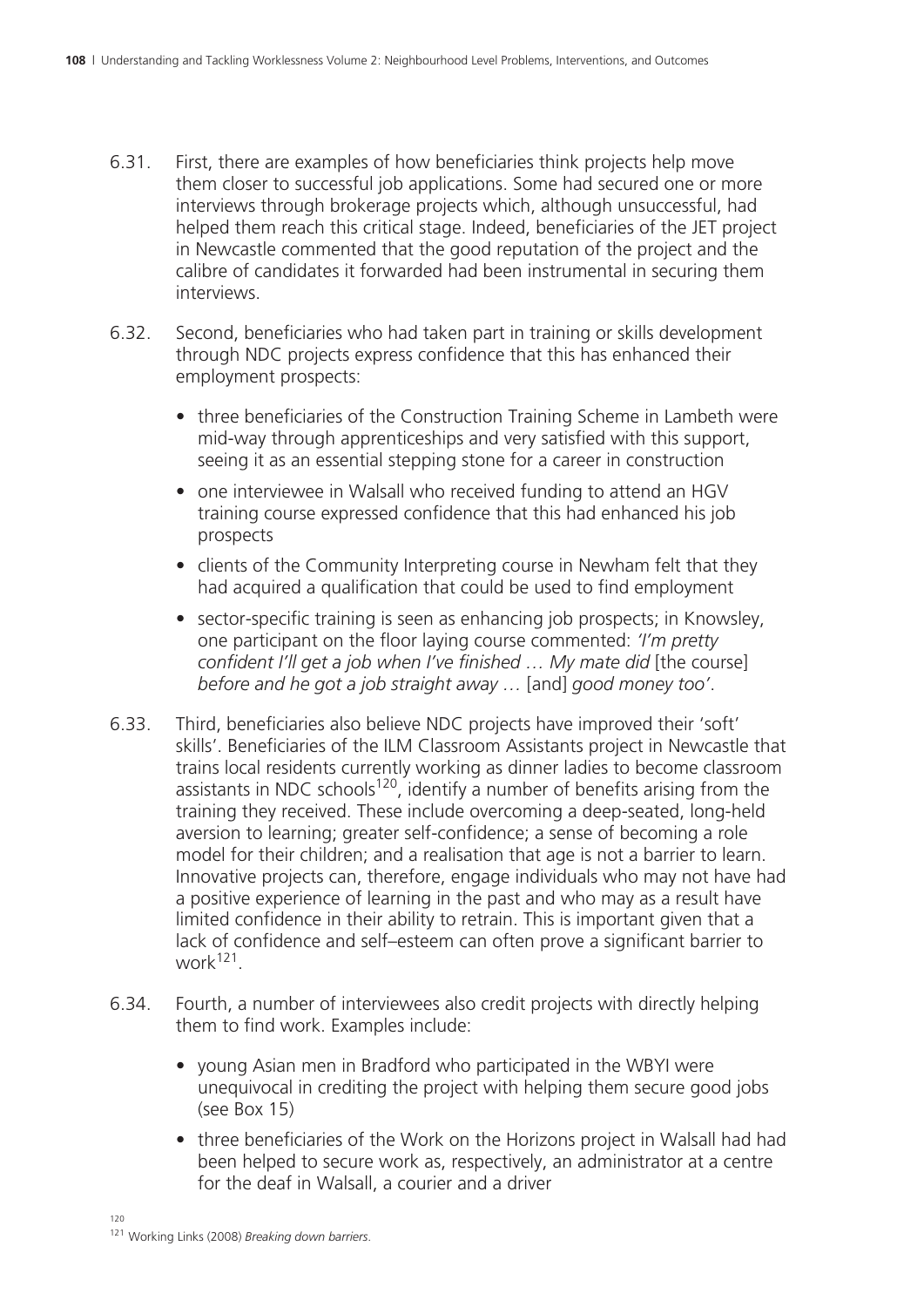#### **Box 15: Helping beneficiaries find work**

The WBYI provides a wide range of services to young Asian men in the NDC area including participation in sport and cultural activities, volunteering opportunities and support in finding employment (see Box 9). Two beneficiaries of the project directly attribute their current employment to help received via the project and, in particular, the support of the project manager. Moreover, they feel this work is more highly-skilled and better-paid work than they would otherwise have secured through their own efforts. At the same time, they credit the project with diverting them from criminal lifestyles in which some of their peers are now involved.

Nazir is 21 and works as a plumber for a local housing association. He first started using the project as a teenager when the project helped him revise for his GCSEs. With encouragement and support, he gained a place at a college as well as the work placement necessary to study for the NVQ 2 Plumbing qualification. Nazir described how: *'it's not easy getting a placement and it's hard to get up and go to college every day...these guys pushed me through it … If this weren't about, I would have been on the streets'*. Nazir is adamant that he would not have completed the college course without the support of the project as it involved a long commute and he did not feel comfortable at first as one of the only Asian students among a predominantly white intake. Nazir considers himself fortunate to have permanent, secure work as many of his peers are engaged in low-wage, temporary work in retail or call centres.

Shazad is 23 and works both as a health development worker and a youth project worker. He began visiting the project as a teenager to play sport and then became involved in coaching other young people in cricket and football, as well as volunteering. His experience of volunteering made him realise *'there's a whole other world out there'*. With the support of the project manager, he enrolled on a degree course for community development work. Soon after graduating, Shazad got a job with a local charity as a health worker. He is full of praise for the WBYI:

 *'they go out of their way to help, they're very inclusive … . If I hadn't come here, I wouldn't have been in this field, I wouldn't have been in education, I wouldn't be employed, it kept me out of trouble. I learnt a lot … patience, not to go down that route [selling drugs], I had somewhere to go every night, others [my age] now are selling drugs, sat at home, signing on, a lot of people I know are not established, selling drugs ... I feel very lucky, my story's not typical, a lot of people are forced into work they don't want to do like working in call centres. That and selling drugs or taxi-ing.'*

These case studies illustrate the role projects can play in diverting young men away from criminal activity, and helping them gain good qualifications and skilled jobs in local economies dominated by low-paid, insecure employment. Although it may be difficult to reach some groups in society, it is possible.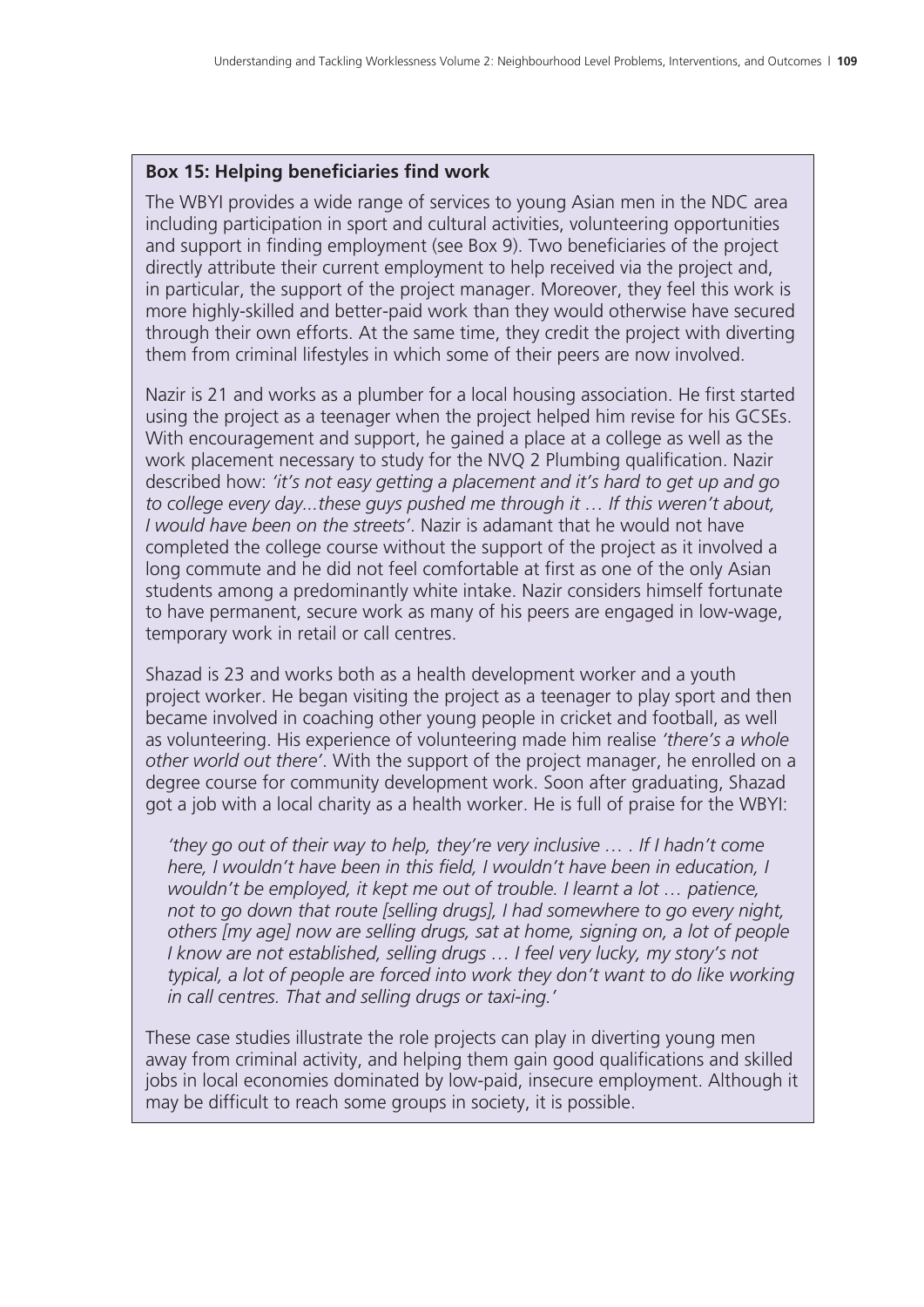- one user of the Acumen project in Newcastle secured a job at a hotel within 2 weeks of registering
- half the beneficiaries interviewed in Lambeth successfully found work through the Shop for Jobs project including employment in retail, schools, cleaning, and security
- in Knowsley, apart from those in full-time training, all beneficiaries had secured full-time employment as a direct result of using NDC brokerage services and, most had sustained these jobs for more than six months.
- 6.35. Fifth, one important element in the service received by some employees is post-employment support. In Knowsley, the after-care service provided by the Revive project staff is identified by beneficiaries as vital in helping them to stay in work. Advisers stay in touch with beneficiaries after they have secured employment, either by telephone or email, to ensure they are happy with their work, and if not, attempting to deal with emerging problems. Followup support is highly valued, not least because it can boost confidence and motivation through what is potentially a difficult and stressful period:

*'They didn't just get me a job and then forget about me … They were always in touch with my employer and me to see how I was getting on … They still send me emails now to see how I'm getting on.'* 

6.36. Sixth, beneficiaries accessing business support projects were particularly positive about the role which their advisers had played in sustaining confidence and morale during the tricky initial phase of setting up a new enterprise. In Knowsley, the support and enterprise adviser acted as a mentor, providing step-by-step guidance on how to establish a new business. Beneficiaries really appreciated this community-based business support service with its tailored, personalised and client-centred approach:

> *'The [project] was only across the road from where I live and [the adviser] would always drop what he was doing to help me … The door was always open … When you're a sole trader you can feel alone … They were there to support you and gave you the motivation and encouragement to keep going.'*

> *'The [adviser] supported me one hundred per cent … he motivated you to give it a go and gave you the confidence to keep going.'*

6.37. It can be vital to provide intense support in that initial phase in order to help clients gain confidence and sustain the motivation necessary to set up a successful business (Box 16).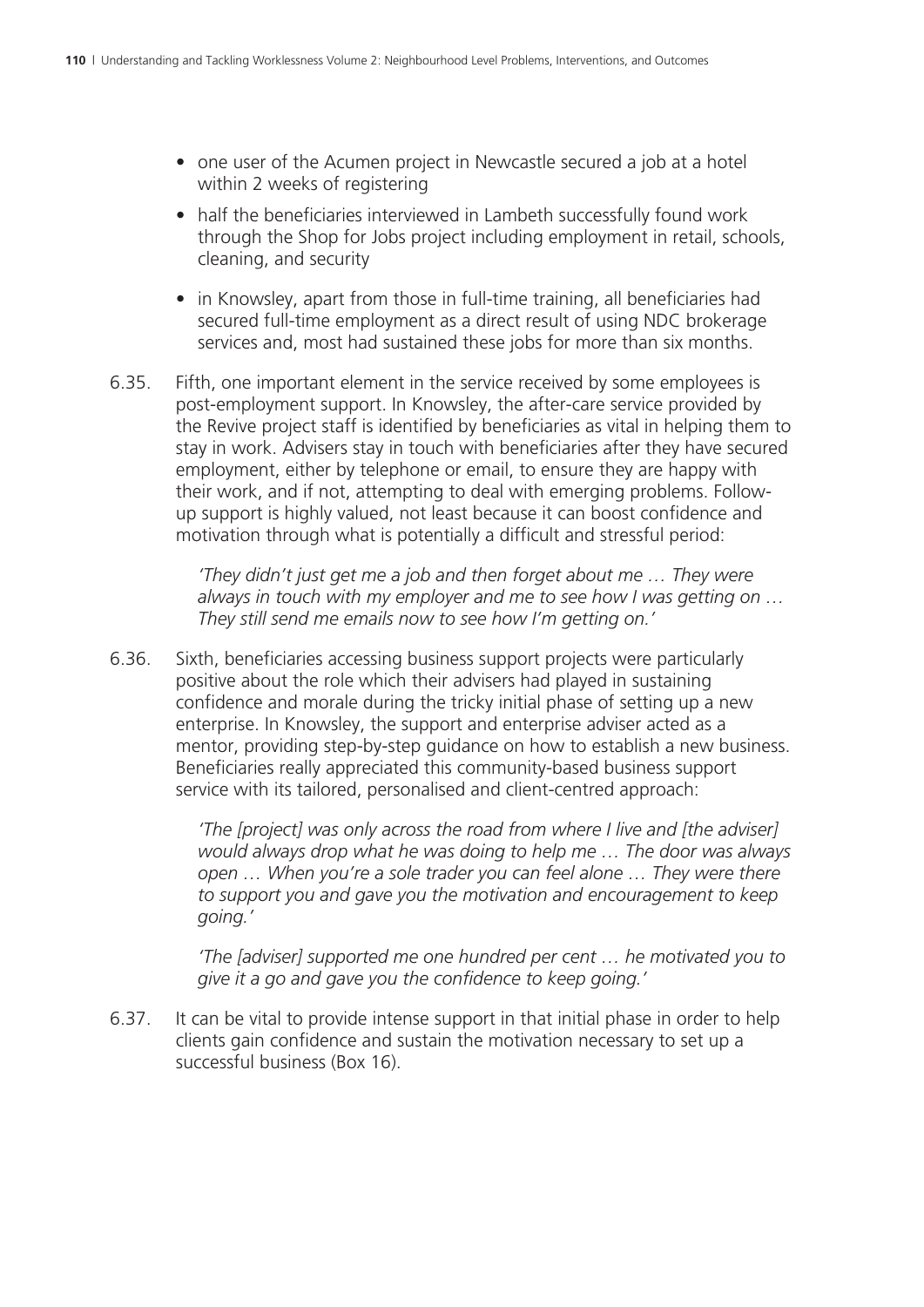#### **Box 16: Supporting Enterprise beneficiary (Knowsley)**

Kyle left school without any qualifications (having been expelled prior to taking his GCSEs) and worked within the construction industry, gaining some basic industry qualifications. He gradually became disillusioned with the poor wages on offer and visited the Supporting Enterprise project for advice about setting up his own business following a recommendation from a friend. He was buoyed by the encouragement and support offered by the advisor:

 *'He told me to go for it … If I was prepared to work hard there was nothing stopping me … He gave me the motivation and the confidence to do it …'*

Kyle was given practical guidance on how to set up a business and was also supported in applying for funding. He subsequently received a £2,500 Prince's Trust business loan and a £500 start-up grant from the NDC, both of which were crucial in helping him set up a business **as** a general building traders contractor: *'That money was really important … because I was able to buy tools for the business to get it all going.'*

In addition to financial assistance, the practical guidance and support provided by the adviser were crucial in making the business a success:

 *'I didn't have a clue what I was doing … He told me how to register selfemployed and put me in touch with the inland revenue … [The adviser] told me … 'anything you get stuck with or are not sure of just come and see me straight away' … He's been my back bone.'*

By September 2008 the business had been running successfully for five months and has recently won a lucrative Ministry of Defence fencing contract.

- 6.38. Not surprisingly there are examples of projects receiving rather less favourable comments from beneficiaries. In one instance, users felt a training course had enhanced their skills, confidence and motivation, but there had been little support in finding work afterwards. Although the local NDC did support a brokerage scheme, links between projects were not sufficiently developed to cross-refer those completing training to relevant brokerage services. Overall, however beneficiaries are overwhelmingly of the view that projects significantly enhance their prospects of finding work and, in some cases, boost their confidence and self-esteem.
- 6.39. However, although beneficiaries may think projects enhance their ability to gain and retain employment, to what extent is it possible to validate this assumption? This question was specifically addressed by the national evaluation in work exploring the degree to which those individuals who participated in projects, including worklessness interventions, actually do experience more positive outcomes. And on average those who engage in projects are statistically more likely to see positive gains in relevant outcomes than those who have not so benefited<sup>122</sup>. At the level of the individual it

<sup>122</sup> CLG (2009a): Chapter 8 *Four years of change? Understanding the experiences of the 2002–2006 New Deal for Communities panel*.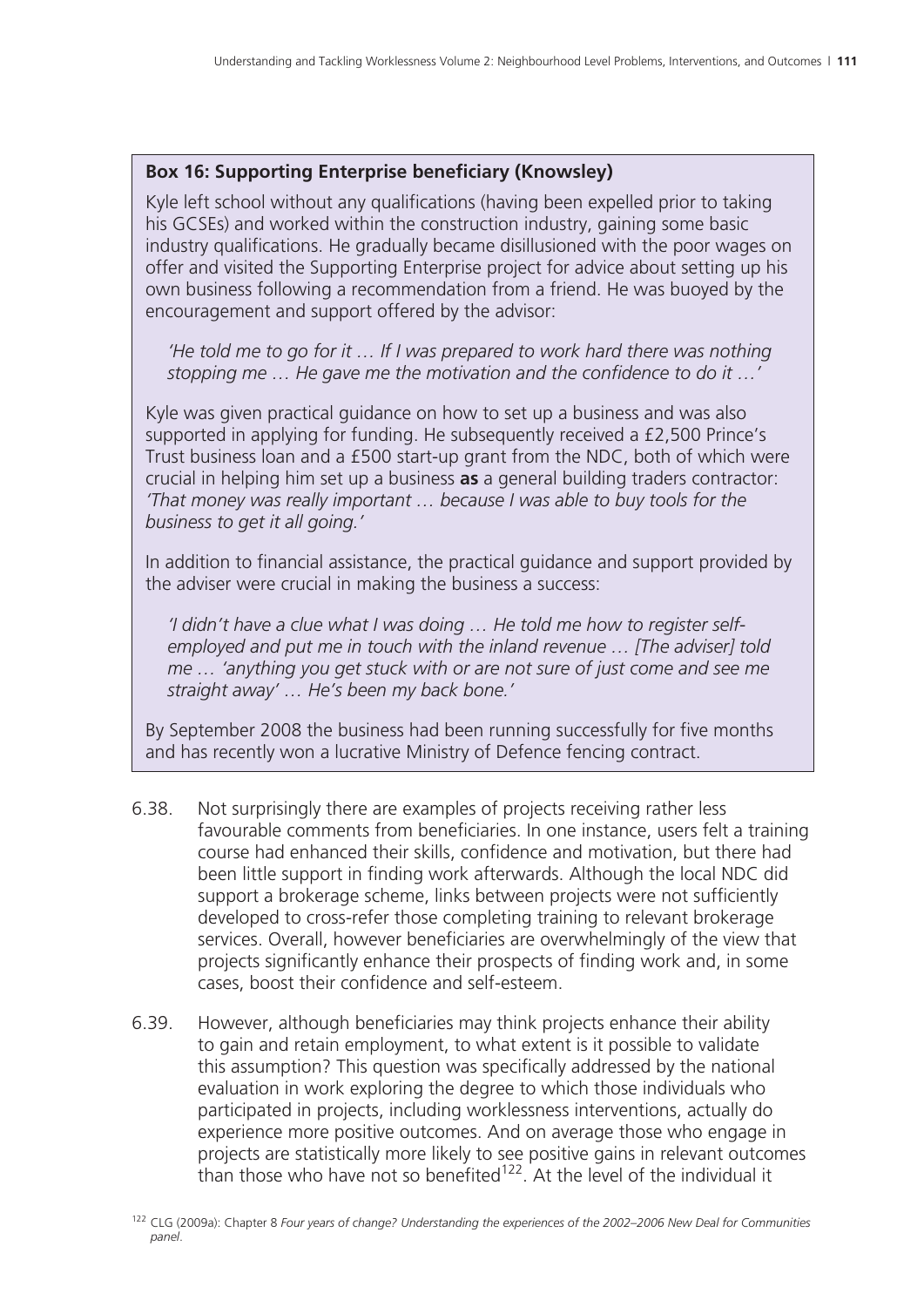does seem that those who participate in NDC worklessness, and other, interventions gain from them.

#### Concluding observations

6.40. Beneficiaries are overwhelmingly positive about the support they have received. NDC projects are seen to deliver friendly, accessible, personalised services which help clients become more job-ready or which assist them secure work. At times, support received extends to a mentoring role with project advisers providing intense and sustained emotional support in addition to employment advice and guidance. Beneficiaries also compare NDC services favourably with both mainstream providers and private recruitment agencies. JCP is often seen as not sufficiently interested in meeting clients' needs and aspirations when compared with NDC interventions. There is certainly a view amongst beneficiaries that tailored, flexible services delivered on a voluntary basis at the neighbourhood level can work in plugging apparent gaps in mainstream provision. This message is relevant to future programmes seeking to raise employment levels in deprived neighbourhoods.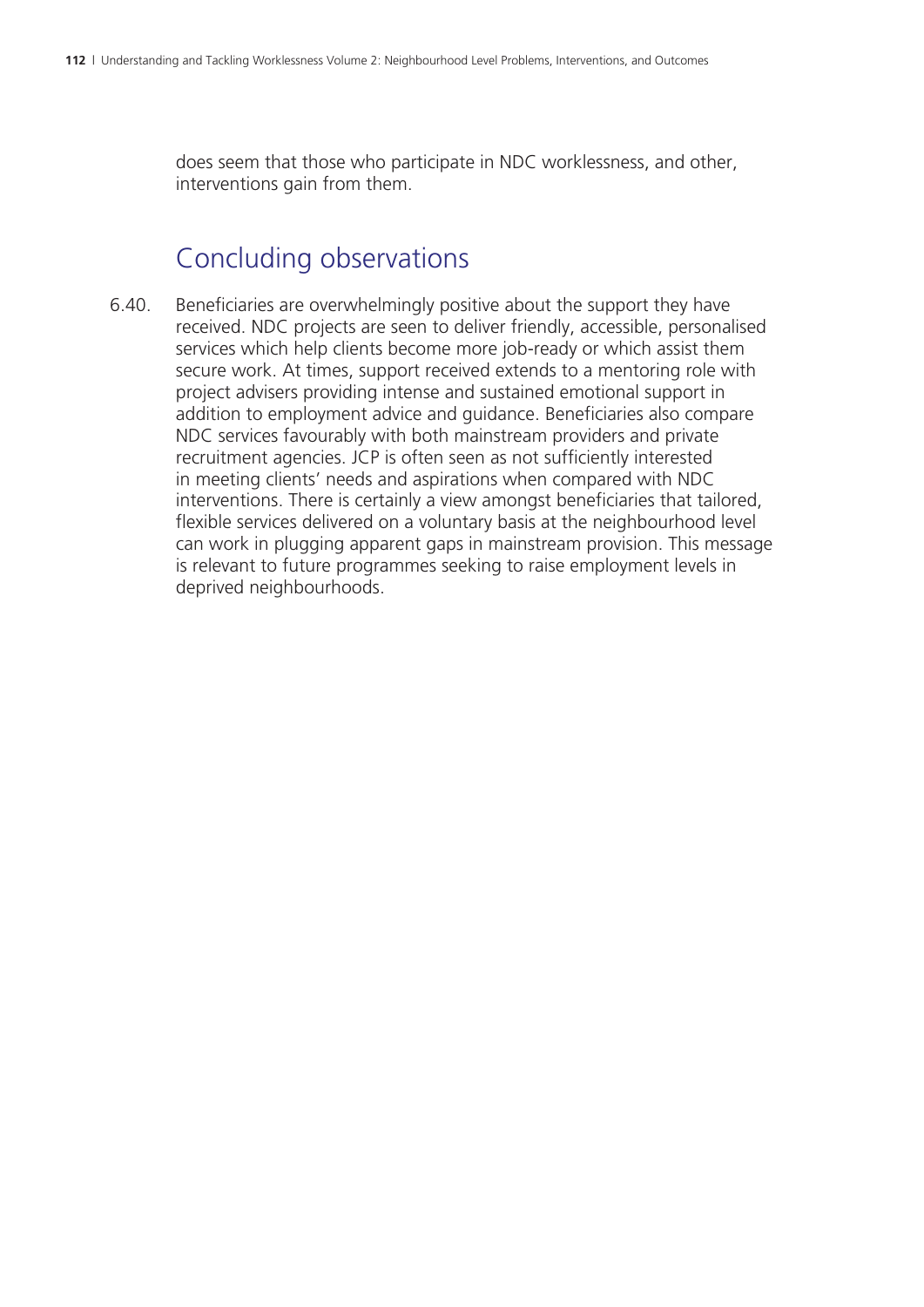## 7. NDC worklessness strategies and interventions: sustaining the benefits

7.1. The previous chapter explored the attitudes of project beneficiaries. This chapter examines questions of sustainability which are beginning to figure far more prominently in the thinking of NDC Partnerships as Programme funding begins to run out. Of these six case studies, three are Round 1 (Bradford, Newcastle and Newham) whose funding will run out at the end of 2009–10. The other three (Lambeth, Walsall and Knowsley) Round 2 NDCs will cease to operate at the end of 2010–11. Issues surrounding sustainability are explored through two main themes: an assessment of how NDCs are seeking to sustain activity in the longer run including the critical issue of working with mainstream agencies; and a consideration of the risks and uncertainties involved.

### Sustaining NDC strategies and projects

- 7.2. Because of funding and other operational issues, a small number of NDC projects explored as part of this locality based research were always to be time-limited including:
	- the CLIO and Community Interpreters project in Newham
	- in Knowsley, the NDC's popular community drop-in shop, set up as part of their overall Road to Work initiative.
- 7.3. In the main, however, these Partnerships want to sustain projects beyond the lifetime of the NDC Programme. A number of strategies have been adopted or are being considered to ensure longer-term sustainability. Some of these have already been discussed. In particular Chapter 4 considers questions surrounding partnership working and the degree to which NDCs have sought to align their programmes with strategies operating at wider spatial scales. Clearly one of, although by no means the only, rationale for adopting these approaches is to sustain activity once NDC funding ceases. This chapter focuses on four additional strategies whose main rationale is to enhance sustainability:
	- creating a neighbourhood-based facility that will continue to host worklessness projects once NDC funding ends
	- developing a portfolio of income-generating assets that can be used to continue funding projects beyond the end of the Programme
	- transforming projects into social enterprises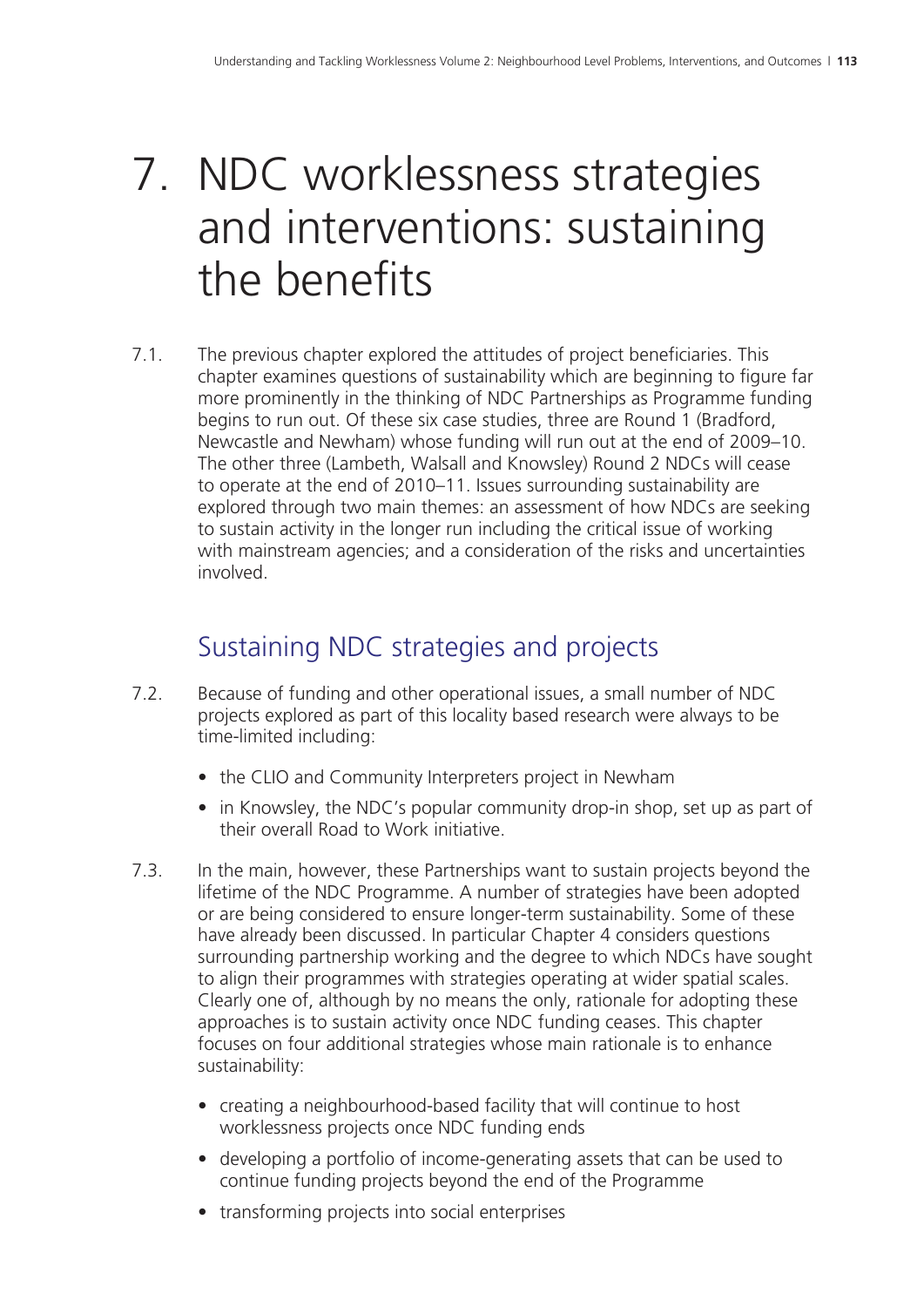• and most critically, working with mainstream agencies to sustain projects after NDC funding ceases.

#### Neighbourhood-based facilities

7.4. There are examples of NDCs seeking to leave behind a neighbourhood-based facility that can continue to host worklessness services after the end of the Programme. In some cases, such as the Opportunity Centre in Bradford and the Work on the Horizons facility in Walsall, the infrastructure is already in place. Similarly, Newcastle is hoping to develop an initiative to provide managed workspace. The intention is to use a three-storey building as a hub for employment, training and business support services. This planned development will also provide multi-conferencing facilities, 10,000 square feet of office space, a training restaurant, an artisan's mall and incubator units. It will also benefit from the location of a new Tesco supermarket across the road. Crucially, this development is intended to generate income, especially through the renting out of business incubator units. This income will, in turn, be used to sustain projects and partnerships which contribute to the economic development of the area.

#### Income generating assets

7.5. A second approach is to acquire assets through which to generate income in order to support projects. In Bradford, the NDC has established an asset portfolio containing plots of land worth £12m which in turn generates an annual income of £500,000. As one informant commented, the NDC is *'planning well ahead'*. What is not so clear, however, is the extent to which income will be used to support employment projects. One local IAG provider suggests that it is essential they receive some portion of this asset income in order to maintain an effective presence in the area. Presently, it is only crosssubsidy from their more profitable office in the city centre which enables them to continue operating out of the neighbourhood-based Opportunity Centre:

> *'We have made a commitment to stay in the Trident area even though it*  doesn't make financial sense. It doesn't stack up; we would pull out if it *was a purely financial calculation. We have to compensate through the other centre.'*

7.6. Hence, in this instance a partner organisation is saying that its longer-term involvement in the area may depend to some extent on access to funds generated through legacy portfolios. This may well prove to be a pattern across other NDC areas: partner organisations may not continue to operate in NDC areas unless there is some continuing support from legacy projects. Few agencies will feel able to 'go it alone' in areas previously benefiting from NDC resources, bearing in mind competing demands from other disadvantaged neighbourhoods.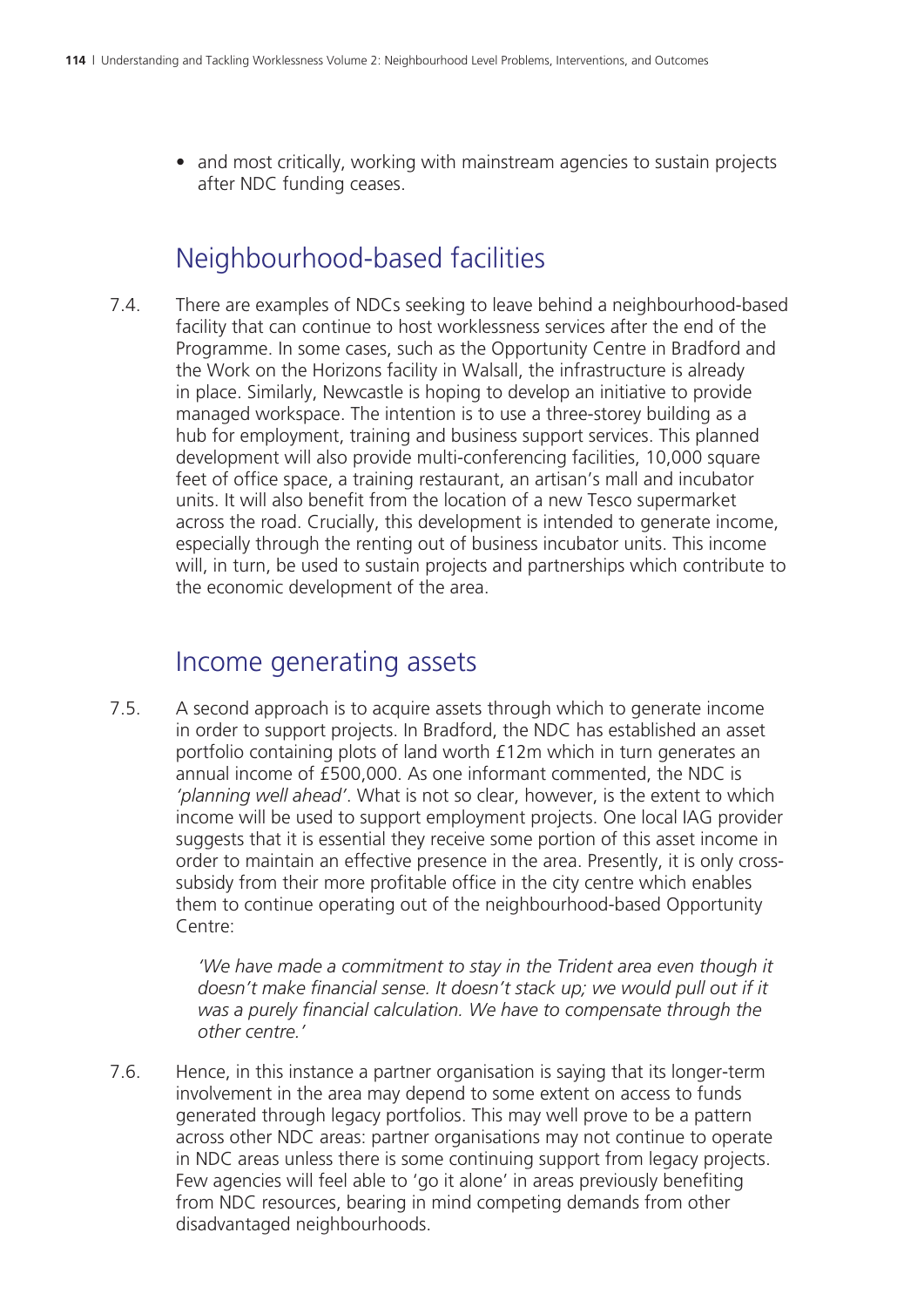#### Social enterprises

7.7. A third possible approach is to transform projects into self-sustaining initiatives as social enterprises. Although theoretically possible, there is little evidence of it actually occurring to any great extent. In Newcastle the NDC has looked into the possibility of translating both the JET and Acumen projects into social enterprises capable of sustaining themselves through income generation, However prospects for success appear uncertain.

#### Working with mainstream agencies

- 7.8. The most frequently mentioned mechanism for sustaining worklessness projects after NDC funding ceases is working with mainstream agencies to enhance the longer-term sustainability of projects. This approach can take on subtly different forms. Previous work by the national evaluation team has shown how 'mainstreaming' can mean different things to different stakeholders<sup>123</sup>. So it is not surprising to see that in this context local observers have different interpretations of what mainstreaming can mean. To some it implies that NDCs have been successful in drawing in funding from mainstream providers to fund or part fund interventions originally launched by Partnerships. The Opportunity Centre in Bradford is a one-stop shop offering brokerage (Jobs@) and IAG (Careers Bradford) services. The NDC initially funded a private sector-led brokerage function (At Work) but this was dropped as it was not meeting the Partnership's aims. To replace this, the NDC set up the Opportunity Centre and invited two service providers, Jobs@ and Careers Bradford, to delivery job brokerage and IAG from the centre. The NDC directly funded some posts in the first year of operation (2007–08). This level of support has now been reduced so that the NDC only subsidises the rent paid by the two organisations as well as the costs of running the Centre. The two organisations are now supported through ESF and local authority funding as well as through contracts with the LSC, DWP and LEGI secured through competitive bidding processes. The NDC has moved from directly contracting services to providing operational support to delivery organisations that are almost wholly reliant on other sources of core and discretionary funding.
- 7.9. Some interventions have been mainstreamed in the sense that NDC innovations have been rolled out across wider areas, sometimes indeed entire local authorities. Examples include:
	- the mainstreaming of the NDC business support function across Newcastle
	- one of the Knowsley's NDC's initiatives to help residents experiencing benefit and debt problems, the Money Advice and Budgeting Service has been mainstreamed and is funded by central government via the DBERR

<sup>123</sup> Stewart, M. and Howard, J. (2004) *Mainstreaming in NDC areas: evidence from the national evaluation; Research report 66*. http://extra.shu.ac.uk/ndc/downloads/reports/RR66.pdf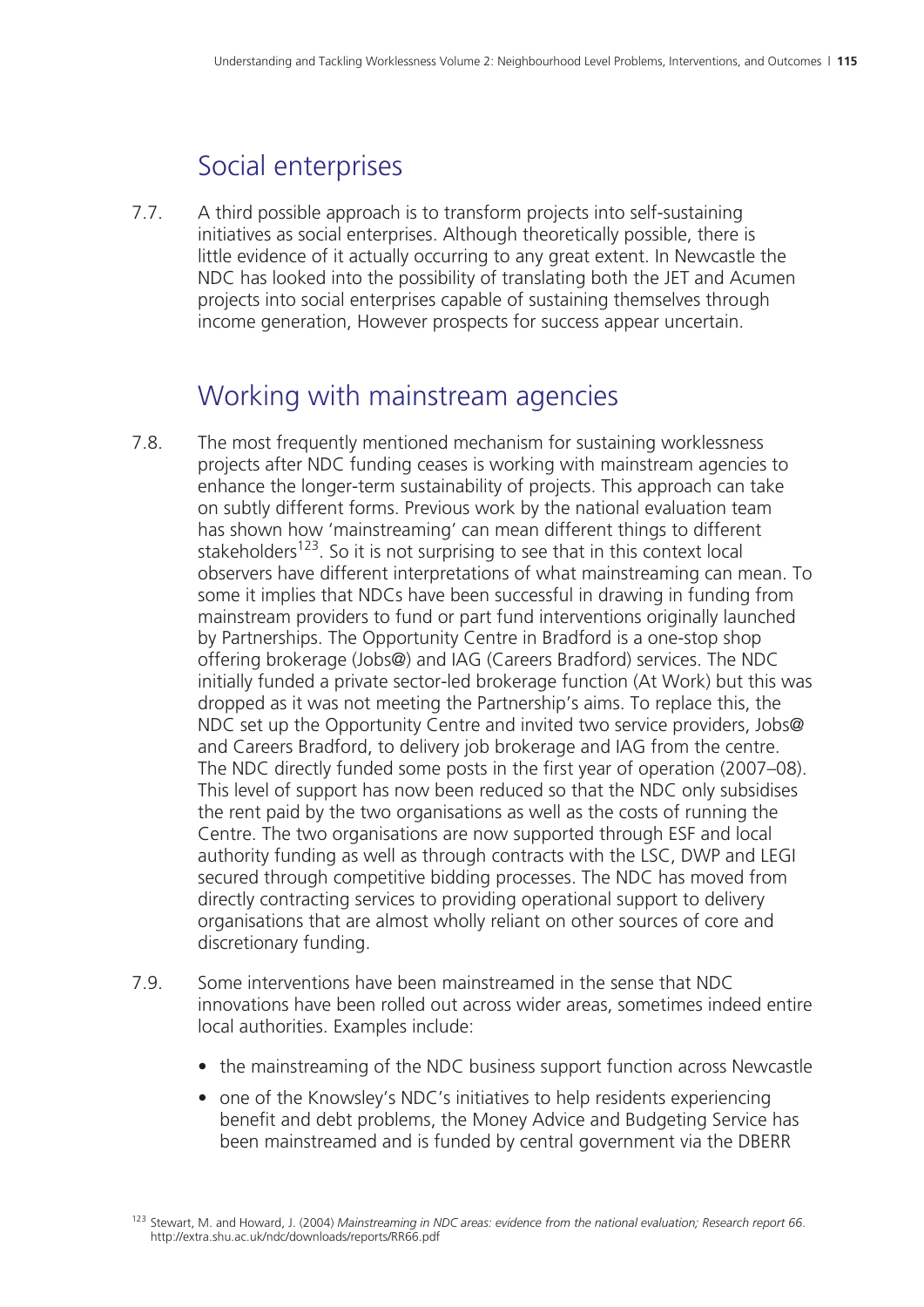• in Newham, the ELITE brokerage has been mainstreamed into the localauthority run Workplace scheme (Box 17).

#### **Box 17: Mainstreaming NDC services (Newham)**

The NDC realised as it developed its succession strategy that the costs of the ELITE job brokerage project were unsustainable once NDC funding ended. ELITE was subsequently mainstreamed into the local-authority run Workplace programme, although the NDC still contributes some funding. Workplace represents 'sustainability' in some respects for ELITE as it continues to deliver neighbourhoodbased employment services plugging gaps in the JCP offer. Geographically however, new arrangements are not so convenient for NDC residents, as the nearest Workplace branch is on the edge of the NDC whereas ELITE was located in the centre of the area. Moreover, the service offered by Workplace is, by design, different from that offered by ELITE: available resources do not afford the same depth and flexibility of support that ELITE could offer clients.

A new London wide initiative, the Mayor of Newham's Employment Pilot, is also now delivered through Workplace offices. Key elements to this pilot resemble many of the elements central to the ELITE model. These include a 'workcoach' to help individuals find work as well as guidance and financial support to assist clients with additional costs in the first stage of returning to work. It is targeted at workless individuals fearful of the loss of benefits. As such, it continues to provide some of the most valued elements of the original ELITE model.

- 7.10. A further variation on mainstreaming is where providers are invited into NDC areas to deliver services using their core funding. In Walsall, the Horizons centre provides a base from which JCP delivers job brokerage functions and advertises job opportunities. This fills an important vacuum as there is no Jobcentre facility in the area.
- 7.11. The scale of support from mainstream agencies can be considerable. In Knowsley NDC, the Employment and Local Economy theme has a programme allocation of £4m (a fifth, for example, of the housing allocation). In part however, this relatively limited allocation reflects the ability of this theme to bend mainstream resources into the area and to lever in European funding. The funding of the Road2Work programme that brings together all training and employment initiatives illustrates how this process of leverage can work in practice. Between 2003 and 2006, the total cost was £3.8m but the NDC only contributed £420,000 (11 per cent), with the remaining funding coming through other agencies:
	- NRF and NWDA funding provided £363,000 (10 per cent)
	- mainstream (non-cash) contributions totalled £2m (52 percent)
	- ESF and ERDF funding contributed £1m (27 percent).
- 7.12. Mainstreaming can also mean NDCs working with delivery agencies to secure a guarantee that some form of activity survives once NDC funding comes to an end. In Knowsley, one element of the NDC's Succession Strategy for the employment theme is to commission JCP to continue allocating a dedicated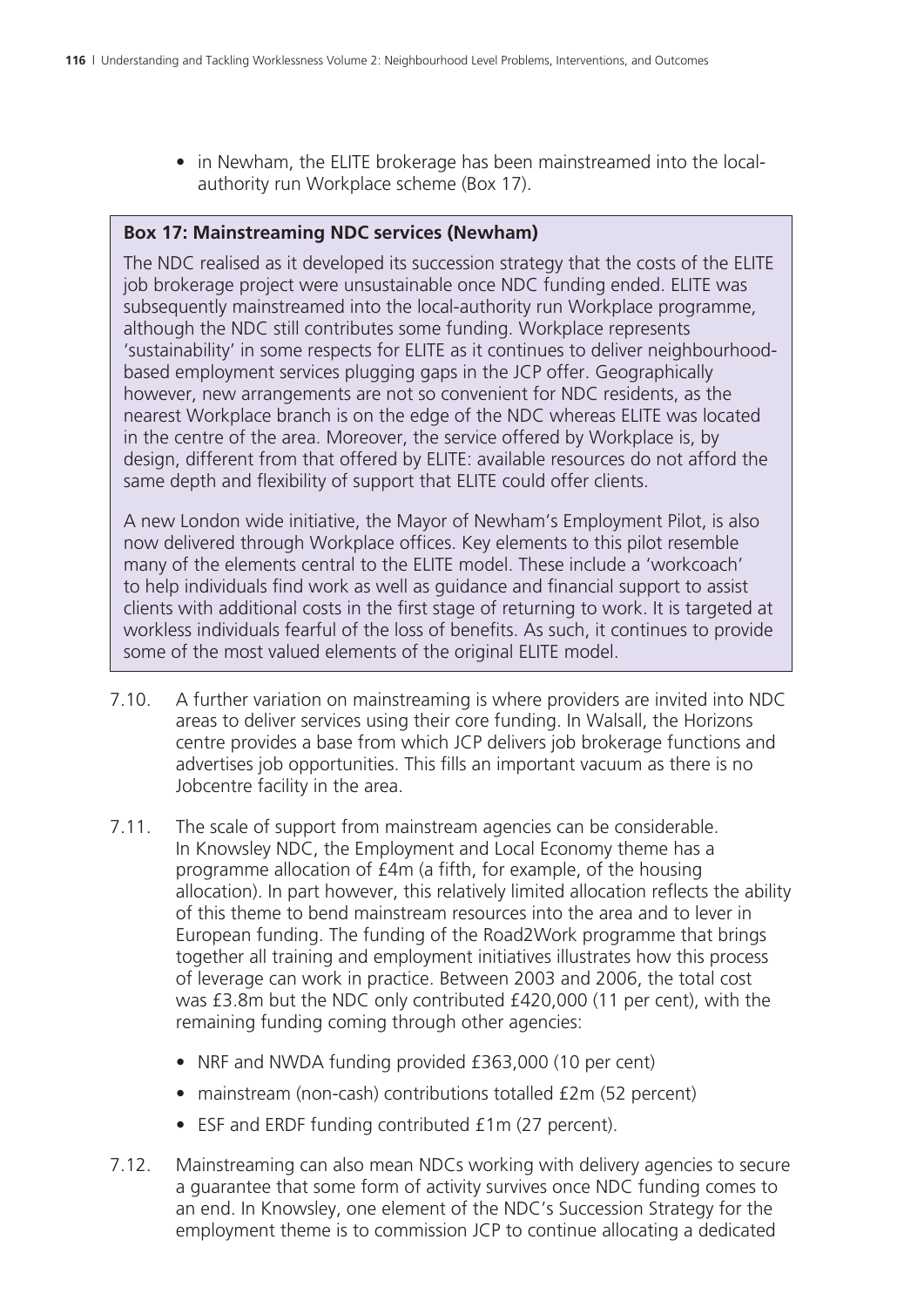team member to help JSA claimants living in the area. This approach relies on NDCs maximising the benefits from partnerships developed throughout the lifetime of the programme by persuading partners to continue tailoring provision to the needs of workless residents once NDC funding comes to an end. Similarly in Walsall, negotiations are taking place with services currently operating out of the Work on the Horizons one-stop shop about sustaining a presence in the area. There has already been a commitment from JCP to provide services including an adviser and a JobPoint for as long as the centre remains. One NDC officer describes this development as '*really encouraging*." Undoubtedly, the lack of existing JCP provision has helped cement this commitment, with one JCP employee explaining that, "*we always knew we needed a Jobcentre north of the town centre; we couldn't have it but* [the NDC] *provided it*. *And it's much more than a Jobcentre. It's much more an individualised service*". What makes this partnership easier to implement is that there is a clear alignment between the NDC's desire to maintain local employment services and JCP's on-going need to have a presence in this part of the borough.

#### Sustainability: risks and uncertainties

- 7.13. Despite a clear desire by NDCs to sustain worklessness interventions after funding ceases, informants identify seven types of risks and uncertainties which could jeopardise succession strategies:
	- failing to find effective partners
	- loss of local provision
	- sustaining physical assets
	- employers and local residents
	- short-term funding and targets
	- policy change and institutional uncertainty
	- the economic slowdown
- 7.14. First, there is a risk that NDCs will not find effective partners to continue delivering projects in the future. This may be especially problematic where partnership working is strained or limited. In one area, key informants from non-NDC agencies note the difficult relationship the NDC has had with some mainstream providers. This was attributed to the disestablishment of the NDC Jobs & Business Theme Group and the reduction in size of the NDC staff team. Informants suggest that unless the relationship with the local authority and key service providers improves, the NDC will struggle to find partners to deliver services when funding ends. One JCP representative noted that, '*when the funding stops they'll have to get on board with the mainstream*'.
- 7.15. Even where partnership working is effective, there is no guarantee that partners share NDCs' visions of sustainability. One Partnership has outlined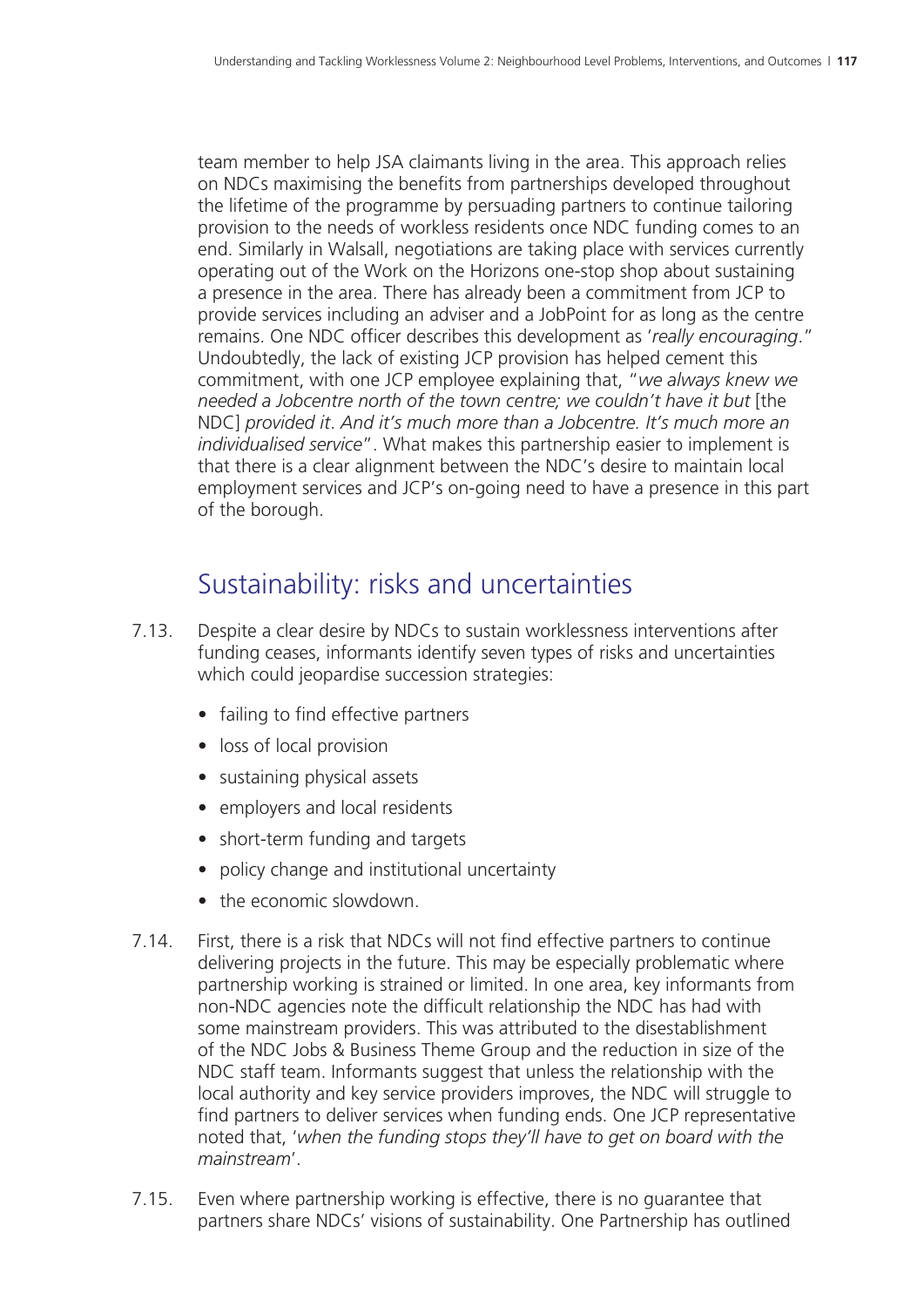plans to establish four one-stop shops for employment across the district along the lines of the model successfully operating in the NDC area. However, it is not clear that this vision is supported by the local authority, or how such a model might be funded, especially if it is to deliver the same level of provision as currently provided. In another NDC area, there is concern that projects will not prove sustainable as they are unlikely to benefit from any continued bending of mainstream funding. This view stems from the apparently high costs of NDC projects relative to the outputs they deliver; the limited geographical focus of activities; and a general sentiment that the NDC area is not the most deprived area in terms of worklessness in the district. Without commitment from mainstream providers, there is a genuine danger that some NDC areas will lose their neighbourhood-based employment services.

- 7.16. A second risk is that if NDC projects are in future funded by mainstream delivery agencies this could lead to the loss of local employment and training provision. Mainstream providers with a wider geographical remit who take over services currently funded or part-funded by NDCs may not feel the need, or may not have sufficient funding, for a continued presence at the neighbourhood level. Even if they do so partner agencies have often relied heavily on NDC-funded community interventions as channels for outreach, signposting and referrals. There is a danger that as NDC support for community activity comes to an end, mechanisms through which to engage with local residents will disappear.
- 7.17. A third concern is that there is no guarantee that any legacy of physical assets such as managed workspace can be sustained. In Walsall, one informant noted how dedicated facilities provided through the City Challenge programme proved unsustainable once that programme's funding ceased:

*'If you don't keep the momentum going in that area, then it will go backwards. Now that's been proven by City Challenge. City Challenge in Walsall had a unit, and when the central government funding, which paid for the rent, the heat, the light and what have you, pulled out and the college took the programme over, it closed very quickly.'*

- 7.18. A fourth risk is that the end of the NDC Programme removes an important source of pressure on employers to recruit residents. Informants express concern as to how projects such as *'the local employment'* clauses in the housing renewal programme in Knowsley could be maintained and overseen once the NDC Programme came to an end. It is unclear who will continue to 'speak up' for deprived areas once the Programme ends.
- 7.19. A fifth risk is that the reliance of projects on new sources of short-term, competitive funding, often underpinned by demanding targets, will force changes in the nature of services provided. In one NDC, projects operating out of a one-stop shop facility are confident of medium-term sustainability but uncertain about how the demands of new contracts will affect the shape of the service they deliver in the longer run. The IAG provider in the facility is now dependent on a Next Steps contract with the LSC to provide IAG and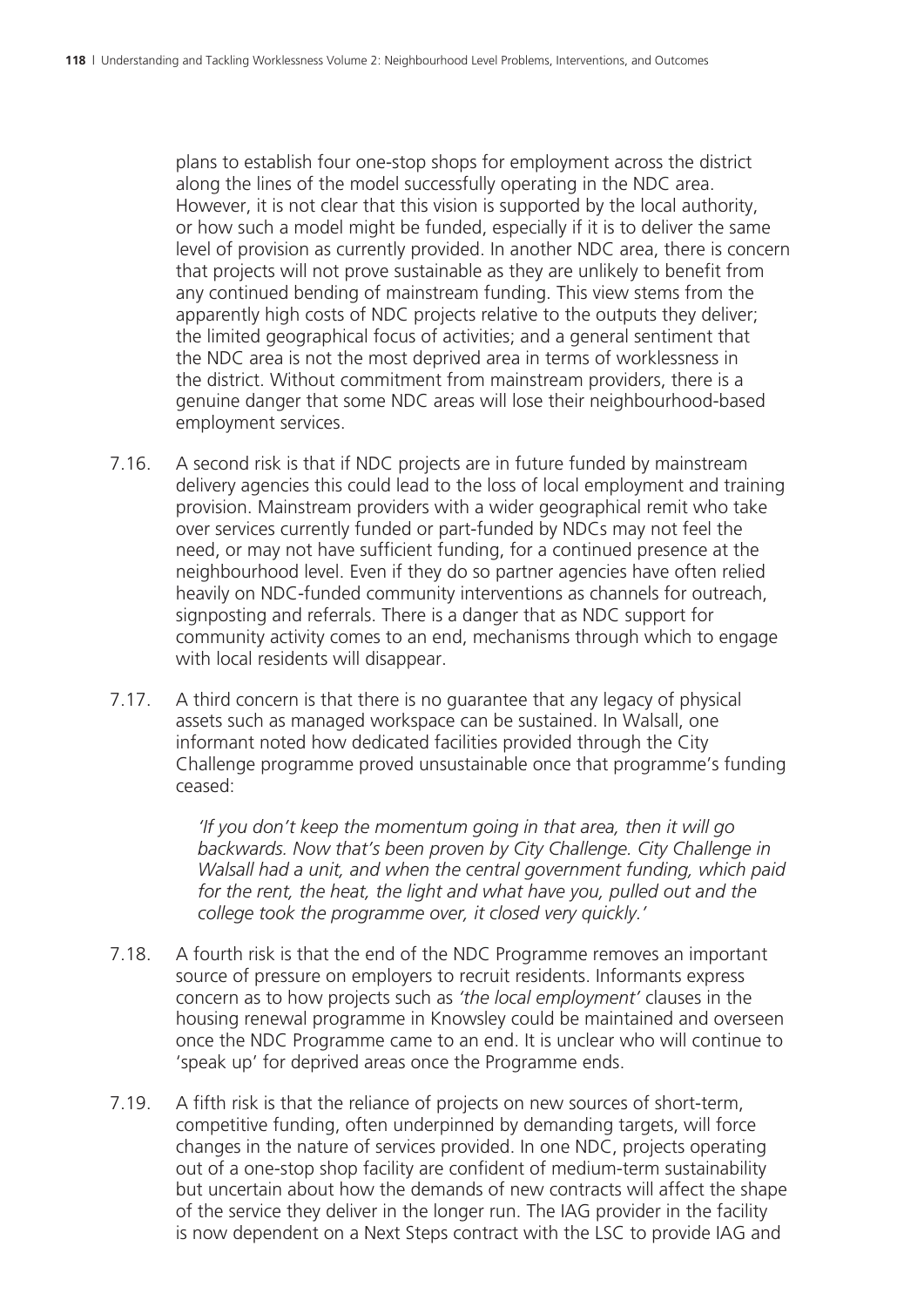skills training for the over 20s. Whilst a vital source of funding, targets laid down in that contract are extremely demanding (over 300 per cent higher than those laid out in NDC contracts). This will militate against the kind of intensive outreach work which has previously been undertaken. This latter type of work imposes considerable demands on time, and produces fewer attributable outcomes, at least in the short run. Moreover, the new approach compels the project to seek clients from outside the NDC area which means funding leaks out of this deprived neighbourhood. As is evident from the discussion of sustainability strategies outlined above, it seems unlikely that the termination of NDC funding will lead to a 'cliff-edge' effect whereby all employment projects come to an abrupt end. Nevertheless, the need to seek longer-term funding from mainstream agencies may well prompt changes in the nature of projects and the type of clients they are designed to access.

- 7.20. A sixth risk surrounds policy change and institutional uncertainty. As is developed in Chapter 4 a range of new spatial initiatives have been introduced in recent years, with implications for neighbourhood-level worklessness strategies. In addition major new welfare reforms such as the introduction of the Flexible New Deal and the Employment and Support Allowance will change the landscape of benefit delivery<sup>124</sup>. Disbanding the LSC and introducing the new Adult Careers Service will also dramatically alter the structure of skills provision. These institutional shifts and policy innovations will have implications for neighbourhood level worklessness initiatives:
	- they generate uncertainty as to the future shape of worklessness provision for deprived areas; in Walsall, one informant noted that the policy landscape is becoming more '*challenging as the DWP are going with the Flexible New Deal and LSCs are being broken up*'
	- there are particular uncertainties about funding for worklessness projects through WNF; until these are clarified, it is difficult to assess the likely impact of WNF in terms of its capacity to continue funding interventions in NDC areas
	- there is concern that the needs of NDC areas will be overlooked as local concerns are 'swamped' by the wider district focus which LSPs have to address; once Programme funding ends, NDC areas may lose their capacity to shape local responses to worklessness.
- 7.21. A final, and increasingly acute, risk is the possible impact of the current economic downturn. It is difficult at this stage to be precise as to how this will all play out. Research informing this report was carried out in mid-2008 at a time when the full impact of the recession was not appreciated. But even then there were concerns with regard to training projects in industries likely to be particularly affected by the downturn. In Knowsley, for example, the focus on construction-related training is a concern given the severe cutbacks construction companies were already having to make in mid-2008. But even in such a difficult environment there was a sense too that initiatives

<sup>124</sup> See DWP (2007) *Ready for Work: full employment in our generation*; DWP (2008a) *No One Written Off: reforming welfare to reward responsibility*; DWP (2008b) *Raising expectations and increasing support: reforming welfare for the future*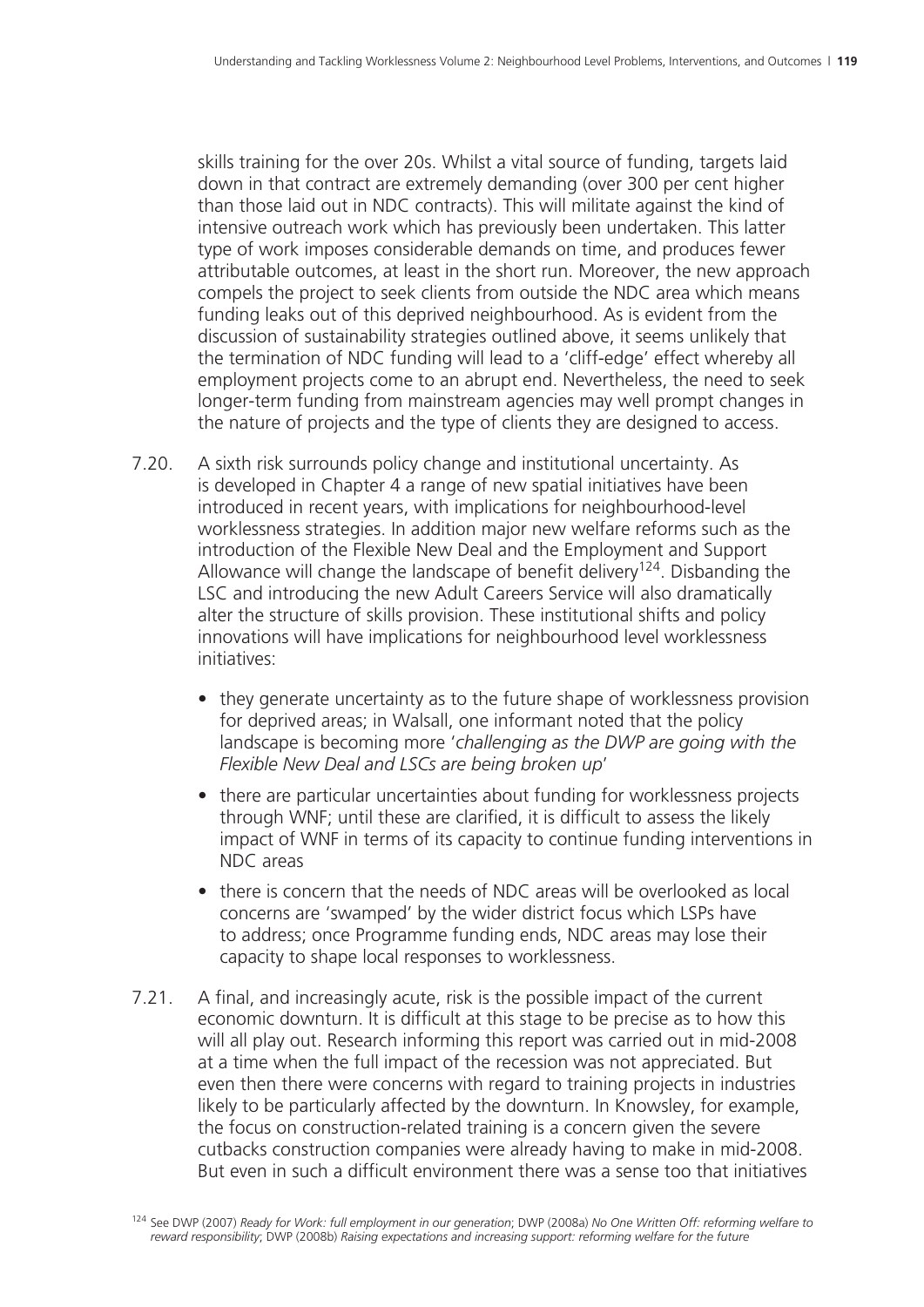should not simply be abandoned because of what was still hoped would be short-term difficulties. Informants felt that the construction industry would eventually emerge from any recession, at which point there could well again be a shortage of workers with particular skills such as floor-laying.

#### A concluding comment

- 7.22. The sustainability of employment and training projects is a key concern of all NDCs. Partnerships have given considerable thought in attempting to ensure projects continue beyond the lifetime of the project. Four main strategies have been adopted or are under consideration: creating a neighbourhoodbased facility that will continue to host worklessness projects; developing a portfolio of income-generating assets; transforming projects into social enterprises; and working with mainstream agencies to sustain projects after NDC funding ceases. The last of these, working with mainstream agencies is the most frequently cited approach. This is not surprising given NDC's experience of working with mainstream partners and of trying to bend mainstream spend. Local strategic initiatives such as LSPs and the WNF also provide frameworks designed to encourage agencies to work together, which may therefore help to sustain better projects once NDC Programme funding ends.
- 7.23. Whilst NDCs are largely positive about sustaining projects to tackle worklessness, they face a number challenges. These include securing long-term commitment from partners and funders; the loss of community channels through which to engage clients; the impact of new sources of target-based funding on the nature of projects; the changing policy environment; the ability to sustain key relationships with local employers; and the impact of the current economic downturn. These all present risks to the sustainability of projects. Collectively these challenges raise the issue of who 'will speak up' for these deprived neighbourhoods once NDCs cease to exist. It is unlikely there will be one single 'champion', with responsibility instead being shared across a number of providers such as local authorities, JCP and any successor regeneration bodies. Despite these uncertainties, the prospects for sustaining at least some projects remain positive. NDC may prove more successful than previous ABIs in leaving behind a long-term legacy sustained by mainstream commitment.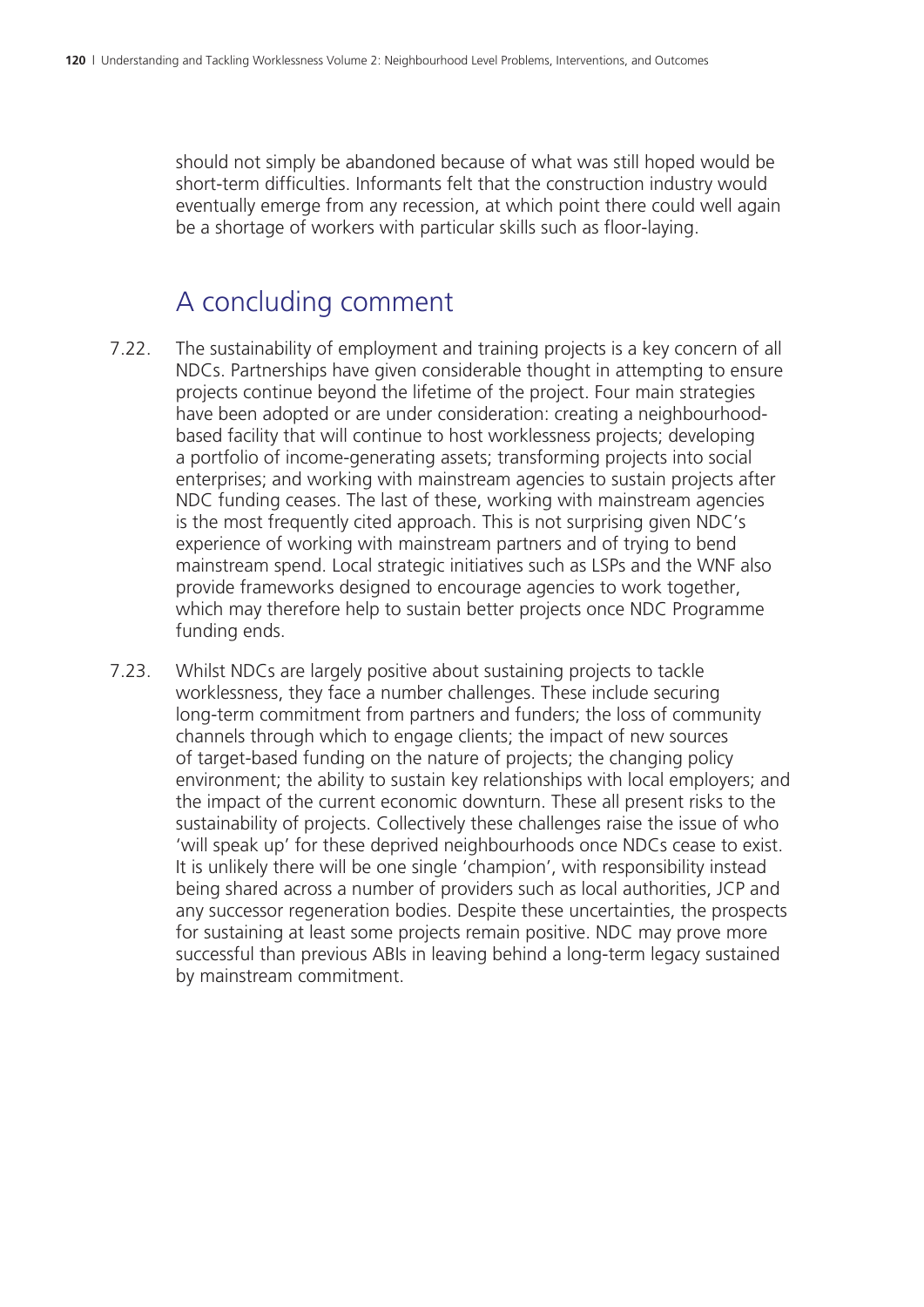## 8. Tackling worklessness at the neighbourhood level: key lessons and policy implications

- 8.1. This final chapter addresses two key issues: pulling together key policy issues arising from evidence collated throughout this report; and, later, briefly commenting on the degree to which this evidence informs current policy agendas. Initially however policy and practice lessons arising from this review of worklessness in six NDC case study areas are developed within seven themes:
	- strategic approach
	- emphasising supply-side policies
	- design and delivery models
	- supporting clients
	- engaging 'hard to reach' groups
	- partnership working
	- sustainability.
- 8.2. Before discussing these it is important to express a word of caution here. As the complementary Programme-wide data report makes clear, across the Programme as a whole there has not been a great deal of relative change in relation to many aspects of employment and worklessness. Aggregate Programme-wide figures do not suggest that the 39 NDC areas are experiencing greater change than similarly deprived comparator areas. This finding has implications when teasing out the policy lessons emerging from the largely qualitative evidence on the six case study areas, outlined in previous chapters of this report. The themes developed below reflect widely held sentiment amongst those working in, or with, NDCs or who have benefited from their interventions that NDC interventions are making a positive impact. However, this impact is not reflected in Programme-wide 'top-down' change data.
- 8.3. Nevertheless, policy issues which can be drawn out of the qualitative evidence explored in this report merit detailed consideration. This is because many of the interventions discussed in this report may well help achieve individual-level success by moving people closer to employment. However change data on worklessness for any NDC area, even more when all 39 areas are taken together, reflect a large number of individual-level changes as people move into, and out of, employment, change jobs, leave, or move into, these areas. Area level figures thus provide a 'gross' overview of the myriad of individual-level changes and choices. Moreover much of the 'harder edged' Programme-wide data is based on how individuals change in relation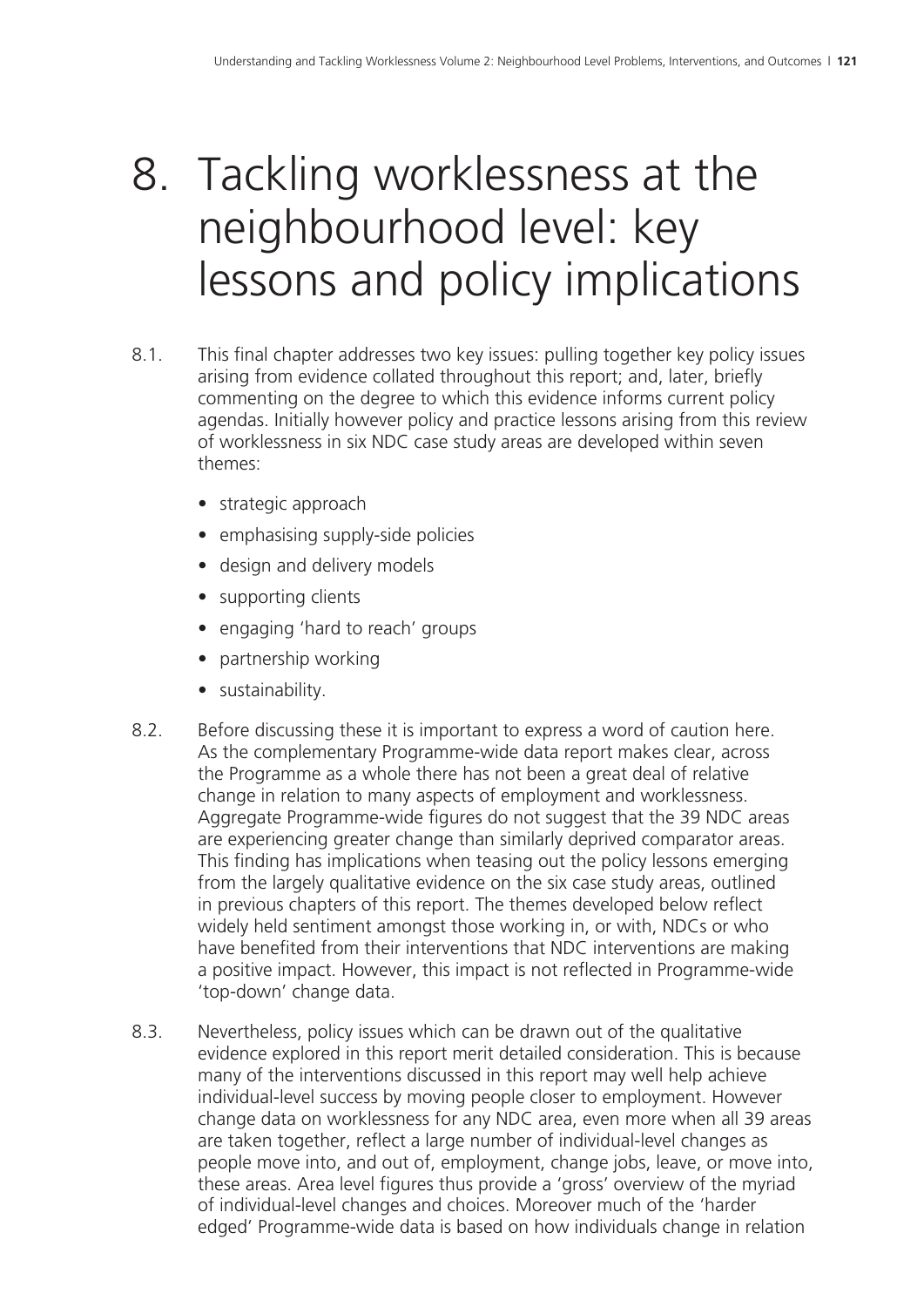to the benefits system. Such evidence will not pick up positive changes arising from NDC interventions for those who are not on worklessness benefits at all or those changes which help shift individuals closer to employment without moving them entirely off benefits. Quantitative data on benefit recipients will not reflect changes in those softer outcomes which many of the interventions discussed in this report are seeking to achieve. Many of these interventions lead to a relatively small number of individuallevel gains, which, at the area level, will tend to be swamped by the scale of changes occurring in NDC neighbourhoods as a whole. But this does not mean lessons cannot be learnt from such interventions.

#### Strategic approach: plugging the gaps

- 8.4. Strategically, the most important function of NDCs probably lies in their ability to plug gaps in mainstream service provision through delivering or commissioning local, flexible schemes to support workless individuals back into employment. In developing their strategies to plug these gaps, these six NDCs have, to varying degrees, placed an emphasis on:
	- understanding the local context in terms of the local labour market (location, type, quantity of jobs, etc), and key socio-demographic features of the workless, especially their skills, attitudes and experience
	- fully auditing the scale of existing services delivered by mainstream providers
	- appreciating those complex and evolving relationships between demand and supply considerations and their implications for addressing neighbourhood level worklessness issues
	- ensuring as far as possible an effective exploitation of potential links between worklessness and other outcome areas such as crime, health and housing  $125$ .
- 8.5. Neighbourhood level worklessness strategies need to be fully informed by the nature of worklessness within the area, the scale of existing service provision, and an evidenced-based understanding of relationships between supply and demand side considerations.

## Emphasising supply-side policies

8.6. The strategic decision of NDCs to focus largely on supply-side interventions designed to raise the employability of clients appears sensible. Supply-side interventions are much more likely to reap benefits for individuals living in NDC areas, and as is discussed below, neighbourhood-level supply-side initiatives may be especially suitable in engaging those most distant from the

<sup>&</sup>lt;sup>125</sup> The role that housing associations can play in tackling worklessness is one of the most important themes developed in the Hills report (Hills, J. (2006) *Ends and Means: The future roles of social housing in England*. http://sticerd.lse.ac.uk/dps/case/cr/CASEreport34.pdf ).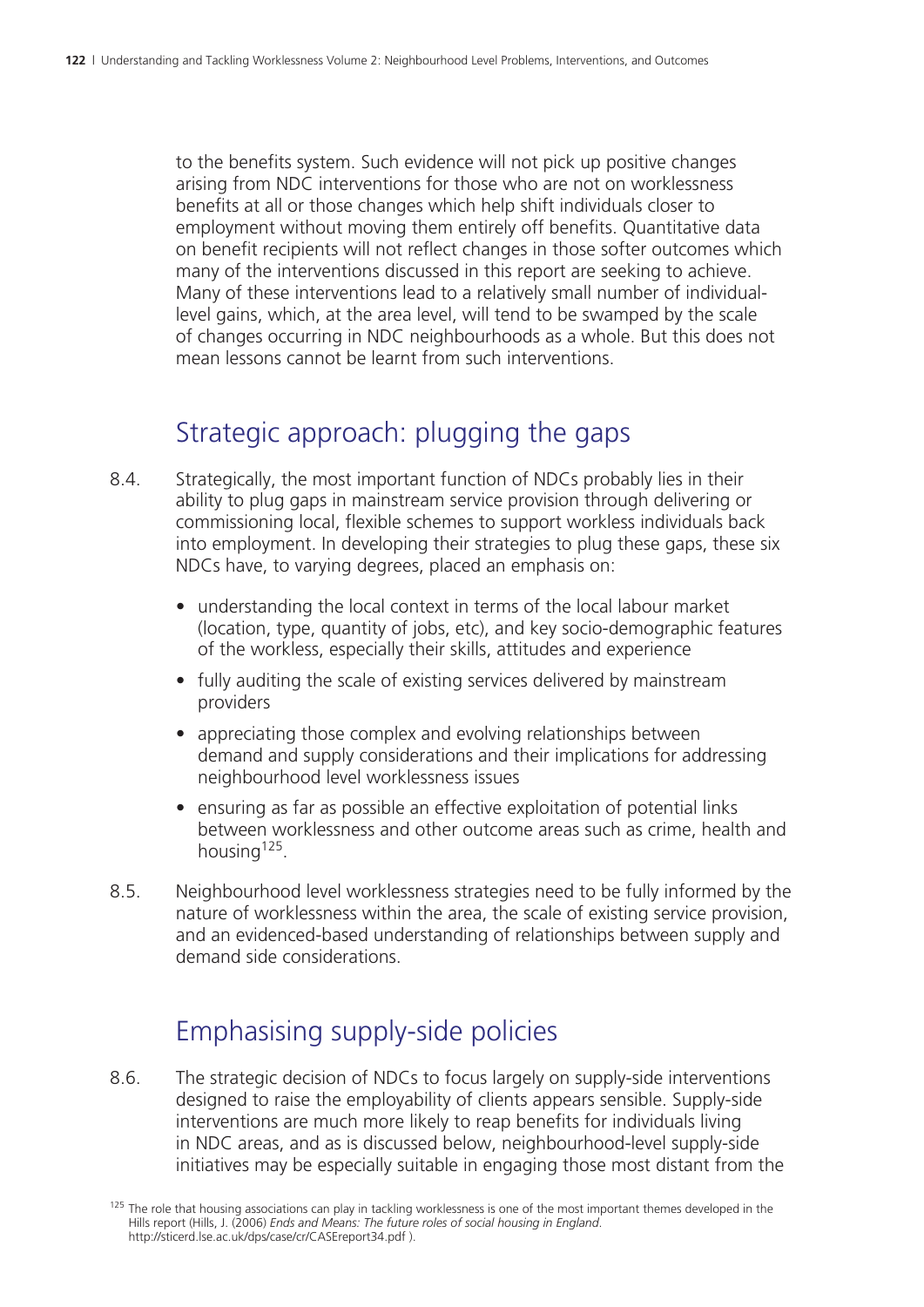labour market. The strategic decision not to focus significant resources on attempting to stimulate job creation seems largely to be vindicated. The cost of demand-side measures and the risk of 'leakage' renders them problematic.

- 8.7. None of this is to suggest demand-side considerations are irrelevant to neighbourhood-level strategies. Evidence developed in this report points to at least four ways in which demand-side interventions remain relevant in addressing worklessness at the neighbourhood level:
	- local business support projects can provide continuing assistance through those difficult processes involved in setting up a business
	- if contracts are carefully negotiated at an early stage local people can benefit from job opportunities arising from area and housing regeneration schemes
	- demand matters in terms of a lack of suitable jobs; poor quality, poorlypaid jobs can deter some from returning to work given the small financial gains involved and the potential insecurity such employment is still seen as likely to create in relation to the benefits system; there is still a widespread perception that work does not always pay
	- some NDCs are now beginning to point to lack of demand in the local economy as constraining the employment prospects of the workless; this can result in a 'bumping-down' effect as more skilled people take on low-skilled posts leading to 'overcrowding' in some sectors of the local labour market; it can confidently be predicted that problems arising from lack of demand in local economies will become far more prevalent in the immediate future.

#### The design and delivery of services

- 8.8. A number of lessons emerge regarding the most appropriate delivery models for providing neighbourhood level services to tackle worklessness. First, evidence points to the importance of a holistic approach wherein a range of services is provided to tackle different barriers to employment. In order to make them work-ready, clients may need help with the job search process, access to IAG and opportunities for training, education and work experience as part a comprehensive package of support. Difficulties with child care, debt, benefits, housing and transport may also need to be addressed if individuals are to be supported back into work. Whilst it is not always possible to provide every service under one roof, there is a widespread sentiment that demonstrable advantages arise from a 'drop-in' one-stop local facility. Evidence from these case studies indicates that such facilities have been managed effectively by, in the words of one informant, '*good commissioning*' on the part of NDCs to bring together a range of complementary services into a single workspace.
- 8.9. Second, neighbourhood-based delivery is a key feature of many interventions. Local, accessible facilities can play an important part in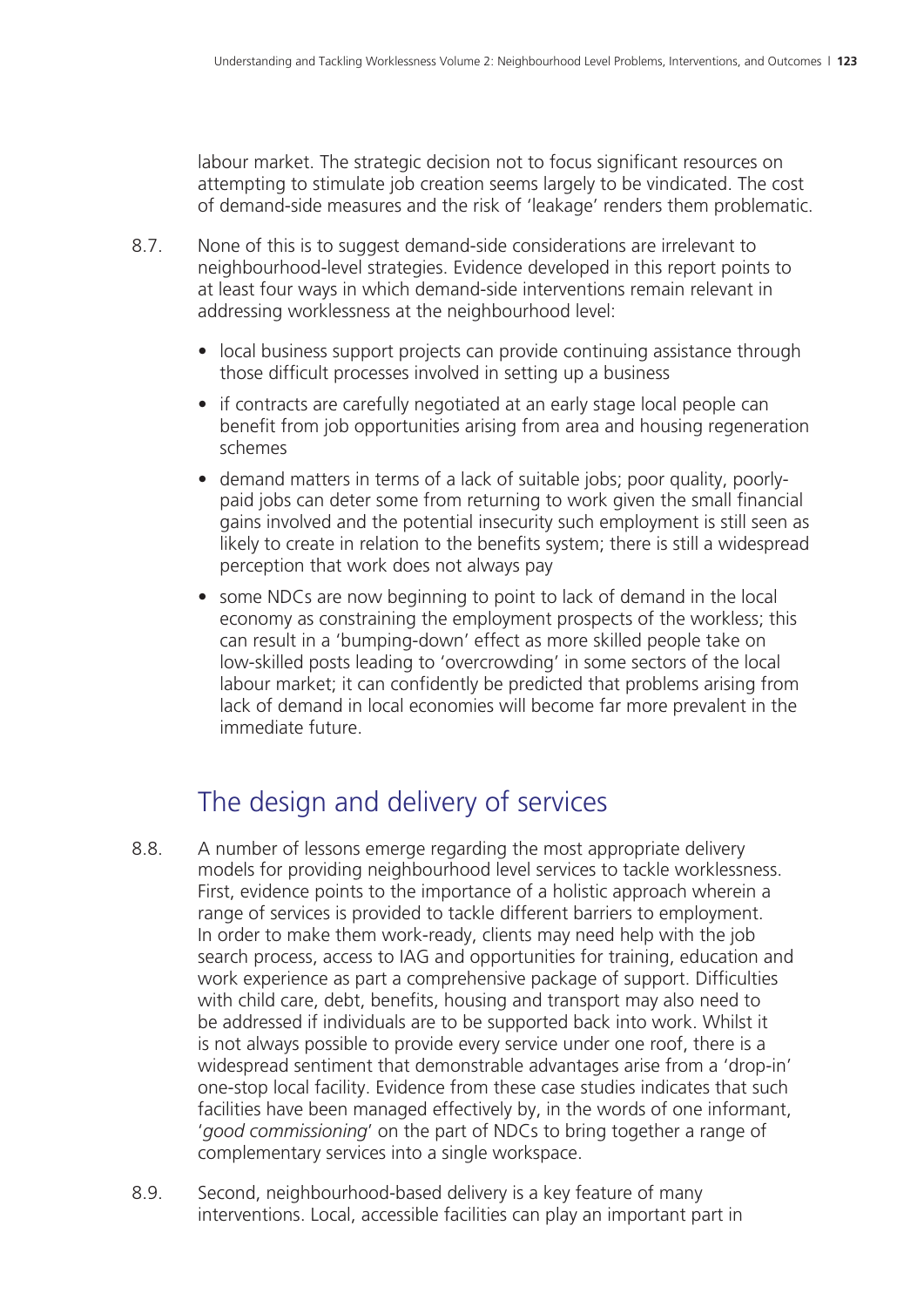increasing take-up by individuals reluctant, or unable, to travel to more distant mainstream employment services. This local focus can help projects obtain referrals from other local service providers. A local presence can also enhance an awareness on the part of local projects of both client and employer needs. Projects can thus be well placed to exploit local labour market opportunities. Such synergies are more difficult to achieve from a distance.

- 8.10. Third, one of the lessons to emerge from these case studies is the need for projects to differentiate themselves from mainstream providers. In general JCP has a relatively poor image when compared with NDC projects because of the widely-held perception that its advisers are ineffective or unwilling to help clients meet their employment goals. By contrast, advisers working for NDC projects were, almost universally, seen as friendly, helpful and genuinely concerned to work with clients in order to meet their longer-term aspirations. The voluntary nature of involvement has played a critical role in building trust. At the same time, it should be recognised that local, voluntary models of employment support do not necessarily attract high numbers of local residents looking for work. People are more likely to come through doors if their benefits payments depend upon it. Individuals may respond better to voluntary services tailored to their needs; but they are more likely to attend compulsory sessions.
- 8.11. Fourth, one of the lessons to emerge from these case studies is that it is not always easy to monitor the impact of interventions, particularly those designed to achieve 'soft outcomes'. This can be especially problematic when working with those furthest from the labour market. Improvements in their confidence or motivation may not be picked up through output or outcome indicators: some important gains may not be captured systematically. There is scope for more imaginative approaches towards monitoring the trajectories of those most distant from the labour market.

#### Supporting clients

- 8.12. The effectiveness of local services depends on the nature of relationships advisers develop with clients, and the role they play in supporting them to find work. Building effective relationships has a number of components. First, according to beneficiaries one of the key characteristics of good advisers is that they are receptive to the employment aspirations of clients. This consistently emerged as a crucial factor in distinguishing NDC projects from JCP services. Such an approach helps engender the trust needed to build confidence and broaden aspirations among clients.
- 8.13. Second, advisers can play a role in helping clients understand the benefits of returning to work. These include likely financial rewards as well as possible non-monetary benefits such as health improvements, increased self-esteem and greater quality of life. Equally, advisers can manage expectations especially in terms of potential wages, the ease of finding work and the distance clients are willing to travel. Clients may have unrealistic expectations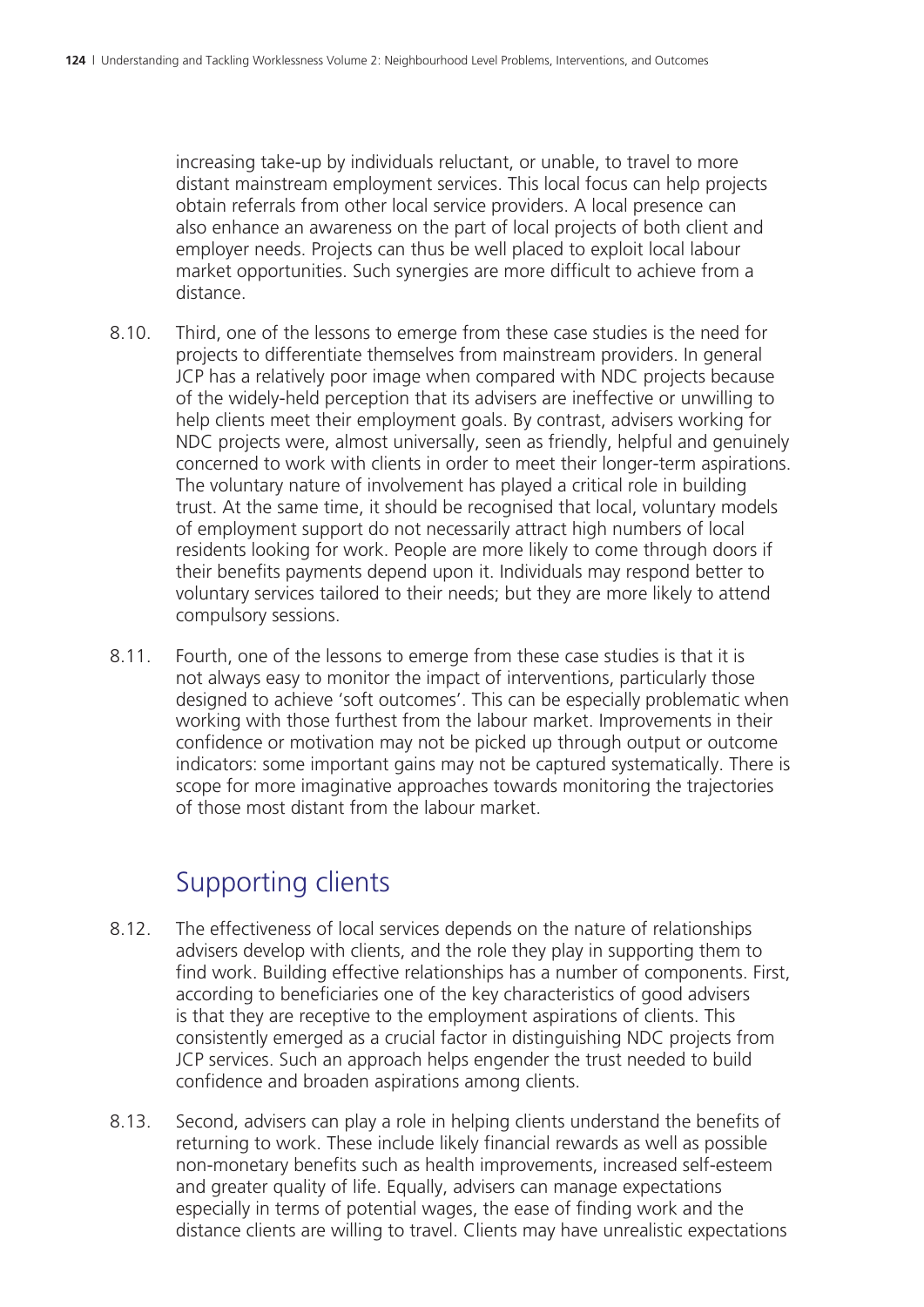of salaries they can command in the labour market and how close to home they can expect to find work.

8.14. Third, there is evidence of the value of providing in-work support after clients have found employment. This may amount to no more than the occasional friendly phone call. Nonetheless, it may play an important role in helping some individuals sustain work and thus help reduce the scale of churning common at the lower end of the labour market.

#### Engaging hard-to-reach clients

- 8.15. There is some evidence that projects can struggle to engage hard-to-reach clients and that there may be a tendency for projects to cream off more jobready individuals from the workless population. Conventional brokerage or IAG projects often seem to find it difficult to engage 'hard-to-reach' groups: the more a project looks and feels like JCP, the less marginalised its client base is likely to be.
- 8.16. Nevertheless, lessons can be learnt from projects which appear to have been successful in reaching more marginalised groups such as young people and certain black and minority ethnic groups. They tend, for instance, to place more emphasis on outreach work. Recruiting individuals through non-traditional channels such as sports and leisure activities or simply through 'hanging out' on the street seems to yield more positive results than relying on clients dropping into established facilities. There is often a strong mentoring element to projects as is evident in relation to both the Community Mentor scheme in Knowsley and WBYI in Bradford. The qualities of mentors matters too. Charismatic and well-respected individuals with roots in the local community can be especially effective in engaging individuals who might not consider using more conventional employment services. Outreach work appears also to be more effective in recruiting clients or delivering services when based in well-established community facilities. But there are no simple short cuts in trying to engage some groups. Effective engagement work can be costly, time-consuming and resource intensive: interventions can take years to bear fruit.
- 8.17. However it is not always easy justifying and sustaining longer-term projects. What is widely seen as an increasing tendency towards a short-term, targetdriven culture can restrict opportunities for effective engagement with more marginalised groups. And meeting the needs of those most marginalised from the labour market will generally be relatively expensive. Working with more marginalised groups may also involve an increase in outreach and marketing in order to access individuals who are not ready to walk through project doors, which will also tend to increase costs. In this context, NDCs often identify a need to engage in more preventative work with young people to help those at risk of becoming 'NEETs' (not in employment, education or training). But such work is resource intensive in that it can involve plugging gaps in services for 6–14 years olds, as well as working with Children's Centres and other partners on the child poverty agenda.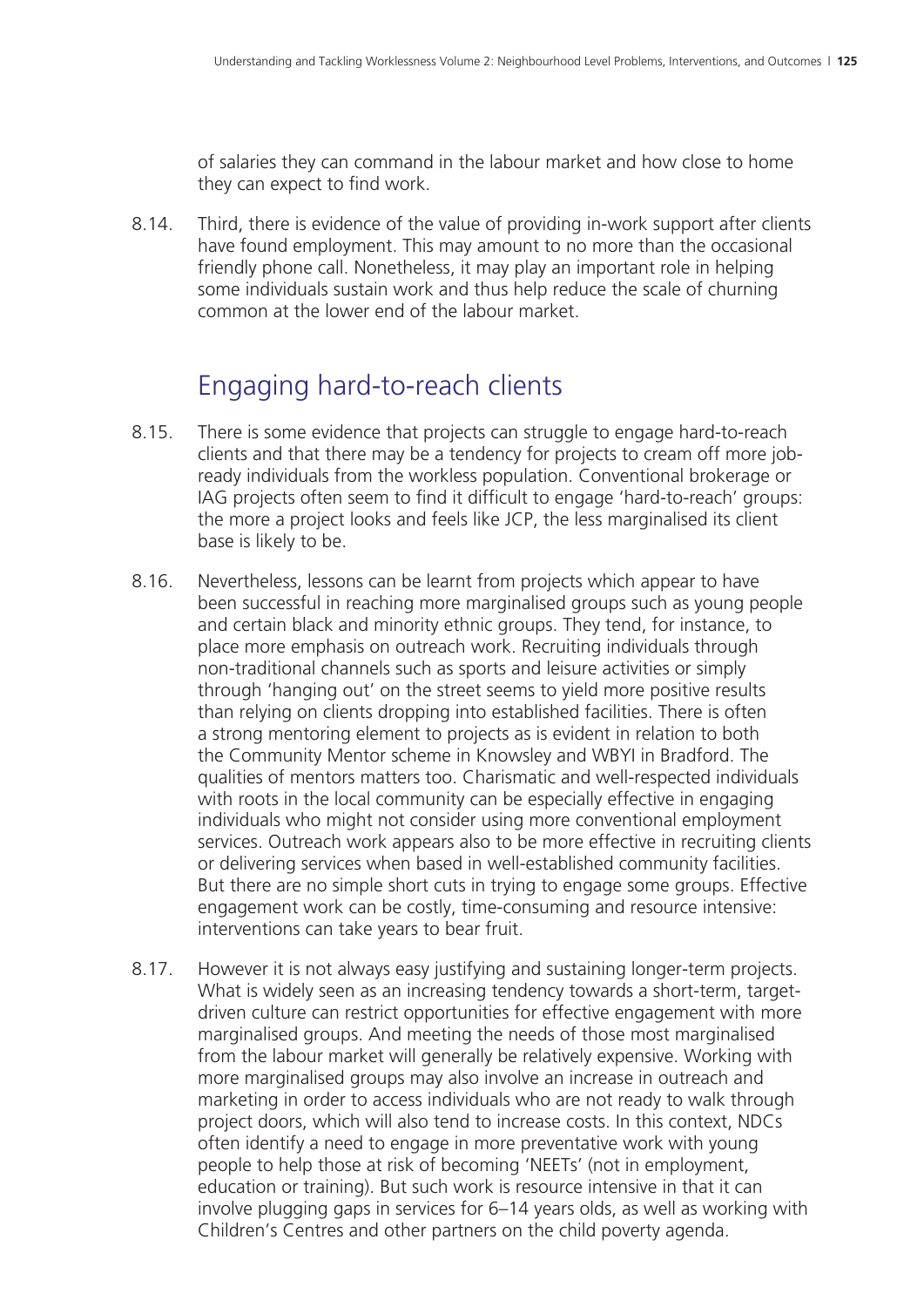8.18. NDCs have considerable experience in attempting to engage hard-to-reach groups. This experience points to the importance of developing projects which place a major emphasis on outreach work, use highly-qualified and locally embedded mentors, and provide holistic, neighbourhood-based facilities. But this type of work does not always sit easily within a short-term target driven culture and addressing the needs of hard-to-reach groups is demanding and expensive.

### Partnership working

- 8.19. Local observers are overwhelmingly of the view that good partnership working is essential in tackling worklessness in NDC areas in that it:
	- enables NDCs to work with a number of different providers to plan and deliver an integrated employment offer to local residents
	- allows partners to contribute their knowledge and expertise
	- assists in understanding the needs of employers, and hence in preparing clients to compete for work in the labour market
	- encourages collaborative working towards the common goal of reducing worklessness
	- maximises benefits of funding and helps avoid service duplication
	- offers opportunities through which to sustain NDC interventions after Programme funding runs out.
- 8.20. However issues have emerged in relation to partnership working. Working with mainstream providers jointly to support specific interventions can create problems because more disengaged individuals often retain residual suspicions of mainstream agencies, particularly of JCP. There is a sense too that mainstream agencies are simply not always delivering enough for clients in NDC areas. For example local informants point to an apparent shortage of training opportunities at colleges and apprenticeships in some NDC areas. There is also evidence that the private sector is not always a committed partner, especially if local employers are of the view that few direct gains will be made by working with NDCs. This limited relationship may also reflect the view of some local observers that NDCs have not always fully exploited potential opportunities for engagement with local businesses. In particular NDC-funded supply-side initiatives do not always prepare participants adequately to meet the demands of local employers. NDCs could also perhaps have done more to harness expertise in the third sector, especially as such organisations are often well-regarded by the communities in which they are located. Finally it is generally the case across all NDCs that worklessness has not proved to be a priority for local community representatives. One of the messages to emerge from the national evaluation is that residents have tended to place a greater emphasis on place-based outcomes notably crime, community development, housing and the physical environment, rather than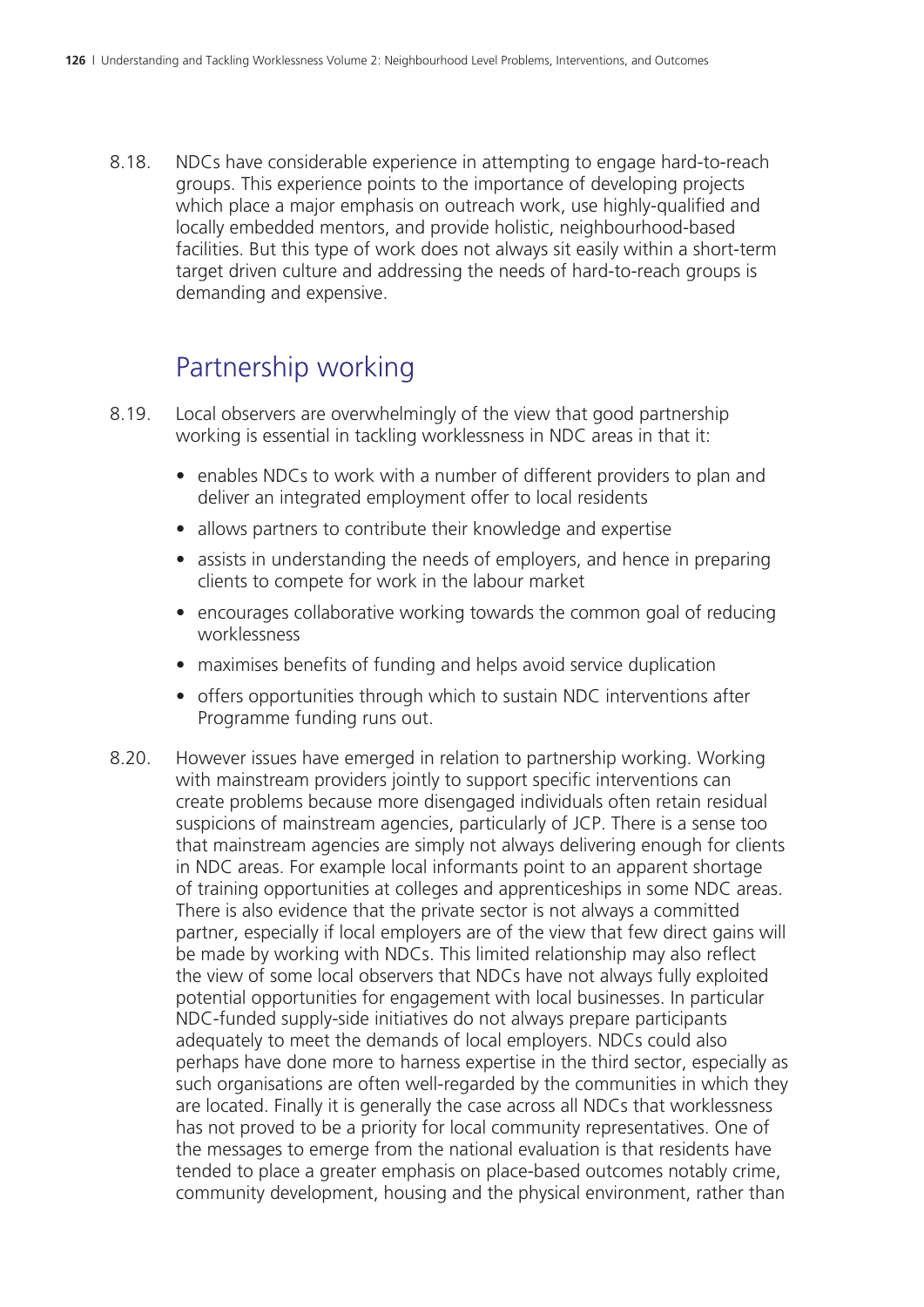on people-based outcomes such as health, education and worklessness<sup>126</sup>. To some extent this is reflected in spend across the Programme with the employment/business theme, dominated by worklessness projects, only accounting for 11 per cent of spend compared with, for instance, 25 per cent for housing and 18 per cent for community-related projects (Fig 8.1).



8.21. There is little doubt that partnership working has been central to worklessness strategies adopted by these six NDCs. There is a strong view locally that this mode of operation is essential in meeting the diverse and challenging needs of local residents. But is has not always been plain sailing. Not all mainstream agencies have consistently supported NDCs, the private sector is often largely absent, third sector organisations might have been more involved at least in some neighbourhoods, and as a theme worklessness has not attracted the same interest on the part of community board representatives as have other outcome areas. Whilst there is total unanimity from observers in all of these six areas that partnership working is essential in delivering effective worklessness strategies, the more the operation of partnership working is explored in detail, the more complexities it throws up. Not all partners are willing, able or committed substantially to improve the delivery of ten-year worklessness programmes in arbitrarily defined neighbourhoods. Some partners have other over-riding objectives whether these are mainstream agencies delivering national targets, private companies wishing to see their enterprises thrive, third arm agencies charged with 'non-spatial' targets, or local communities prioritising other outcomes.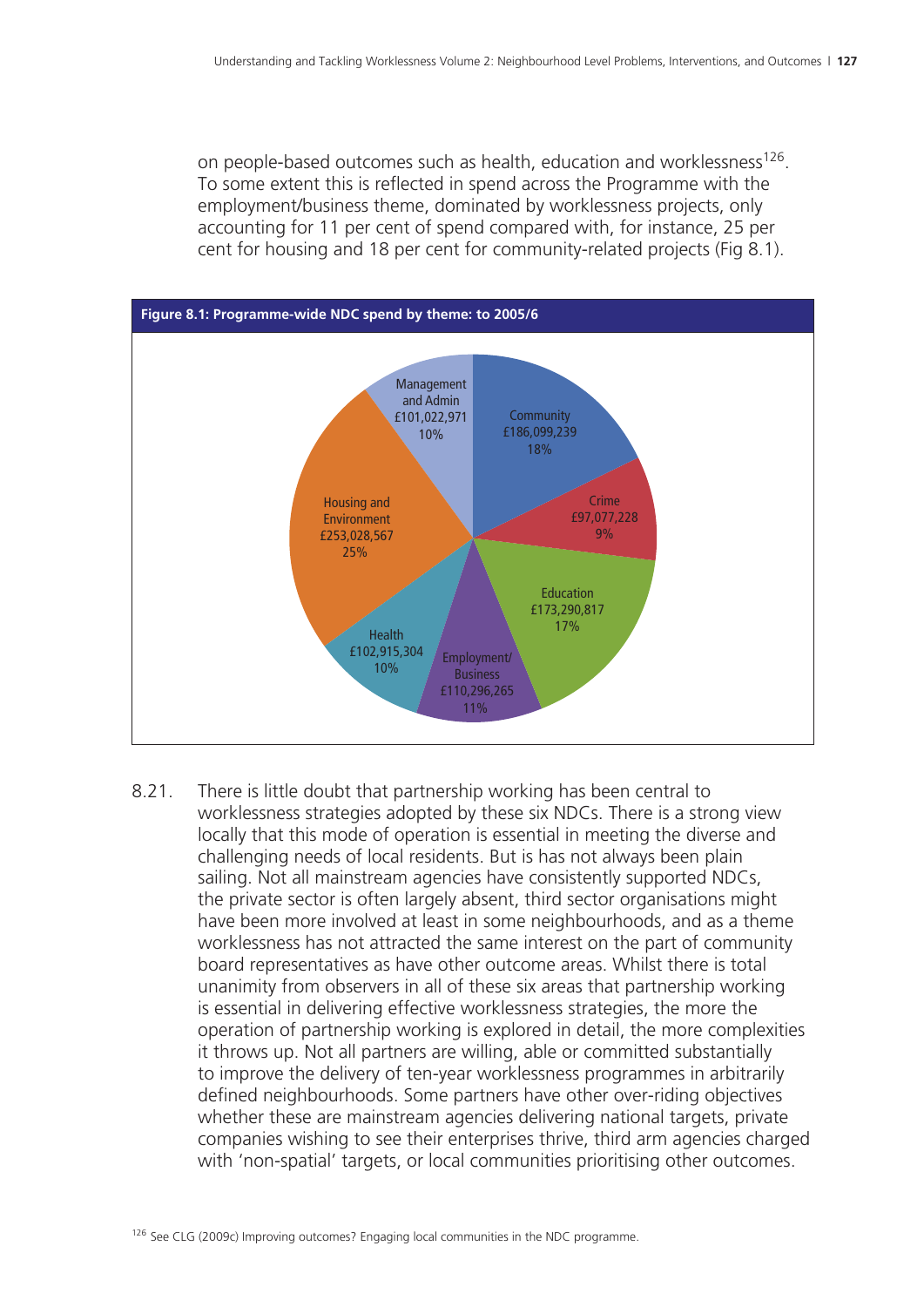#### **Sustainability**

- 8.22. It is too early to speculate on the likely success of initiatives designed to sustain worklessness projects and strategies. But, as is explored in the previous chapter, it is clear that NDCs are attempting to sustain activity into a 'post-NDC' world. As WNF projects and other neighbourhood-based worklessness schemes may in the future be faced with similar issues, it is worth highlighting the key policy lessons arising from the NDC experience:
	- the importance of putting in place an effective exit strategy as early as possible
	- in an uncertain economic climate where the delivery of welfare is going through a period of intense and sustained institutional change, NDCs have shown the need to secure links with other strategies and programmes to ensure that deprived areas continue to benefit from interventions to tackle worklessness after ABI funding ceases
	- working with the full range of relevant agencies, institutions and funding streams: NDCs have developed good links with devolved initiatives such as LSPs, the WNF, City Strategies and Local Employment Partnerships
	- accepting that NDCs, or indeed any other neighbourhood regeneration agency, do not have the resources or the capacity to fill all of the gaps in mainstream service provision; much can be gained by working to 'bend mainstream' funding to help support or, directly deliver, employment services into deprived areas
	- in certain contexts there may be a case for neighbourhood-level agencies to acquire physical assets in order to generate longer-term returns to help sustain local initiatives after programme funding is withdrawn.
- 8.23. But experience from these six case study areas also points to a number of constraints which are likely to impact on the continuing sustainability of NDC interventions, of which the most important may well prove to be:
	- a reluctance on the part of some agencies to continue allocating additional investment into NDC areas: some agencies will prefer increasingly to work at wider spatial scales such as local authority districts; and some organisations may wish to prioritise investment within other deprived areas after NDCs have had their share'
	- a shift away from guaranteed NDC funding to a short-term reliance on large contracts underpinned by challenging targets may prove inimical to effective outreach work; pressures to meet targets may increasingly mean that projects are forced to cream off more accessible, 'job-ready' clients whose change in employment status will contribute to output targets; this will do little to help those most distanced from the labour market.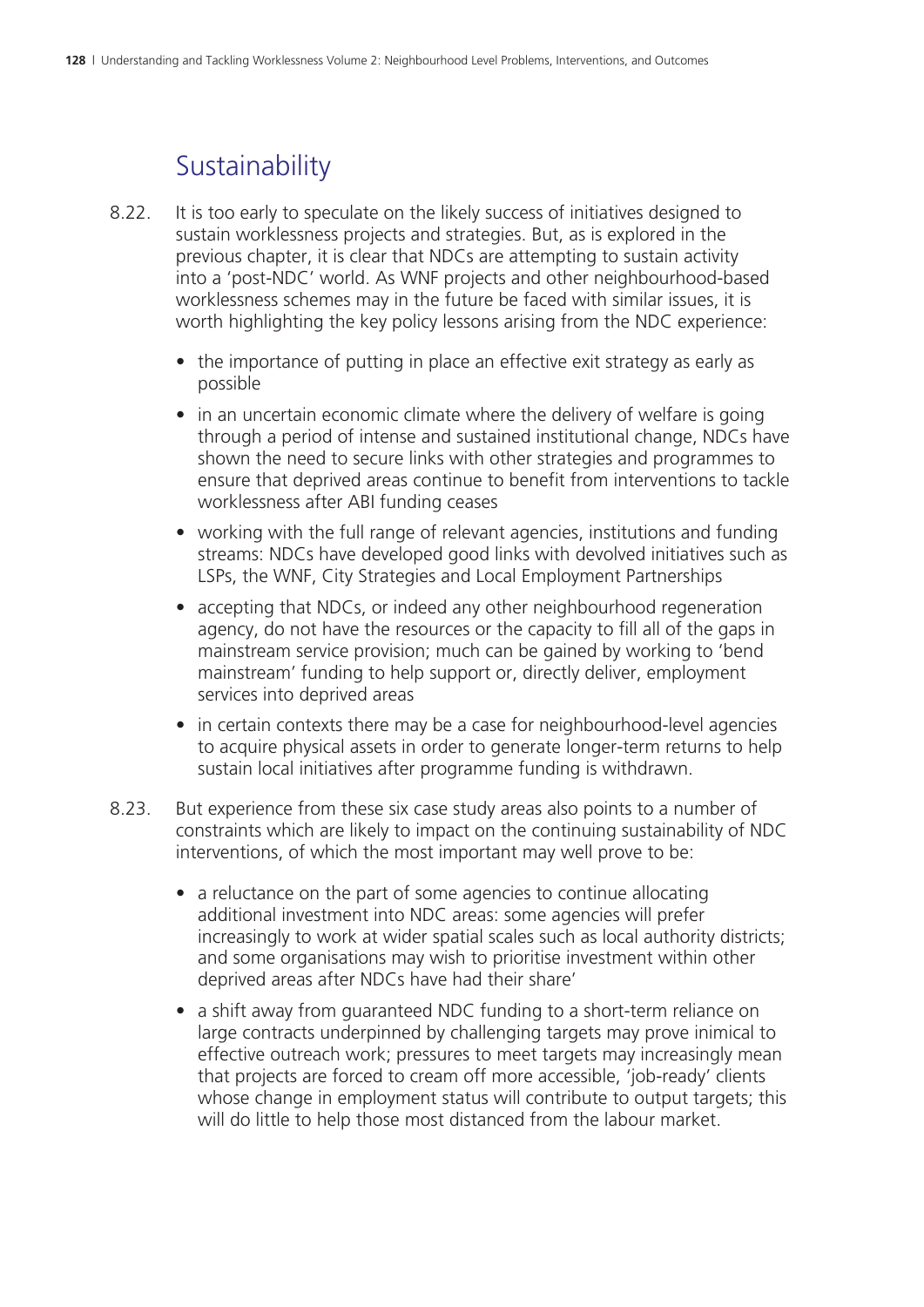### Concluding observations: reflecting on the evolving policy context

- 8.24. Any long-term ABI, such as the NDC Programme, is faced with an intriguing policy dilemma. Being given such a long time horizon, ten years, is widely seen as a distinct advantage for this Programme when compared with previous regeneration initiatives. But exactly because of this time frame, all NDCs have had to face up to the reality that policies, debates, institutions and funding streams will change considerably over ten years. Some of these changes may have little if any implications for neighbourhood renewal. But others will. So, for example, NDCs have had to mould their interventions and strategies to meet changing institutional structures such as the restructuring of PCTs, the emergence of new institutions such as LSPs, and the creation of new funding streams such as those covered by LAAs.
- 8.25. But as is discussed in Chapter 1 (1.10) there have also been considerable changes in the worklessness 'policy landscape' in recent years. Spearheaded by the 'Sub-National Review'<sup>127</sup>, 'Transforming Places'<sup>128</sup> and 'Raising expectations and increasing support<sup>'129</sup>, the government has substantially modified the policy context within which neighborhood-level worklessness strategies and interventions will play out. In this policy environment it seems therefore important to use evidence arising from this research to reflect on key components to this new, and rapidly evolving, national worklessness agenda. It should be stressed here that the NDC experience cannot inform all aspects of these complex policy debates. And evidence does not always consistently point to simple, overarching conclusions. In particular, and as is discussed in 8.2 above, although local observers tend to be positive about their experiences in implementing, or benefiting from, NDC interventions, these perspectives are not always generally underpinned by top-down change data.
- 8.26. Nevertheless, case study evidence developed in this report, together with other findings from the national evaluation, informs three debates:
	- the neighbourhood as a focus for worklessness interventions
	- the neighbourhood within the wider economic context
	- the nature of worklessness.

#### The neighbourhood as a focus for worklessness interventions

8.27. The regeneration agenda outlined in 'Transforming Places' places a stronger emphasis on economic development and work than ever before. This framework argues that the three priority outcomes guiding government

<sup>1&</sup>lt;sup>27</sup> HM Treasury, BERR, CLG (2007).<br><sup>128</sup> CLG (2008e).<br><sup>129</sup> DWP (2008b) *Raising expectations and increasing support: reforming welfare for the future.*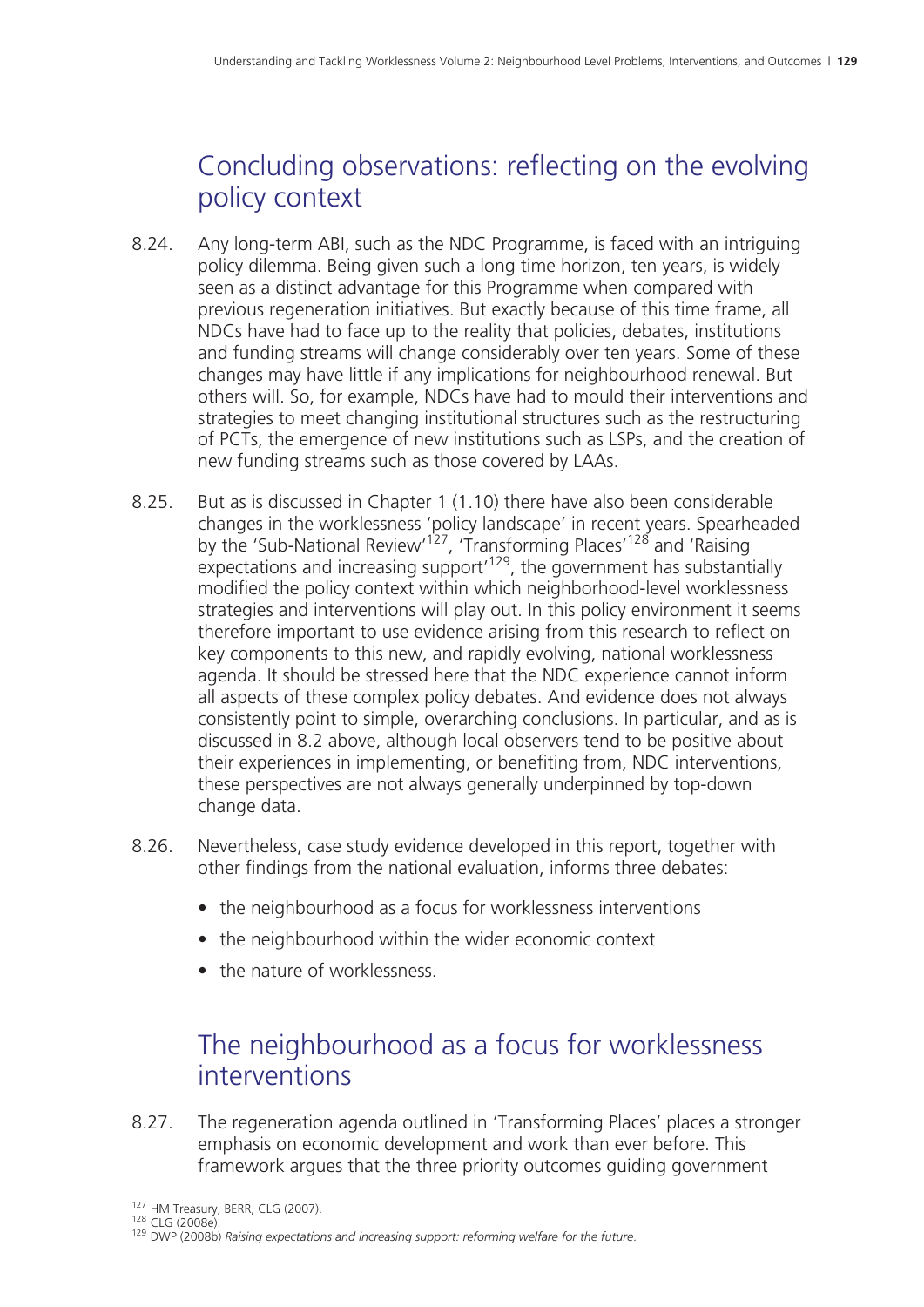expenditure on regeneration are likely to be: improving economic performance in deprived areas; improving rates of work and enterprise; and creating sustainable places where people want to live and can work, and businesses want to invest.

- 8.28. Experience from the NDC Programme provides an opportunity to reflect on the challenges raised by the 'Transforming Places' agenda. This Programme has sought to address worklessness as part of a holistic programme of interventions. But as is outlined in Fig. 8.1, total spend across the Programme amounts to about  $£110m^{130}$  or  $£443$  per capita of working age population between 1999–00 and 2005–06. This is equivalent to just £379 per workless individual per year<sup>131</sup>. These are modest resources and, of course, the Programme is not an explicit 'worklessness initiative'. Nonetheless, this experience of focusing on neighbourhood-level supply-side interventions helps inform these three priority outcomes:
	- it would seem sensible to place an emphasis on improving economic performance to benefit deprived areas by encouraging economic development at higher spatial scales; the NDC experience suggests that a supply-side, neighbourhood focus, is not enough of itself to generate substantial change in rates of worklessness
	- neighbourhood based services can complement mainstream provision designed to get people back into work; however, measurable improvements in rates of work and enterprise can be hard to achieve as is demonstrated in the complementary report, 'Worklessness, Employment and Enterprise: patterns and change'; this again points to the importance of focusing on wider economic development beyond the neighbourhood level if levels of employment and enterprise are to be raised in deprived neighbourhoods
	- there is evidence to suggest that the NDC Programme has been successful in relation to the third objective, creating sustainable places where people want to live and can work, and businesses want to invest; for instance:
		- in 2008 42 per cent of NDC residents thought their area had improved over the past two years, an increase of 18 percentage points since 2002; the equivalent figures for the comparator areas are 28 per cent and 11 percentage points.
- 8.29. Perhaps the most important lesson from the NDC Programme is that supplyside, neighbourhood-level interventions can generate individual successes but do not necessarily raise aggregate levels of employment and enterprise to any significant degree. One of the major constraints is a lack of appropriate jobs in the local economy. This indicates that the new emphasis on economic development in the Transforming Places framework is a timely recognition that demand also matters, particularly at wider spatial scales. It therefore seems entirely appropriate that the 'Transforming Places' agenda suggests

 $130$  This includes all spend on employment, training and worklessness initiatives, some of which may have been spent on individuals in work.

<sup>131</sup> This is calculated by dividing the total spend on worklessness by the sum of all workless residents across all years for which data is available. This gives a figure of  $\angle$  £379 per workless individual per year.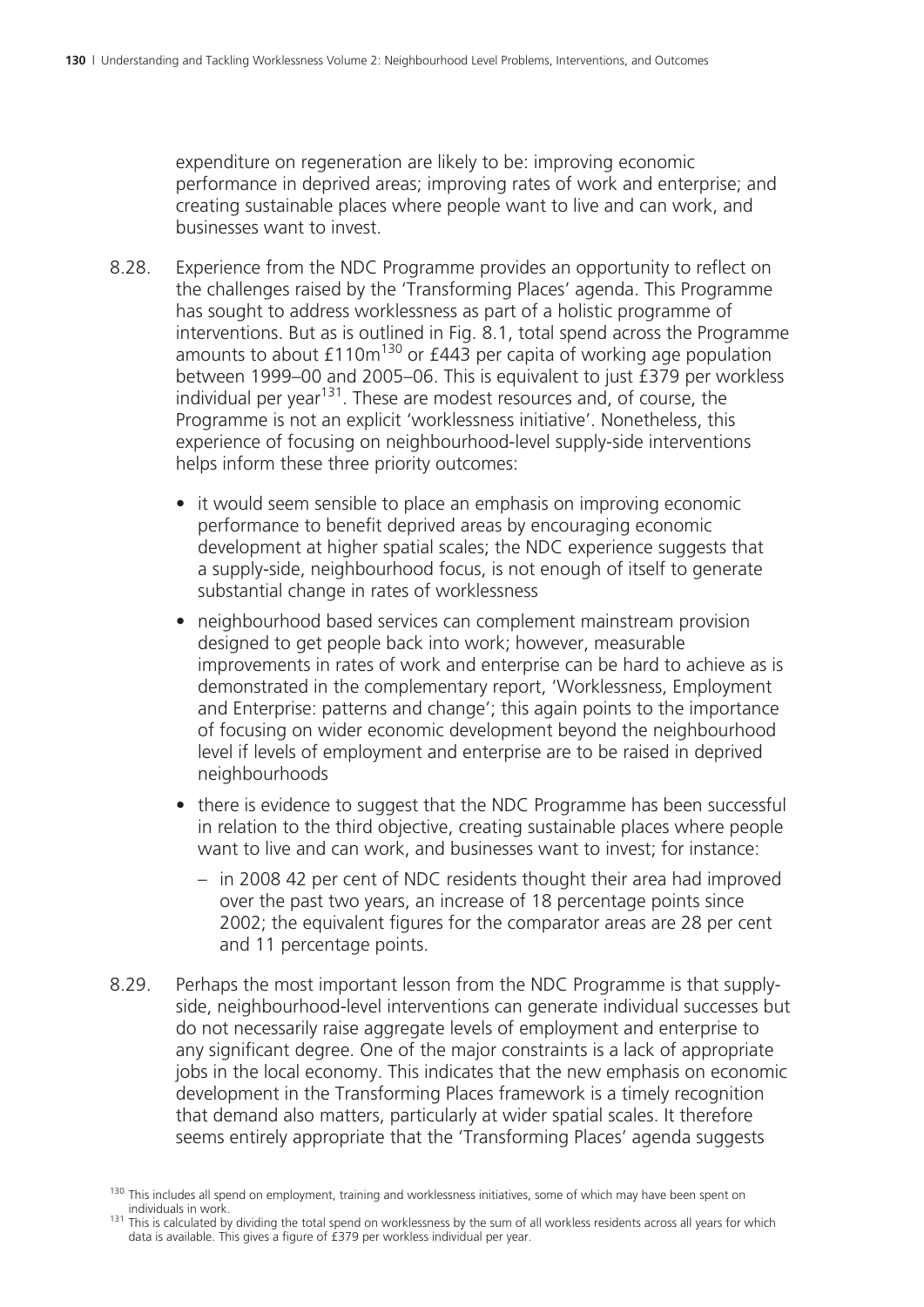that: *'in future, regeneration will need to be aligned with economic activities that strengthen the wider economy, to create places where people want to live and help residents into jobs'*132. Raising employment rates in deprived areas depends not just on overcoming personal barriers to work but also on the availability of appropriate and attractive employment opportunities. This view is also supported by the recent Tackling Worklessness Review that advocates using a 'Challenge Fund' to create meaningful, temporary jobs ringfenced for workless individuals living in areas most affected by previous recessions133.

- 8.30. Simply because 'top-down' survey data points to only limited Programmewide change in relation to worklessness, it should not therefore be inferred that local experience in developing neighbourhood interventions as outlined in this report is irrelevant to wider debate. As is pointed out in 8.2 the limited scale of many of the interventions discussed here and their focus on softer outcomes may mean that their impact will simply not be picked up in Programme-wide surveys or through administrative data. If this argument is accepted then the NDC experience can be seen as useful in informing the nature of local level worklessness interventions central to the 'Transforming Places' agenda. In particular the NDC experience as discussed in this report points to:
	- the value of locally-sensitive, neighbourhood-based, flexible interventions to tackle worklessness in deprived areas
	- the need to focus primarily on supply-side barriers, whilst accepting that it is doubtful if measurable change can be introduced without demand-side considerations as well; in that sense the specific identification of economic development as an outcome to urban regeneration is timely
	- the suggestion from this Programme that ten years is not enough significantly to reduce high levels of worklessness: engaging the hardest to reach can take years
	- clients face multiple barriers to work, not all of which are directly employment-related; addressing issues relating to housing, health and transport, for example, may be essential in making individuals ready for work
	- concerns that promoting enterprise as a catalyst for economic development does not have a great deal of purchase in deprived localities; evidence from these deprived neighbourhoods points to a small business base and there appears to be only limited demand for business support projects
	- doubts as to whether some mainstream approaches to economic development are likely to be sensitive to the needs of residents in deprived areas; for instance, promoting the growth of high-skilled sectors in the knowledge economy may exclude residents with limited skills and qualifications looking for low-skilled work.

<sup>&</sup>lt;sup>132</sup> CLG (2008e): p34.<br><sup>133</sup> Houghton, S., Dove, C. and Wahhab, I. (2009) *Tackling Worklessness: A review of the contribution and role of English local authorities and partnerships*, p56.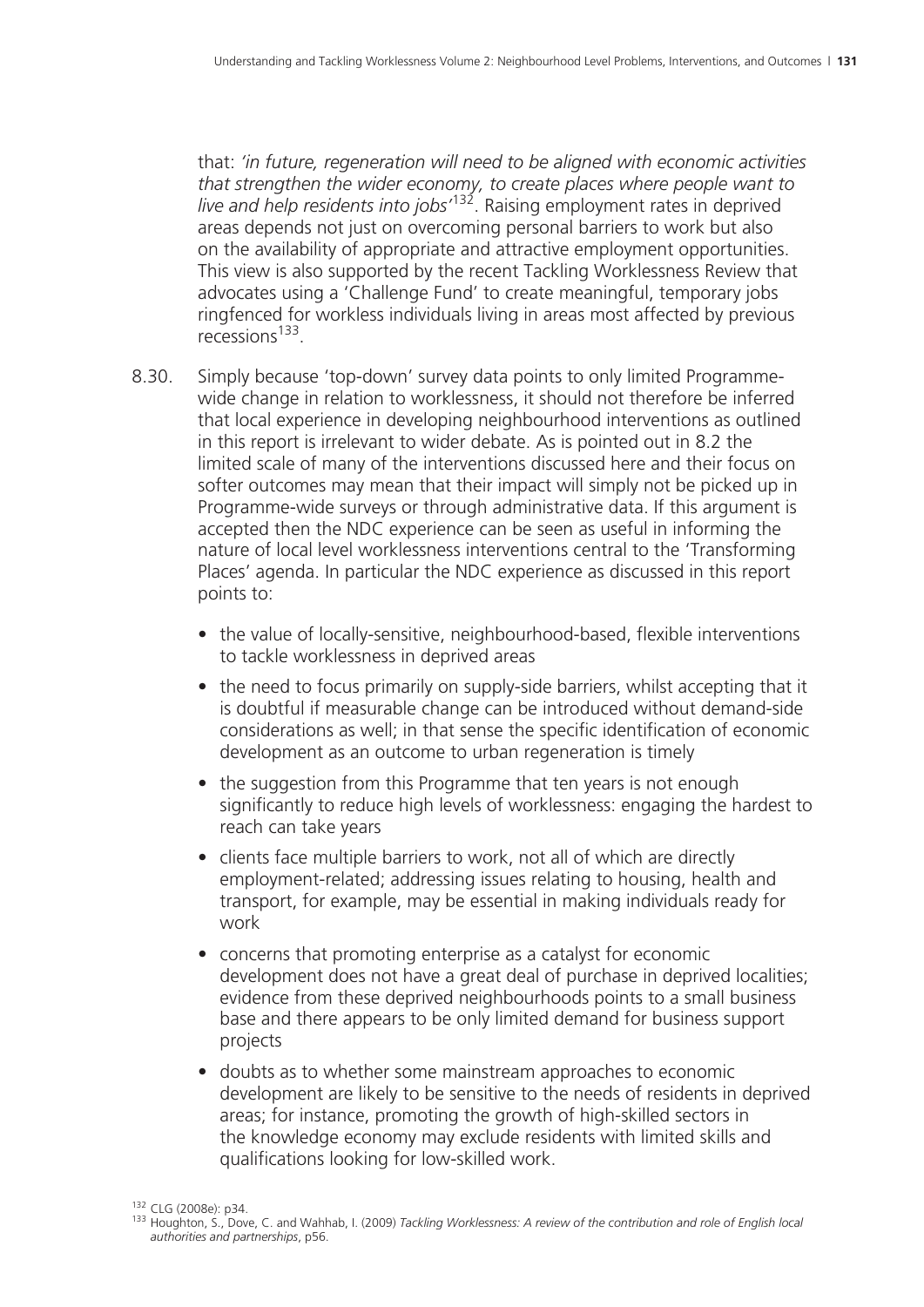#### The neighbourhood within the wider economic context

- 8.31. Clearly the entire NDC experience is rooted in the notion that neighbourhood-level institutions are well placed to instigate and sustain worklessness strategies and interventions. Some aspects of the NDC experience suggest that this is indeed a plausible assumption to make. As is developed in this report for example, there is considerable variation in the nature of worklessness across deprived areas. Devolving power and funding to the local level to tackle worklessness might therefore be seen as a sensible approach in ensuring services meet local needs. In that context new initiatives such as City Strategy and the WNF may well prove to be vehicles through which the 'NDC model' can be sustained in that they offer a partnership framework for tackling local concentrations of worklessness.
- 8.32. But not all of the NDC experience necessarily supports the assumption that neighbourhood-level organisations are appropriate institutions through which to tackle worklessness. There are two areas of concern. First, evidence from these case studies indicates that NDCs as institutions have not always totally understood, or appreciated the implications of, the dynamics of local labour markets. This experience raises the question as to whether neighbourhood-level organisations can ever fully understand the 'fit' between the skills of workless residents and the demands of employers. There is a strong argument that this kind of work needs to be undertaken at district-wide or even sub-regional scales. In that context the proposed duty on local authorities to undertake a Local Economic Assessment presents a real opportunity for ensuring the planning of all aspects of worklessness at the neighbourhood level is better informed than hitherto.
- 8.33. Second, the evolving nature of the governance of worklessness suggests that there will be a number of both 'bottom-up' and 'top-down' challenges in co-ordinating work across different spatial levels: regional, sub-regional, local authority district and neighbourhood level. In relation to 'bottomup' issues, for instance, is it realistic to expect small ABIs such as NDCs to exert any influence beyond their immediate remit? Even at the local authority level the impact of strategies and interventions adopted by NDCs, or indeed by any ABI, on the district-wide planning of worklessness and economic development is likely to be limited. And with regard to 'top-down' considerations, there is a real risk that the neighbourhood 'voice' will be swamped by initiatives and strategies managed by agencies operating at wider geographical scales. Will these agencies remain sensitive to the needs of deprived neighbourhoods? Perhaps local authorities will need more explicitly to become champions of deprived areas. This view is certainly supported by the recent Tackling Worklessness Review that suggests in the current economic downturn that '*Local authorities with local partners should focus their efforts on the most disadvantaged people and neighbourhoods*.'<sup>134</sup>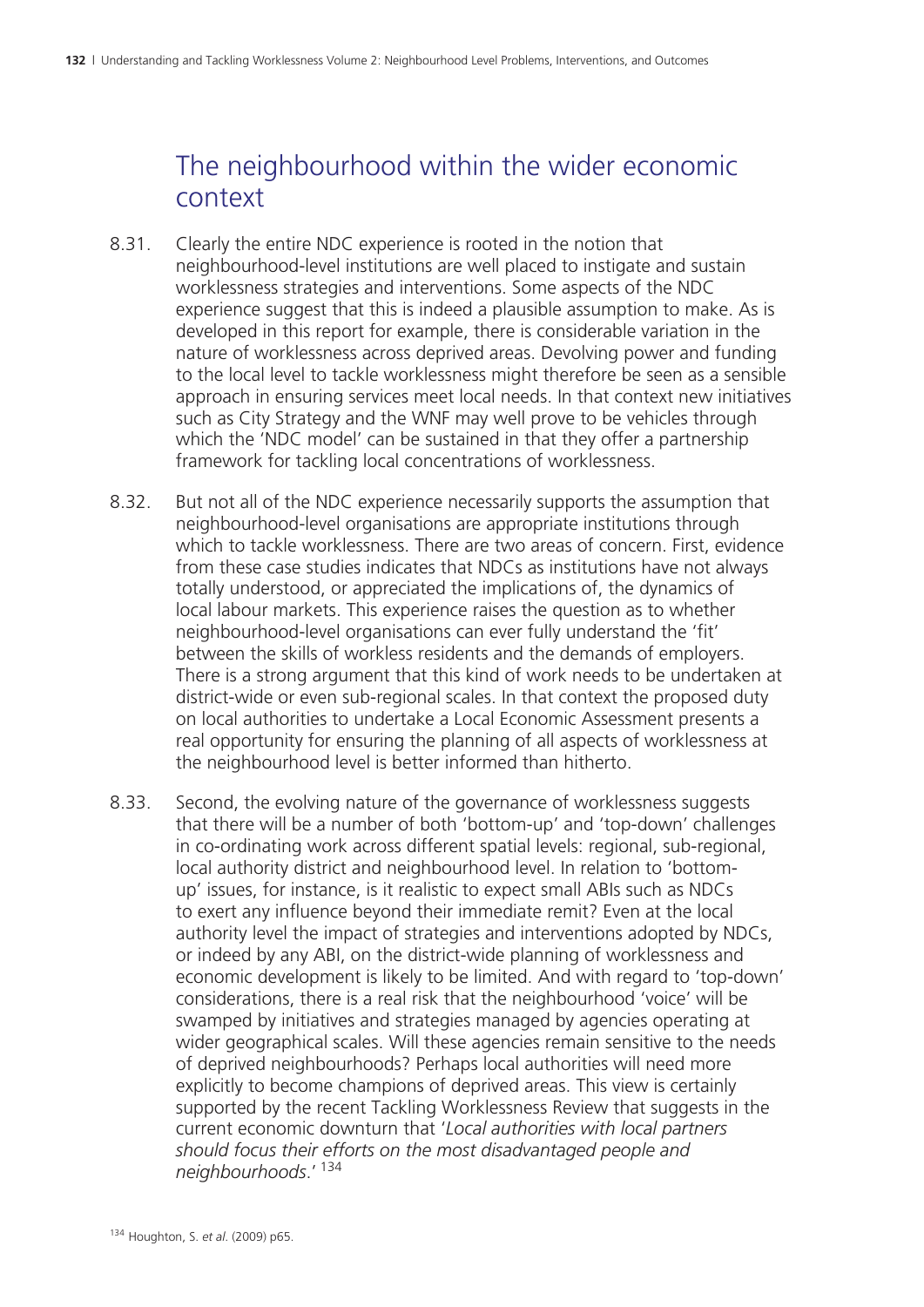- 8.34. Ultimately it is not possible to use the NDC experience definitively to point to an optimal model through which to manage regeneration policies majoring on aspects of worklessness and economic development. The NDC Programme is of its time: it is not a worklessness initiative per se; and its roots lie in the principle of holistic, community-driven, regeneration. But taking NDC evidence as a whole it would probably be fair to say that some types of interventions, notably neighbourhood-level brokerage and IAG projects, are widely seen as appropriate for implementation at the neighbourhood level.
- 8.35. However, there is some scepticism as to whether NDCs, or indeed any locality based organisation, can ever fully appreciate, or respond to, the nature of wider labour markets operating at local authority, or sub-regional, scales. This points to there being a logic in setting strategies at wider spatial scales. Informed by this labour market evidence there is an argument for the implementation of specific projects at the neighbourhood scale. In essence, set the strategy at the local authority scale, and use this evidence to embed and sustain neighbourhood level interventions designed to equip local residents with skills necessary to meet demand in the economy.

#### The nature of worklessness

- 8.36. Finally evidence from the evaluation is able, if only at the margins, to inform emerging debates on proposed reforms to the welfare system as laid out in the recent White Paper<sup>135</sup>. Reflecting on the welfare system has not been a primary objective of this locality based work. Nevertheless a number of lessons can be drawn from this research of which the most important are:
	- attempting to address worklessness through initiatives to reduce levels of working in the informal economy may have limited purchase; it is doubtful if the informal economy is contributing significantly to high levels of worklessness
	- the proposed focus on bringing together employment and skills through the Work Skills agenda provides a timely opportunity to consider how best to structure the provision of training and education to ensure a shortage of places is not a barrier to work, as it appears to be in some of these areas
	- there is little evidence that NDCs have made inroads into reducing worklessness among residents with health problems; any future spatiallytargeted initiatives to reduce worklessness need to make this group a priority; making links through the Pathways to Work programme would seem an obvious route to take
	- the white paper proposes moving to a contract-based model based on 'results'; this research shows that a target-driven culture can encourage creaming as service providers come under pressure to demonstrate results; a shift towards contract-based delivery models may limit the scope for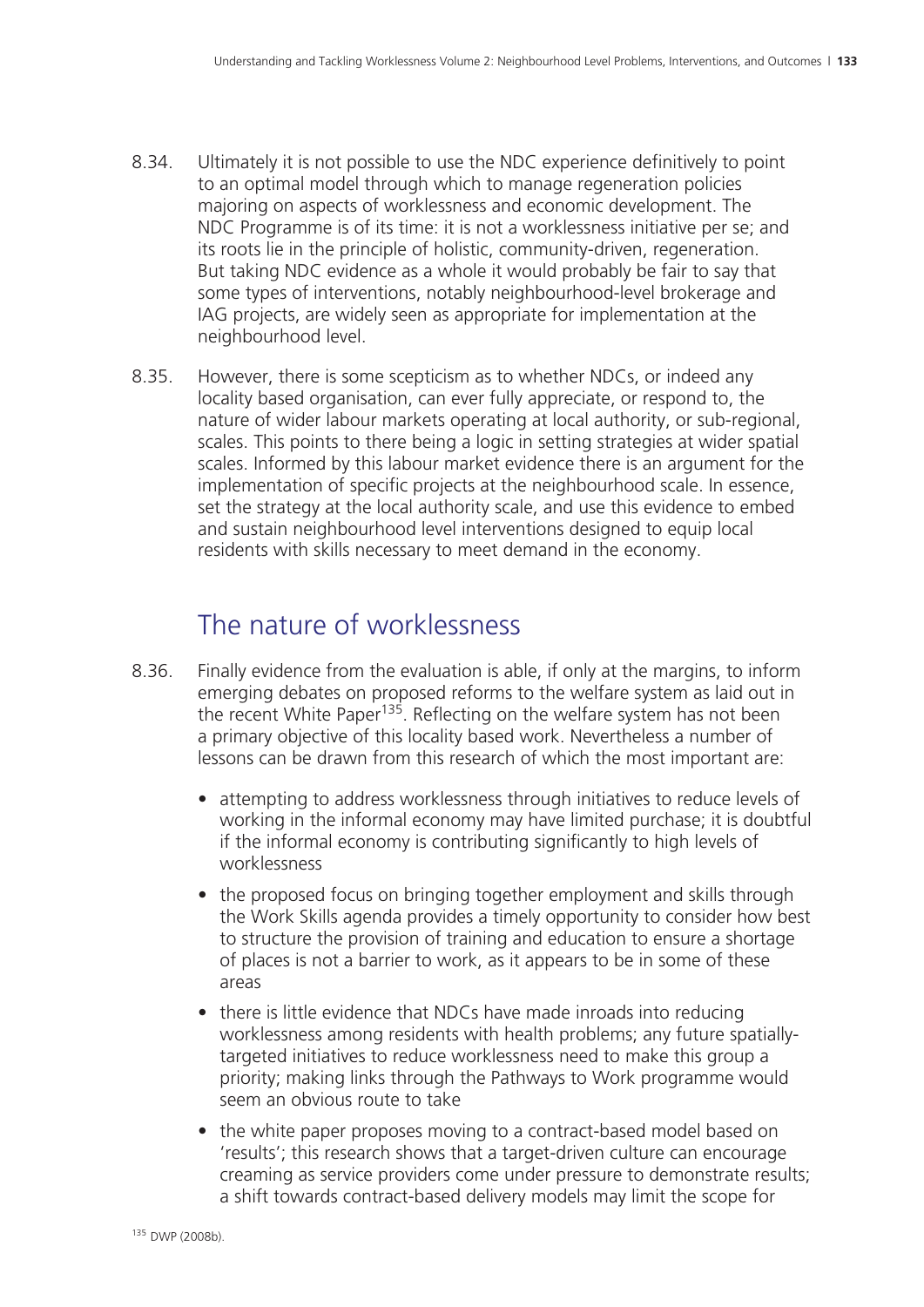delivering precisely the kind of local, flexible, intense support that clients value

- the welfare reform white paper promotes training and skills development as a means of helping individuals to bypass low-paid, low-skilled work; this is a laudable ambition but not all workless individuals are willing or able to upgrade their skills; policymakers need to be realistic about the kinds of work residents in deprived areas are likely to accept, it may be just as important to improve the terms and conditions attached to employment at the lower end of the labour market as it is to raise skill levels and aspirations
- the ability to access services and make employment choices on a voluntary basis is highly valued by beneficiaries; conditionality is widely resented, especially when associated with being compelled to take up unattractive work: there are financial and moral issues about the kind of work it is reasonable to expect workless individuals to accept; however, at the same time, it is apparent that voluntary services tend to attract more job-ready individuals; it is doubtful whether the hard-to-reach can be engaged without some element of conditionality.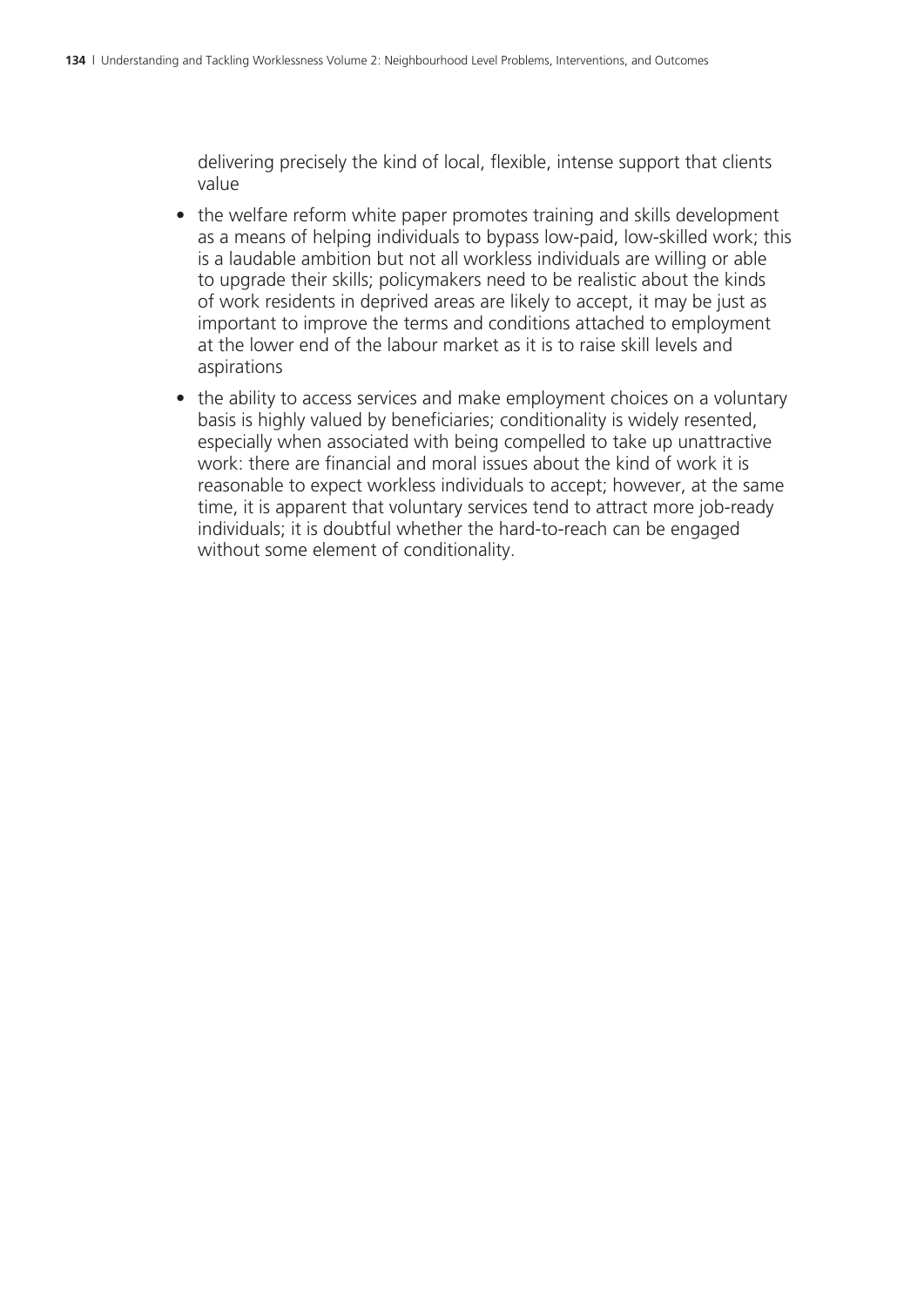## Appendix 1: Project beneficiary interviews: sample size, demographics and emerging findings

This note provides a brief overview of the composition of beneficiaries interviewed as part of this report. All fieldworkers managed to access beneficiaries of at least one project in each of these six NDC case study areas. The projects for which beneficiaries were interviewed cover the full range of types of worklessness interventions:

- 7 job brokerage projects
- 2 IAG projects
- 1 volunteering project (as a stepping stone into work)
- 3 training projects
- 1 ILM project
- 1 business support project.

Three of these projects targeted BME groups and/or residents for whom English was not their first language.

### Socio-demographics of interviewees

A total of 68 interviews were achieved, 22 short of the original target of 90. The shortfall in interviews was mostly accounted for because of projects ending and/or difficulties in contacting former beneficiaries. Fieldworkers experienced difficulties in trying to engage projects or indeed NDCs as a whole at a time when the Programme is beginning to wind down.

Only one case study area, Walsall, failed to achieve more than two thirds of the original target sample size. Many of the issues pertinent to Walsall, a predominantly white-working class area on the periphery of key sources of employment also emerge in the Knowsley interviews. The less buoyant labour market in Walsall compared with the two London NDCs is also a feature of labour markets in Bradford, Knowsley and Newcastle.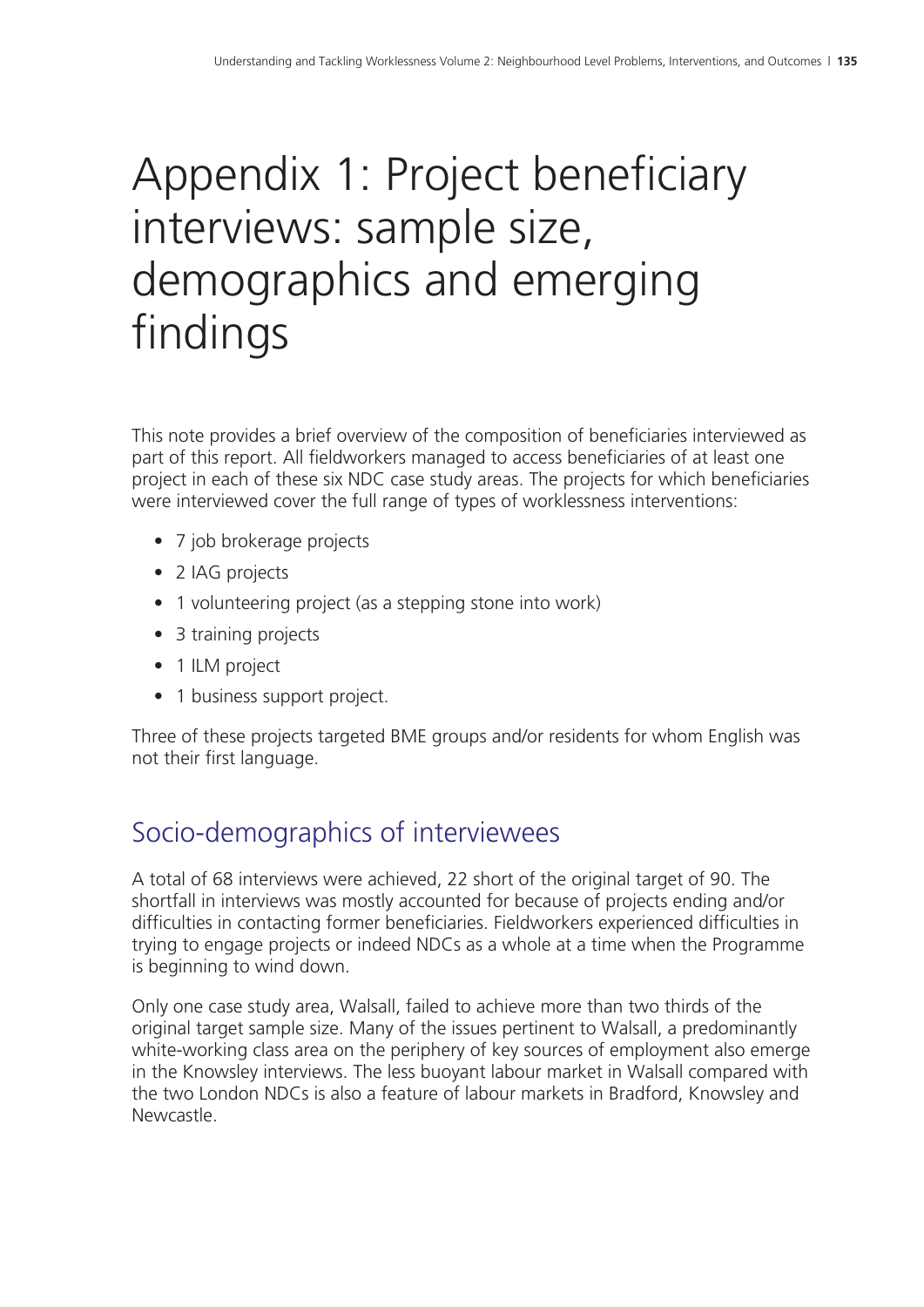|                 | <b>Total</b><br>interviews | <b>Total projects</b><br>reviewed | <b>Male</b> |    | <b>Female Non-BME</b> | <b>BME</b> |          | $16 - 24$ 25-49 | $50+$    |
|-----------------|----------------------------|-----------------------------------|-------------|----|-----------------------|------------|----------|-----------------|----------|
| West Ham        | 11                         | $\mathcal{L}$                     | 4           |    | 3                     | 8          | $\Omega$ | 11              | $\Omega$ |
| Lambeth         | 15                         | 3                                 | 9           | 6  | 5                     | 10         | 3        | 10              |          |
| Knowsley        | 10                         | 3                                 | 9           |    | 10                    | $\Omega$   | 6        | 3               |          |
| <b>Bradford</b> | 14                         | 3                                 | 11          | 3  | $\overline{4}$        | 10         | 10       | 3               |          |
| Newcastle       | 13                         | 3                                 | 5           | 8  | 8                     | 5          | 2        | 8               | 3        |
| Walsall         | 5                          |                                   | 4           |    | 5                     | $\Omega$   | $\Omega$ | 5               | $\Omega$ |
| <b>Total</b>    | 68                         | 15                                | 42          | 26 | 35                    | 33         | 21       | 41              | 6        |

The sample size and demographics of the beneficiaries interviewed:

- approximately 60 per cent were male
- just under half were from black or minority ethnic groups.
- 30 per cent were under 25, 60 per cent 25–50 and 10 per cent 50 and over.

The higher proportion of males is explained by the focus on young men and the construction industry within two of the projects. The high number of black and minority ethic beneficiaries reflects both the large BME population in four of the case study areas (Bradford, Newcastle, Lambeth and West Ham) and the exclusive focus on black and minority ethic/non-English speaking residents by three projects. Crucially, the interviewees comprise a diverse range of individuals from those with no skills through to those with degrees, although a majority of beneficiaries had no or limited skills.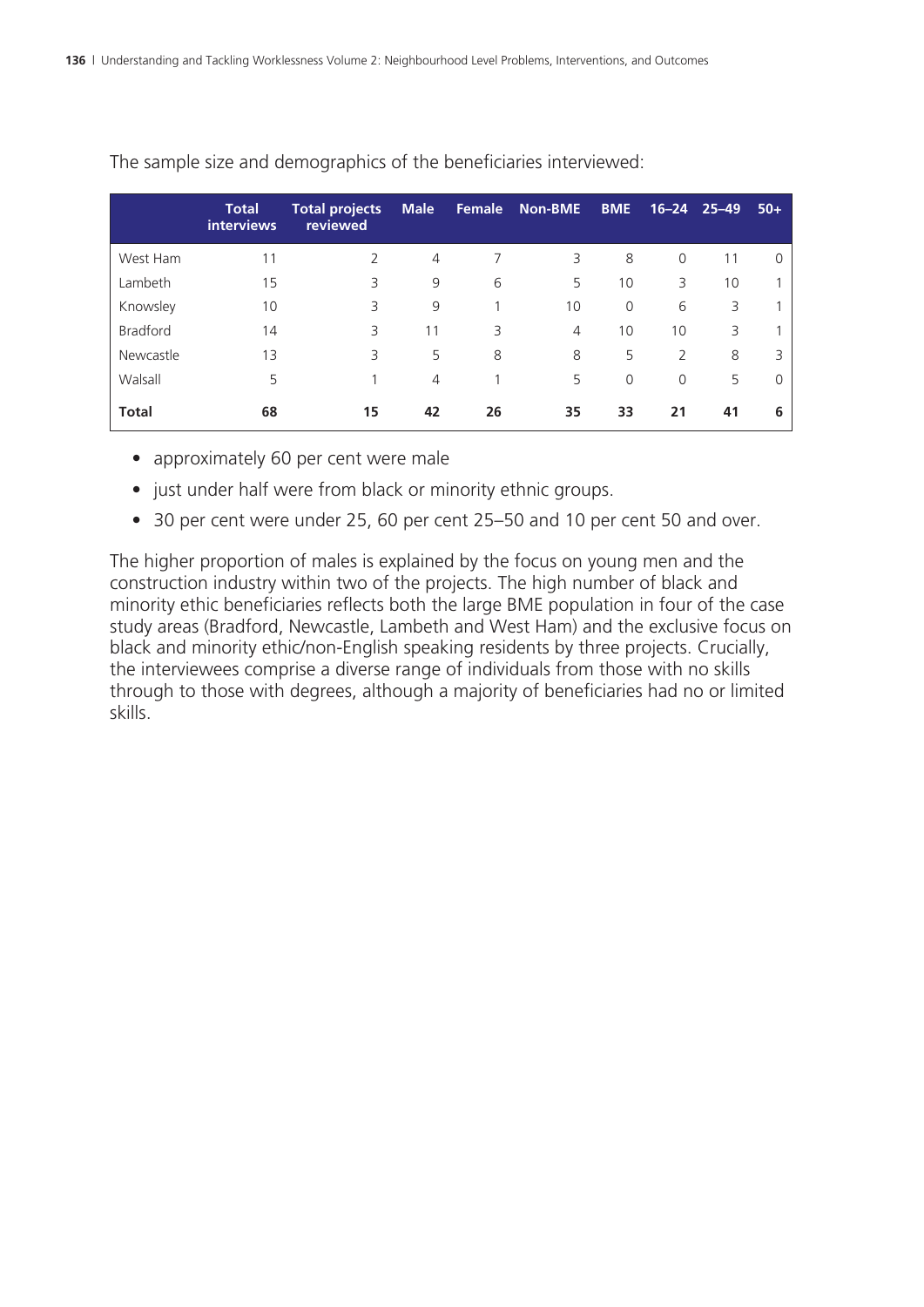# Bibliography

Alcock, P., Beatty, C., Fothergill, S., Macmillan, R. and Yeandle, S. (2003) *Work to Welfare: How Men Become Detached from the Labour Market*. Cambridge: CUP.

Atkinson, R. and Kintrea, K. (2001) Disentangling Area Effects: Evidence from Deprived and Non-Deprived Neighbourhoods. *Urban Studies*, 38 (11), pp. 2277–2298.

Beatty, C., Fothergill, S. and Macmillan, R. (2000) A theory of employment, unemployment and sickness. *Regional Studies*, 34 (7), pp. 617–630.

Beatty, C., Botterill, K., Fothergill, S. and Powell, R. (2008) *Knowsley's Incapacity Claimants*. Sheffield: CRESR.

Berthoud, R. (2003) *Multiple disadvantage in employment: A quantitative analysis. York*: JRF. www.jrf.org.uk/publications/multiple-disadvantage-employment

Buck, N. (2001) Identifying the area effects of social exclusion. *Urban Studies*, 38 (12), pp. 2251–2275.

Campbell, M. (2001) *New Deal for Communities; National Evaluation Scoping Phase: Worklessness: The Evidence Review*. Leeds: PRI.

Casebourne, J., Davis, S. and Page, R. (2006) *Review of Action Team for Jobs*. London: DWP. www.dwp.gov.uk/asd/asd5/report\_abstracts/rr\_abstracts/rra\_328.asp

CEEDR (2006) *Informal Economic Activities and Deprived Neighbourhoods*. London: CLG. www.communities.gov.uk/publications/communities/informaleconomicactivities

CLG (2007) *What works in economic development for deprived areas*? London: CLG. www.neighbourhood.gov.uk/publications.asp?did=1914

CLG (2008a) *Challenges, interventions ands change: an overview of neighbourhood renewal in six NDC areas*. London: CLG. www.communities.gov.uk/publications/communities/challenges

CLG (2008b) *Community Engagement: Some lessons from the NDC programme*. London: CLG. www.communities.gov.uk/publications/communities/ndccommunityengagement

CLG (2008c) *Delivering safer neighbourhoods: experiences from the NDC Programme*. London: CLG. www.communities.gov.uk/publications/communities/deliveringsaferneighbourhoods

CLG (2008d) *Tackling worklessness in NDC areas: a policy and practice update*. London: CLG. www.communities.gov.uk/publications/communities/ndcworklessness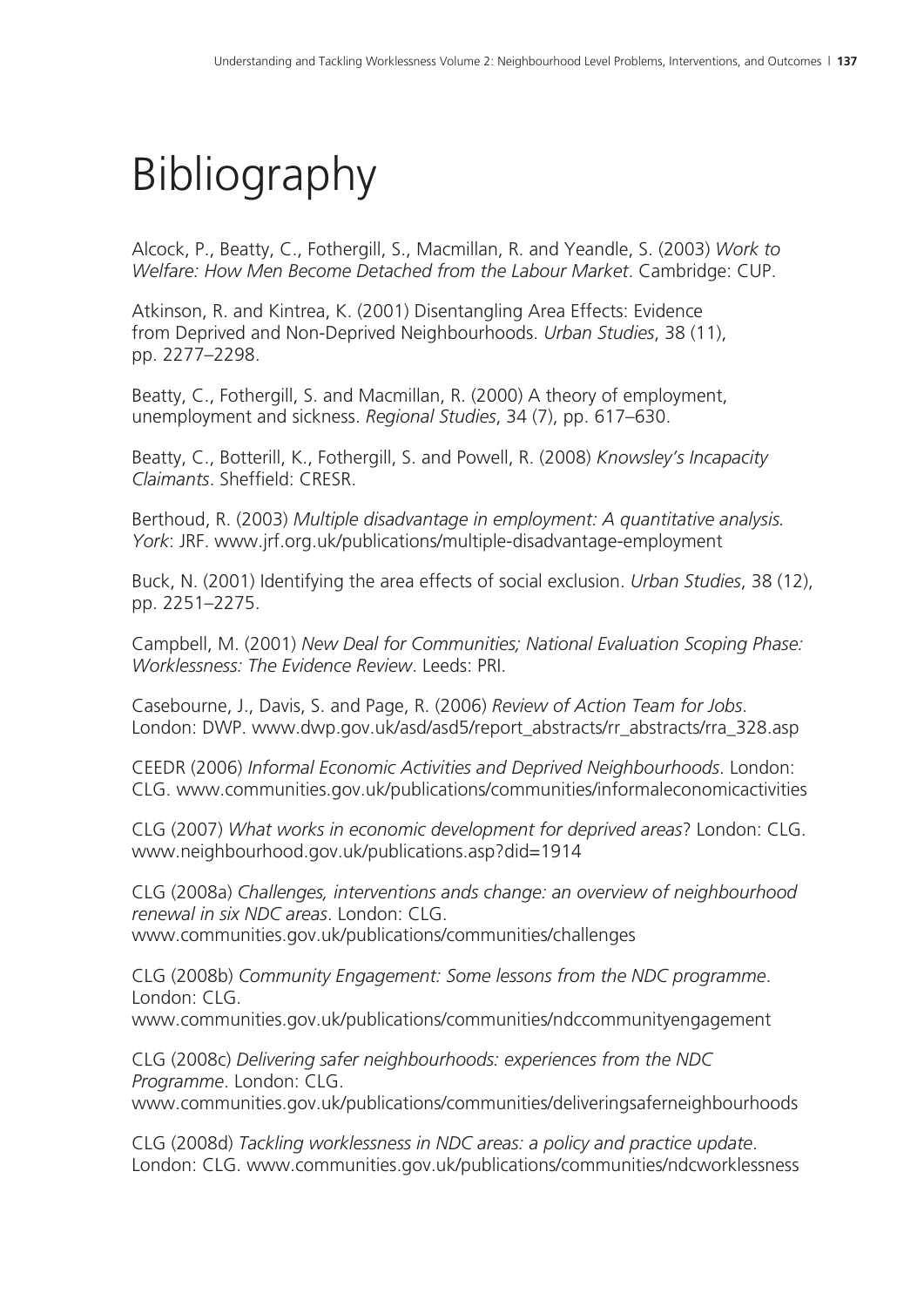CLG (2008e) *Transforming places; changing lives; a framework for regeneration*. London: CLG. www.communities.gov.uk/publications/citiesandregions/transformingplaces

CLG (2008f) *Why Place Matters and Implications for the Role of Central, Regional and Local Government*. London: CLG.

www.communities.gov.uk/publications/citiesandregions/whyplacematters

CLG (2009a) *Four years of change? Understanding the experiences of the 2002–2006 New Deal for Communities panel*. London: CLG.

CLG (2009b) *Residential mobility and outcome change in deprived areas: evidence from the New Deal for Communities Programme*. London: CLG.

CLG (2009c) *Improving outcomes? Engaging local communities in the NDC programme*. London: CLG.

CLG, BERR (2008) *Prosperous places: taking forward the review of sub-national economic development and regeneration: the government response to public consultation*.

www.communities.gov.uk/publications/citiesandregions/govresponseprosperousplaces

Community Links (2006) *People in low-paid informal-work: 'Need not greed'*. London: Community Links. www.jrf.org.uk/node/2498

DETR (2000) *Final Evaluation of City Challenge*. London: DETR.

Dewson, S., Casebourne, J., Darlow, A., Bickerstaffe, T., Fletcher, D.R., Gore, T. and Krishnan, S. (2007) *Evaluation of the Working Neighbourhoods Pilot: Final Report*. London: DWP. www.dwp.gov.uk/asd/asd5/report\_abstracts/rr\_abstracts/rra\_411.asp

Devins, D., Halliday, S.A., Bickerstaffe, T., Hanson, S. and Darlow, A. (2004) *Availability of Jobs: The recruitment and retention practices of employers in two NDC areas*. Sheffield: CRESR. http://extra.shu.ac.uk/ndc/downloads/reports/RR26.pdf

Dickens, R., Gregg, P. and Wadsworth, J. (eds. 2003) *The Labour Market under New Labour: The state of working Britain*. Basingstoke: Macmillan.

Dickenson, S., Clarke, C., Delahunty, L., Duggett, J., Earnshaw, A. and Williams, M. (2008) *Tackling worklessness in NDC areas – a policy and practice update*. London: CLG. www.communities.gov.uk/publications/communities/ndcworklessness

DWP (2007) *Ready for Work: full employment in our generation*. London: DWP. www.dwp.gov.uk/welfarereform/readyforwork/

DWP (2008a) *No one written off; reforming welfare to reward responsibility*. London: DWP. www.dwp.gov.uk/welfarereform/noonewrittenoff/

DWP (2008b) *Raising expectations and increasing support: reforming welfare for the future*. London: DWP. www.dwp.gov.uk/welfarereform/raisingexpectations/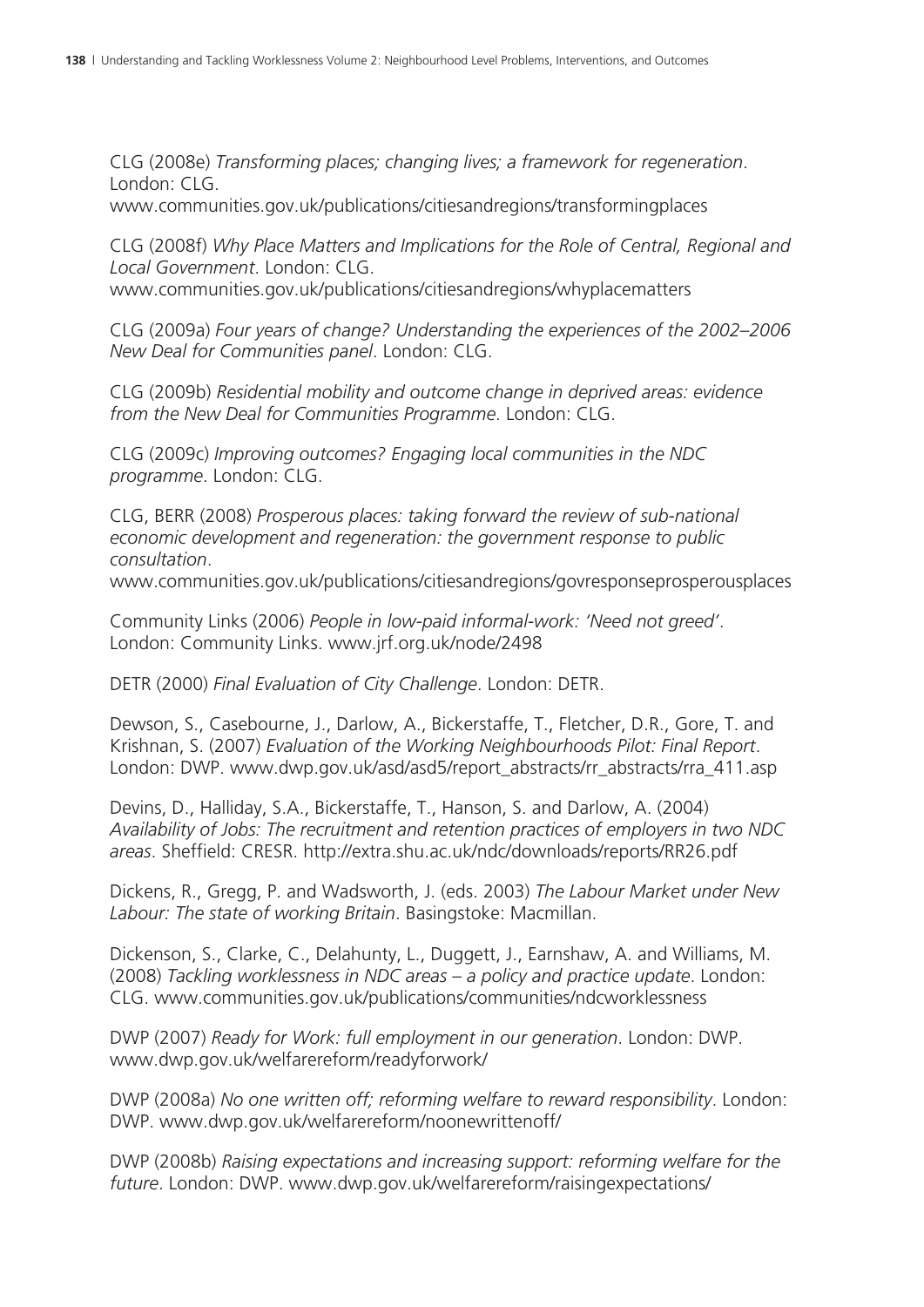Fletcher, D.R., Gore, T., Reeve, K., Robinson, D., Bashir, N., Goudie, R. and O'Toole, S. (2008) *Social housing and worklessness: Qualitative research findings*. London: TSO. www.dwp.gov.uk/asd/asd5/report\_abstracts/rr\_abstracts/rra\_521.asp

Fothergill, S. and Grieve Smith, J. (2005) Mobilising *Britain's Missing Workforce: Unemployment, incapacity benefit and the regions*. London: Catalyst.

Gore, T., Fothergill, S., Hollywood, E., Lindsay, C., Morgan, K., Powell, R. and Upton, S. (2007) *Coalfields and neighbouring cities: Economic regeneration, labour markets and governance*. York: JRF www.jrf.org.uk/node/2631

Greater London Enterprise (2005) *Evaluation of the ELITE Employment Project*.

Green, A.E. and Owen, D. (2006) *The geography of poor skills and access to work*. York: JRF. www.jrf.org.uk/publications/geography-poor-skills-and-access-work

Green, A.E. and Sanderson, I. (2004) *Employment Strategies: NDC Case Studies Research Report 37*. Sheffield: CRESR. http://extra.shu.ac.uk/ndc/downloads/reports/RR37.pdf

Green, A.E. and White, R.J. (2007) *Attachment to place: Social networks, mobility and prospects of young people*. York: JRF. www.jrf.org.uk/publications/attachment-place-social-networks-mobility-andprospects-young-people

Griffiths, R. and Durkin, S. (2007) *Synthesising the Evidence on Employment Zones*, Research Report No 449. London: DWP. www.dwp.gov.uk/asd/asd5/report\_abstracts/rr\_abstracts/rra\_449.asp

Houghton, S., Dove, C. and Wahhab, I. (2009) *Tackling Worklessness: A review of the contribution and role of English local authorities and partnerships*. London: CLG. www.communities.gov.uk/publications/communities/tacklingworklessnessfinal

Hills, J. (2006) *Ends and Means: The future roles of social housing in England*. London: LSE. http://sticerd.lse.ac.uk/case/news.asp#SocialHousing

HM Treasury and DWP (2003) *Full employment in every region*. London: TSO. www.hm-treasury.gov.uk/prebud\_pbr03\_ademployment.htm

HM Treasury, BERR, CLG (2007) *Review of sub-national economic development and regeneration*. London: TSO.

www.hm-treasury.gov.uk/sub-national\_economic\_development\_regeneration\_review. htm

Knowsley MBC (undated) *Employment and Skills Strategy for Knowsley*, 2005–2010.

Leitch, S. (2006) *The Leitch Review of Skills: Prosperity for all in the global economy – world-class skills*. London: TSO. www.hm-treasury.gov.uk/leitch\_review\_index.htm

Lemos, S. and Portes, J. (2008) *The impact of migration from the new European Union member States on native workers*. London: DWP. www.dwp.gov.uk/asd/asd5/report\_abstracts/wp\_abstracts/wpa\_052.asp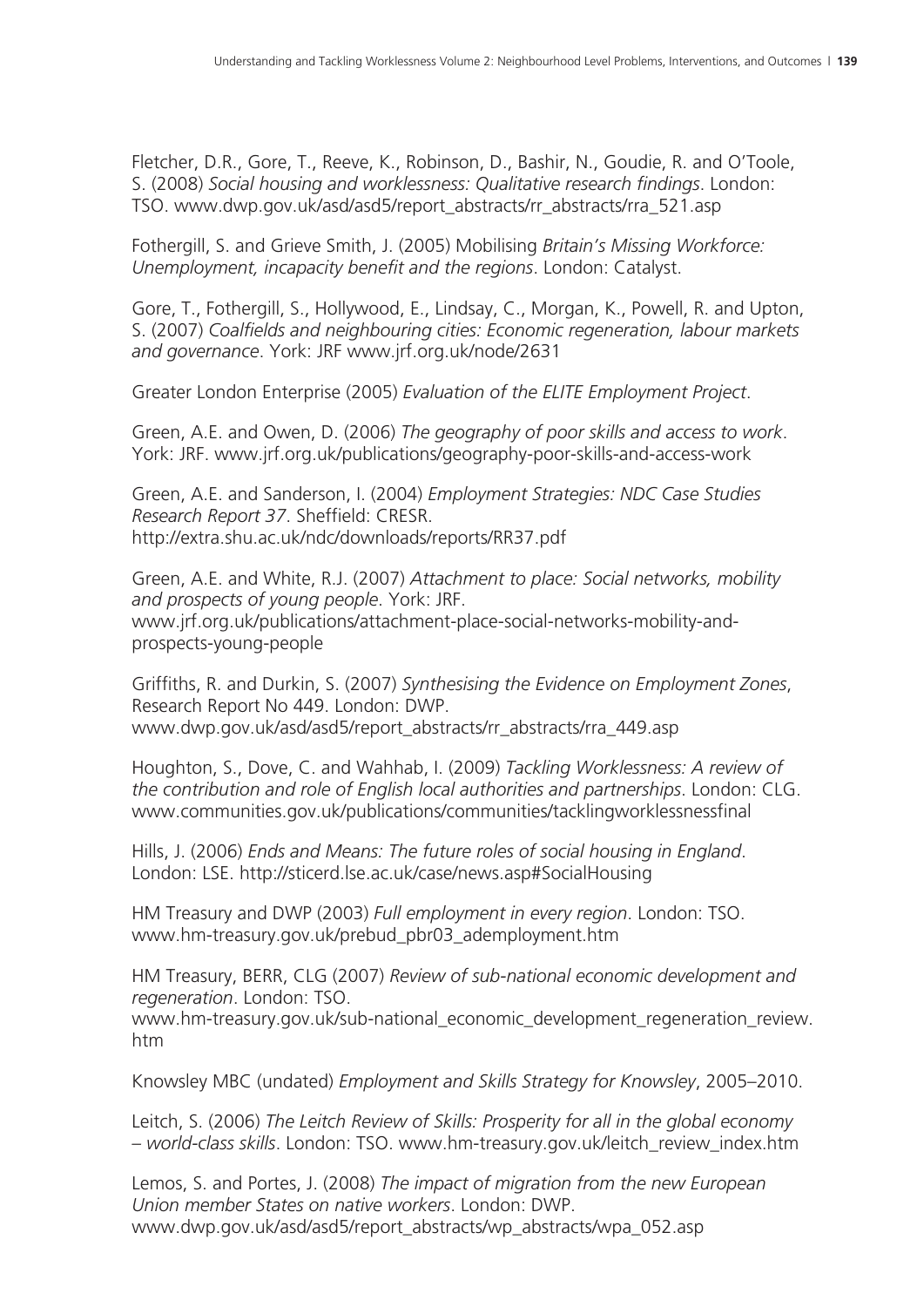McDowell, L. (2003) *Redundant masculinities: Employment change and white working class youth*. Oxford: Blackwell.

Meadows, P. (2008) *Local initiatives to help workless people find and keep paid work*. York: JRF.

www.jrf.org.uk/publications/local-initiatives-help-workless-people-find-and-keeppaid-work

Nickell, S. (2005) Poverty and Worklessness in Britain. *The Economic Journal*, 114 (494), pages C1–C25.

Nickson, D., Warhurst, C., Witz, A. and Cullen, A.M. (2001) 'The Importance of Being Aesthetic: Work Employment and Service Organisation' In: Sturdy A, Grugulis I and Wilmott H (eds.) *Customer Service: Empowerment and Entrapment*. Basingstoke: Palgrave.

North, D. and Syrett, S. (2006) *The dynamics of local economies and deprived neighbourhoods*. London: CLG. www.communities.gov.uk/publications/communities/dynamics

North, N., Smallbone, N., Lyon, F. and Potts, G. (2003) *Business-led regeneration of deprived areas: a review of the evidence base*. ODPM Research Report No. 5, 2003. www.communities.gov.uk/publications/corporate/businessledregeneration2

NRU/ODPM (2005) *New Deal for Communities 2001–2005 An Interim Evaluation: Research Report 17*. www.neighbourhood.gov.uk/publications.asp?did=1625

Peck, J. (2001) *Workfare states*. New York: Guildford.

PIU (2000) *Winning the Generation Game: improving opportunities for people aged 50–65 in work and community activity*. London: PIU.

Ritchie, H., Casebourne, J. and Rick, J. (2005) *Understanding workless people and communities: A literature review*. London: DWP. www.dwp.gov.uk/asd/asd5/report\_abstracts/rr\_abstracts/rra\_255.asp

Sanderson, I. (2006) *Worklessness in Deprived Neighbourhoods: A review of Evidence, Report for the Neighbourhood Renewal Unit*. London: CLG. www.communities.gov.uk/publications/communities/worklessnessdeprived

Sanderson, I., Green, A. and White, R. (2005) *Employment Strategies in Newham and Hull NDCs*. Sheffield: SHU. http://extra.shu.ac.uk/ndc/downloads/reports/RR62.pdf

Santok, S.G. (2008) *Lessons from West Bowling Youth Initiative: Then, now and the future*. York: JRF.

www.jrf.org.uk/publications/lessons-west-bowling-youth-initiative-then-now-andfuture

SEU (2004) *Jobs and Enterprise in Deprived Areas*. London: SEU. www.cabinetoffice.gov.uk/social\_exclusion\_task\_force/publications.aspx#j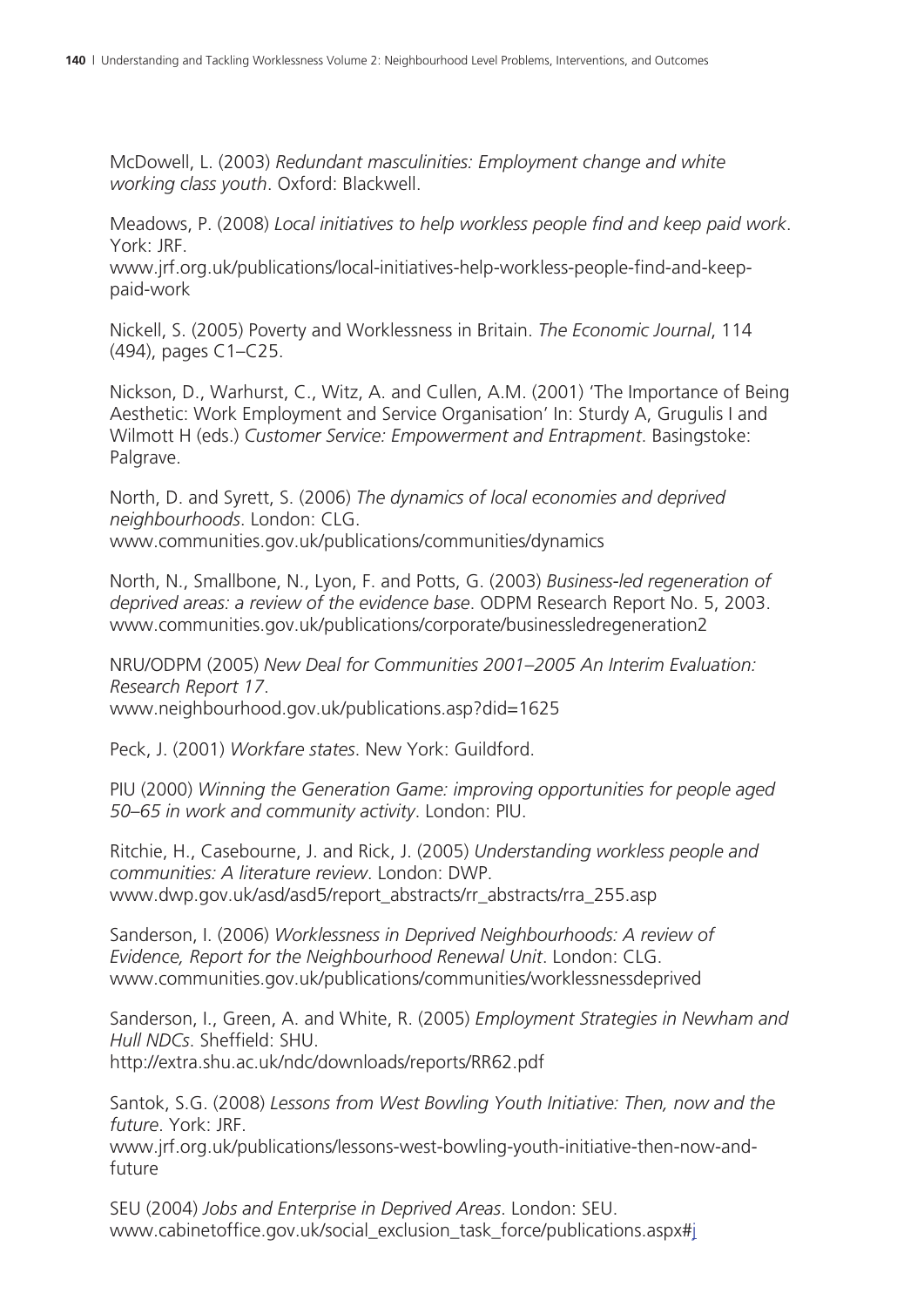Smith, D. (2005) *On the margins of inclusion: Changing labour markets and social exclusion in London*. Bristol: Policy Press.

Smith, N. and Middleton, S. (2007) *A review of poverty dynamics research in the UK*. York: JRF.

www.jrf.org.uk/publications/poverty-dynamics-research-uk

Social Market Foundation (2008) *The Flexible New Deal: Making It Work*. London: SMF. www.smf.co.uk/flexible-new-deal-making-it-work.html

Stewart, M, and Howard, J. (2004) *Mainstreaming in NDC areas: evidence from the national evaluation; Research Report 66*. http://extra.shu.ac.uk/ndc/downloads/reports/RR66.pdf

Sunley, P., Martin, R. and Nativel, C. (2001) Mapping the New Deal: local disparities in the performance of Welfare-to-work. *Transactions of the Institute of British Geographers*, Vol 26, pp. 484–512.

Syrett, S. and North, D. (2008) *Renewing neighbourhoods: Work, enterprise and governance*. Bristol: Policy Press.

Theodore, N. (2007) New Labour at work: long-term unemployment and the geography of opportunity. *Cambridge Journal of Economics*, 31 (6), pp. 927–939.

TUC (2008) *Hard Work, Hidden Lives: The Short Report of the Commission on Vulnerable Employment*. London: TUC.

Tunstall, R. and Lupton, R. (2003) *Is Targeting Deprived Areas an Effective Means to Reach Poor People? An assessment of one rationale for area-based funding programmes?* CASEpaper70. London: LSE.

Turok, I. and Edge, N. (1999) *The Jobs Gap in Britain's Cities: Employment Loss and Labour Market Consequence*. Bristol: Policy Press.

Waddell, G. and Burton, A. K. (2006) *Is work good for your health and well being?* London: TSO.

Watt, P. (2003) Urban Marginality and Labour Market Restructuring: Local Authority Tenants and Employment in an Inner London Borough. *Urban Studies*, 40 (9), pp. 1769–1789.

Webster, D. (2006) Welfare Reform: Facing up to the Geography of Worklessness. *Local Economy*, 21 (20), pp.107–116.

Working Links (2008) *Breaking down barriers*. London: Working Links. www.workinglinks.co.uk/breaking\_down\_barriers.aspx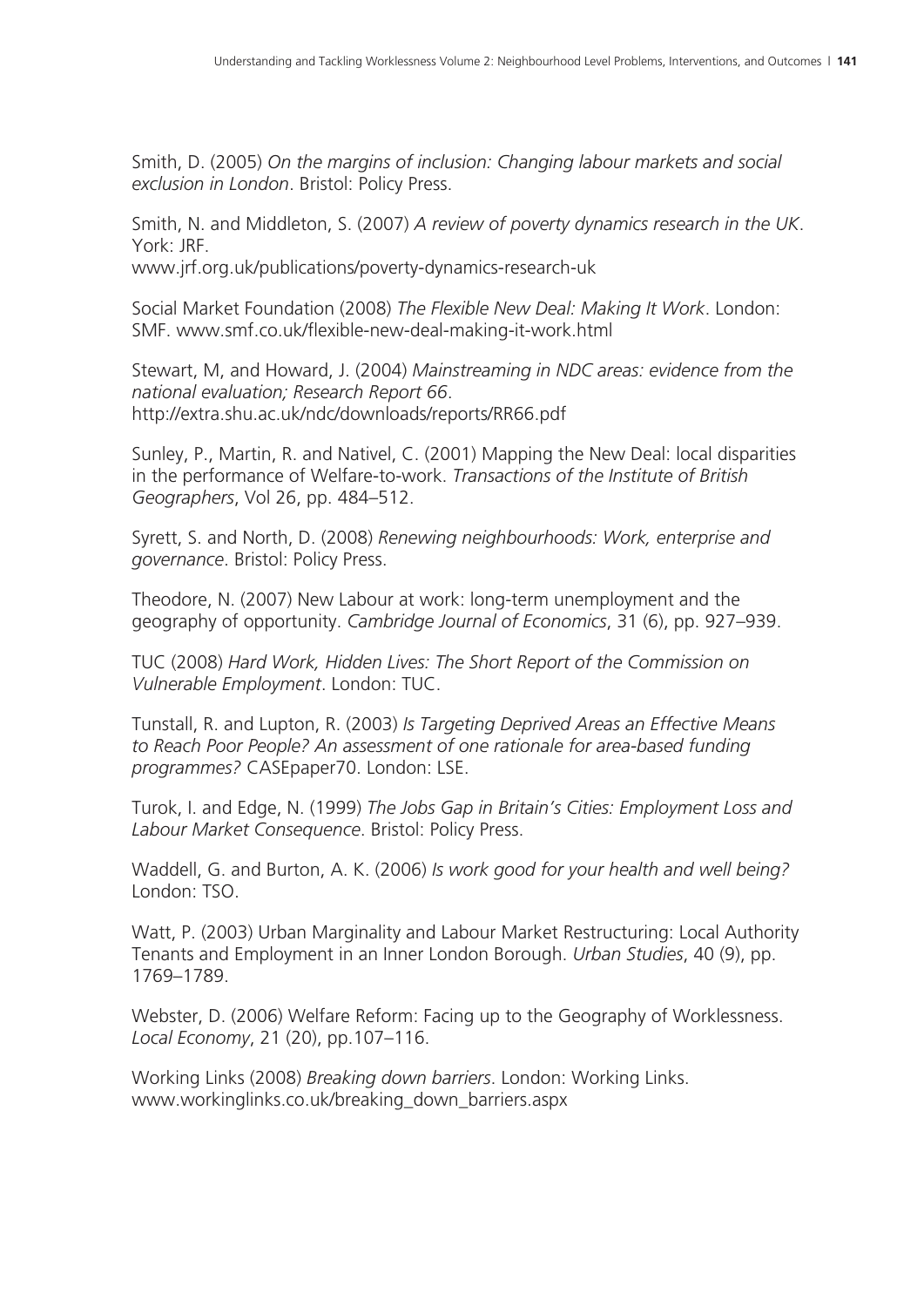